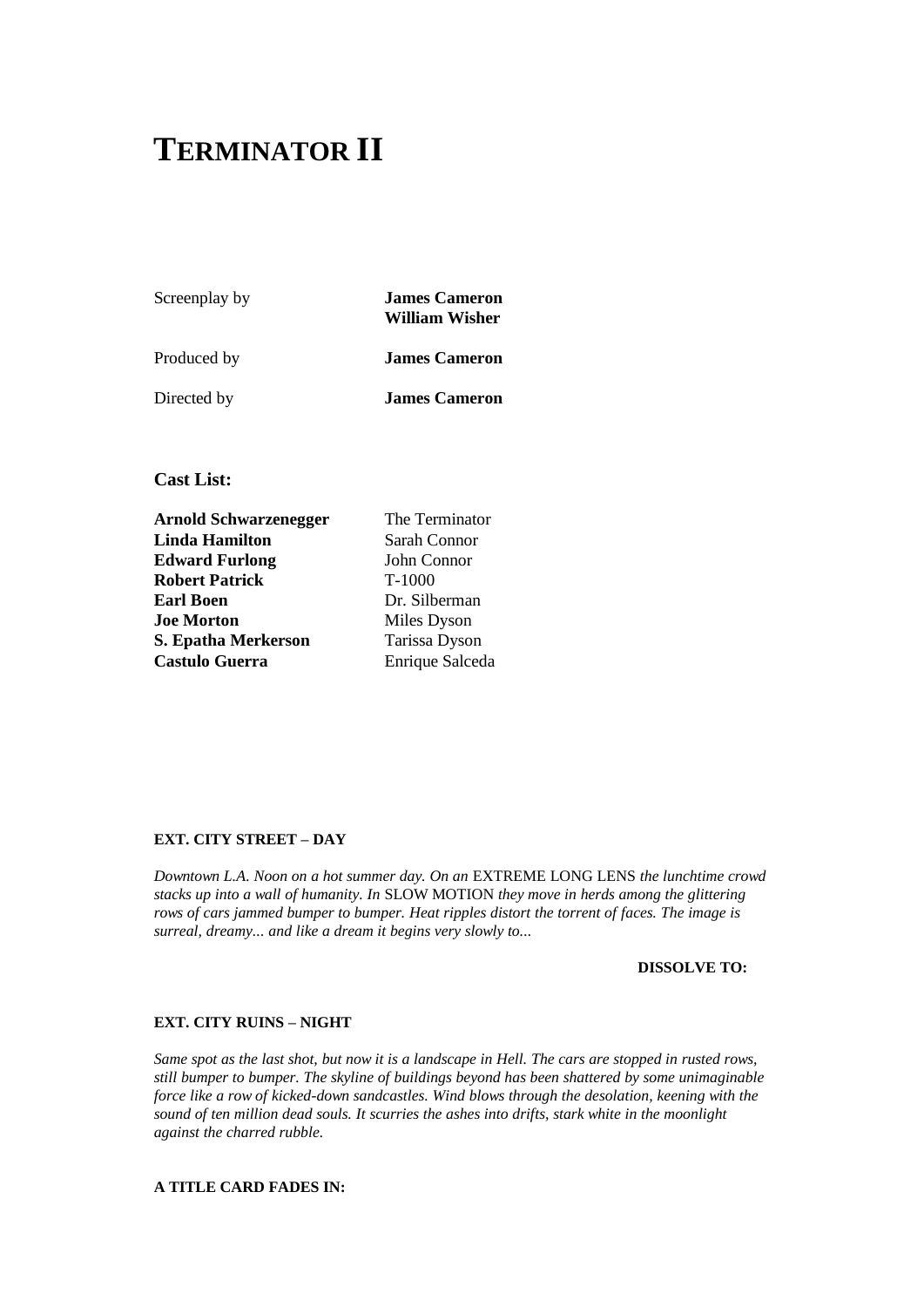### **"LOS ANGELES, July 11, 2029"**

# **ANGLE ON A HEAP OF FIRE-BLACKENED HUMAN BONES**

*Beyond the mound is a vast tundra of skulls and shattered concrete. The rush hour crowd burned down in their tracks.*

# **DISSOLVE TO:**

# **A PLAYGROUND**

*... where intense heat has half-melted the jungle gym, the blast has warped the swing set, the merry-go-round has sagged in the firestorm. Small skulls look accusingly from the ash-drifts.* WE HEAR *the distant echo of children's voices... playing and laughing in the sun. A silly, sing-songy rhyme as* WE TRACK SLOWLY *over seared asphalt where the faint hieroglyphs of hopscotch lines are still visible.*

CAMERA *comes to rest on a burnt and rusted tricycle... next to the tiny skull of its owner.* HOLD ON THIS IMAGE *as a female* VOICE *speaks:*

**VOICE**

**3 billion human lives ended on August 29th, 1997. The survivors of the nuclear fire called the war Judgment Day. They lived only to face a new nightmare, the war against the Machines...**

*A metal foot crushes the skull like china.*

# **TILT UP**

*Revealing a humanoid machine holding a massive battle rifle. It looks like a* CHROME SKELETON*... a high-tech Death figure. It is the endoskeleton of a Series 800 terminator. Its glowing red eyes compassionlessly sweep the dead terrain, hunting.*

*The* SOUNDS *of* ROARING TURBINES*. Searchlights blaze down as a formation of flying* HK *(Hunter-Killer) patrol machines passes overhead.* PAN WITH THEM *toward the jagged horizon, beyond which we see flashes, and hear the distant thunder of a pitched battle in progress.*

### **EXT. BATTLEFIELD – NIGHT**

THE BATTLE*. Human troops is desperate combat with the machines for possession of the dead Earth. The humans are a ragtag guerrilla army. Skynet's weapons consist of Ground HKs (tanklike robot gun-platforms), flying Aerial HKs, four-legged gun-pods called Centurions, and the humanoid terminators in various forms.*

# **SEQUENCE OF RAPID CUTS:**

*Explosions! Beam-weapons firing like searing strobe-light. A gunner is an armored personnel carrier fires a* LAW *rocket at a pursuing Aerial HK, bringing it down in a fiery explosion. Another* APC *is crushed under the treads of a massive Ground HK.*

# **A TEAM OF GUERRILLAS**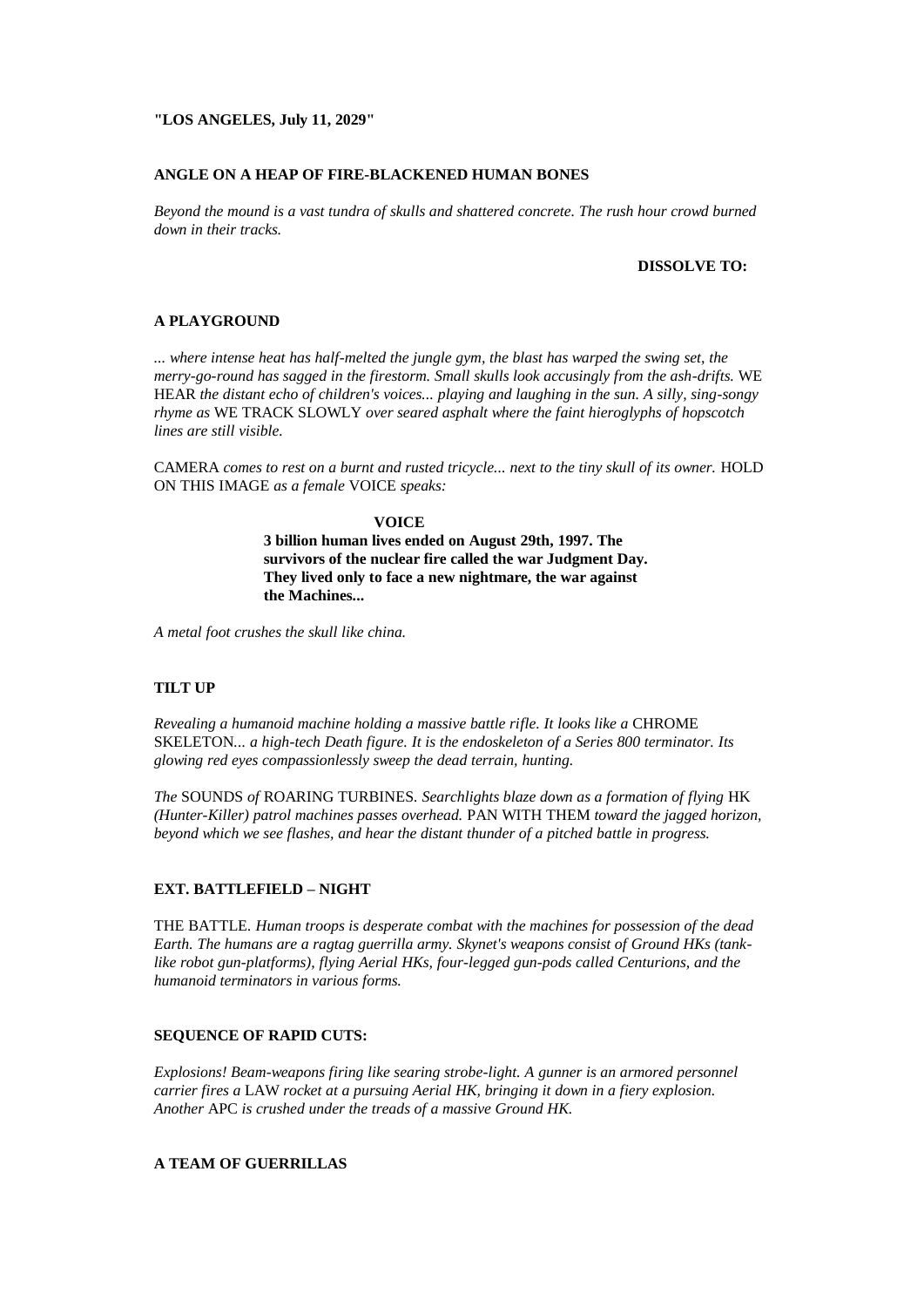*In a intense fire-fight with terminator endoskeletons in the ruins of a building. Three terminator endoskeletons advance, firing rapidly. Another (complete cyborg), with flesh ripped open and back broken, gropes for a rifle on the ground.*

*A Centurion overruns a human firing position. Soldiers are cut down as they run. Fiery explosions light the ranks of advancing machines.*

# **IN A BLASTED GUN EMPLACEMENT**

*At the edge of battle, a man watches the combat with night-vision binoculars. He wears the uniform of a guerrilla general, and a black beret. He is still amid running, shouting techs and officers.*

### **CLOSEUP MAN**

*Pushing slowly in as the battle rages O.S. He lowers the binoculars. He is forty-five years old. Features severe. The left side of his face is heavily scarred. A patch covers that eye. An impressive man, forged in the furnace of a lifetime of war. The name stitched on the band of his beret is*  CONNOR*. We push in until his eyes fill frame, then...*

# **DISSOLVE TO:**

### **FIRE. SLOW, BOILING, ENORMOUS. FILLING FRAME.**

### **VOICE (SARAH CONNOR)**

**Skynet, the computer which controlled the machines, sent two terminators back through time. Their mission: to destroy the leader of the human Resistance... John Connor. My son. The first terminator was programmed to strike at me, in the year 1984... before John was born. It failed. The second was set to strike at John himself, when he was still a child. As before, the Resistance was able to send a lone warrior. A protector for John. It was just a question of which one of them would reach him first...**

### **DISSOLVE TO:**

#### **EXT. TRUCKSTOP – NIGHT**

*Wild fingers of* BLUE-WHITE ELECTRIC ARCS *dance in a steel canyon formed by two*  TRACTOR TRAILERS*, parked side by side in the back lot of an all-night truck stop. Then...*

*The strange lightning forms a circular opening in mid-air, and in the sudden flare of light we see a* FIGURE *in a* SPHERE OF ENERGY*. Then the* FRAME WHITES OUT *with an explosive*  THUNDERCLAP*!*

*Through the clearing vapor we see the figure clearly... a naked man.* **TERMINATOR** has come *through. Physique: massive, perfect. Face: devoid of emotion. Terminator stands and impassively surveys its surroundings.*

# **INT. TRUCK STOP DINER – NIGHT**

*On a back route to north L.A. A handful of local* TRUCKERS *hunch over chili-sizes,* CAT *hats pushed back on their heads. Three* BIKERS *are playing a game of pool in the back, their Miller*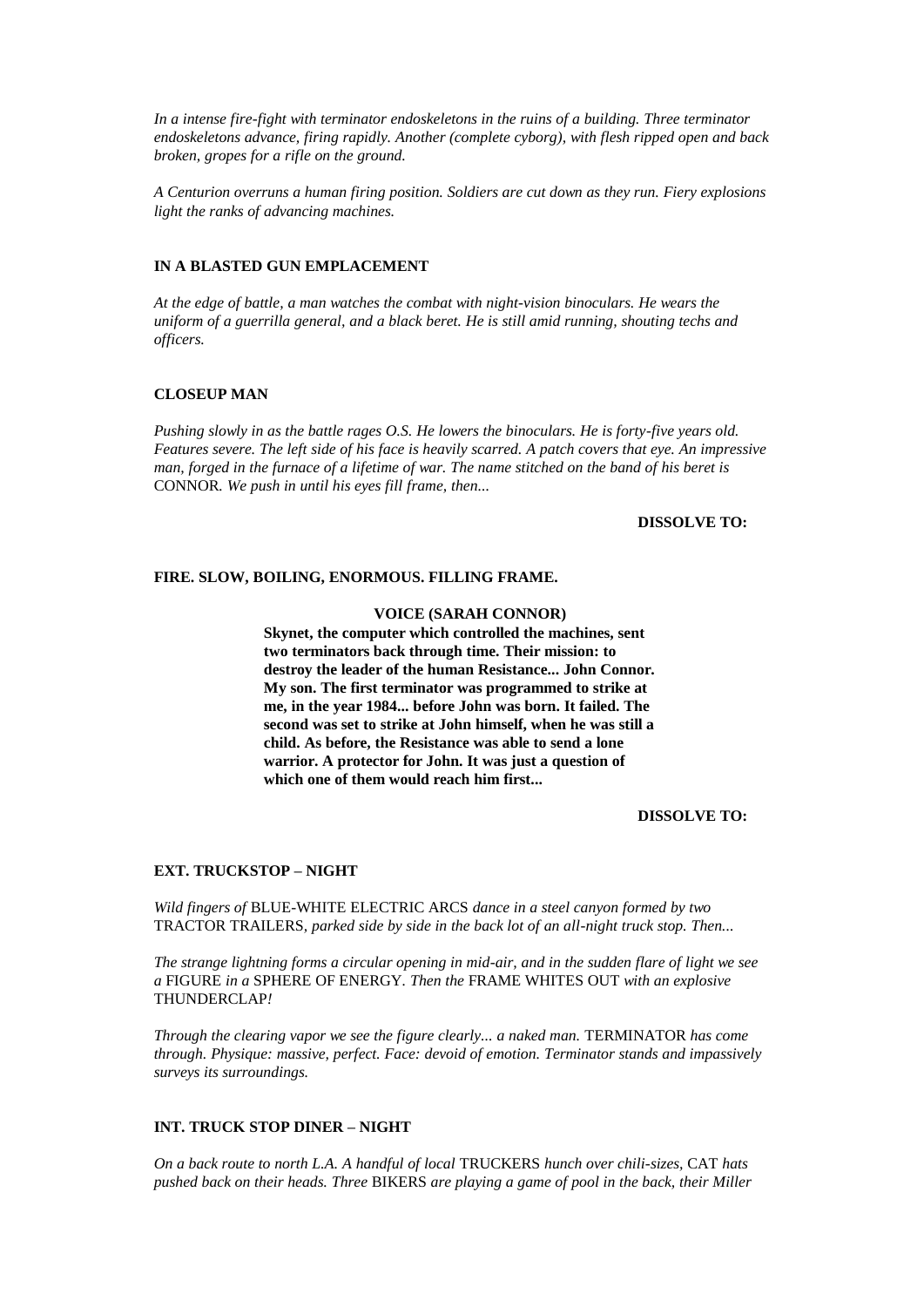*empties lining the table's rail. The dive's owner,* LLOYD*, a fat, aging biker-type in a soiled apron, stands behind the bar. Nothing much going on...*

*Then the front door opens and a big naked guy strolls in – that doesn't happen every night. All eyes simultaneously swivel toward Terminator. Its emotionless gaze passes over the customers as it walks calmly through the room. Everyone frozen, not sure how to react.*

# **TERMINATOR POV**

*A digitized electronic scan of the room, overlaid with alphanumeric readouts which change faster than the human eye can follow. In POV we move past the staring truckers, past the owner and the awestruck* WAITRESS*, and approach a large nasty-looking biker puffing on a cigar. His body is outlined, or "selected", and thousands of estimated measurements appear. His clothing has been analyzed and deemed suitable...*

# **TERMINATOR I need your clothes, your boots, and your motorcycle.**

*The big biker's eyes narrow. He takes a long draw on this cigar, the tip cherry-red hot.*

# **CIGAR BIKER**

# **You forgot to say please.**

*He grinds the cigar out on Terminator's chest. Which produces not the slight reaction of pain. Terminator calmly, and without expression, grabs Cigar by his meaty upper arm... Cigar screams from the hydraulic grip.*

*Terminator doesn't see Cigar's friend, behind him, holding his pool cue by the narrow end like a Louisville Slugger. The heavy send whistles in a powerful swing and* CRACKS IN TWO *across the back of Terminator's head.*

*Terminator seems not to notice. Doesn't even blink. Without releasing his grip on Cigar, he snaps his arm straight back and grabs Pool cue by the front of his jacket. Suddenly the heavyset biker finds himself flying through the nearest window. CRAASSH!*

*Terminator hurls Cigar, all 230 pounds of him, clear over the bar, through the serving window into the kitchen, where he lands on the big flat* GRILL*. We hear a* SOUND *like* SIZZLING BACON *as Cigar screams, flopping jerking. He rolls off in a smoking heap.*

*The third biker whips out a knife with a eight-inch blade and slashes at Terminator's face.*

*Terminator grabs the arcing blade with his bare hand. Holding it by the razor-sharp blade he jerks is from the guy's hand. Ultra-fast here: He flips it. Grabs the handle like you're supposed to hold a knife. Grabs the biker and slams him face-down over the bar. Then brings the knife whistling down, pinning the biker's shoulder to the bar top with his own steel.*

### **INT. KITCHEN**

*The doors* BANGS OPEN *and Terminator strides in. The Mexican cook does a fast fade as Terminator walks toward Cigar, who is cursing in pain on the floor.*

*With his deep-fried fingers he struggles to get out the .45 auto tucked under his leather jacket. But he can't even hold onto it. Terminator takes it from him. Instead of pointing it at him, Terminator carefully examines weapon, analyzing its caliber and operating condition. Terminator never threatens... that's a human thing. He just takes.*

*Cigar senses what he must do when the emotionless eyes come back to him. He slides the keys to his bike across the floor to Terminator's foot. Then painfully starts getting out of his jacket.*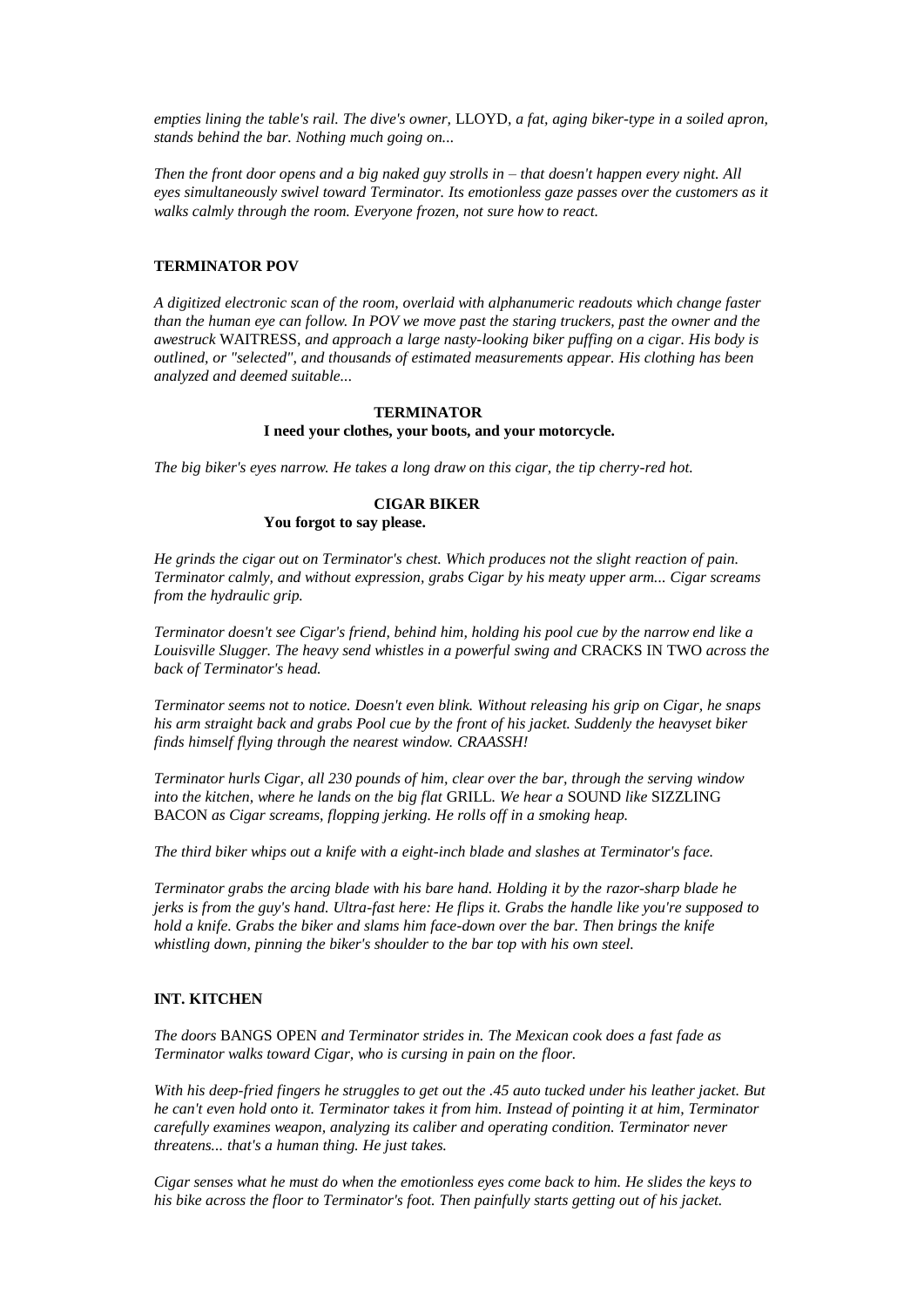# **INT. TRUCK STOP**

*Terminator strides from the kitchen, fully clothed now in a black leather jacket, leather riding pants, and heavy, clean boots. He moves toward the moaning biker pinned to the pool table. Without slowing his stride he jerks the knife out. The guy slumps to the floor, groaning, behind him.*

*Terminator continues toward the front of the diner, passing Lloyd, the owner. At the door, he comes abreast of two truckers who sit frozen like a snapshot in mid-bite. One of the truckers finally nods.*

### **TRUCKER**

**Evening...**

*Terminator impassively stares back. Then moves on out the door.*

# **EXT. TRUCK STOP**

*Terminator walks out, surveying the parked Harleys. Sticks the .45 in his belt and swings one leg over a massive* CUSTOM ELECTRO-GLIDE*. He slips the dagger in his boot and the key in the ignition. Kicks over the engine. It catches with a roar and he slams the heavy iron into gear with a*  KLUNK*.*

*Lloyd appears at the diner's door with a sawed-off* 10-GAUGE WINCHESTER LEVER-ACTION SHOTGUN*. He fires into the air and jacks around round in fast, aiming at Terminator's back.*

> **LLOYD I can't let you take the man's wheels, son. Now get off or I'll put you down.**

*Terminator turns and considers by coldly. He eases the shifter up into neutral. Rocks the bike onto its kickstand. Swings him leg over and walks calmly toward the guy.*

*Terminator strides right up to Lloyd, staring straight into the shotgun's muzzle. Lloyd starts sweating, trying to decide is he's going to kill a man in cold blood. He's still trying to decide when Terminator's hand blurs out like a striking cobra and is somehow suddenly holding the shotgun.*

*Lloyd gapes, knowing he's screwed. Then... Terminator reaches toward him. Oh shit... And slips the sunglasses out of Lloyd's shirt pocket. Puts them on. Strides back to the Harley and roars off in a shower of gravel.*

# **EXT. FREEWAY – NIGHT**

*Terminator roars down the freeway, heading for L.A. Cold neon flares across the chrome of the big bike. The 10-gauge is jammed through the clutch and brake cables, across the handlebars. The lights flow over Terminator's wrap-around sunglasses like the tracks of tracer rounds.*

**CUT TO:**

# **EXT. OVERPASS – NIGHT**

*The First Street Bridge. Rusting chain-link fence and graffiti-covered walls. An L.A.P.D.* BLACK-AND-WHITE *cruises the empty street.*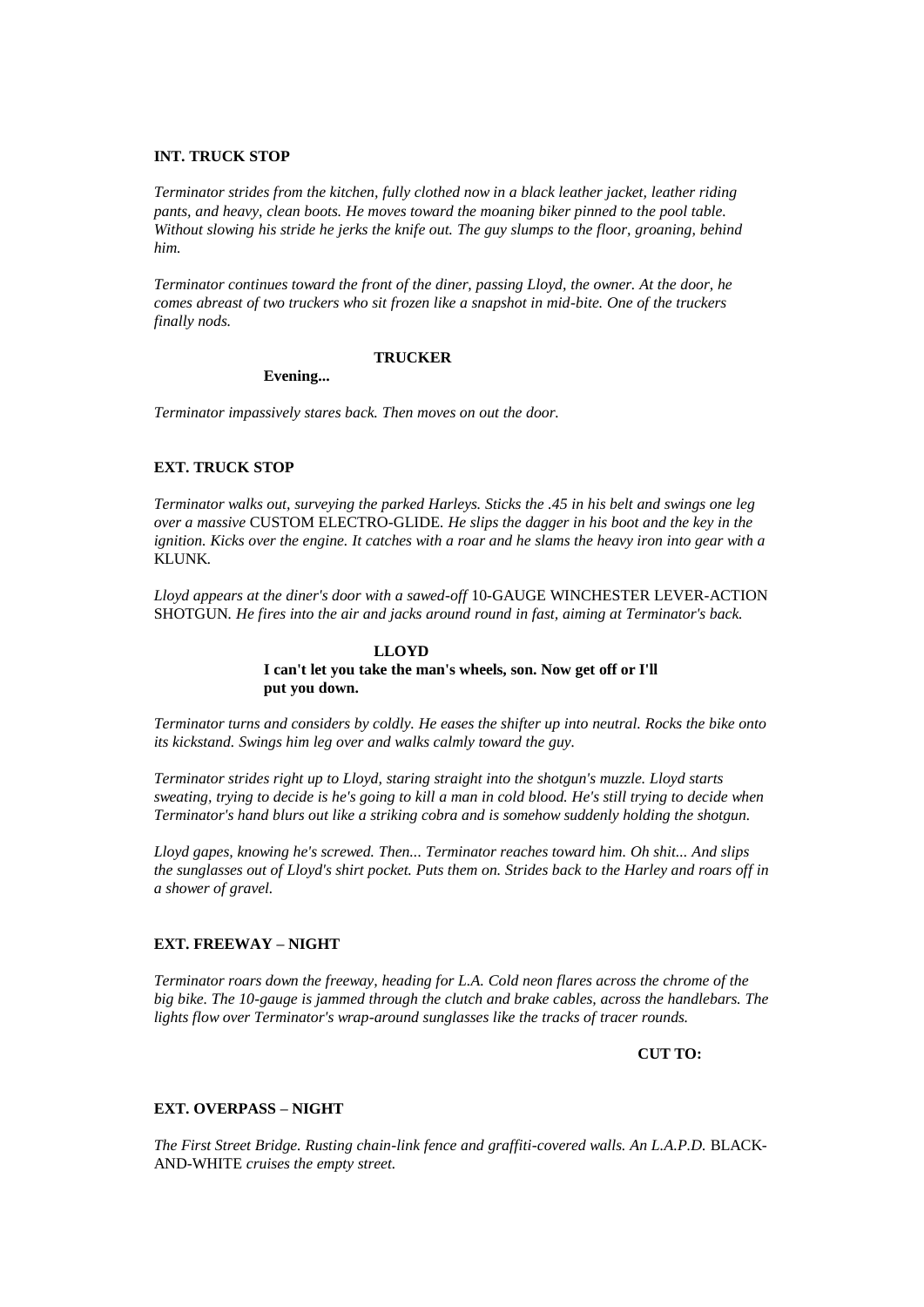### **A TREMENDOUS BLUE-WHITE GLARE**

*... suddenly spills out between the columns of the overpass. The young* UNIFORMED COP *in the car whips his head around at the source of the light. He pulls over quickly, in time to see...*

*... the powerfully arcing electrical discharge reaches its peak between the columns. Lightning climbs the chain-link fence and light standards, lighting up the night, and papers swirl in a blasting whirlwind.*

*The cop climbs from his cruiser as the glow fades. He sees vapor dissipating as he approaches the spot where he saw the strange light. He draws his revolver and cautiously moves into the shadows between the rows of pillars.*

# **A NAKED MAN**

*Glides from a shadowed doorway behind the cop. Nothing special about him. Certainly not built*  like a terminator. The flash of light and fact that he is naked are pretty good clues that he just *arrived from the future. His features are handsome bordering on severe. His eyes are gray ice. Penetrating. Intelligent.*

# **THE COP**

*Spins at a sound. Too late. Mr. X is already on him. The blow is lighting fast and the cop drops like a bag of sand.*

# **LOW ANGLE**

*As the unconscious cop hits the deck, his* BERETTA *9mm* AUTOMATIC *clattering next to him. A hand* ENTERS FRAME *and picks up this pistol.*

# **CUT TO:**

### **HIGHLY POLISHED BLACK SHOES**

*Rounding the rear tire of the police cruiser.* FOLLOW THE SHOES *to the cruiser's door then*  MOVE UP *as Mr. X, dressed now in LAPD blue, climbs behind the wheel. He looks and acts exactly like a cop. Cool, alert, confident in his power, his expression emotionless and judgmental. Mr. X, now Officer X, puts the car in gear and drives into the night.*

### **CUT TO:**

### **INT. SUBURBAN HOUSE / GARAGE – DAY**

**TIGHT ON YOUNG JOHN CONNOR***, who at his moment is ten years old and busy reassembling the carburetor on his Honda 125 dirtbike. He has ripped Levi's and long stringy hair. A sullen mouth. Eyes which reveal an intelligence as sharp as a scalpel. The Ramones' "I Wanna Be Sedated" blasts from a boom box next to him.*

### **A WOMAN, JANELLA VOIGHT**

*Stands in the doorway of the garage, yelling over the music.*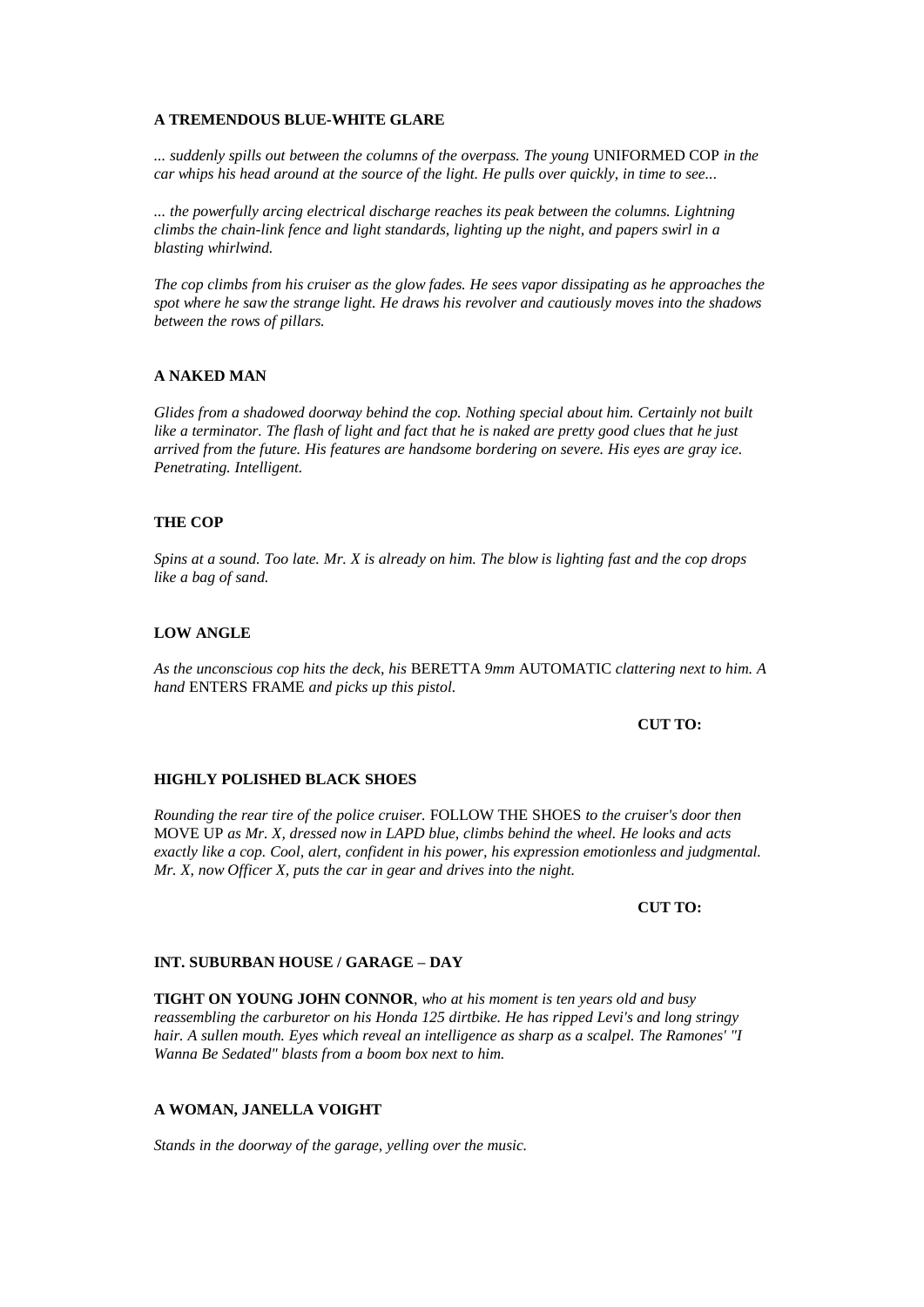### **WOMAN**

**... John? John! Get in here right now and clean up that pigsty of yours.**

*John's friend* TIM*, a thirteen-year-old Hispanic kid, watches as John replies by turning up the volume on the boom box. Janelle gives up with a* SLAM *of the house's back door.*

> **TIM Your foster parents are kinda dicks, right?**

**JOHN Gimme that Phillips right there.**

# **INT. HOUSE – LIVING ROOM**

*Janelle storms into the room.* TOD VOIGHT*, her husband, watches sports on the TV. They're both in their thirties. Middle-class working stiffs.*

> **JANELLE I swear I've had it with that goddamn kid. He won't even answer me.** *(neither does he)* **Todd? Are you gonna sit there or are you gonna do something?**

*He sighs. Throws down the TV's remote and heads for the garage.*

# **INT. GARAGE**

*John hops on the bike. Kick-starts it. Tim picks up John's nylon bag, then climbs on the back. Todd* ENTERS *and shouts over the engine, which John revs louder and louder.*

> **TODD John! Get your ass inside right now and do what your mother says!**

*John pins Todd with a defiant glare.*

# **JOHN She's not my mother, Todd!**

*He revs the engine and peels out of the garage, with Tim almost falling off the back. They take off down the street.*

# **EXT. VACANT LOT / DRAINAGE CANAL**

*John cuts through a vacant lot to a trail running beside a fenced-in drainage canal. He guns the bike through a hole in the retaining fence. Tim's eyes go wide as they roar down the concrete embankment.*

# **IN THE DRAINAGE CANAL**

*John zig-zags along, throwing up a roostertail of muddy water. Tim shouts, pretending he didn't just see his life flash before his eyes. He slaps John on the back.*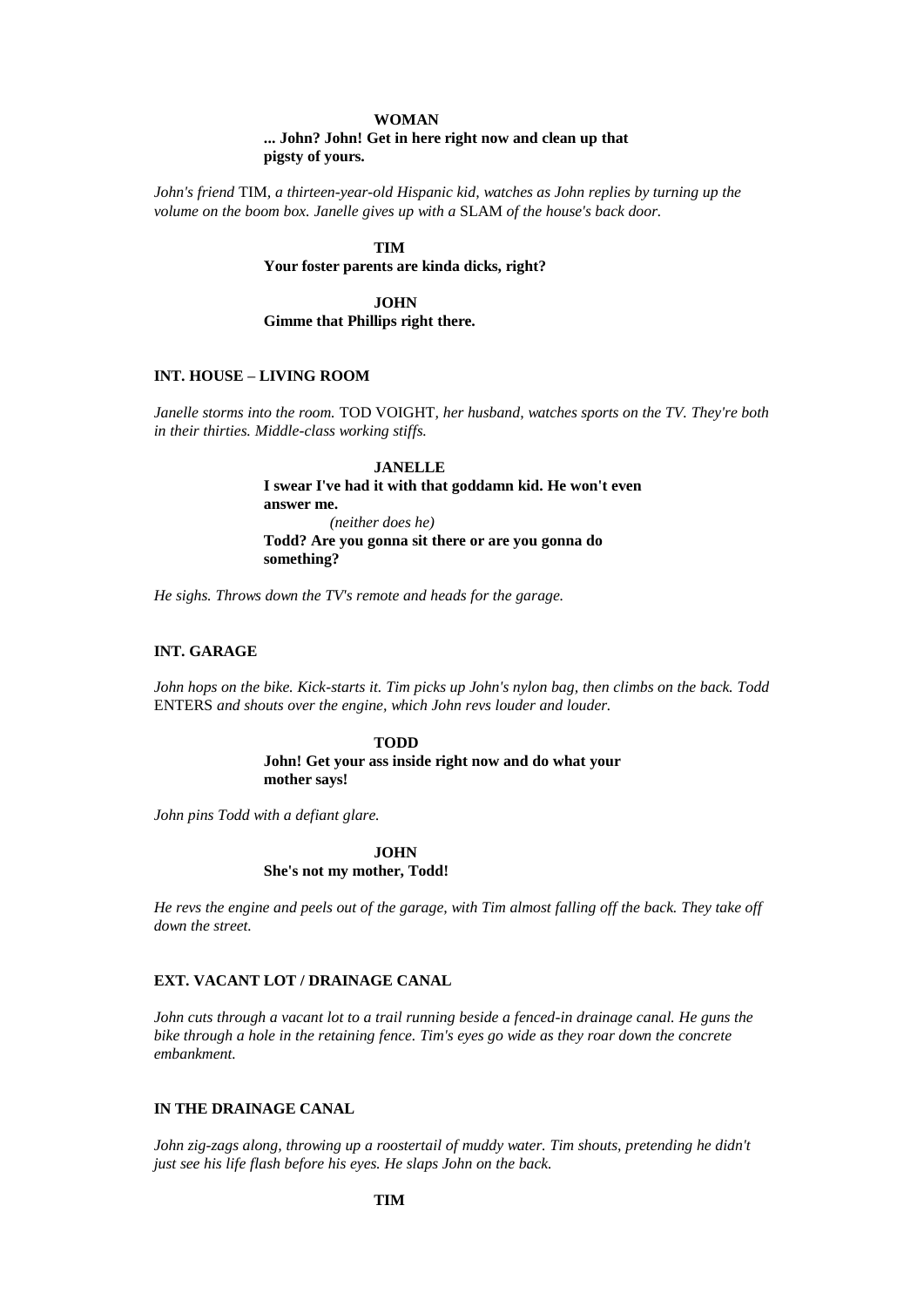**Major moves, homes! So... where is your real mom, anyway?** *(John doesn't answer)* **She dead or something?**

*It's hard to read John's expression.*

**JOHN She might as well be.**

*John twists the throttle angrily and the bike lunges forward.*

**CUT TO:**

# **EXT. PESCADERO STATE HOSPITAL – DAY**

*A* SIGN *on a chain link fence topped with concertina wire reads: "PESCADERO STATE HOSPITAL FOR THE CRIMINALLY INSANE". Beyond it squats an imposing four-story building. Institutional brick. Barred windows. About as inviting as KGB headquarters. Security guards patrol the manicured grass.*

# **INT. HOSPITAL – MAXIMUM SECURITY WING**

*Sunlight is a barred slash on the bare institutional wall. The room is empty of all furnishings save the bed, a stainless steel sink, toilet, and a dented metal mirror.* WE HEAR *a rhythmic grunting, small explosions of breath in perfectly-metered time.*

# **PAN TO**

*... a bedframe leaned upright against the wall, legs facing outward. A pair of sweaty hands grip one leg. Tendons knot and release as* SOMEONE *does pull-ups. A man of tangled hair hides the face that comes* INTO FRAME*, dips out, comes back.*

# **WIDER**

*A* WOMAN *in a tank top and hospital pants in hanging from the top leg of the vertical bedframe. Her body is straight and taut. Knees bent so the feet clear the ground. The arms are lean and muscular. The inmate, face hidden, pulls up, dips, pulls up. Like a machine. No change in rhythm.*

# **INT. HOSPITAL / CORRIDOR**

FIGURES MOVE TOWARD US *down a corridor of polished tile and two-tone walls.* DR. PETER SILBERMAN*, a smug criminal psychologist, leads a group of young* INTERNS*. Following laconically, are* THREE BURLY ATTENDANTS*.*

#### **SILBERMAN**

**The next patient is a 29-year old female diagnosed as acute schizo-affective disorder. The usual indicators... depression, anxiety, violent acting-out, delusions of persecution.** *(the interns nod judiciously)*

**Here we are.**

*Silberman stops at one of the* SOUNDPROOF STEEL DOORS*. There is a two-way speaker beneath a tiny window. Silberman flips the intercom switch.*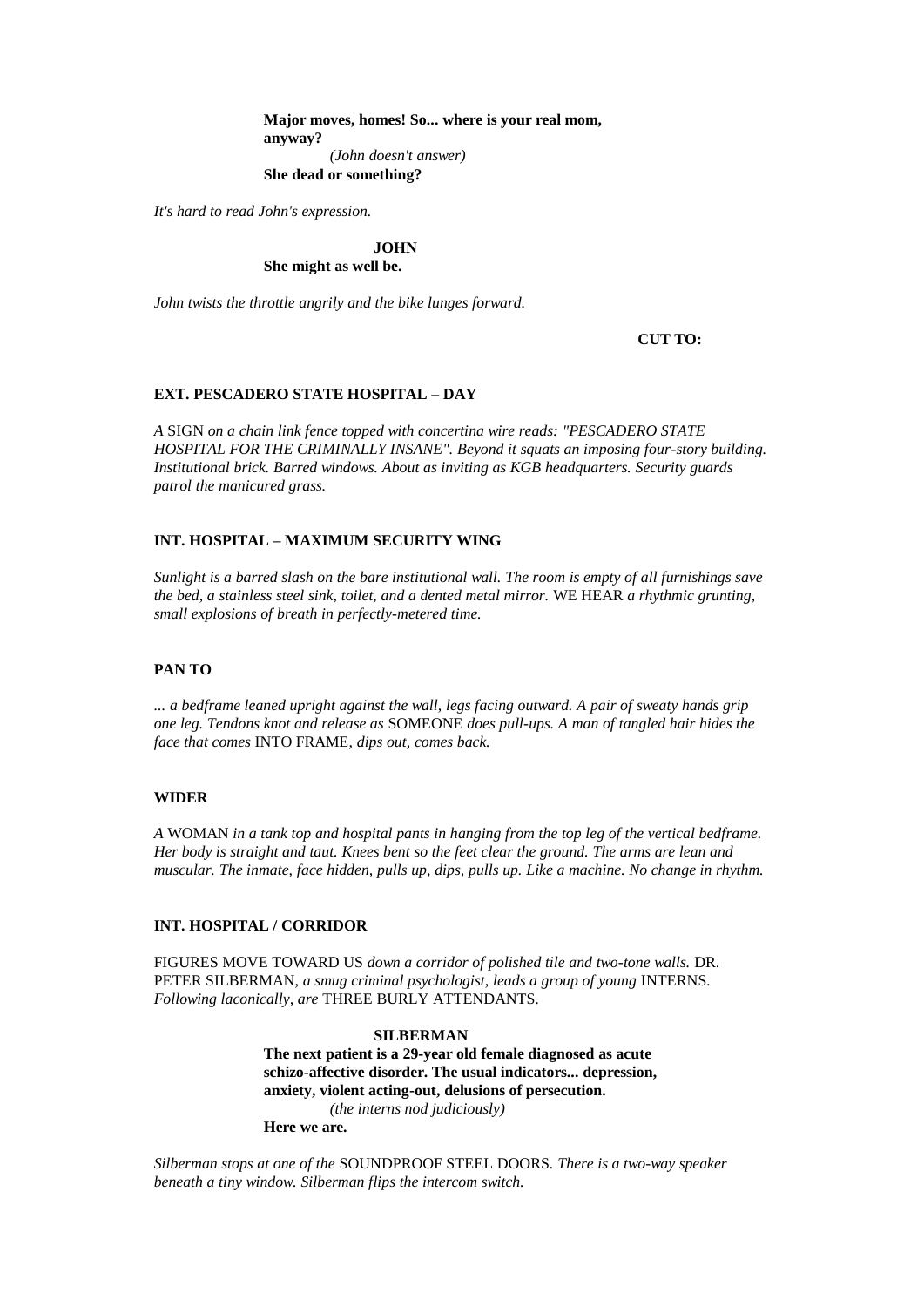# **INT. CELL**

*Silberman's scrubbed and cheerful face at cell window.* HIS VOICE *comes over the tinny speaker.*

# **SILBERMAN**

**'Morning, Sarah.**

# **REVERSE ANGLE**

*As she turns slowly into* CLOSEUP*.* SARAH CONNOR *is not the same woman we remember from*  last time. Her eyes peer out through a wild tangle of hair like those of a cornered animal. Defiant *and intense, but skittering around looking for escape at the same time. Fight or flight. Down one cheek is a long scar, from just below the eye to her upper lip. Her* VOICE *is a low and chilling monotone.*

# **SARAH**

### **Good morning, Dr. Silberman. How's the knee?**

# **INT. CORRIDOR**

*Silberman's smug composure drops a second. Then returns.*

### **SILBERMAN**

**Fine, Sarah.**

*(he switches off, speaks to the interns)* **She, uh... stabbed me in the kneecap with a screwdriver a few weeks ago.**

*Sarah watches them talking about her through the glass, but can't hear them. She feels like a lab animal. The interns look in at her through the glass as Silberman talks. With her face drawn, eyes haggard and hair wild, she looks like she belongs where she is.*

### **SILBERMAN**

**The delusional architecture is interesting. She believes a machine called a "terminator", which looks human of course, was sent back though time to kill her. And also that the father of her child was a soldier, sent to protect her... he was from the future too...** *(he smiles)* **The year 2029, if I remember correctly.** *(the interns chuckle)* **Let's move on, shall we?**

*As the interns walk on, Silberman steps close to* DOUGLAS*, the head attendant, and speaks low.*

### **SILBERMAN**

**Douglas, I don't like seeing the patients disturbing their rooms like this. See that she takes her thorazine, would you?**

DOUGLAS *is 6'4", 250 pounds and warm-hearted at a rattlesnake. He nods, catching Silberman's meaning, and gestures for the other attendants to hang back as Silberman moves on in his rounds.*

# **INT. CELL**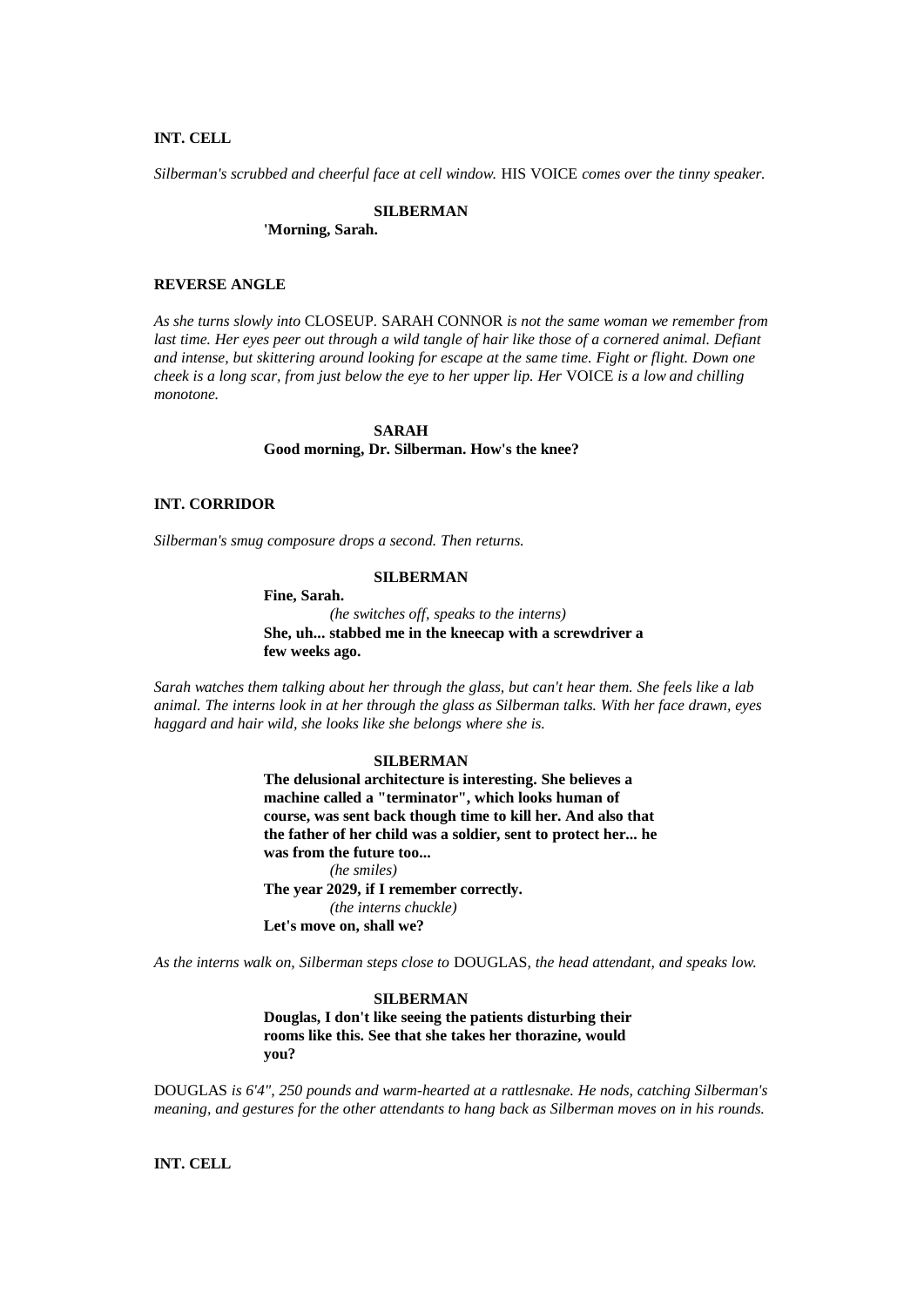*Sarah looks up as the cell door opens. Douglas walks in slowly, idly tapping his* POLICE BATON *against the door in a ominous rhythm. The other two orderlies ease in behind him. One of them carries a* STUN BATON *(like a sawed-off cattle prod). The other has a tray with cups of red liquid-thorazine.*

# **DOUGLAS**

# **Time to take you meds, Connor.**

*Sarah faces him, weight centered. Feral eyes darting from one to the other.*

# **SARAH**

**You take it.**

*Douglas grins, casual –*

#### **DOUGLAS**

**Now you know you got to be good 'cause you up for review this afternoon...**

# **SARAH**

**I'm not taking it. Now I don't want any trouble...**

# **DOUGLAS**

**Ain't no trouble at all –**

*He whips the baton in a whistling backhand, which – WHAP! Takes her square in the stomach. She doubles over and drops to her knees, unable to breathe. Douglas tips the bed and it slams down with a crash, right new to her. He takes her stun wand from the other attendant and walks forward.*

# **TIGHT ON SARAH**

*Grimacing and struggling to breathe.*

# **SARAH You... son of a... AAARRGH!!**

*The stun wand hits her between shoulder blades as she tries to rise. It drives her to the floor, pinning her like a bug. Little* ELECTRIC ARCS CRACKLE *as the baton makes her writhe in pain. Douglas grabs her by the hair and jerks her up to her knees. Holds the cup of thorazine in front of her lips.*

#### **DOUGLAS**

# **Last call, sugar.**

*Gasping, she chokes the zombie juice down.*

**CUT TO:**

# **EXT. BANK PARKING LOT – DAY**

*John furtively hunches before a Ready-Teller machine at the rear of a local bank while his friend Tim stands lookout. John slips a stolen ATM card into the machine slot. It is something he's rigged up, because trailing from the card is ribbon-wire which goes to some kind of black-box electronics unit he's got in his ever-present knapsack. He holds the pack between his knees and pulls out a little lap-top keyboard, which is also connected to the black-box.*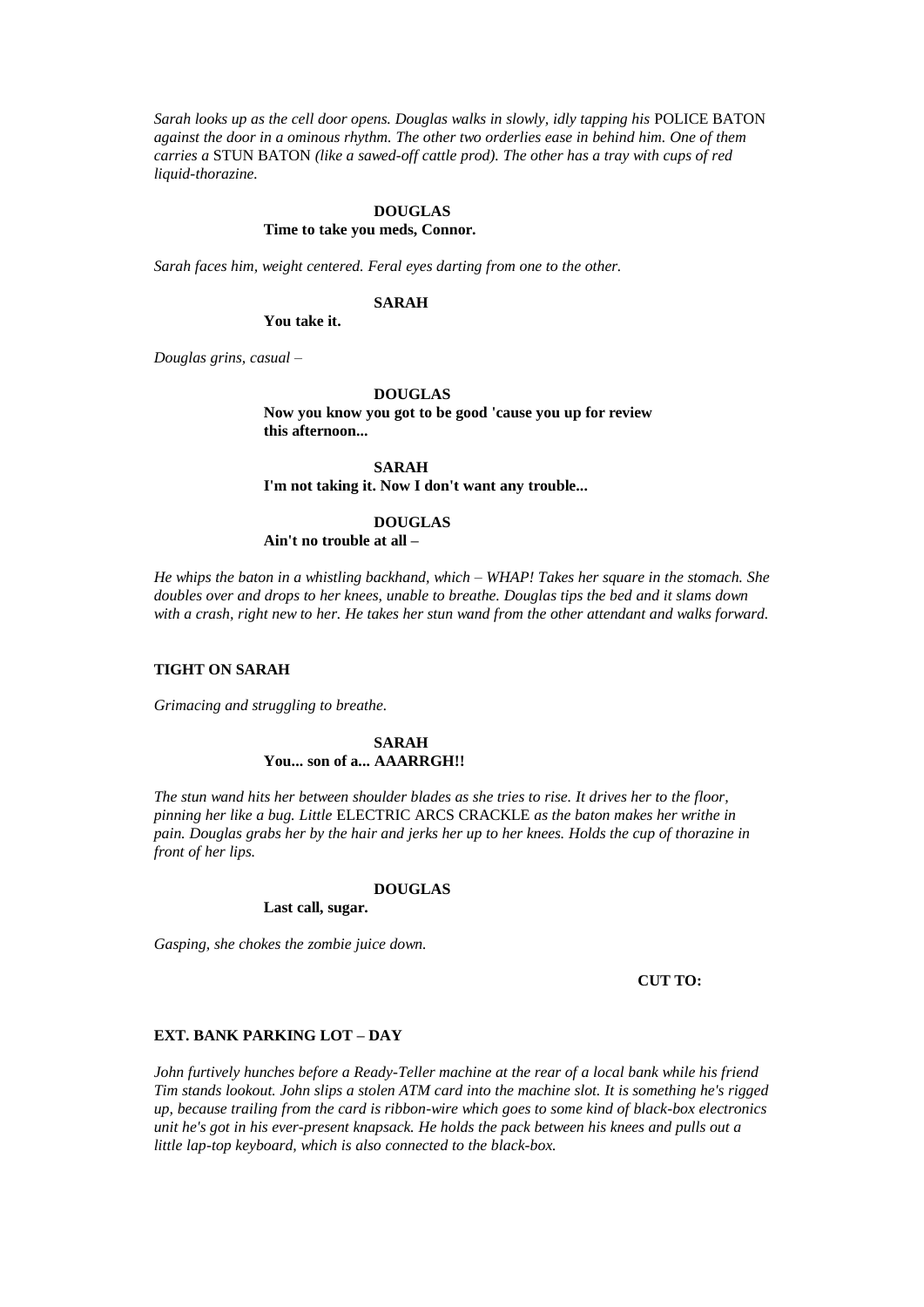*John enters a few commands and the plasma-screen displays the PIN number for that account. He quickly enters the number on the Ready-Teller's keypad and asks it for 300 bucks. The machine whirs then begins dispensing twenty-dollar bills. Tim looks back over his shoulder amazed.*

# **JOHN**

**Easy money!**

**TIM Where'd you learn all this stuff?**

*John collects the twenties as the machine kicks them out. A cool and professional electronic-age thief at ten years old.*

# **JOHN**

**From my mom. My real mom, I mean. Come on baby...**

*(he grabs the last bills)*

**Let's go!**

*They sprint around the corner to an –*

# **EXT. ALLEY BEHIND BANK**

*They huddle behind the building as John counts out Tim's share. He folds five twenties and palms them to the other kid. When John opens his wallet to put in his money, Tim notices a picture in a plastic sleeve.*

### **TIM**

### **That her?**

*John reluctantly shows his friend the Polaroid. It is a shot of Sarah. Pregnant, in a jeep near the Mexican border. John doesn't know it now, but he will carry the photo with him for over 30 years, and give it to a young man named Kyle Reese, who will travel back in time to become his father. Yes, that photo.*

**TIM**

**So she's pretty cool, huh?**

**JOHN**

**Actually, no, she's a complete psycho. That's why she's up at Pescedero. She tries to blow up a computer factory, but she got shot and arrested.**

#### **TIM**

**No shit?**

**JOHN Yeah, she's a total loser. C'mon, let's check out the 7- Eleven, whatya say?**

*John has tried to sound casual, but we see in his eyes that is really hurts. He slaps Tim on the shoulder and they jump onto his Honda. John fires up and they whine off down the alley.*

### **CUT TO:**

### **INT. POLICE CRUISER – DAY**

**CLOSE ON COMPUTER TERMINAL***, attached to the dash. A Juvenile Division file. Subject: John Connor. Below his* ARREST RECORD *are his vital stats. Mother: Sarah Connor. Legal*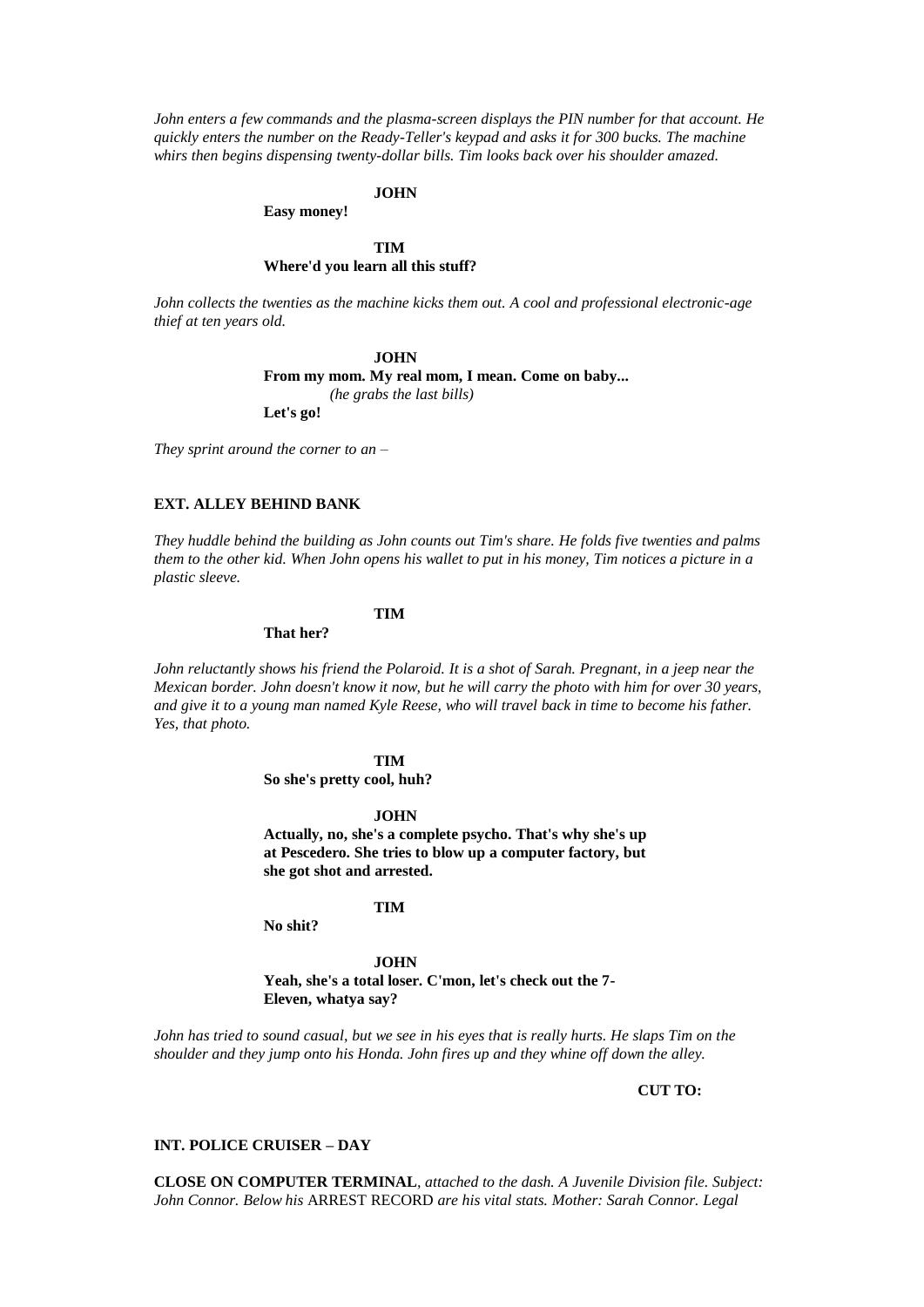*Guardians: Todd and Janelle Voight. And below their names, an address: 523 S. Almond. Reseda, Ca.*

OFFICER X *stares at the screen for a moment. Then gets out the car.*

### **INT. / EXT. VOIGHT HOUSE – DAY**

**TIGHT ON FRONT DOOR** *as Todd Voight opens it, revealing the unsmiling face of Officer X beyond the screen door. Todd greets him with a weary sigh.*

# **OFFICER X**

# **Are you the legal guardian of John Connor?**

### **TODD**

#### **That's right, officer. What's he done now?**

*Officer X ignores the question. He casually scans the living room.*

# **OFFICER X**

# **Could I speak with him, please?**

*Todd shrugs, showing the cop he's past his patience with the boy.*

**TODD**

**Well, you could if he was here. Be he took off on his bike this morning. Could be anywhere. You gonna tell me what his is about?**

### **OFFICER X**

**I just need to ask him a few questions.**

*Janelle appears in the doorway behind Todd, concerned.*

**JANELLE**

**There was a guy here this morning asking about him, too.**

#### **TODD**

**Yeah, big guy. On a bike. Has that got something to do with it?**

*Officer X registers the significance of that. He realizes who the big guy must be. He smiles. Reassuringly shakes his head no.*

### **OFFICER X**

# **I wouldn't worry. Do you have a photograph of John?**

*Todd stares unhappily at the cop. Turns to Janelle.*

# **TODD**

**Get the album, Janelle.**

### **CUT TO:**

# **EXT. STREET**

**ANGLE THROUGH AN ALLEY** *from the main street. We see John and Tim flash by on the Honda a block away. Hold a beat. Then...*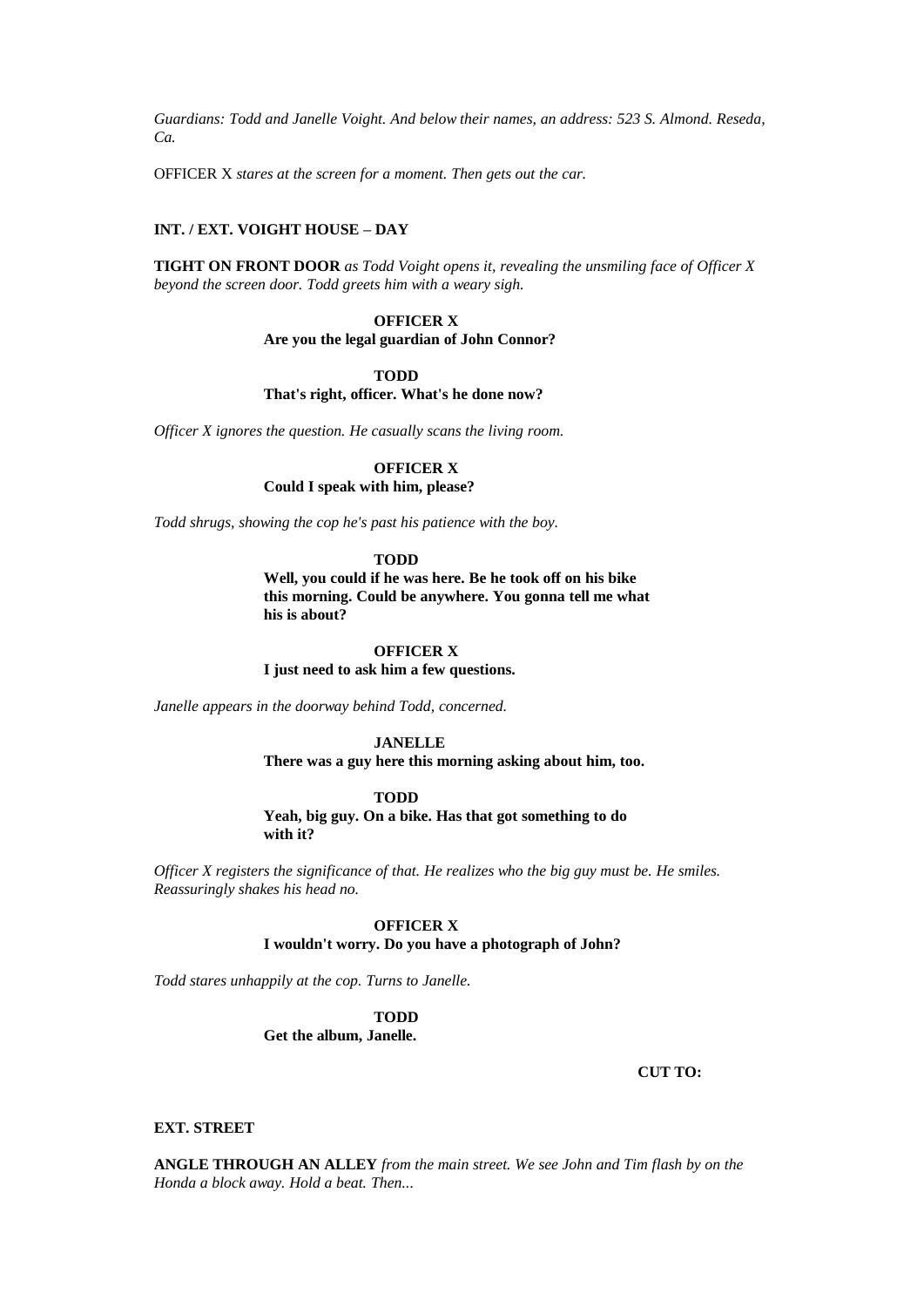*A* BIG CHROME WHEEL ENTERS FRAME*.* BOOM UP *a leather-clad leg to Terminator's implacable face. It surveys the area slowly as the bike idles, then kicks it into gear and moves on, scanning in a slow shark-like manner, not aware that it missed its prey by seconds.*

### **CUT TO:**

# **INT. SARAH'S CELL – DAY**

### **CLOSE ON SARAH**

*She is shackled, hands and feet, to the bed. Sunlight falls across her pale face. A hand enter frame, gently stroking her cheek. She wakes up to see –*

#### **KYLE REESE**

*Sitting on the edge of her bed, looking exactly the same as we last saw him in 1984. Scruffy blonde hair and a long raincoat.*

### **SARAH**

**Kyle...? You're dead.**

*He gives her a gentle smile.*

**REESE I know. This is a dream, Sarah.**

# **SARAH**

**Oh. Yeah. They... make me take this stuff...**

*He puts a finger to her lips. Then silently unfastens her restraints. They gaze into each other's eyes. And in the look that his death and the horror she has been through since hasn't touched their love at all.*

# **SARAH**

**Hold me.**

*She melts into Reese's arms. Pulls him to her.*

**REESE I love you. I always will.**

# **SARAH**

### **Oh, God... Kyle. I need you so much.**

*She kisses him passionately. They are locked together in a timeless moment.* PUSH IN TIGHT *on Sarah as she buries her face in his shoulder. She shuts her eyes tight. Stay on Sarah as Reese speaks. He voice is strangely cold.*

# **REESE (O.S.)**

# **Where's John, Sarah?**

*Sarah opens her eyes and he is no longer in her arms. He is standing across the room. Pinning her with an accusing gaze.*

> **SARAH They took him from me.**

> > **REESE**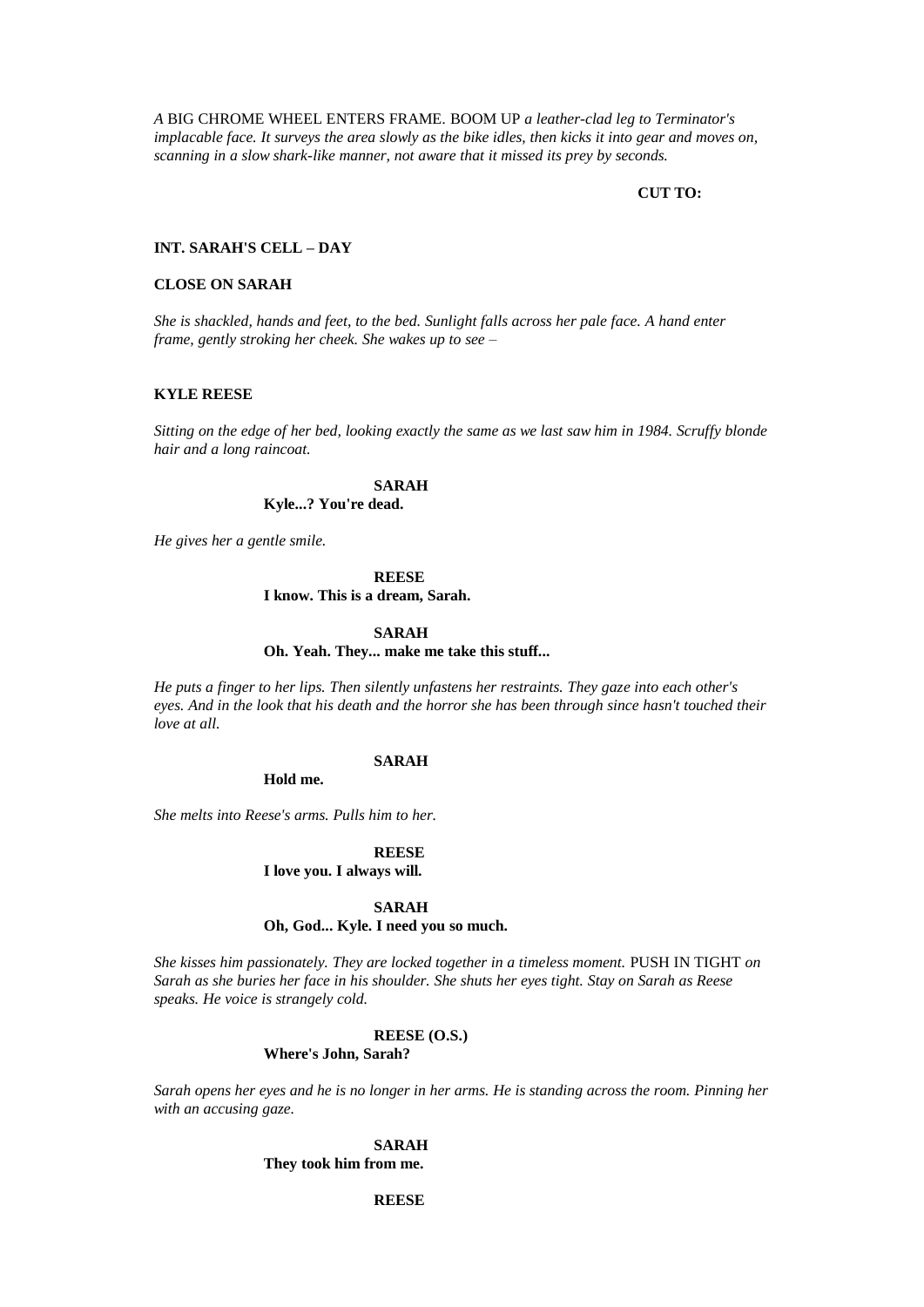**It's John who's the target now. You have to protect him. He's wide open.**

#### **SARAH**

**I know!**

**REESE Don't quit, Sarah. Our son need you.**

# **SARAH**

*(struggling not to cry)* **I know, but I'm not as strong as I'm supposed to be. I can't do it. I'm screwing up the mission.**

#### **REESE**

**Remember the message... the future is not set. There is not fate but what we make for ourselves.**

*He turns toward the door.*

#### **SARAH**

**Kyle, don't go!**

#### **REESE**

*(turning back to her)* **There's not much time left in the world, Sarah.**

*Reese goes out the door. Sarah jumps from the bed, frantic. Yanks the door open. Follow her out.*

# **INT. CORRIDOR**

*Sarah staggers from her cell. Reese is already, impossibly, a hundred feet away, striding down the dim corridor. A silhouette in a long coat, disappearing around a corner.*

*Sarah runs after him, her bare feet slapping the cold linoleum. Her hospital gown floats out behind her as she dream-runs along the seemingly infinite corridor. She reaches the corner, slides around it, and...*

*Slams right into the arms of Douglas and his three helpers. They grab her as she struggles and screams. The Silberman is there, smiling soothingly. They force her down and she is pinned to the floor, screaming. A new figure approaches... one even more menacing.*

TERMINATOR *walks toward her, with heavy measured steps. Backlit, eyes concealed by the sunglasses, it stands over her like the angel of death itself. It reaches down and... Takes her hand. Lifts her up. Leads her to a door. They go through together. Emerging into...*

### **A BEAUTIFUL SUNLIGHT MORNING**

CHILDREN *are playing nearby... sliding down slides, clambering through a jungle gym. Sarah knows this dream know... it's is the worst of all her nightmares. She starts to scream but no sound comes out.*

THE SKY EXPLODES *into* WHITE LIGHT*. Everything is seared by the unholy glare, hotter than a thousand suns. The children ignite like match heads. Sarah is burning, screaming silently, everything silent and overexposed. Terminator's flesh and clothing are burning, silently. It grips her hand, Virgil to her Dante in this tour of the nuclear-age Inferno.*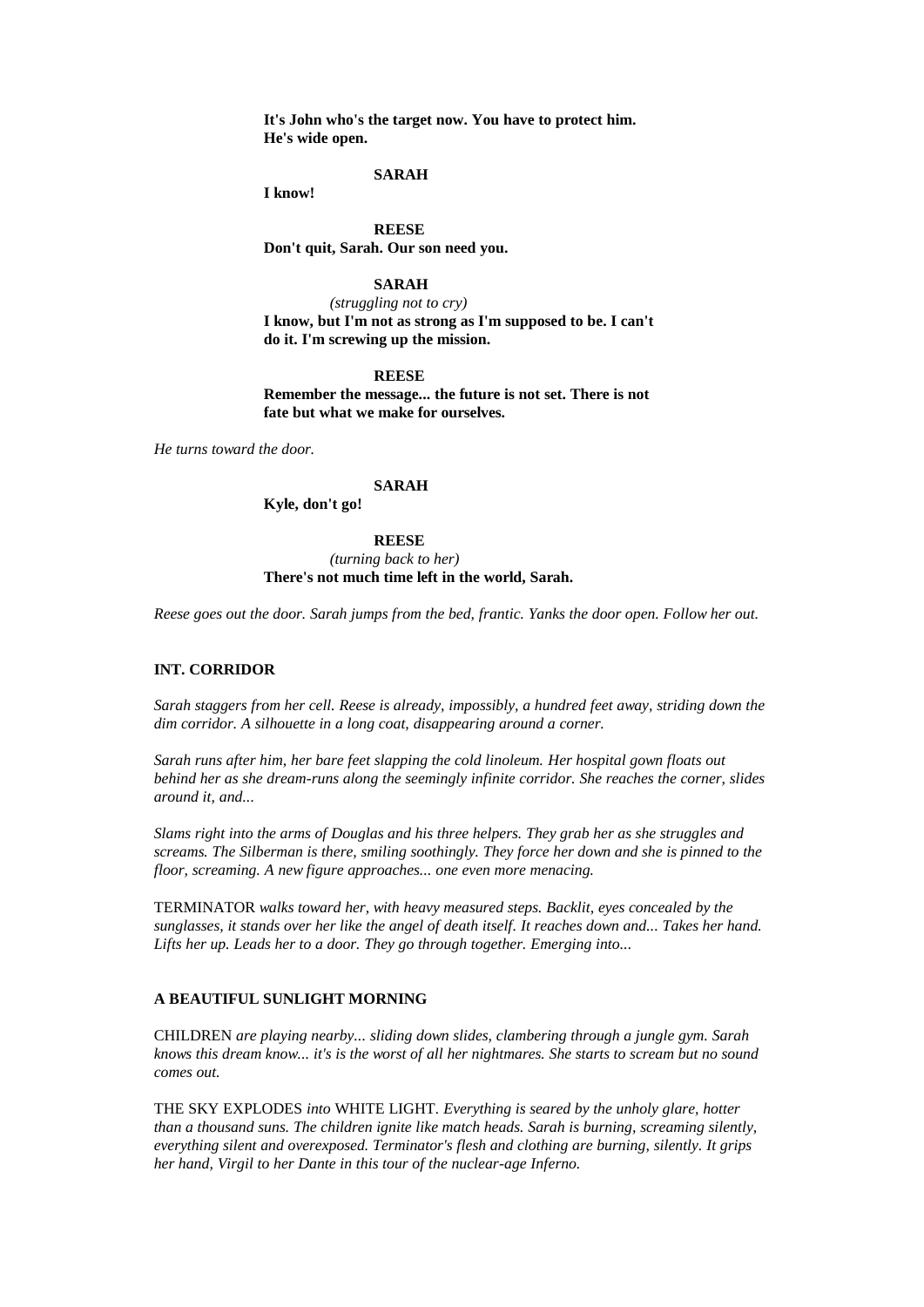THE BLAST WAVE HITS*... a near-solid wall of compressed air followed by 250-mph winds. The children, charcoal statues frozen in positions of play, explode into black leaves of ash and swirl away.* SOUND *hit now, with a thunderous roar. Sarah's scream merges with the howl of the wind as the blast hits her, exploding the flesh from her bones. Beside her, Terminator is stripped of its burnt flesh, becoming a smoking skeleton of steel.*

*Then she wake up... in her cell, shackled to the bed. Sunlight hurts her eyes. She looks desperate and defeated. She knows the war is coming. It visits her every time she closes her eyes. Lost and alone, Sarah feels all hope recede for herself and for humanity.*

# **CUT TO:**

### **INT. PESCADERO STATE HOSPITAL – INTERVIEW ROOM**

**TIGHT ON VIDEO SCREEN***, playing a previously-recorded session. Sarah is in a strait-jacket, talking softly.*

#### **VIDEO SARAH**

**... it's... like a giant strobe light, burning right through my eyes... but somehow I can still see. Look, you know the dream's the same every night, why do I have to –**

### **VIDEO SILBERMAN**

**Please continue...**

*The* REAL SARAH *dispassionately watches herself on the screen. Her expression is controlled. Silberman watches her watching. They are in a brightly-lit interview room.* TWO ATTENDANTS *stands nearby.*

### **VIDEO SARAH**

**The children look like burnt paper... black, not moving. Then the blast wave hits them and they fly apart like leaves..."**

*Video Sarah can't go on. Real Sarah watches herself cry on tape, her expression cold. We hear Silberman speak on the tape.*

### **VIDEO SILBERMAN**

**Dreams about cataclysm, or the end of the world, are very common, Sarah...**

*Video Sarah cuts him off, her mood shifting to sudden rage.*

**VIDEO SARAH It's not just a dream. It's real, you moron! I know the date is happens!!**

### **VIDEO SILBERMAN**

**I'm sure it feels very real to you –**

### **VIDEO SARAH**

**On August 29th 1997 it's going to feel pretty fucking real to you, too! Anybody not wearing number two million sunblock in gonna have a real bad day, get it?**

# **VIDEO SILBERMAN**

**Relax now, Sarah –**

# **VIDEO SARAH**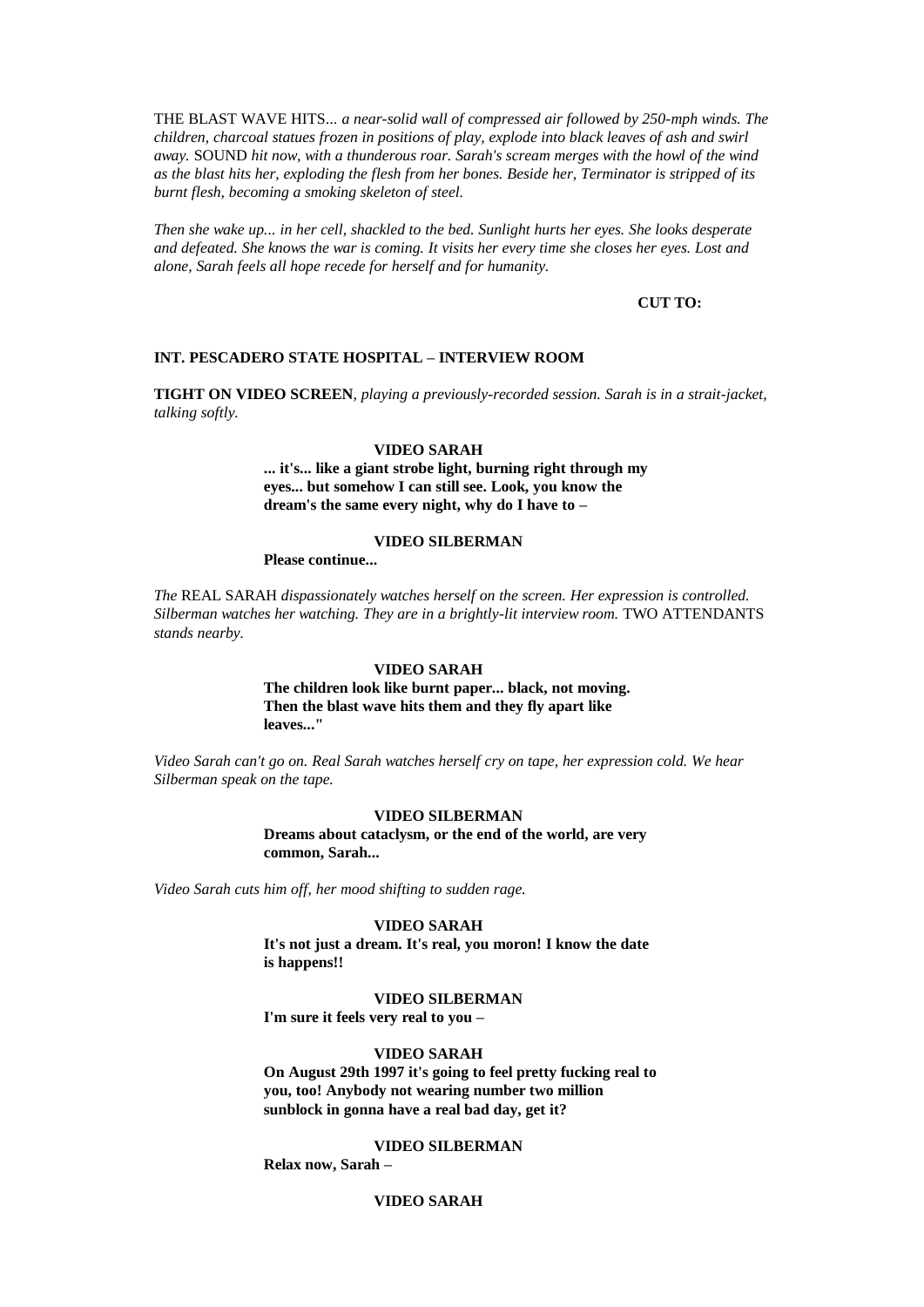**You think you're alive and safe, but you're already dead. Everybody, you, him...** *(she gestures are the attendant)* **... everybody... you're all fucking dead!**

*She is raving, half out of her chair. The orderly moves to inject her with something.*

# **VIDEO SARAH**

**You're the one living in a dream, Silberman, not me! Because I know it happens. It happens!**

*Silberman pauses the tape... freezing Sarah's contorted face. Real Sarah turns away from the screen, he expression stony.*

#### **SARAH**

**I was afraid... and confused. I feel much better, now. Clearer.**

*Silberman gives a calculated paternal smile.*

# **SILBERMAN Yes. Your attitude have been very positive lately.**

*Sarah looks up at him. Her voice is hopeful.*

**SARAH**

**It has helped me a lot to have a goal, something to look forward to.**

# **SILBERMAN**

**And what it that?**

*As she answers,* WE PULL BACK*, revealing that we have been looking through a one-way mirror from an adjacent* OBSERVATION ROOM*. In the shadows of the observation room we see that interns from the earlier rounds, and a couple of* STAFF PSYCHOLOGISTS*. They smoke and make the occasional note.*

### **SARAH**

**You said I could be transferred to the minimum security wing and have visitors if I showed improvement in six months. Well, it's been six months, and I was looking forward to seeing my son.**

### **SILBERMAN**

**I see. Let's go back to what you were saying about these terminator machines. Now you think they don't exist?**

# **CLOSE ON SARAH**

*Her voice sounds hollow.*

# **SARAH**

# **They don't exist. I see that now.**

*Silberman leans back, studying her. Toying with her.*

# **SILBERMAN**

**But you've told me on many occasions about how you crushed one in a hydraulic press.**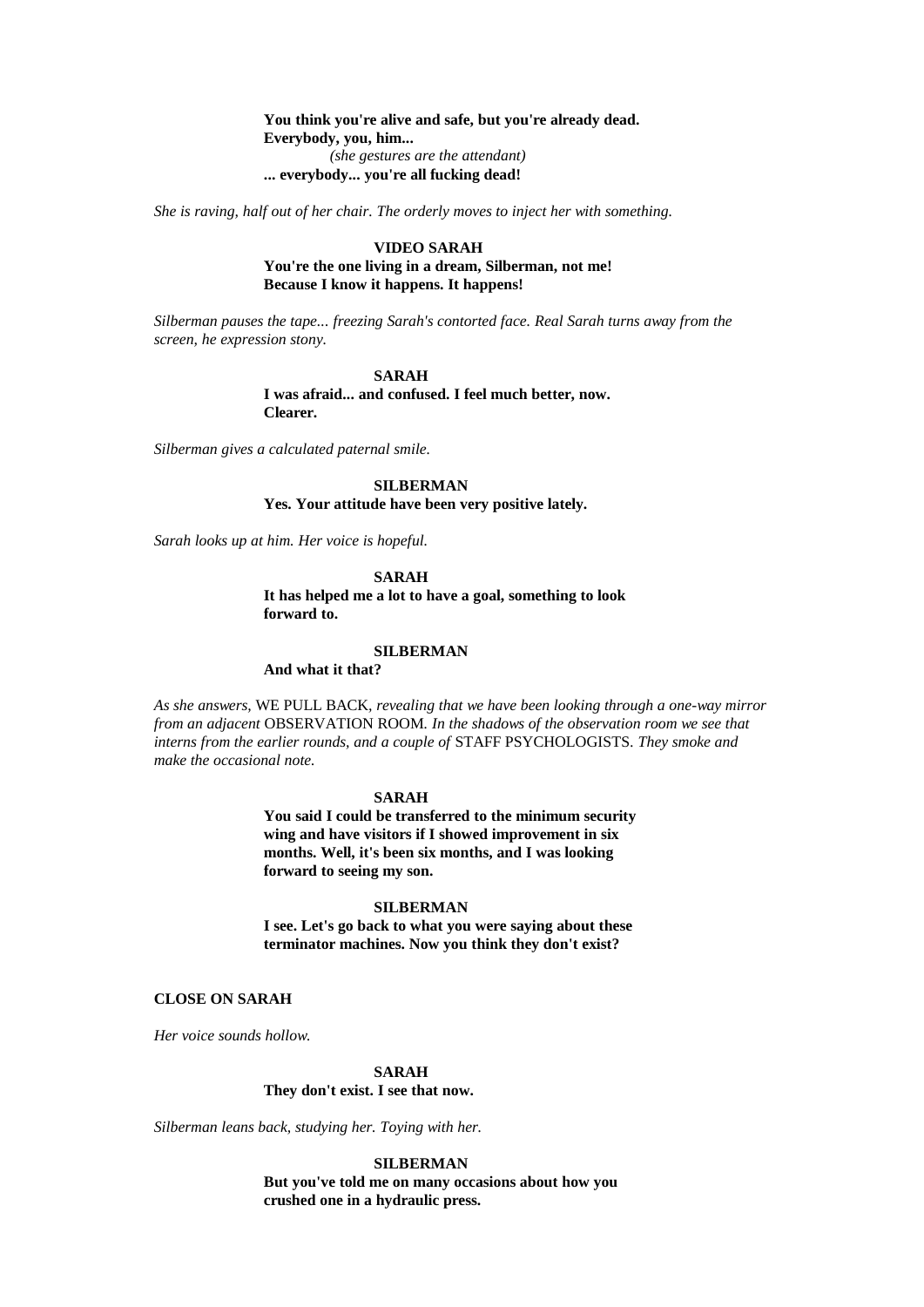#### **SARAH**

**If I had, there would have been some evidence. They would have found something at the factory.**

**SILBERMAN I see. So you don't believe anymore that the company covered it up?**

*Sarah shakes her head no.*

# **CUT TO:**

# **EXT. CYBERDYNE SYSTEMS – DAY**

*The corporate headquarters of a mega-electronic corporation. As imposing cubist castle of black glass.*

# **INT. SECOND FLOOR / ELEVATORS**

*The elevator doors slide open with a whisper and* MILES DYSON *strides out. Black. In his early thirties. The star of the Special Projects Division. He's brilliant, aggressive, driven. Dyson walks down the corridor, swinging his arms... a man in a hurry. A man with much to do.*

*He reaches a solid security door and zips his* ELECTRONIC KEY-CARD *through the scanner. The door unlocks with a clunk. The sign next to the door reads: "SPECIAL PROJECTS DIVISION: AUTHORIZED PERSONNEL ONLY"*

# **INT. SECURITY STATION**

*He nods to the guards as he passes through the security checkpoint. They can see all activities on the floor on their bank of monitors. He unlocks another service door with his card and enters –*

# **INT. ARTIFICIAL INTELLIGENCE (A.I.) LAB**

*The lab is quite large, comprising banks of processors, disk drives, test bays, prototype assembly areas. Extremely high tech.*

#### **DYSON**

### **Greetings, troops.**

*He is jokingly saluted by fellow members. Not a lab coat in sight. This is strictly jeans and sneakers crowd. All young and bright. They sit at their consoles drinking Coke and changing technology as we know it. A young* LAB ASSISTANT *rushes over to Dyson. Name tag says he's*  BRYANT*.*

#### **BRYANT**

**Mr. Dyson? The material teams wants to run another test on the uh... on it.**

**DYSON**

**Yup. Come on. I'll get it.**

*Dyson produces an unusual-looking* KEY *from his pocket as they stride through the lab. Bryant has to hustle to keep up.*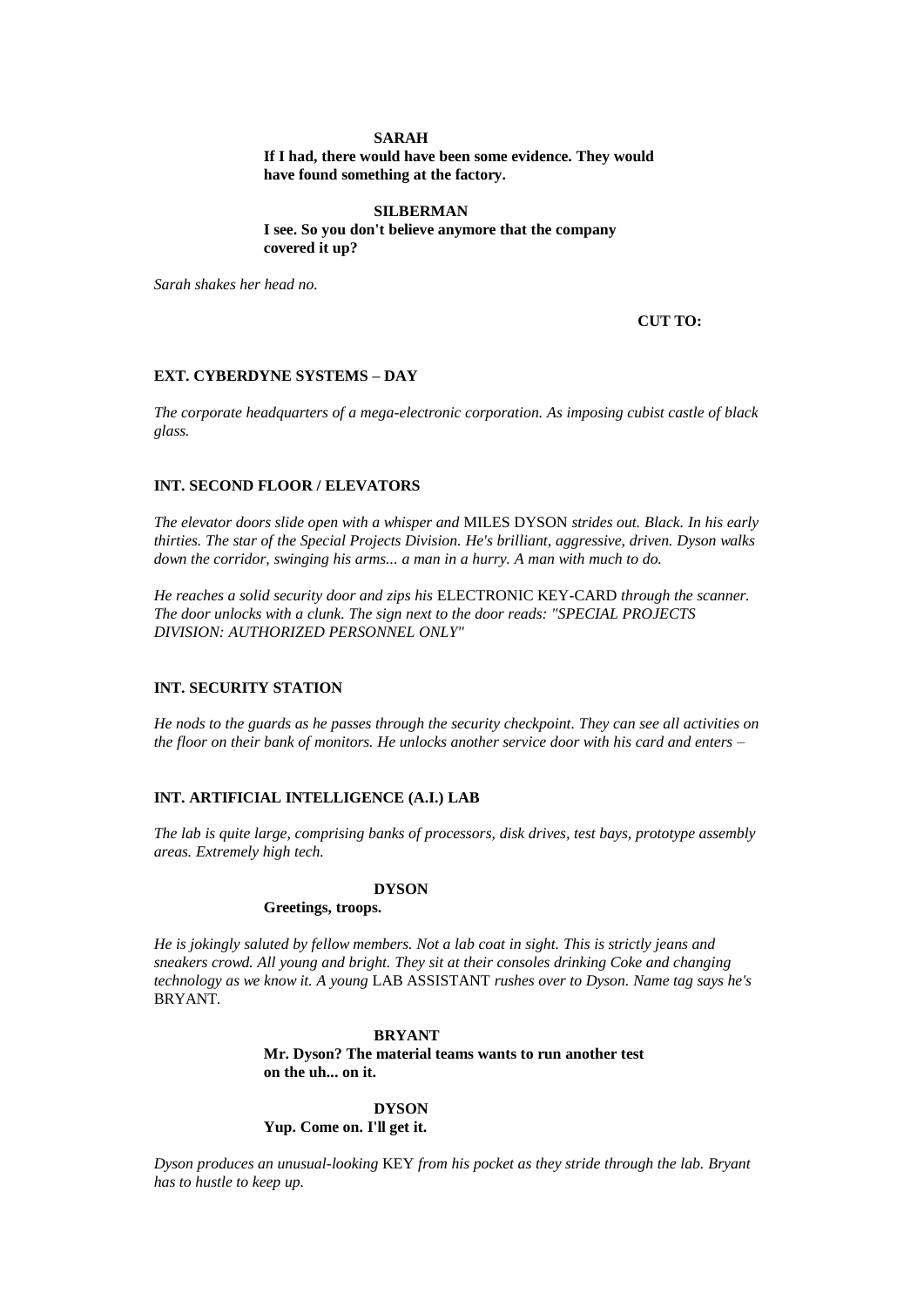# **BRYANT**

**Listen, Mr. Dyson, I know I haven't been here that long, but I was wondering if you could tell me... I mean, if you know...**

**DYSON**

**Know what?**

**BRYANT Well... where it came from.**

**DYSON I asked them that question once. Know what they told me? Don't ask.**

### **INT. VAULT ROOM**

*Dyson enters with Bryant. Dyson and a* GUARD *stand together before what looks like a high-tech bank vault. It requires two keys to open, like the launch controls in a nuclear silo. The guard and Dyson insert their keys and turn them simultaneously. Dyson then enters a passcode at a console and the vault unlocks itself with a sequence of clunks. The door swings open and Dyson enters. Bryant stays outside with the guard, who notes Dyson's name and item on a clipboard.*

# **INT. VAULT**

*Dyson walks to a stainless steel cabinet and opens it. Inside is a small artifact in a sealed container of inert gas.* IT *– a ceramic rectangle, about the size of a domino, the color of liver. It has been shattered, painstakingly reconstructed and mounted on a metal frame.*

*Dyson removes the artifact, it its insert-gas, and sets it on a specially-designed cart. He handles it like the Turin Shroud. Dyson closes the cabinet. Turns to the one next to it. Opens ist door. In this cabinet is a larger object... an intricate* METAL HAND AND FOREARM*.*

*At the elbow, the metal is twisted and crushed. But the forearm and hand are intact. Its metal surface scorched and discolored, it stands upright in a vacuum flask, as if saluting. This is all that remains of the terminator Sarah destroyed. Dyson stares at it, lost in thought. The he closes the cabinet,* BLACKING OUT FRAME*.*

**CUT TO:**

# **INT. INTERVIEW ROOM / OBSERVATION ROOM**

*We can see through the one-way mirror into the interview room where Sarah is still talking with Silberman. The* OTHER PSYCHOLOGISTS *are still watching through the mirror. Reviewing Sarah's condition.*

> **SARAH So what do you think, Doctor? I've shown a lot of improvement, haven't I?**

#### **SILBERMAN**

**You see, Sarah... here's the problem. I know how smart you are, and I think you're just telling me what I want to hear. I don't think you really believe who you've been telling me today.**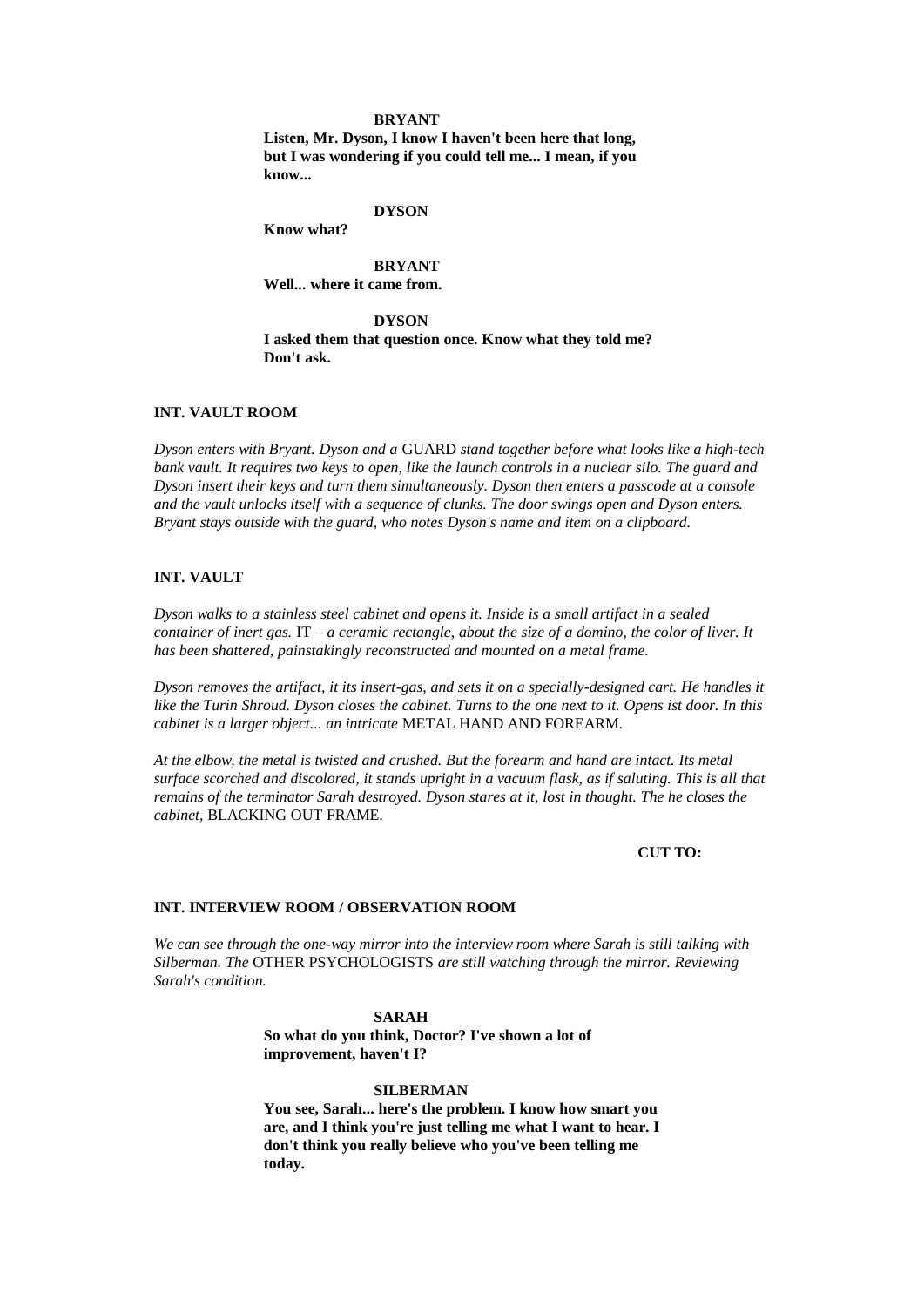*We go tight on Sarah's reaction. And we see that Silberman is right. She was playing him and it didn't work. And she knows she's fucked. Her tone becomes quite pleading.*

### **SARAH**

**You have to let me see my son. Please. It's very important. He's in danger. At least let me call him –**

*Silberman pins her with his sweet reptilian gaze.*

### **SILBERMAN**

# **I'm afraid not. Not for a while. I don't see any choice but to recommend to the review board that you stay here another six months.**

*Sarah's eyes turn cold and lethal in one second. She knows she's lost. She knows this guy is just playing with her, and she –* LEAPS ACROSS THE TABLE AT HIM*.*

# **SARAH**

# **YOU SON-OF-A-BITCH!!**

*Silberman jumps back and the attendants dive on her. She is writhing and twisting like a bobcat. Silberman whips open a drawer and pulls out a syringe. He jabs it into her and she yells –*

#### **SARAH**

# **Goddammit. Let me go!! Silberman! You don't know what you're doing! You fuck! You're dead! You hear me!!**

*Silberman signals and the attendants drag her out. He looks at the doctors behind the glass. Shrugs.*

### **SILBERMAN**

**Model citizen.**

### **CUT TO:**

# **EXT. 7-ELEVEN STORE – DAY**

*Officer X has stopped two young girls in front of a 7-Eleven. He is leaning out the cruiser window and showing them the picture of John. The first girl nods.*

#### **FIRST GIRL**

**Yeah, he was here about fifteen minutes ago. I think he said he was going to the Galleria.**

### **OFFICER X**

#### **The what?**

*The second girl points toward a massive complex visible about the houses several blocks away. Officer X stares at it.*

# **EXT. STREET**

*Terminator cruises slowly on the bike. Scanning. He crosses an overpass above a drainage canal and whips his head around at the sound of a dirt-bike engine.*

# **TERMINATOR POV OF TWO KIDS ON A BIKE DOWN IN THE CANAL.**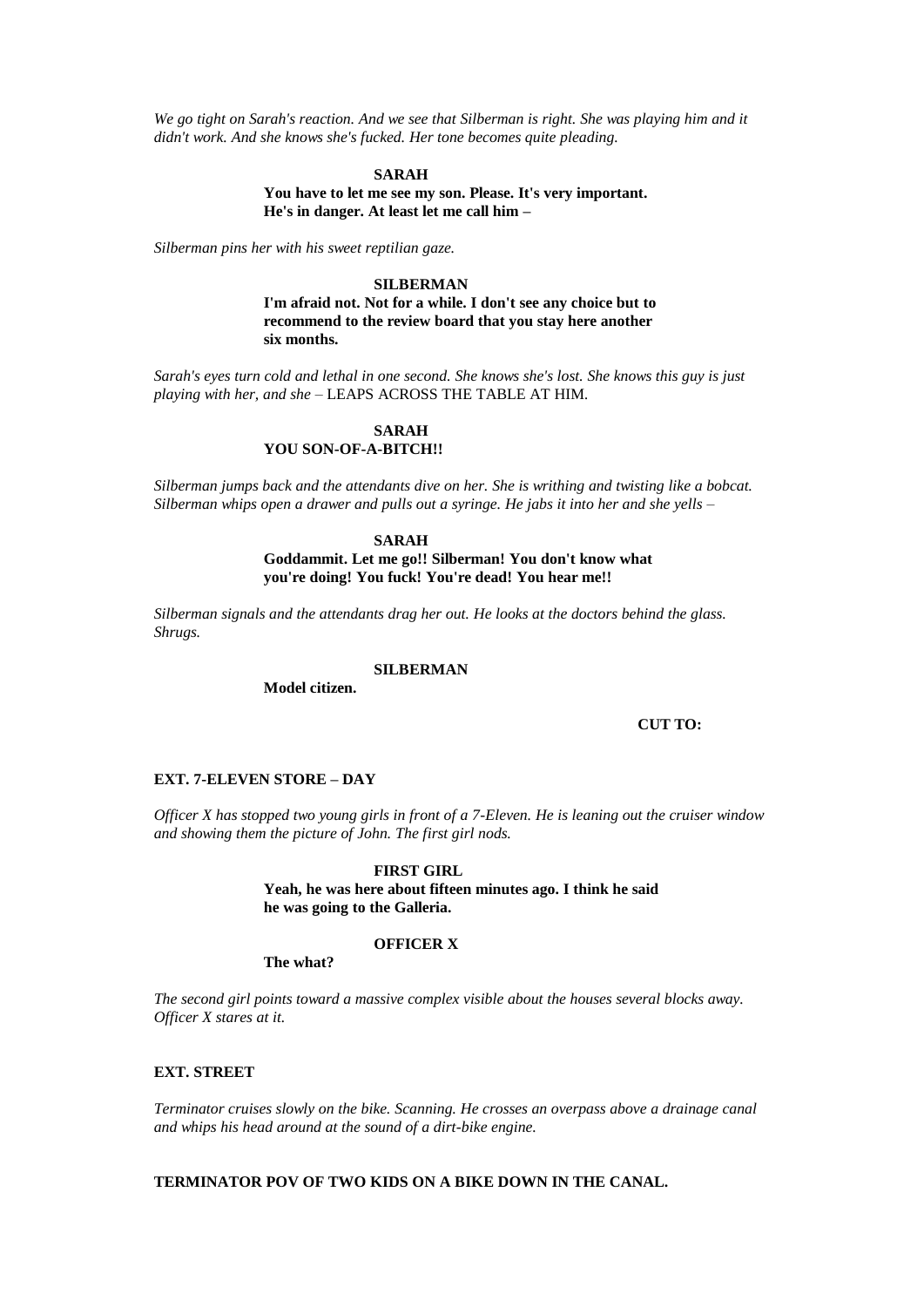*The* IMAGE SNAP-ZOOMS IN*.* FREEZES *on the* DRIVER'S FACE*. "IDENT POS"* FLASHES NEXT TO THE BLURRY IMAGE OF JOHN*.*

*Terminator wheel the Harley around, cutting onto a street which runs parallel to the canal. Terminator hauls ass at keep John in sight. He catches glimpses of the kid through trees and houses. Loses him. Catches one last glimpse of him heading into the parking lot of a large*  SHOPPING MALL.

# **INT. GALLERIA – DAY**

*John works his way through a crowded video arcade. Sees some guys he knows. Stops to talk, striking a pose. Mall rats in the element. We don't hear the dialogue.*

# **INT. GALLERIA PARKING LOT**

TERMINATOR'S *idling Harley shakes the parking garage walls. He stops at a row of bikes near the escalators. John's little Honda sits proudly with the big street bikes. Terminator parks.*

# **INT. GALLERIA**

OFFICER X *is moving through the flow of shoppers. The place is a zoo. He stops some kids and shows them the picture. They shrug.*

### **IN A CROWDED VIDEO ARCADE**

JOHN *is lost in an intense battle, going for a new high score at "Missile Command". He parries deftly at the enemy ICBMs deploy their MIRVs... the warheads stream down... it's more than he can deal with. The world gets nuked. Game over. He slouches away from the game, looking for another. Bored.*

# **RACK FOCUS**

*To Officer X passing the entrance of the store behind him. The cop moves on, down the concourse, out of sight. John gets in an "Afterburner" simulator game.*

#### **ON TERMINATOR**

*Walking through the crowd in slow motion. Scanning. He moves with methodical purpose, knowing the target is close. We see that he is, incredibly, carrying a box of* LONG-STEM ROSES*. Like some hopeful guy with a hot date.*

### **THE COP**

Is pointed toward the arcade by come kids hanging out at the multi-cinema. He walks into the *maze of kids engaged in synthesized combat. Cheap electronic effects blare above the crowd noise.*

# **JOHN**

*Is shooting down MiGs at Mach 2. His friend Tim slides up next to him. Taps him on the shoulder, trying to play it cool.*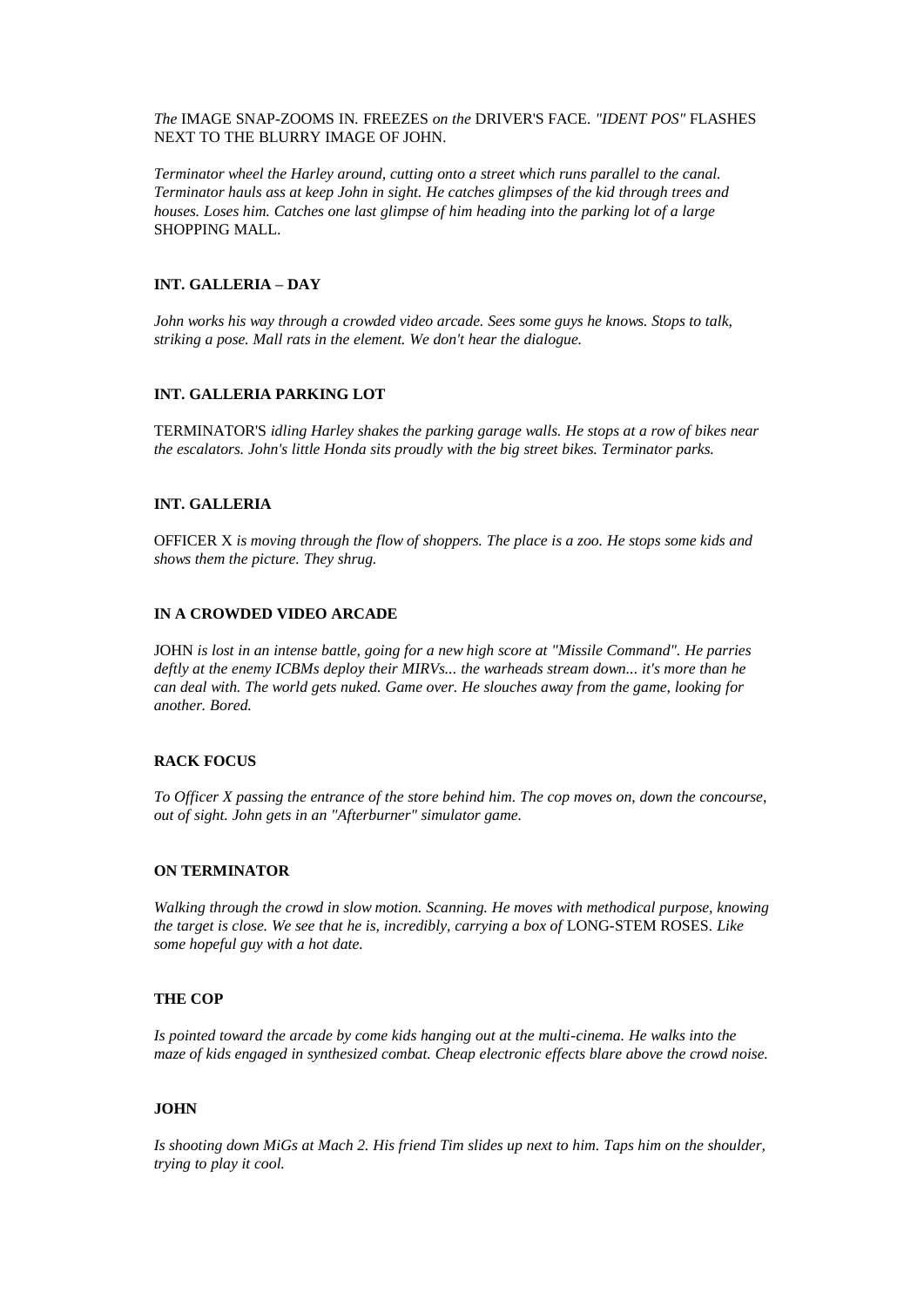# **TIM**

# **Some cop is scoping for you, dude.**

*John looks around the corner of the "Afterburner" ride. Sees the cop showing a picture to some of the kids. The kids point his way.*

*John ducks just as the cop glances over. He slinks out the other side of the ride and heads for the back of the store, instinctively retreating. Sarah has taught him that cops are bad news.*

# **THE COP**

*Scans the crowded arcade. Glimpses John, looking back as he moves around a row of machines. Starts toward him.*

# **JOHN**

*Sees the cop homing in and starts walking fast. Looks back.* THE COP *is shoving through clots of kids. One of them is slammed to the floor. As eddy of outrage behind the cop as he gains speed. John breaks into run. So does the cop. Kids scatter like ten-pins as the cop charges after John. John sprints through the arcade's back officer and store-rooms.*

# **INT. SERVICE CORRIDOR**

*John emerges through a firedoor into a long corridor with connects to the parking garage. He's running full out, when around the corner ahead of him comes...*

# **TERMINATOR**

*Time stretches to nightmarish crawl as John tries to brake to a stop. Terminator reaches into the box of roses.*

**SLOW MOTION:** *The cold back steel of the* SHOTGUN *emerges at the box falls open, the roses spilling to the floor.* TERMINATOR'S BOOT *crushes the flowers as it moves forward.*

# **JOHN**

*Transfixed by terror, is trapped in the narrow featureless shooting gallery of the corridor.* THE SHOTGUN COMES UP*. Terminator expressionlessly strides forward. Jacks a round into the chamber, slow and fluid.*

*John looks behind him for a place to run. Sees the cop coming toward him, pulling his Beretta pistol. Incredibly, John realizes the cop is aiming his gun at him! John looks back at Terminator. He is starting into the black muzzle of the 10-gauge now. Aimed right at his head. He realizes he's screwed. Then something crazy happens...*

# **TERMINATOR**

**Get down.**

*John instinctively ducks. Terminator pulls the trigger. KABOOM!*

### **THE COP**

*Catches the* SHOTGUN'S BLAST *square in the chest just as he fires the pistol. The pistol's shot goes wild.*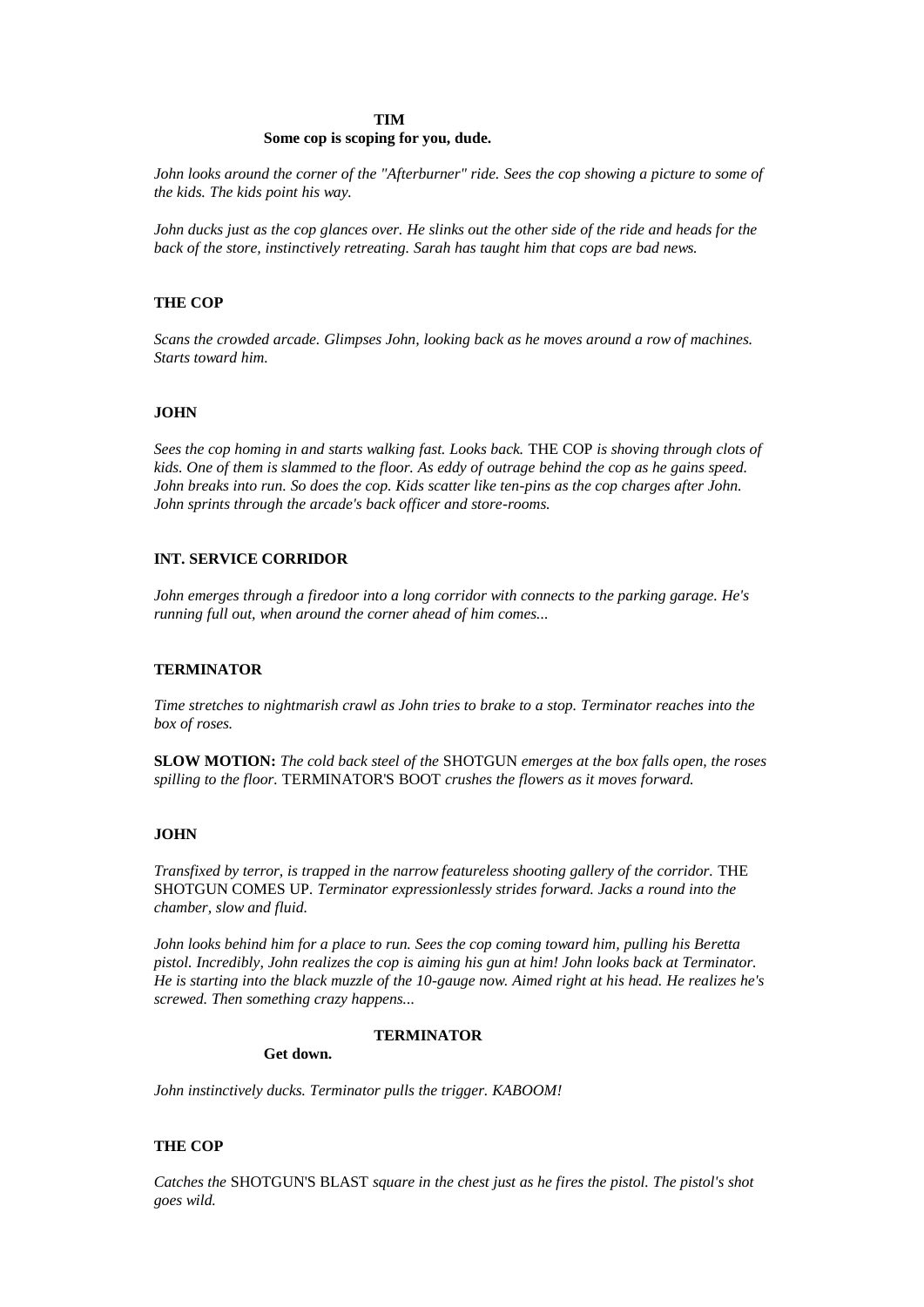# **TERMINATOR**

*Pumps another round into him. The another. And another. Advancing a step each time he fires, he empties the shotgun into the cop, blowing his backward down the corridor. The sound is*  DEAFENING*. Then silence.*

# **THE COP**

*Lies still on his back.*

*Terminator is now standing right over John. They both watch as the cop, incredibly, sits up unharmed and gets to his feet. Terminator grabs John roughly by his jacket. Clutches the kid to his chest then spins around at the cop opens fire with the Beretta.*

*The "cop", who not only isn't a cop, he clearly isn't even human, pulls the trigger so fast it almost seems like a machine-pistol.*

# **ON TERMINATOR'S BACK**

*As the 9mm slugs slam into it, punching bloody holes in the motorcycle jacket.*

JOHN *is bug-eyed with fear, but completely unscratched. Terminator's body has blocked the bullets.*

*The Beretta* CLACKS *empty. Terminator turns at the sound. Shoves John behind a Coke machine. Drops the empty shotgun. Starts walking toward the "cop". The empty magazine clatters to the floor. The cop inserts another one. Snaps back the slide. Terminator still has twenty feet to go. He doesn't break his purposeful stride.*

*The cop opens fire. Bullets rake Terminator's chest. He doesn't even flinch. Ten feet to go. BLAM BLAM BLAM BLAM! Neither the cop nor Terminator show the slightest change in expression as the gun rips Terminator's wardrobe to shreds.*

*CLACK. The pistol empties again. Terminator stops two feet in front of the cop. The appraise each other for a second.*

*We realize now that the cop is a terminator too. We don't know the details yet, but let's call him the T-1000 (since that's what he is). A newer model than the one we've come to know so well (the 800 Series "Arnold"). This guy's a prototype... and he's got quite a few surprises.*

# **T-1000 AND TERMINATOR**

*Size each other up. Terminator moves first. He grabs T-1000 in his massive hands but the T-1000 snaps back with a counter-grip. After about two seconds of intense slamming, the walls on both sides of the corridor have all the plaster smashed in, and the two battling machines have blasted through the wall and disappeared.*

# **JOHN**

*Totally stunned by all this, remembers to move. He staggers to his feet. Stumble-runs toward the parking garage.*

# **THIRD LEVEL CONCOURSE**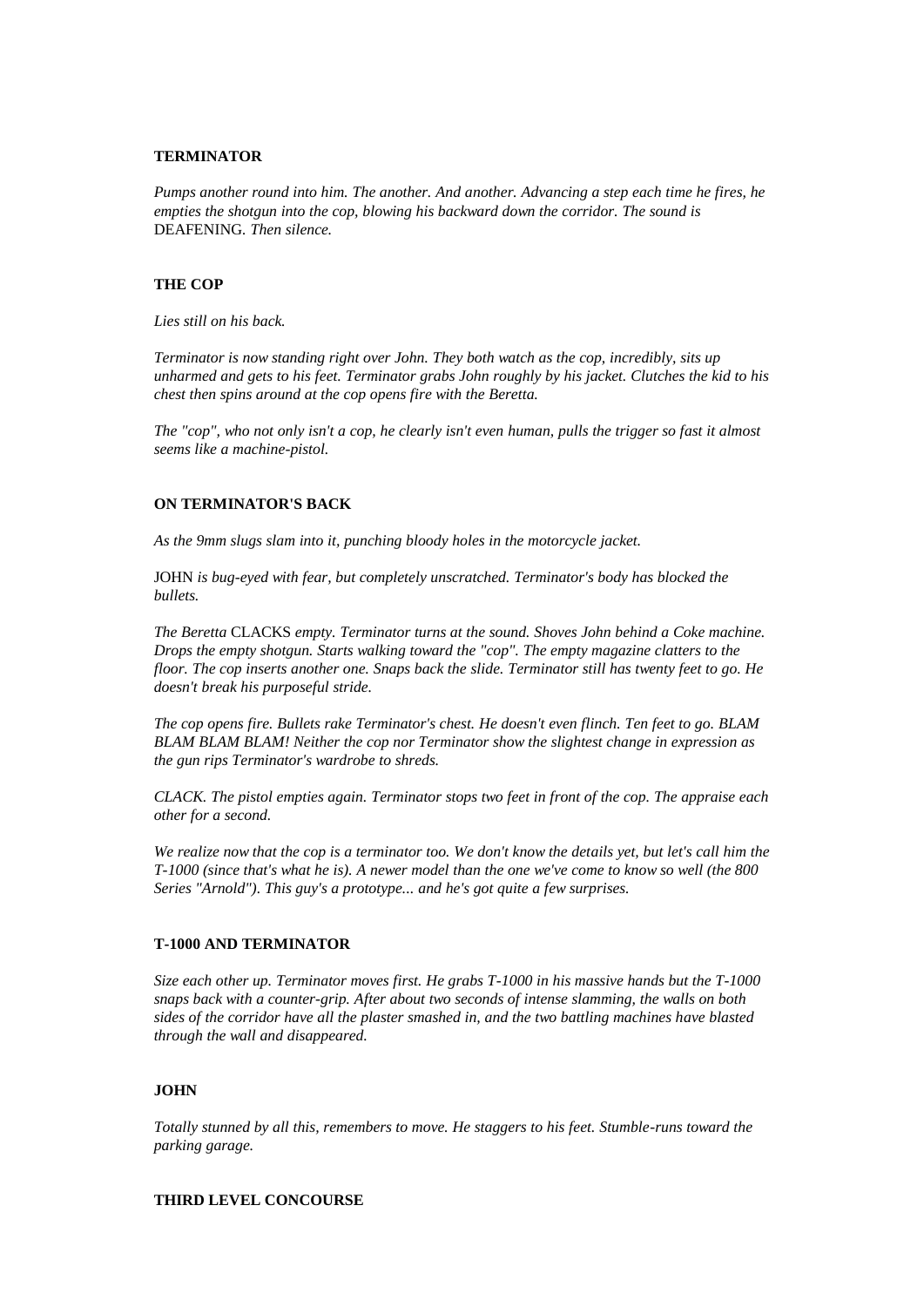*A plate glass window* EXPLODES *and Terminator crashes through to the tile floor like a sack of cement amid the screaming crowd.*

*T-1000 turns without a word and heads back through the store after John, accelerating slowly into a loping, predatory run.*

*Terminator is totally still. A* JAPANESE TOURIST *cautiously steps forward and takes a picture of the body. Suddenly, Terminator's eyes snap open. The stunned tourist backs away.*

*He sits up and looks around. Gets his bearings. Rises smoothly to his feet. All servos seem to be working fine. The tourist's camera whirs as the motor-drive runs on by itself, taking shot after show. The owner isn't even looking through the eyepiece, he's so shocked.*

# **INT. PARKING GARAGE**

*John is frantically pumping the kick-start of his bike, scared shitless and the damned thing won't start. His hands are shaking so badly he can't find the choke. He looks up to see – The T-1000 running down the corridor toward him. John fumbles with the choke. The bike catches. He slams it in gear and spins the bike out into the main aisle of the garage.*

*John looks back... the T-1000 is behind him, running. He twists the throttle and guns the little bike forward. Incredibly, the T-1000 is gaining. This nightmare isn't happening. John races out the exit ramp, and charges right into the street.*

### **EXT. STREET**

*John shoots into the busy traffic. cuts off a* BIG-RIG TOW TRUCK*. The* DRIVER *swears. Hits his air horn. What the driver doesn't see is the cop, running faster than O.J. Simpson at the airport, who emerges onto the street and runs back at his truck.*

# **IN THE TRUCK**

*The driver hears a thump as something slams against his door, then feels himself pulled right out. T-1000 slides in and takes his place. The truck is still rolling along about 25 mph. T-1000 accelerates after John without missing a beat. It can see him, up ahead, weaving through traffic.*

*Out of the garage entrance, Terminator roars onto the street on the Harley. He accelerates after the others.*

# **EXT. FLOOD CONTROL CHANNEL**

*John slides his bike down the service ramp faster than he's ever done it before. He races along the bottom of the canal, turning into a narrower tributary which has vertical sides.*

*He looks back. No sign of pursuit.* 

*Suddenly he sees the sun blocked out by a great shadow. The Kenworth tow-truck... big as a house, all chrome and roaring diesel engine... crashes through the fence and launches itself right into the center of the canal.*

*It crashes down, 15 feet to the ground, going about 60, hits at an angle and tears into the concrete wall with a hideous grinding of metal. It ricochets back and forth between the walls then, bellowing like a gunshot stegosaurus, it just keep on plowing forward, gathering speed.*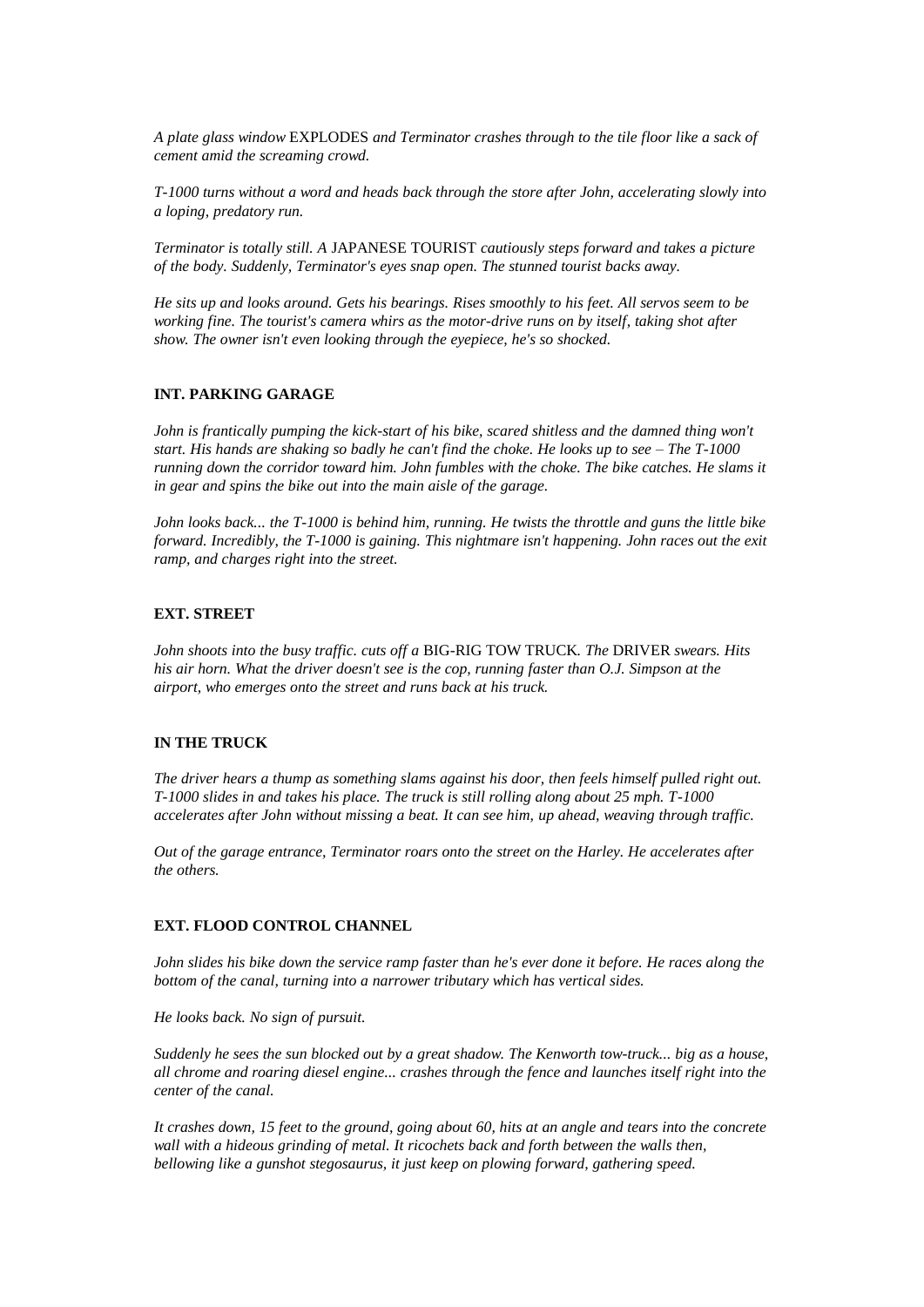*John looks back and sees this wall of metal almost filling the narrow concrete canal and he milks every last bit of throttle the little bike has. The Kenworth is all muscle, tearing along the canal like a train in a tunnel. Its big tires send up huge sheets of muddy spray, backlit in the setting sun. It looks like some kind of demon. And... it's gaining.*

# **ABOVE THEM**

*On the service road running parallel, Terminator is fighting to overtake them. He looks down and sees John with the tow-truck from Hell catching up to him. It is only about twenty feet behind him and still gaining.*

# **ANGLE IN THE CANAL**

*Looking back past a desperate John, at the wall of metal filling frame behind him.*

### **ABOVE**

*Terminator cuts the bike suddenly hard to the left, leaving the road. Hitting an earth embankment just right, he jumps the bike into the air like Steve McQueen in "The Great Escape" and vaults the fence bordering the canal. It slams down at the edge of the canal and tears along, inches from the drop-off on a dirt path, accelerating past the truck in the canal below.*

*John hits some water and slews momentarily, loosing speed. The massive push-plate on the front of the truck slams into his back fender. Panicked, he pulls a little ahead. All this is happening at about sixty miles and hour. Top speed for the little dirt bike.*

**SLOW MOTION** *as Terminator jumps the bike again. This time the 700-pound Harley sails out into space and drops into the canal. It arcs down between the truck and John, hitting on its wheels. It bottoms out, an explosion of sparks under the frame. Only the ultra-fast reflexes of a machine could keep the bike upright. Terminator fights for control.*

*He guns the throttle and the powerful bike roars up beside John's tiny Honda. Terminator sweeps the kid off his machine with one arm and swings him onto the Harley, in front of him. John's Honda weaves and falls, smashing instantly under thundering tires.*

*The Harley roars ahead. It hits eighty. Ahead is an overpass, and supporting it is an abutment which bisects the canal into two channels. The Harley thunders into one channel, which is essentially a short tunnel.*

*The truck can't fit on either side. Neither can it stop, at that speed. Tires locked, it slides on the muddy concrete and piles into the concrete abutment at seventy.*

*Terminator and John emerge from the tunnel, looking back to see a fireball blasting through behind them as the truck's side-tanks explode.*

*Terminator stops the Harley. John peers around his body to see the destruction. A burning wheel wobbles out of the tunnel and flops in the mud. Terminator revs the bike and they roar away, down the canal, disappearing around a bend.*

### **ANGLE ON THE FIRE**

*As a column of black smoke rises from the overpass. Smoke boils from the tunnel as well, and inside it is a solid wall of flame. A figure appears in the fire. Just an outline. Walking slowly... calmly. The figure emerges from the flames.*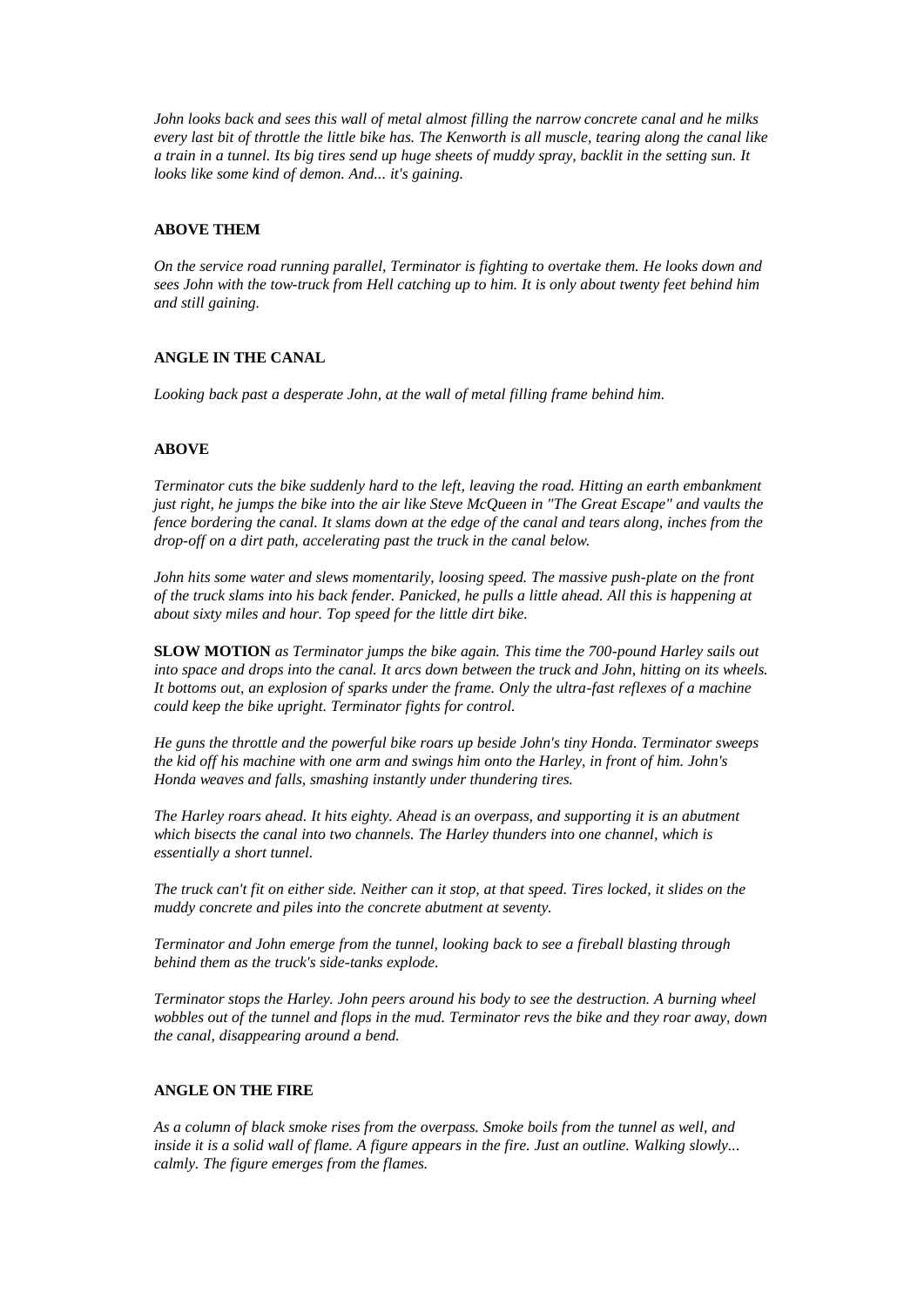*It is human-shaped but far from human. A smooth chrome man. Not a servo-mechanism like Terminator is underneath, with its complex hydraulics and cables... this thing is a featureless, liquid chrome surface, bending seamlessly at knees and elbows as it walks. It reminds us of mercury. A mercury man. Its face is simple, unformed. Unruffled by thousand-degree heat, it walks toward us.*

*With each step detail returns. First the shape and lines of its clothing emerge from the liquid chrome surface, then finer details... buttons, facial features, ears...*

*But it's still al chrome. With its last step, the color returns to everything. It is the cop again... handsome young face, blond hair, mustache. Icy eyes. It stops and looks around.*

*It is a perfect chameleon. A liquid metal robot. A killing machine with the ultimate skills of mimicry for infiltration of human society.*

### **ANGLE NEARBY**

*As several police cruisers and a fire truck pull up. T-1000 climbs out of the canal behind them. More cops arrive. T-1000 blends in perfectly. There are always cops at diasters and scenes of violence. We now see why its choice of protective mimicry is so perfect. It walks among the other cops unnoticed. Gets into one of the squad cars. Starts it and drives away.*

# **EXT. SIDE STREET – NIGHT**

*Terminator, with John in front of him on the Harley, roars down the empty street. John cranes his neck around to get a look at the person / thing he is riding with. The image is strangely reminiscent of father / son, out for an evening ride.*

*John is still in shock from the experience of what just happened and he's just a ten-year kid, but he's also John Connor who will someday rise to greatness, and we see a bit of that in him even know.*

# **JOHN Whoa... time out. Stop the bike!**

*Terminator immediately complies. He leans the bike into a turn. They head into a nearby alley.*

#### **EXT. ALLEY**

*Terminator and John rolls into the alley and come to a stop. John slides off the gas tank. Terminator impassively stares at him. John checks him out. Tentatively speaks.*

# **JOHN Now don't take this the wrong way, but you are a terminator, right?**

**TERMINATOR Yes. Cyberdyne Systems, Model 101.**

### **JOHN**

**No way!**

*John touches Terminator's skin. Then the blood on his jacket. His mind overloads as the reality of it hits him.*

> **JOHN Holy shit... you're really real! I mean... whoah!**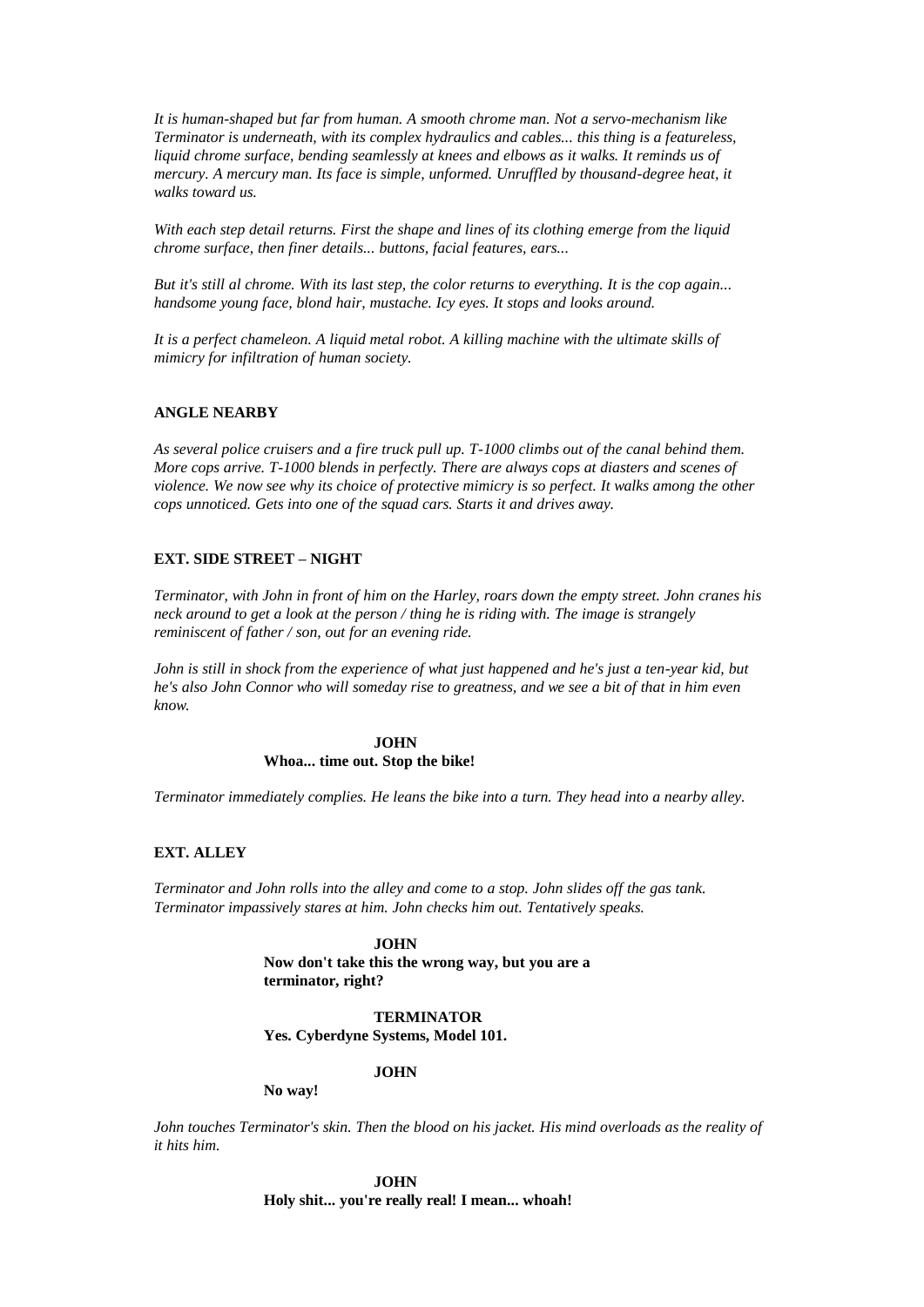### *(stepping back)*

**You're, uh... like a machine underneath, right... but sort of alive outside?**

### **TERMINATOR**

**I'm a cybernetic organism. Living tissue over a metal endoskeleton.**

### **JOHN**

**This in intense. Get a grip, John. Okay, uh... you're not here to kill me... I figured that part out for myself. So what's the deal?**

### **TERMINATOR**

**My mission is to protect you.**

**JOHN**

**Yeah? Who sent you?**

# **TERMINATOR**

**You did. Thirty years from now you reprogrammed me to be your protector here, in this time.**

*John gives him an amazed look.*

### **JOHN**

**This is deep.**

# **EXT. STREET – NIGHT**

*John and Terminator on the bike again, weaving through the side streets. They blend into the evening traffic. In the darkness, Terminator's wounds are not readily visible. John cranes his head up and back.*

### **JOHN**

**So this other guy? He's a terminator too, right, like you?**

**TERMINATOR Not like me. A T-1000. Advanced prototype. A mimetic polyalloy.**

**JOHN**

**What does that mean?**

# **TERMINATOR**

**Liquid metal.**

### **JOHN**

**Radical.**

**TERMINATOR You are targeted for termination. The T-1000 will not stop until it complete its mission. Ever.**

*John mulls that over.*

**JOHN**

**Where we going?**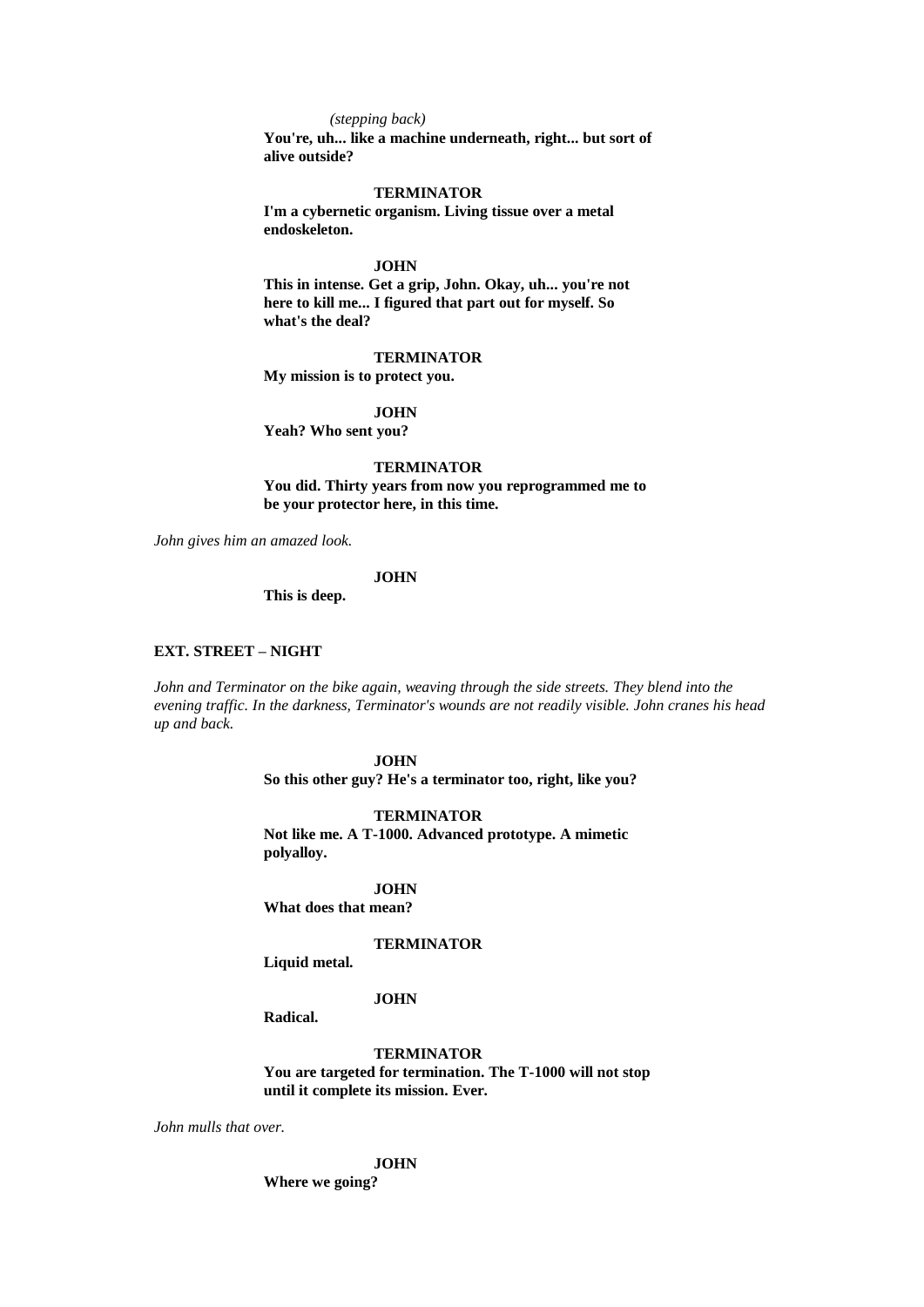### **TERMINATOR**

**We have to leave the city, immediately. And avoid the authorities.**

**JOHN Can I stop by my house?**

**TERMINATOR Negative. The T-1000 will definitely try to reacquire you there.**

**JOHN**

**You sure?**

# **TERMINATOR**

**I would.**

# **CUT TO:**

# **EXT. PAYPHONE**

*John is quickly going through his pockets for change. He has plenty of bills but no quarters.*

**JOHN Look, Todd and Janelle are dicks but I gotta warn them. Shit! You got a quarter?**

*Terminator reaches past John and smashes the cover plate off the phone's cash box with the heel of his hand. A shower of change tumbles out. Terminator hands one to John. John dials.*

# **INT. VOIGHT HOUSE – KITCHEN – NIGHT**

*Janelle Voight picks up the kitchen phone and cradles it with her shoulder which she continues to chop vegetables with a large knife. She answers sweetly.*

# **JANELLE**

**Hello?**

**JOHN** *(filtered through phone)* **Janelle? It's me.**

*In the backyard, John's German Shepherd is going bonkers, barking at something.*

**JANELLE**

**John? Where are you, honey? It's late. You should come home, dear. I'm making a casserole.**

# **AT THE PAYPHONE**

*John listens, an odd look on his face. He covers the phone's mouthpiece and turns to Terminator.*

**JOHN** *(whispering)* **Something's wrong. She's never this nice.**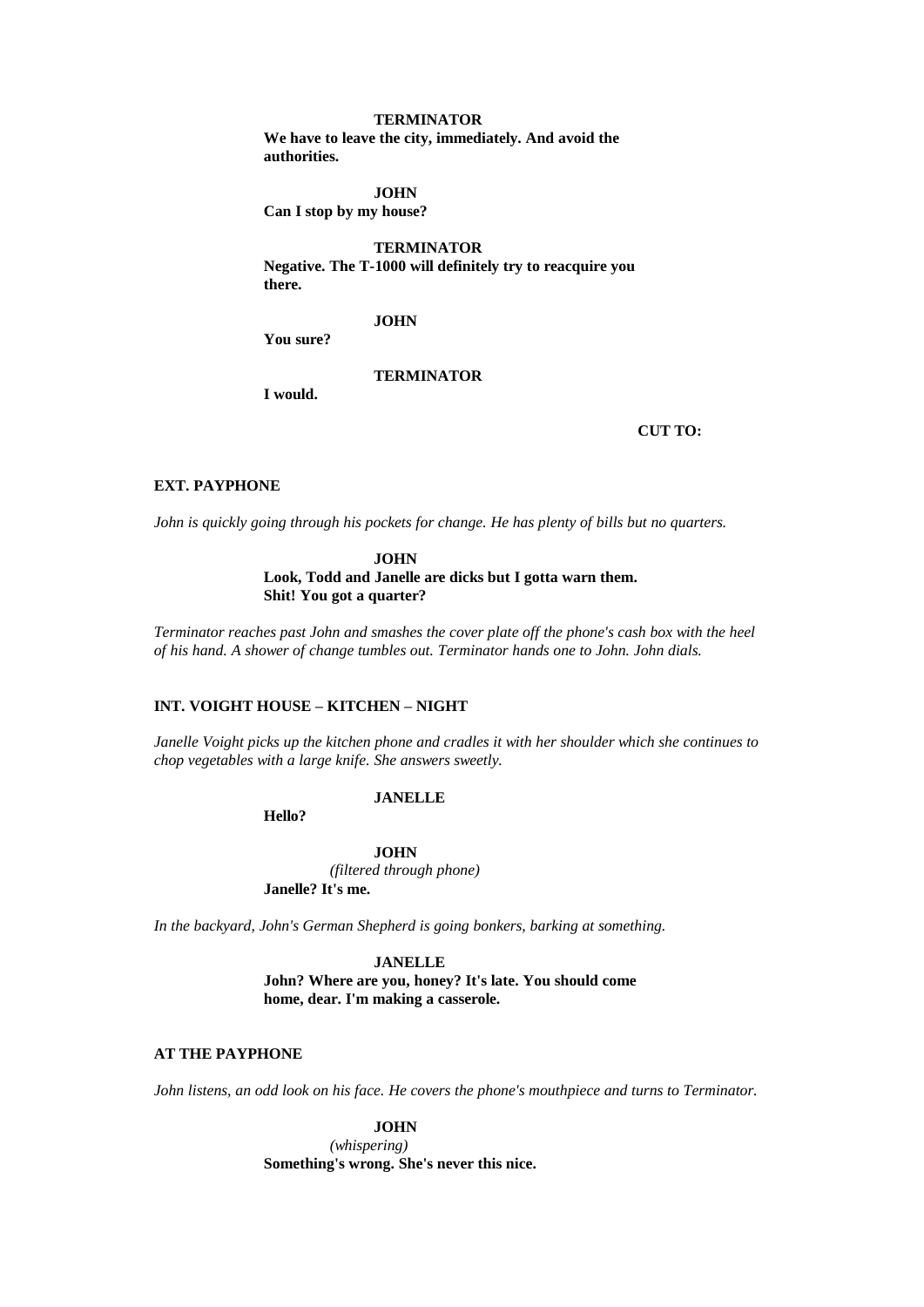# **IN THE VOIGHTS' KITCHEN**

*Todd comes through the kitchen's back door. Just home from work. He ignores Janelle and opens the fridge. Grabs a carton of milk. Takes a sip. Frowns at the dog's barking.*

> **TODD What the hell's the goddamn dog barking at? SHUT UP, YOU MUTT!**

# **TIGHT ON JANELLE**

*As Todd growls around the kitchen behind her. He passes* OUT OF FRAME *next to her. Janelle switches the phone to her other hand then... THUNK! Her free hand seems to do something out of frame. There is a gurgling, and the sound of liquid dribbling onto the floor. (Don't go away. We'll find out what happened in a moment)*

# **AT THE PAYPHONE**

**JOHN The dog's really barking. Maybe it's already there. What should I do?**

*Terminator takes the phone from John's hand. Janelle's voice is floating through the receiver.*

**JANELLE** *(filtered)* **John? John, are you okay?**

*Terminator speaks into the phone in a perfect imitation of John's voice...*

### **TERMINATOR**

*(in John's voice)* **I'm right here. I'm fine.** *(to John, a whisper)* **What's the dog's name?**

**JOHN**

**Max.**

*Terminator nods. Speaks into the phone.*

**TERMINATOR Hey, Janelle, what's wrong with Wolfy? I can hear him barking. Is he okay?**

### **JANELLE**

*(filtered)*

**Wolfy's fine, honey. Where are you?**

*Terminator unceremoniously hangs up the phone. Turns to John.*

**TERMINATOR Your foster parents are dead. Let's go.**

*Terminator heads for the bike. John, shocked, stares after him.*

# **INT. VOIGHT HOUSE / KITCHEN**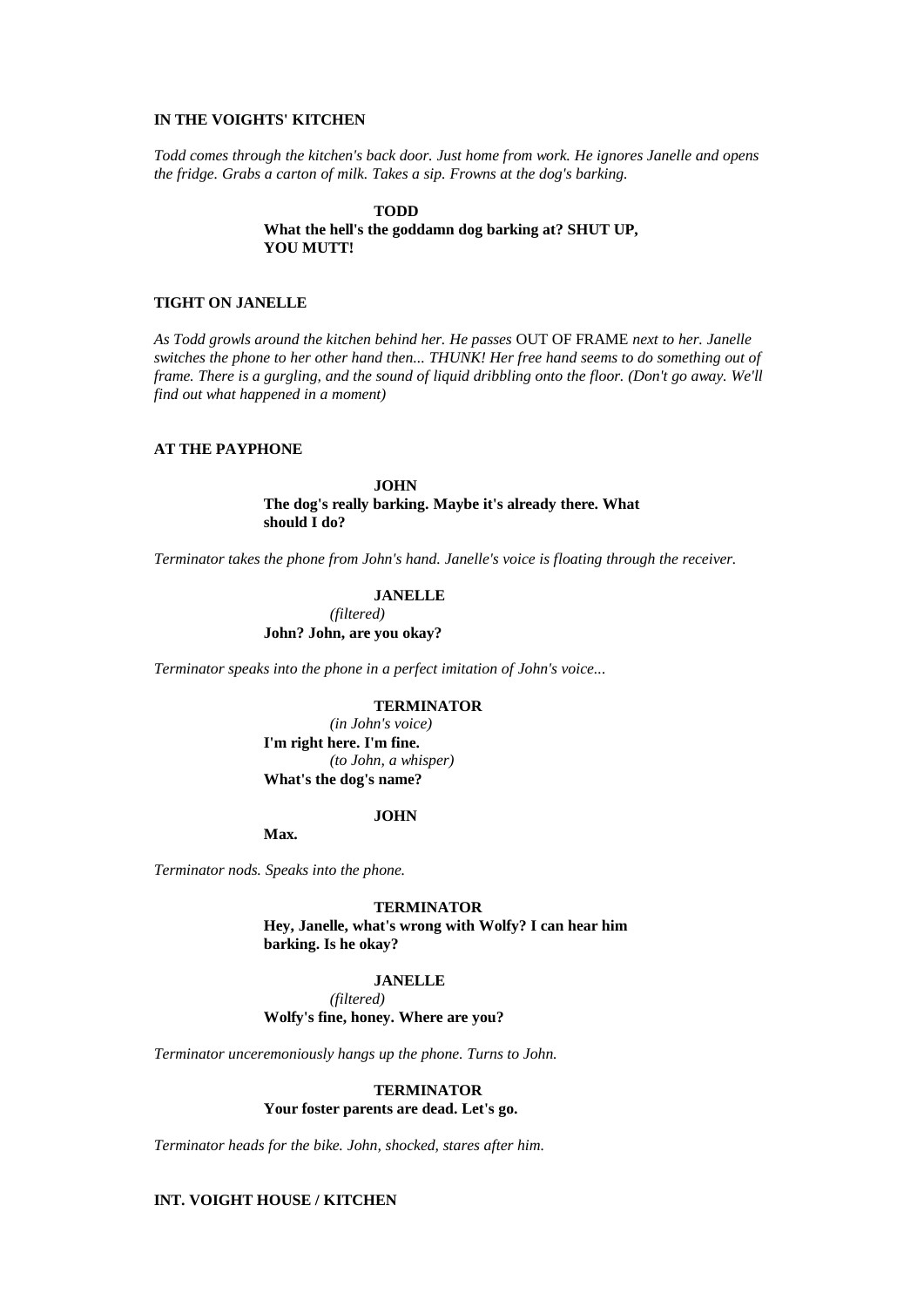*Janelle hangs up the phone. Her expression is neutral. Calm.*

**PAN OVER** *along her arm, which is stretched out straight from the shoulder. Partway along its length her arm has turned smoothly into something else... a metal cylinder which tapers into a sword-like spike. Now we see Todd Voight* PINNED TO A KITCHEN CABINET *by the spike which has punched through his milk carton, through his mouth and exits the back of his head into the cabinet door. His eyes are glassy and lifeless.*

*The spike is withdrawn – SWIISHHTT! – so rapidly, Todd is actually standing there a second before he slumps out of sight. THUMP. Janelle doesn't bat an eye as the spike smoothly changes shape and color, transforming back into a hand, and then...*

JANELLE CHANGES *rapidly into the* COP *we now know as the T-1000. The change has liquid quality. T-1000 opens the back door.*

# **EXT. VOIGHT HOUSE / BACKYARD – NIGHT**

*T-1000 approaches the big German Shepherd, which slinks away from it, barking in fear. T-1000 walk right into* CLOSEUP*. Reaches down,* OUT OF FRAME*. We hear that sickening THUNK followed by a shrill YELP. Then T-1000's hand snaps up* INTO FRAME *holding a bloody dog collar. The tag reads "MAX". T-1000 nods thoughtfully. Heads back to the house.*

# **EXT. PARKING LOT – NIGHT**

*Dark. Off a quiet street. Terminator stands near the Harley, watching John pace before him. John's brain is calling time-out. This is all too weird.*

# **JOHN**

**I need a minute here, okay? You're telling me it can imitate anything it touches?**

# **TERMINATOR Anything it samples by physical contact.**

*John thinks about that, trying to grasp their opponent's parameters.*

#### **JOHN**

**Like it could disguise itself as anything... a pack of cigarettes?**

# **TERMINATOR**

**No. Only an object of equal size.**

*John's still reeling from meeting one terminator, which now seems downright conventional next to the exotic new model.*

### **JOHN**

**Well, why doesn't become a bomb or something to get me?**

### **TERMINATOR**

**It can't form complex machines. Guns and explosives have chemicals, moving parts. It doesn't work that way. But it can form solid metal shapes.**

**INT. VOIGHT HOUSE – NIGHT**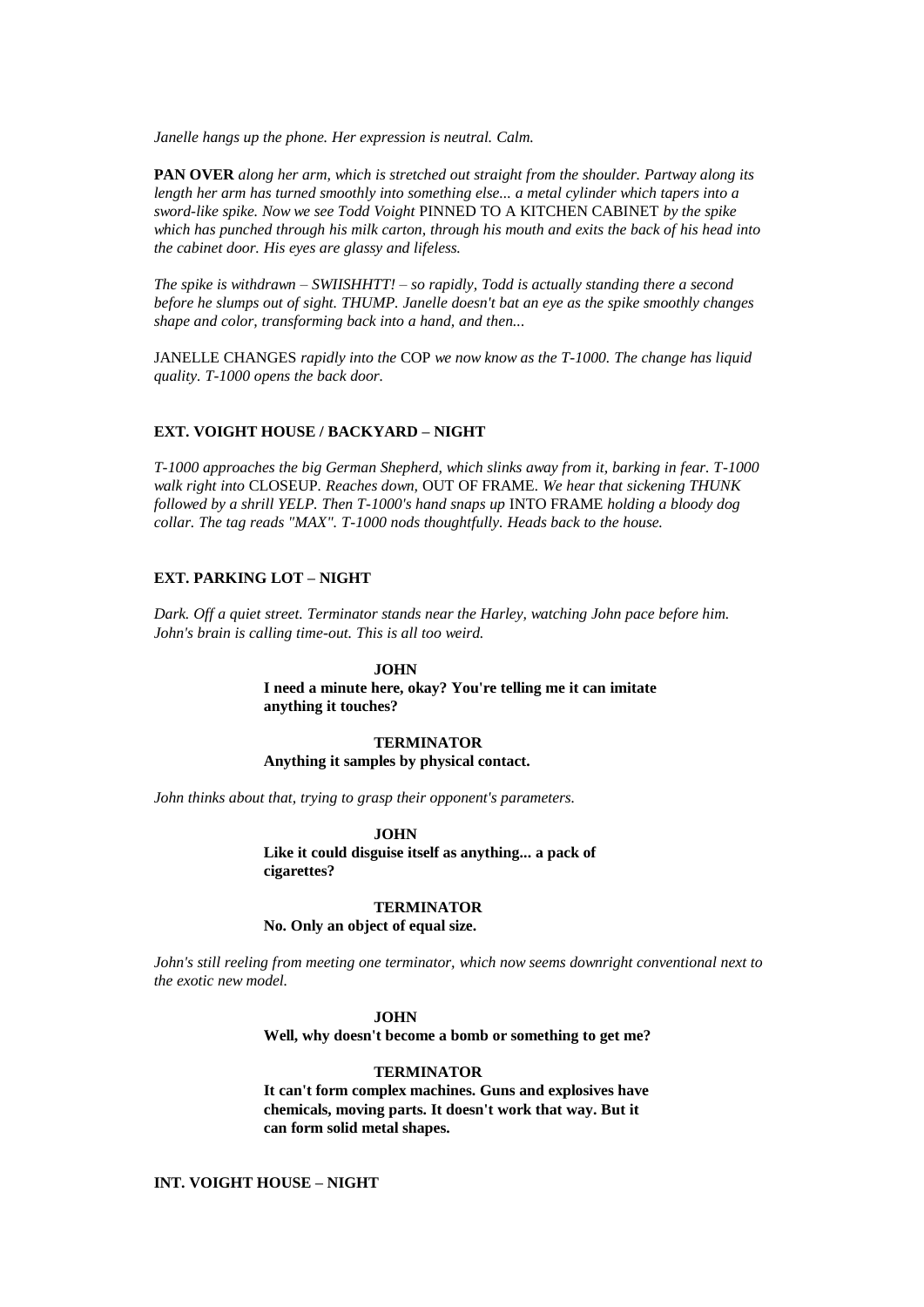*T-1000 walks down the dark hall. It passes the bathroom and we see the real Janelle's legs through the half-open door. The shower is running. Her blood mixes with water on the white tile floor.*

*In John's bedroom the T-1000 begins searching methodically in the dark. Calmly and dispassionately ripping the room apart for any clues that could lead it to its target. T-1000 finds a box of audio cassettes marked "Messages from Mom". In it are some letters, and envelopes filled with snapshots. It begins looking through some of the photos...*

# **SHOT OF JOHN AND SARAH**

*During the missing years. Sarah in olive cammos with an RPG 7 grenade launcher, teaching John how to aim. Sarah with a group of military-clad Guatemalan men, standing next to cases of Stinger missiles. John and Sarah in a Contra camp, deep in the mountains.*

# **EXT. PARKING LOT – NIGHT**

*John is now sitting on the curb, lost in stunned thought. Terminator stands above him, watching the street like a Doberman. He glances down at John.*

#### **JOHN**

**We spent a lot of time in Nicaragua... places like that. For a while she was with this crazy ex-Green Beret guy, running guns. Then there were some other guys. She'd shack up with anybody she could learn from. So then she could teach me how to be this great military leader. Then she gets busted and it's like... sorry kid, your mom's a psycho. Didn't you know? It's like... everything I'd been brought up to believe was just made-up fantasy, right? I hated her for that.**

*(he looks up)* **But everything she said was true.** *(he stands)* **We gotta get her out of there.**

#### **TERMINATOR**

**Negative. The T-1000's highest probability for success now would be to copy Sarah Connor and wait for you to make contact with her.**

#### **JOHN**

**Oh, great. And what happens to her?**

*Terminator's reply is matter-of-fact.*

# **TERMINATOR**

**Typically, the subject being copied is terminated.**

# **JOHN**

**TERMINATED!? Shit! Why didn't you tell me? We gotta right now!**

**TERMINATOR Negative. She is not a mission priority.**

**JOHN Yeah, well fuck you, she's a priority to me!**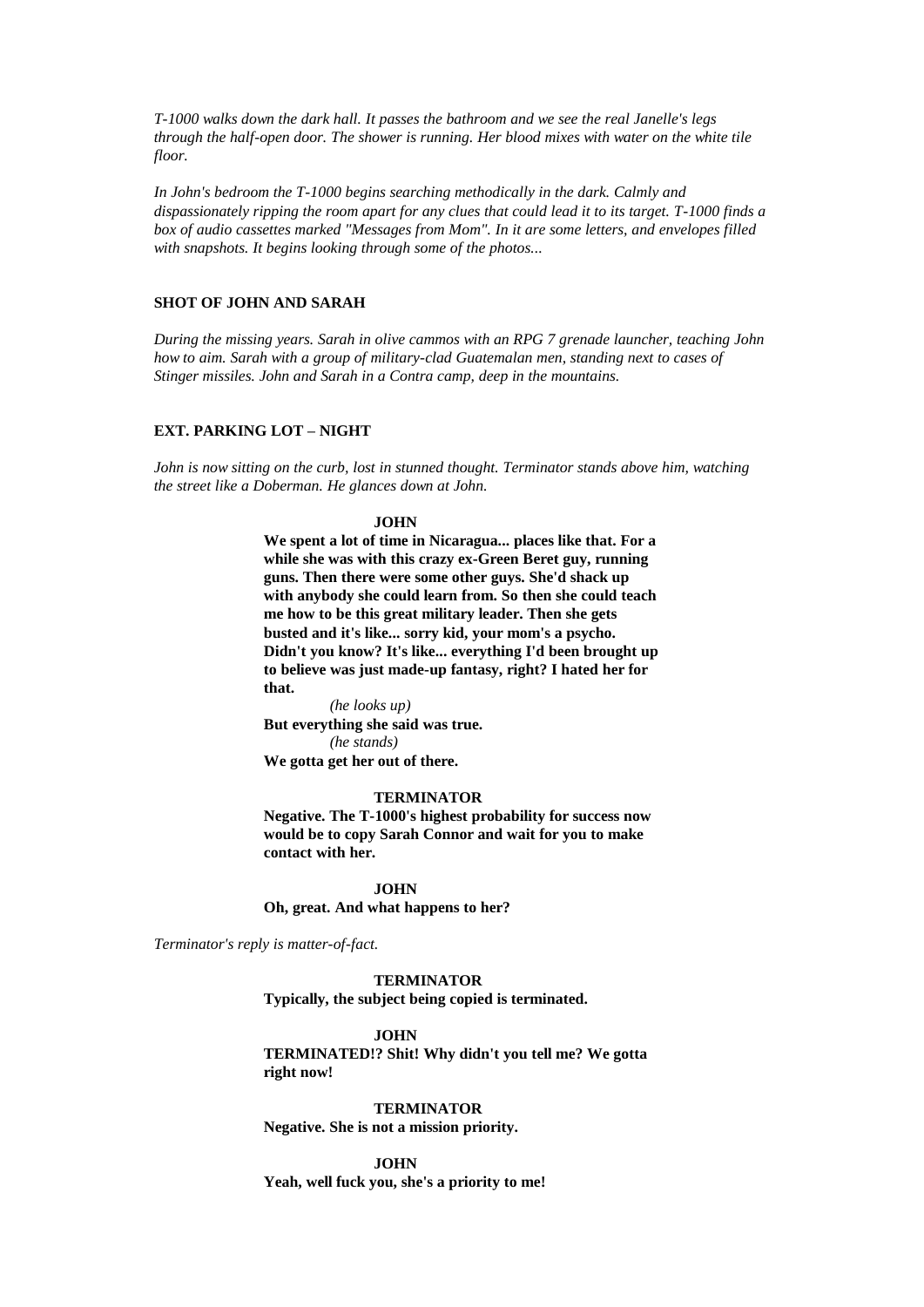*John strides away. Terminator goes after him and grabs him arm. John struggles against the grip. Which doesn't do him much good.*

### **JOHN**

# **Hey, goddammit! What's your problem?**

*Starts dragging John back to the bike. John spots a couple of collage-age slab-o-meat* JOCK-TYPES *across the street and starts yelling to them.*

# **JOHN Help! HELP!! I'm being kidnapped! Get this psycho off of me!**

*The* TWO JOCKS *start toward him. John yells in outrage to Terminator.*

# **JOHN**

**Let go of me!!**

*To his surprise, Terminator's hand opens so fast John falls right on his butt. He looks up at the open hand.*

# **JOHN**

**Oww! Why'd you do that?**

# **TERMINATOR**

**You told me to.**

*John stares at him in amazement as he realizes...*

**JOHN**

**You have to do what I say?!**

**TERMINATOR That is one of my mission parameters.**

# **JOHN**

**Prove it... stand on one foot.**

*Terminator expressionlessly lifts one leg. John grins. He's the first on his block...*

**JOHN**

**Cool! My own terminator. This is great!**

*The two guys get there and look at Terminator standing there calmly with one leg up in the air. This big guy in black leather and dark glasses, standing like a statue.*

# **FIRST JOCK**

**Hey, kid. You okay?**

*John turns to him. No longer needing to be rescued.*

**JOHN**

**Take a hike, bozo.**

**FIRST JOCK Yeah? Fuck you, you little dipshit.**

**JOHN Dipshit? Did you say dipshit?!** *(to Terminator)*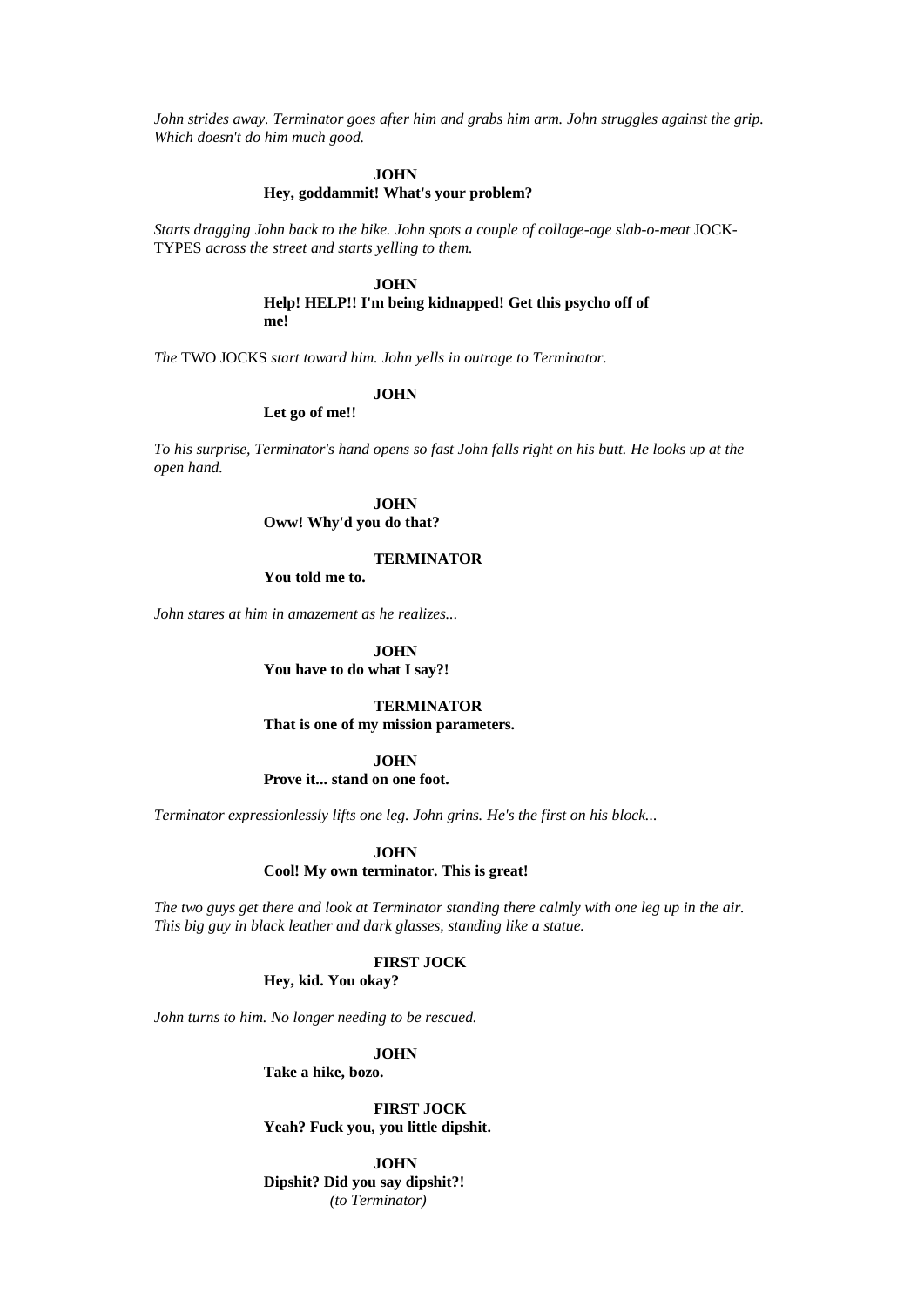### **Grab this guy.**

*Terminator complies instantly, hoisting him one-handed by the collar. The guy's legs are pinwheeling.*

# **JOHN**

# **Now who's the dipshit, you jock douchebag?**

*Immediately, things get out of hand. The guy's friend jumps behind Terminator and tries to grab him in a full nelson – Terminator throws the first guy across the hood of a car – Grabs the second by the hair, whips out his .45 in a quick blur, and aims the muzzle at the guy's forehead. John grabs Terminator's arm with a yell as he pulls the trigger – John's weight is just enough to deflect the gun a few inches. The guy flinches, stunned by the K-BOOM next to his ear. He stares, shocked. Pissing himself. John is freaking out, too. He screams at Terminator.*

# **JOHN**

### **Put the gun down! NOW!!**

*Terminator sets the .45 on the sidewalk. John scoops it up fast then turns to the shocked civilians, who can't believe what just happened.*

#### **JOHN**

**Walk away.**

*They do. Fast. John grabs Terminator by the arm and tugs him toward the bike. John still holds the gun, reluctant to give it back.*

### **JOHN**

**Jesus... you were gonna kill that guy!**

### **TERMINATOR**

### **Of course. I'm a terminator.**

*John stares at him. Having your own terminator just became a little bit less fun to him.*

#### **JOHN**

**Listen to me, very carefully, okay? You're not a terminator any more. Alright? You got that? You can't just go around killing people!**

#### **TERMINATOR**

**Why?**

**JOHN Whattaya mean, why? 'Cause you can't!**

### **TERMINATOR**

**Why?**

**JOHN You just can't, okay? Trust me on this.**

*Terminator doesn't get it. John just stares at him. Frightened at what just almost happened. He gets a glimpse of the responsibility that comes with power. Finally he hands the .45 back to Terminator, who puts it away.*

#### **JOHN**

**Look, I'm gonna go get my mom. You wanna come along, that's fine with me.**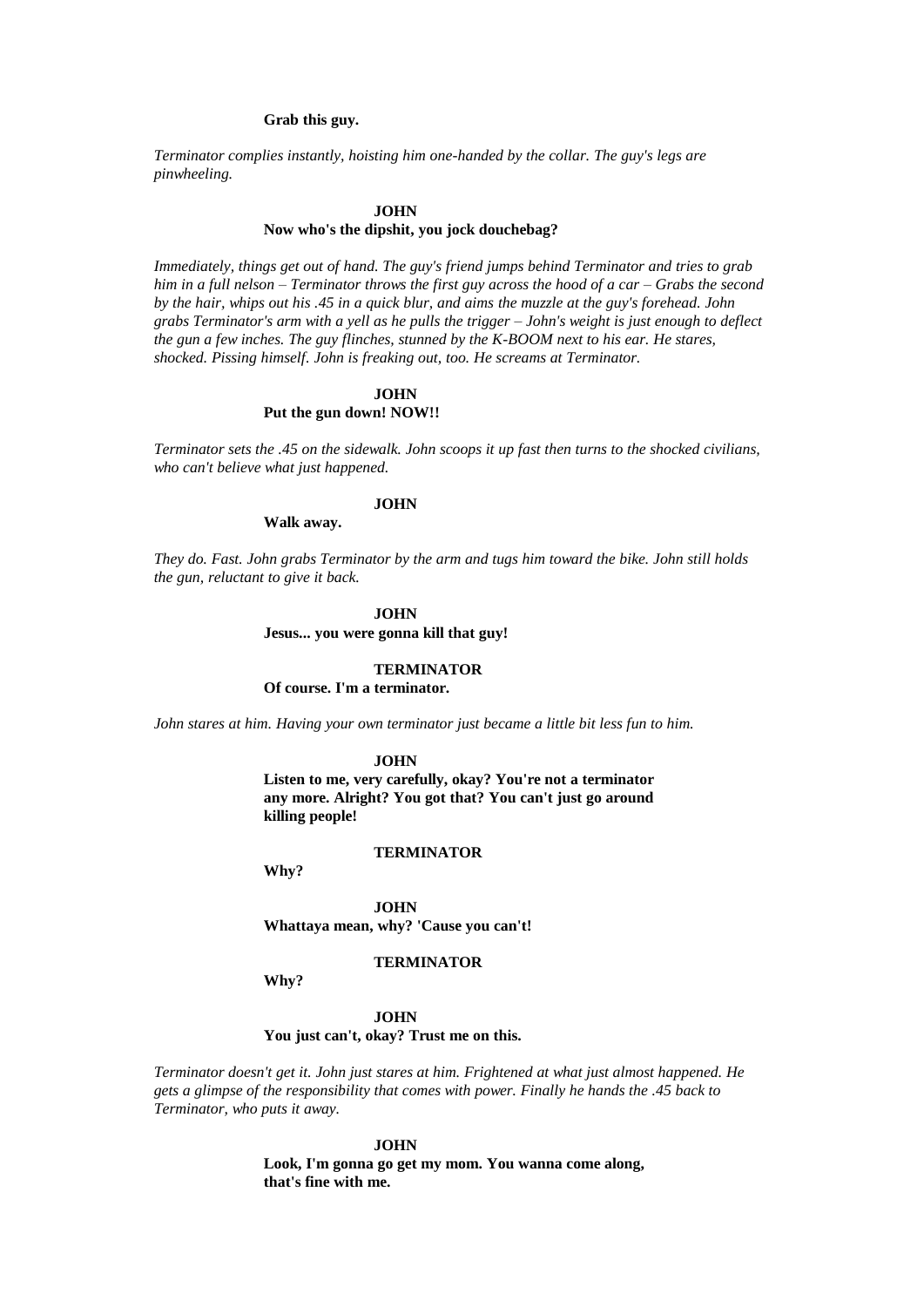### **CUT TO:**

#### **INT. VOIGHT HOUSE / BEDROOM – NIGHT**

*T-1000 finds an envelope... a letter from Sarah to John sent since she's been at Pescadero State Hospital. It reads the return address on the envelope. It has what it needs. It picks up a tape player and the battered shoebox full of Sarah's tapes and exits.*

# **CUT TO:**

### **CLOSE ON A BLACK & WHITE PHOTOGRAPH**

*The image is a nightmare from the past. It is a surveillance camera still-frame from the L.A. police station where the first terminator made such an impression in 1984. We see the blurry forms of the cop frozen in the emergency lights of a burning corridor.*

*A black-clad figure stands at the end of the corridor. The guy has short-cropped hair and dark glasses. An AR-80 assault rifle in one hand, and a 12-gauge in the other – holding them both like toy pistols.* 

ANOTHER PHOTO *is slapped on top of the first. Another still-frame blow-up is placed over the last. Terminator looms in closeup.*

# **DETECTIVE WEATHERSBY (O.S.) These were taken at the West Highland police station in 1984. You were there.**

# **WIDER**

*We're in...*

# **INT. INTERVIEW ROOM / PESCADERO – NIGHT**

*The photos are lying on the table in front of Sarah, placed there by* DETECTIVE WEATHERSBY*. His partner* DET. MOSSBERG*, and Dr. Silberman, sit at the table as well. Two uniformed cops, plus Douglas, stand by the door. Sarah stares listlessly at the top photo. She's withdrawn, haggard... drugged-looking.*

#### **MOSSBERG**

# **He killed seventeen police officers that night. Recognize him?**

*Weathersby slaps another black-and-white eight-by-ten on the table. A closeup of Terminator taken by the Japanese tourist at the mall. It's the same face.*

### **MOSSBERG This one was taken by a Japanese tourist today.**

*Sarah doesn't react. It's hard to tell she's thinking. Whether she's up hope or is just in a drugged stupor.*

### **WEATHERSBY**

**Ms. Connor, you've been told that your son's missing. His foster parents have been murdered, and we know this guy's involved. Talk to us. Don't you care?**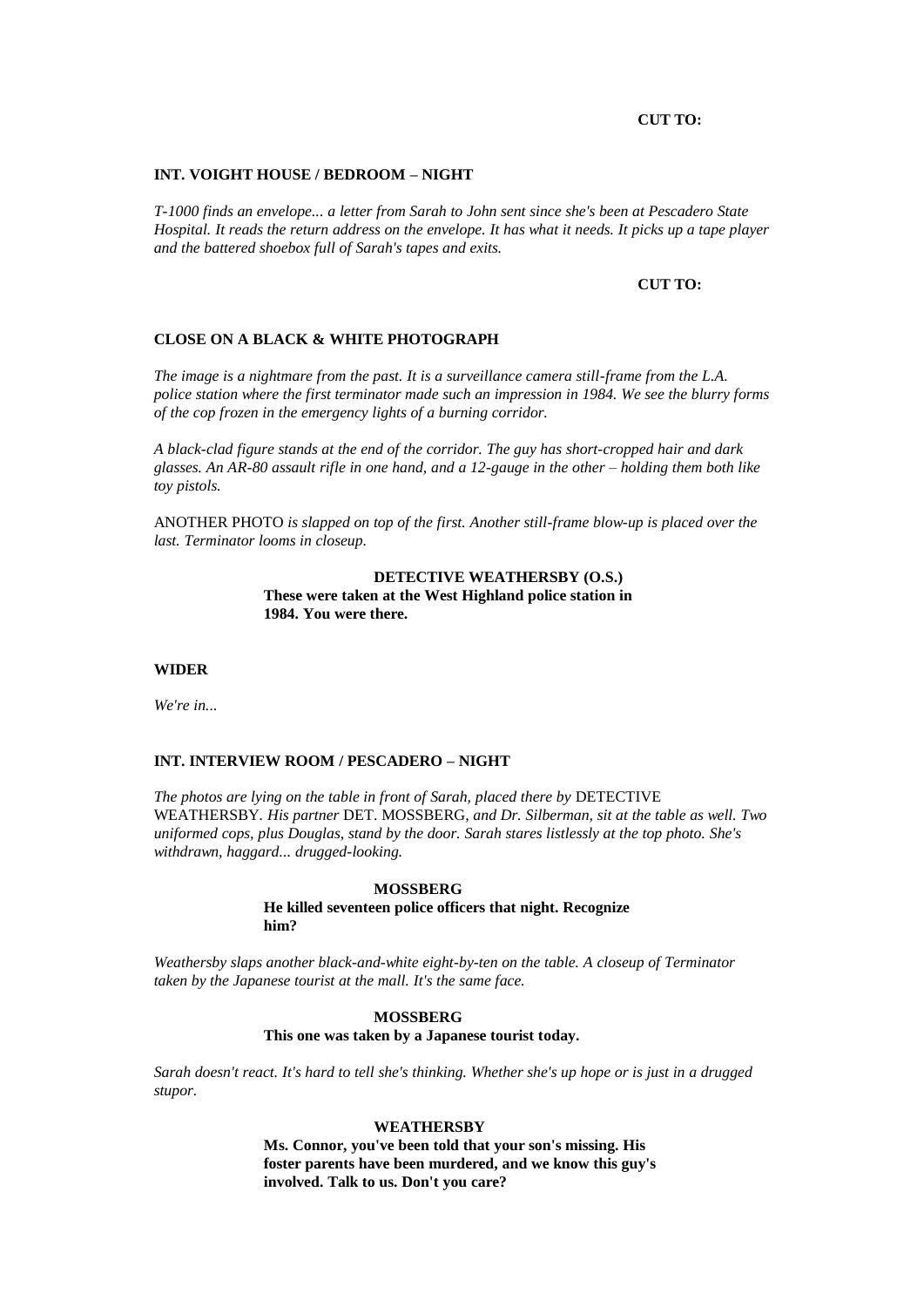*Sarah stares up at him. A cold and empty stare. He glances at Silberman. Then at his partner.*

### **MOSSBERG**

**We're wasting out time.**

*One of the uniformed cops opens the door and Mossberg strides into the hall. Weathersby and the two uniforms follow him out, with Silberman right behind.*

# **SILBERMAN**

**Sorry, gentleman...**

### **TIGHT ON SARAH**

*Slumped under the bright lights. Totally out of it. Then we see her hand, creeping along the edge of the table toward the stack of photos. She slips off the paper clip binding the stills together, and hides it between her fingers. Douglas jerks her up by the arms and leads her out.*

### **CUT TO:**

# **INT. SARAH'S CELL**

*Douglas inches up the last of Sarah's restraints. Then her leans over her... looking down. Even wrecked as she is, we see the beauty in her face. He bends down. We think he's going to kiss her. Instead he runs his tongue across her face like a dog would. She seems not to even see him. Her dull eyes past him. He can't provoke a reaction. Even here, strapped down, the two of them alone, she gives him no superiority. He smirks and leaves. We hear the sound of his night-stick tapping its way down the corridor, growing fainter.*

*Sarah's eyes snap suddenly alert. There is intensity and resolve in them. She slips the paper clip out from between her fingers and awkwardly spreads it open into a straight piece of wire. With slow, painful concentration she moves it toward the lock of the restraints that bind her wrists to the bed at her sides.*

# **CUT TO:**

#### **EXT. ROAD – NIGHT**

Terminator and John charge through the night on the Harley. Streetlights flare past them like comets. Two serious guys with a mission. One a ten-year old kid, the other a half-man / half-machine cyborg from the post-Apocalyptic future.

### **CUT TO:**

### **INT. SARAH'S CELL**

**TIGHT ON RESTRAINT LOCK** *as it unlatches... successfully picked by Sarah's paper clip. This is not an easy thing to do. But Sarah taught herself a lot of things in her years of hiding.*

### **SARAH**

*Her hands free, sits up and releases the Velcro straps on her feet. She rolls off the bed and we see her in a whole new light. She is totally alert, almost feral in her movements.*

# **CUT TO:**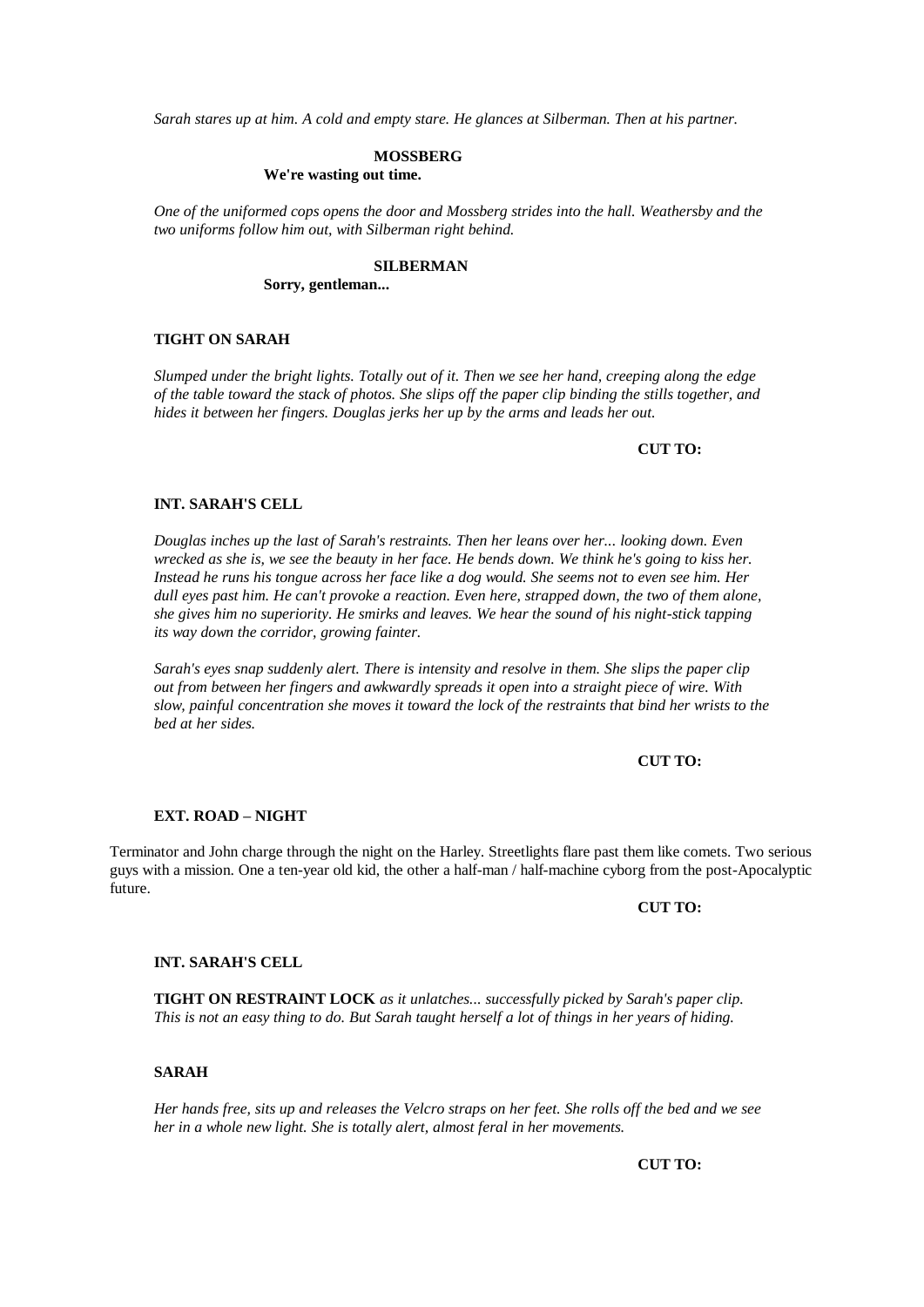### **EXT. HOSPITAL ENTRANCE**

GUARD SHACK*. A bored security guard glances up as an LAPD black-and-white pulls up. He raises the barricade and nods at the T-1000 / cop as it passes.*

THE CRUISER *pulls in next to the other police vehicles. The T-1000 walks toward the main entrance.*

### **CUT TO:**

# **INT. SARAH'S CELL / CORRIDOR**

*Sarah is using the paper clip on the door lock. She hears an echoing tapping sound. It's getting louder, coming her way. She goes back to work on the lock.*

### **IN THE CORRIDOR**

*Douglas the attendant is tapping his stick along the wall like he does every night on his rounds. He shines a little mag-light in the windows of the cells as he passes, barely slowing.*

*He rounds the corner. His footsteps echo in the dark hallway. The tip of the stick hits the wall. Tap, tap, tap... getting closer to Sarah's cell. He stops at the door. He is about to shine his light in when he notices that a utility closet across the hall is open. He goes to shut it, absently flicking his light into the dark closet. He notices something strange among the buckets and cleaning supplies. A mop lies on the floor, with its handle snapped off about halfway up. The other half is missing.*

*Douglas ponders this for half a second, then hears a* SOUND *behind him and spins around. The sound he heard was Sarah's cell door. The missing two feet of* MOP HANDLE *fill his vision as it*  CRACKS *viciously across the bridge of his nose.*

*250 pounds of doughy attendant hit the floor like a sack of cement. Sarah slams the makeshift baton down expertly across the back of his head, bouncing him off the linoleum. Lights out, Douglas. She drags him into her cell and locks him in with his own keys. Then swaps her mophandle for his nice heavy night-stick.*

*Sarah moves down the dark corridor, cat-stepping in her bare feet. She holds the baton like a pro, laid back along the forearm, police-style. She looks dangerous.*

### **CUT TO:**

### **INT. HOSPITAL ENTRANCE / CORRIDOR**

*A long corridor ends at a reception area, which is closed, and a* NIGHT RECEIVING DESK*, which is a glass window where they can buzz you in through a heavy door. A* NIGHT NURSE *types at a desk nearby. She looks up at the sound of footsteps and sees a young cop (T-1000) walking toward her.*

# **T-1000 You have a Sarah Connor here?**

*She assumes he's with the other cops. Smiles.*

# **NIGHT NURSE Running late, aren't you?**

*She turns to the inner door to buzz him in and sees Silberman and the cops coming toward the door from the other side.*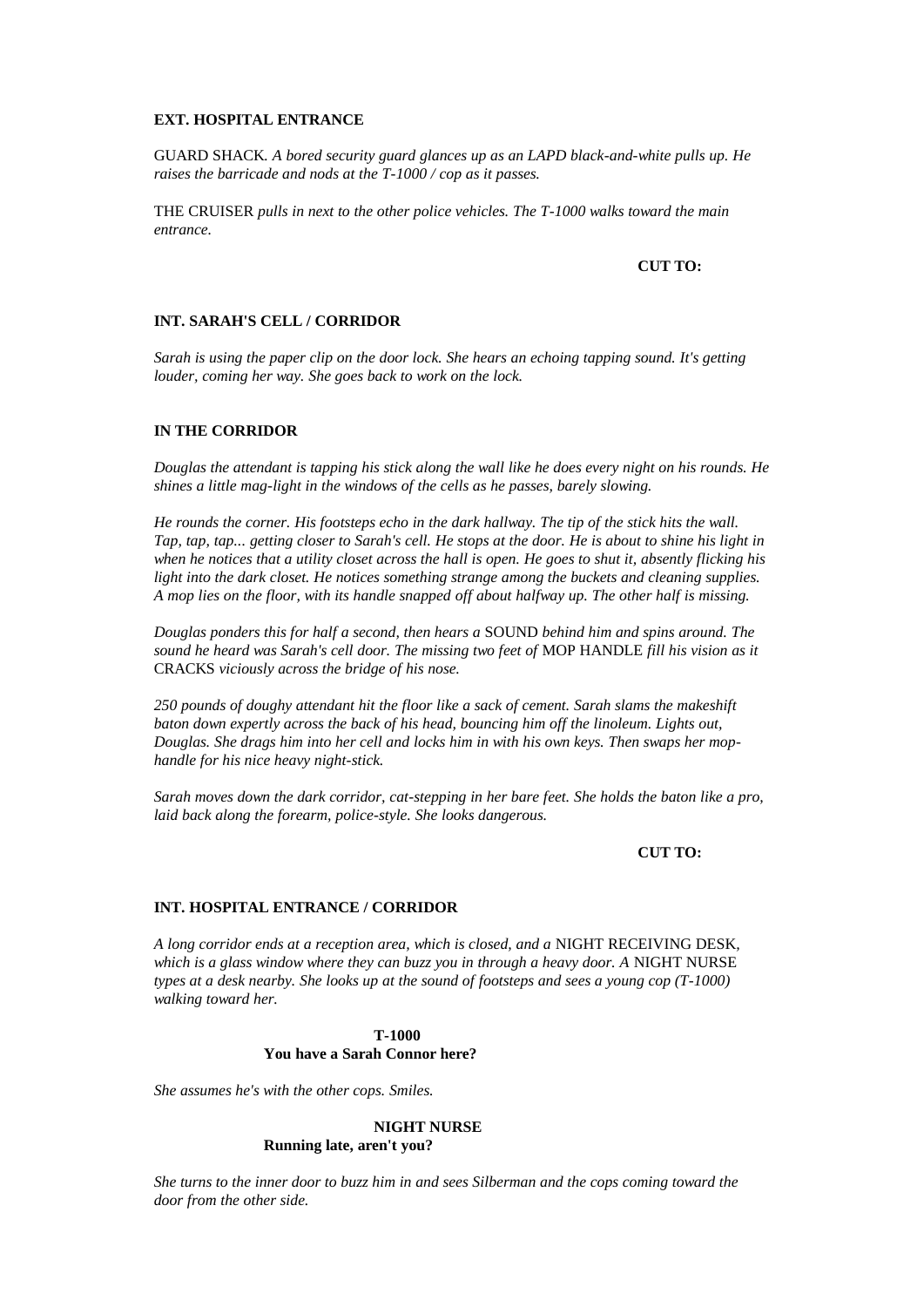# **NIGHT NURSE Your friends are on their way out now...**

*When she turns back to the window, T-1000's no longer there. She goes to the counter and leans out to see if he's at the drinking fountain or someplace. No. Reception is empty. And so is the long corridor beyond. She frowns. Too weird.*

*Silberman comes through the solenoid door with Mossberg and Weathersby, the two uniformed cops, and the hospital security guard. The guard retrieves his 9mm pistol from a lock-out box behind the night desk. Silberman faces him.*

# **SILBERMAN Lewis, see these gentleman out and them lock up for the night.**

*The security guard nods. Silberman goes back into the secure area of the hospital and the cops walk down the long corridor to the main doors. No sign of T-1000. Mossberg and the other cops exit, and the guard locks the door behind them.*

*The guard walks slowly back along the long corridor. The hall is dark, with the light at the night desk far ahead like a sanctuary. His footsteps ring hollowly on the tile floor. His keys jingle.*

# **ANGLE ON FLOOR**

*As the guard's feet pass through* FRAME*. An instant later the floor starts to move. It shivers and bulges upward like a liquid mass, still retaining the two-tone checkerboard of the tile. It hunches up silently into a quivering shadow in the darkness past the guard.*

*Up ahead we hear typing. The night nurse has her back to us, working. The guard stops as the drinking fountain. Bends to take a sip. Behind him the fluid mass as reaches six feet of height and begins to resolve rapidly into a human figure. It loses the color and texture of the tile and becomes...* THE GUARD*.*

*T-1000's mass has been spread out a quarter of an inch thick over several square yards of floor. The guard walked over the T-1000, and his structure was sampled that instant. Now we see it drawing in and pulling up to form the figure of the guard.*

*The T-1000 / Guard's feet are the last to form, the last of the "liquid floor" pulling in to form shiny black guard shoes. The shoes detach with a faint sucking sound from the real floor as the T-1000 / Guard takes its first step.*

*The real guard spins at the sound of footsteps to see... himself. He has one deeply disturbing moment to consider the ramifications of that. Then he sees his double calmly raise its hand and, inexplicably, points his right index finger directly at the real guard's face, about a foot away. In a split second, the finger spears out, elongating into a thin steel rod which snaps out like a stiletto, slamming into the guard's eye. It punches into the corner of the eye, past the eyeball like a transorbital lobotomy tool, and emerges from the back of the guard's skull.*

*Life quietly empties from the guard's face. He is dead weight, hanging from the rod / finger with suddenly reacts – SSSNICK. As the guard slumps, the T-1000 takes his weight easily with one hand and walks him, like it's carrying a suit on a hanger, back toward the night desk. The wounds are so tiny, no blood drips onto the floor.*

# **ON THE NIGHT NURSE**

*Glancing up as the T-1000 / Guard walks past, dragging something casually which she can't see because it's below the countertop.*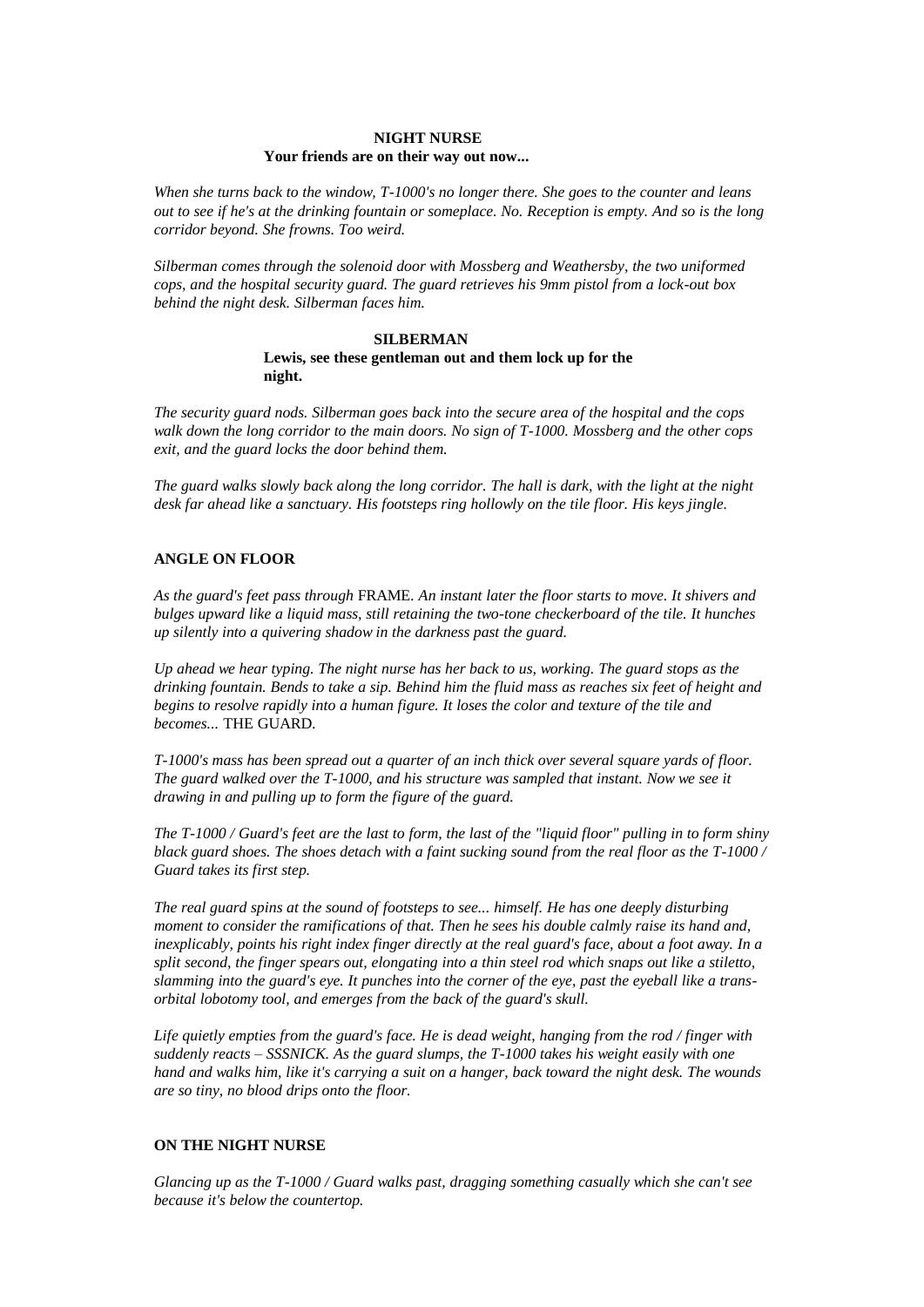#### **NIGHT NURSE**

**Whatcha got, Lewis?**

# **T-1000/GUARD**

# **Just some trash.**

*She nods, uninterested. Keeps typing. T-1000 moves past, dragging the unseen guard toward a closet down the hall from the night receiving station. T-1000/Guard removes the Browning High-Power pistol and the keys from the real guard's belt, then stuffs the body into the utility closet.*

# **INT. CORRIDOR / NIGHT RECEIVING DESK**

*T-1000/Guard comes back out and glances at the nurse.*

#### **T-1000/GUARD**

**All set.**

*She glances toward it. Sees the Beretta in its holster.*

# **NIGHT NURSE Gotta check the gun first, Lewis.**

# **T-1000/GUARD**

**Yeah, sorry.**

*T-1000 opens the locker and blocks it from her view with its body as it mimes putting the gun in.*

# **CLOSE ANGLE ON T-1000'S CHEST**

*From inside the locker. Instead of setting the gun in the locker, it inserts the pistol into it own chest, where is disappears inside like it was dropped into a pot of hot fudge. It withdraws its hand. The chest is once again a surface that looks like cloth, buttons, name-tag etc. You'd ever guess it was really an intelligent liquid metal.*

*T-1000 slams the locker door and waits as the nurse hits the button unlocking the door with a*  BUZZ-CLACK*. T-1000/Guard goes through.*

### **CUT TO:**

# **INT. ISOLATION SECURITY CHECKPOINT**

*A small room before a short* SALLY-PORT *corridor designed to prevent violent inmates from making a run for it. There are doors at each end. The first one is barred like a jail-cell door, and the second is a steel fire door. The attendants have a video monitor with which they can see the corridor on the other side of the doors.*

*The two bored attendants barely notice the T-1000/Guard as it approaches. Looks briefly at a chart next to the door, seeing* SARAH CONNOR *is in #19.*

# **IN THE ISOLATION WARD**

*The T-1000 passes a nurses' station which looks a cage, walled in by heavy metal mesh. Silberman, leaning in the open doorway, is talking to an attendant in the cage. He doesn't glance twice at Lewis the Guard passing by.*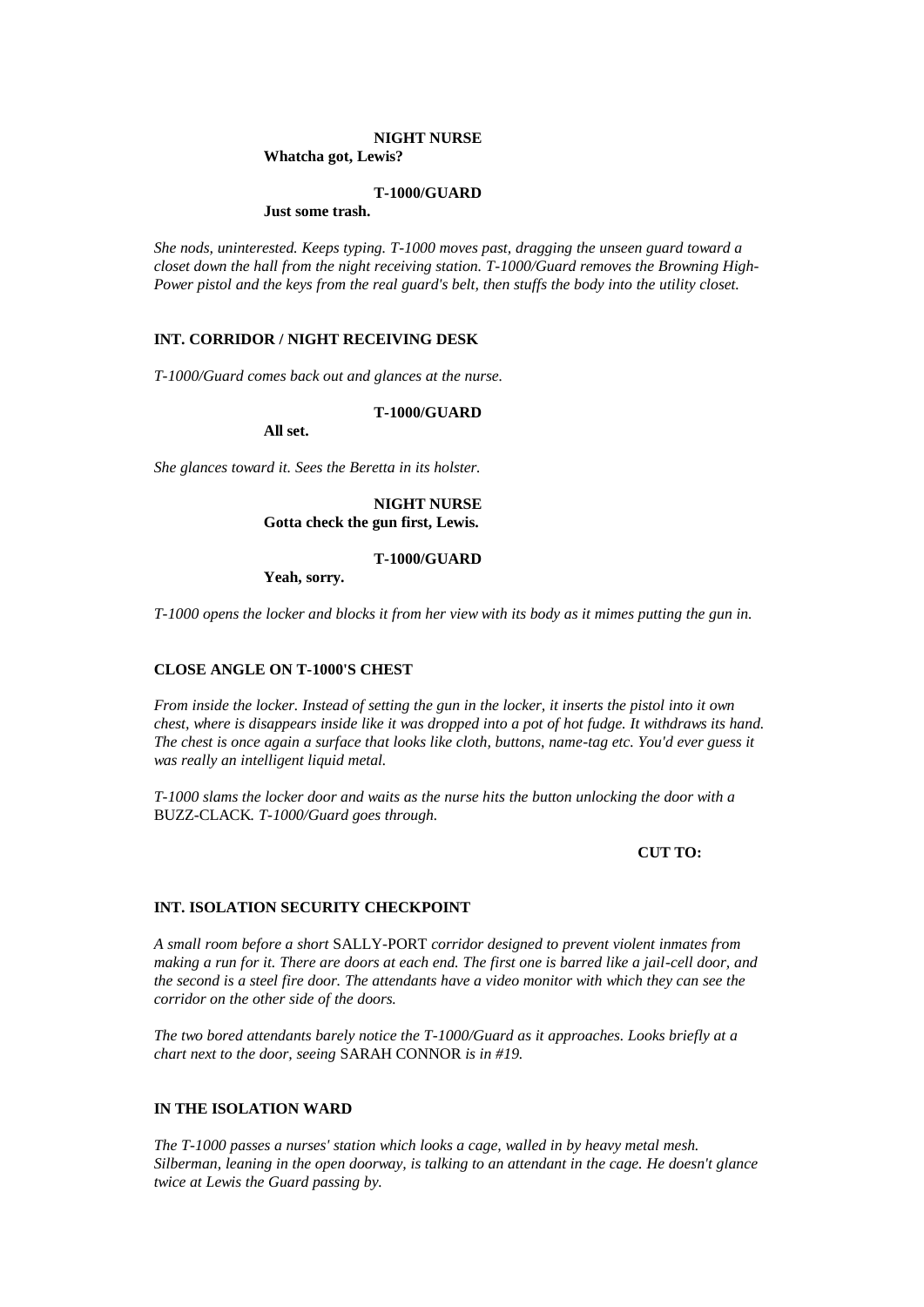### **SARAH**

*Moving like a ghost in the darkened corridor, hears footsteps coming and quietly but quickly unlocks a cell next to her with Douglas' master key.*

*She slips into the cell and waits as the footsteps pass. We glimpse the T-1000/Guard pass the window. She waits as the footsteps fade away. She looks over. A female inmate, strapped to a bed, watches her with bird-like eyes. She puts a finger to her lips – SSHHH. The inmate nods. Sarah exits.*

### **POV MOVING TOWARD**

*... nurse's station. We hear Silberman's voice, reviewing medication with the night attendant.*

# **ON SILBERMAN**

*Yawning, looking at his watch. He turns to go... Sarah is there. She slams into him, hurling him through the door into the cage and follows him in. The orderly jumps up, going for his stunner, but she nails him with Douglas' baton. WHAP-WHAP-WHAP! You can barely see the thing she's swinging it so fast. The guys goes down.*

*Silberman lunges for the alarm button and she cracks down hard on his arm. He cries out and grabs his wrist. She grabs him by the hair and slams him face down on the desk, smacking him behind the knees expertly with the baton. His legs buckle and he drops to his knees with his chin on the desk. She pins him with one hand. He face is full of outraged disbelief.*

# **SILBERMAN**

**You broke my arm!**

**SARAH There's 215 bones in the human body, motherfucker. That's one. Now don't move!**

*Moving rapidly, she whips open a medication drawer and grabs a syringe. They keep a few of these handy for tranking unruly patients. She jams it into the orderly's butt and fires the whole shot. Still holding the empty syringe, she sees what she need next. They keep the toxic cleaning supplies in here to keep the inmates from drinking Drano. She grabs a plastic jug of LIQUID* PLUM'R *and slams it down on the desk inches from Silberman's eyes.*

*She jams the empty syringe into the plastic jug. Draws back the plunger. The syringe fills with blue liquid.*

*She whips it out of the jug and jams the needle into Silberman's neck. His horrified eyes rack toward it. 10 cc's of blue death fill the cylinder. Her thumb hovers over the plunger. She jerks him to his feet by the collar and gets a tight grip on him, then hauls him through the door.*

# **IN THE CORRIDOR**

*Outside cell #19 the T-1000 stops and looks in the window. Douglas, his face a bloody mess, yells to be heard.*

#### **DOUGLAS**

### **Open the door! The goddamn bitch is loose in the halls!**

*To Douglas' amazement, Lewis the Guard turns impassively and walks away, leaving him shouting soundlessly at the window.*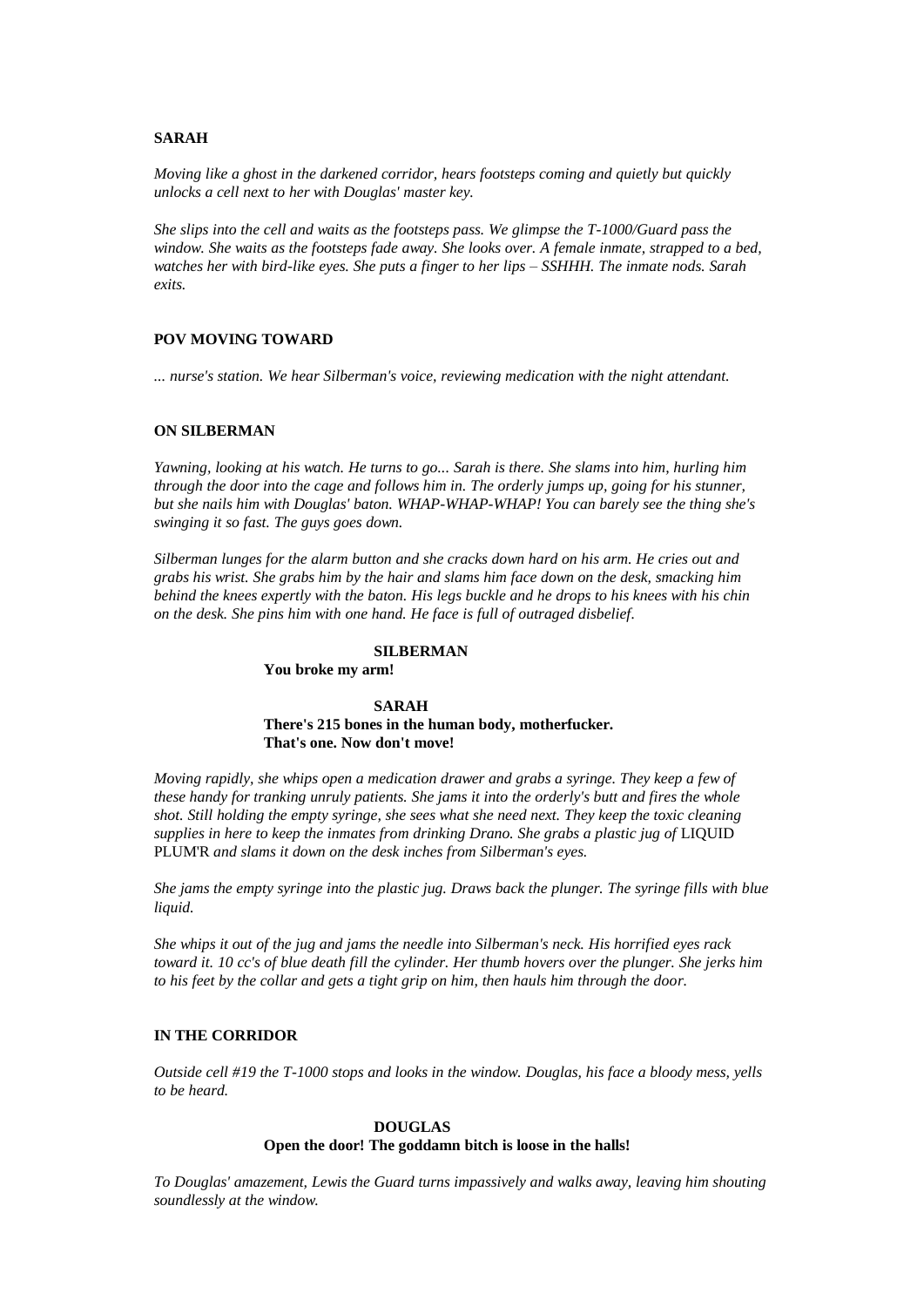# **CUT TO:**

### **EXT. HOSPITAL**

*Terminator and John are approaching the guard gate on the Harley. They can see the guard inside looks up at the sound of the engine.*

# **JOHN**

# **Now remember, you're not gonna kill anyone, right?**

# **TERMINATOR**

# **Right.**

*John looks at him. He's not convinced.*

### **JOHN**

**Swear.**

# **TERMINATOR**

**What?**

# **JOHN Just say "I swear I won't kill anyone."**

*John holds his hand up, like he's being sworn in. Terminator stares at John a beat. Then mimics the gesture.*

### **TERMINATOR**

### **I swear I will not kill anyone.**

*Terminator stops the bike and gets off. The guard, sensing trouble, has his gun drawn as he comes out of the shack. Terminator walks toward him drawing his .45 smoothly. BLAM! He shoots the guard accurately in the thigh. The guy drops, screaming and clutching his leg. Terminator kicks the guard's gun away, then smashes the phone in the shack with his fist. He pushes the button to raise the gate and walks*

*back to the bike.*

### **TERMINATOR**

#### **He'll live.**

*Terminator climbs onto the bike. They drive toward the hospital, heading down an ambulance ramp to an underground receiving area.*

# **INT. ISOLATION FLOOR**

*The attendants at the security checkpoint look up at the monitor as someone enters the corridor. They see Sarah, holding Silberman at syringe-point. Sarah speaks to them through an intercom on the wall. Her voice comes through the speaker.*

#### **SARAH**

# **Open it or he'll be dead before he hits the floor.**

*The attendants' adrenaline levels just went off the scale. The first attendant shakes him head no. The amperage here is really high. The second attendant keys the intercom switch.*

> **2ND ATTENDANT There's no way, Connor. Let him go.**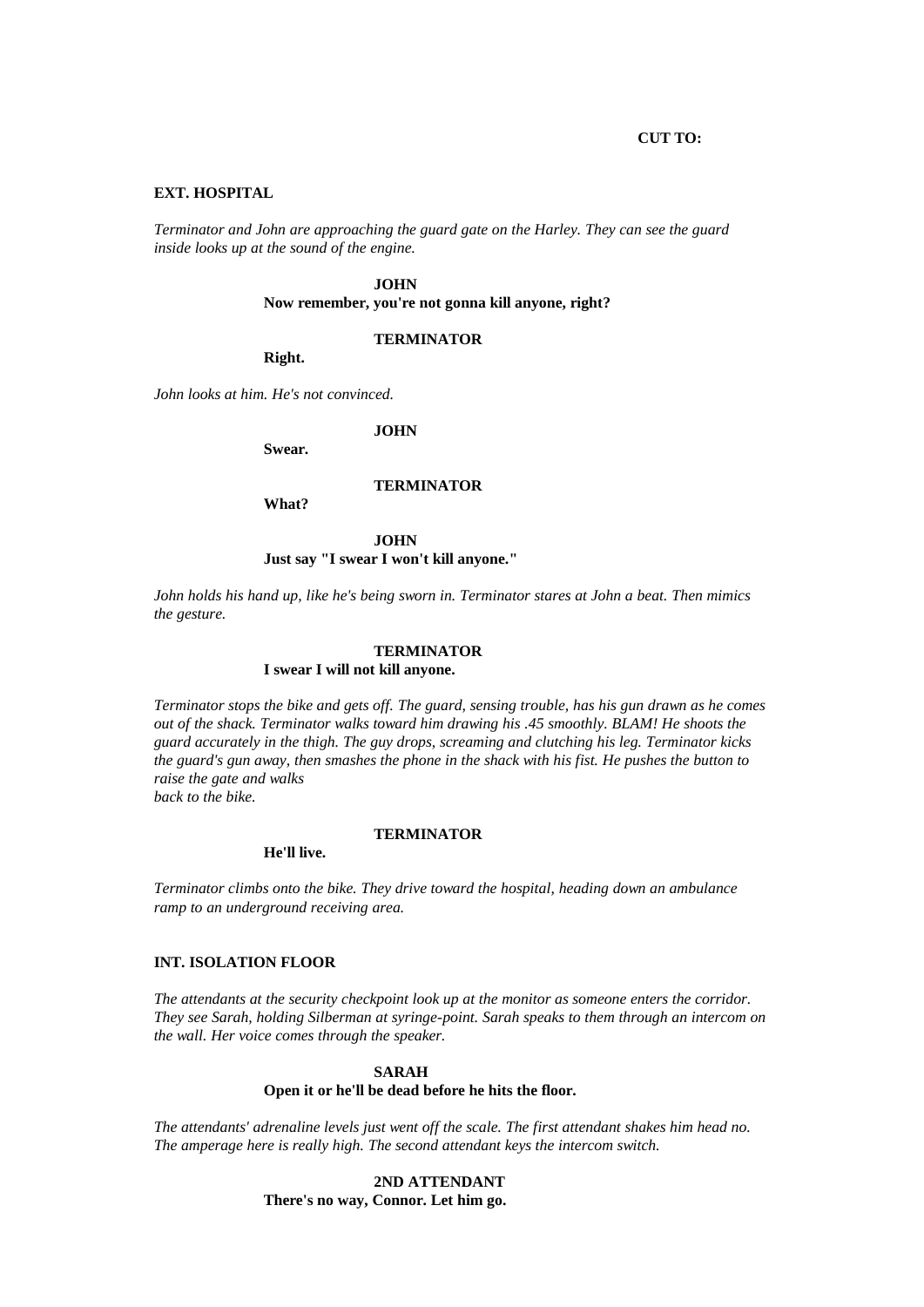*Silberman's face is the color of suet.*

**SILBERMAN It won't work, Sarah. You're no killer. I don't believe you'd do it.**

*Her voice is a deadly cold hiss.*

**SARAH You're already dead, Silberman. Everybody here dies. You know I believe that. So don't fuck with me!**

# **SILBERMAN**

**Open the goddamn door!**

*The attendants looks at one another. One of them hits the solenoid button. The far door unlocks.*

# **IN THE LOCKOUT CORRIDOR**

*Sarah pushes Silberman ahead of her. The nearer, barred door must be unlocked manually. One of the attendants cautiously approaches. Nervously unlocks it.*

# **SARAH**

**Step back!**

*He does. She faces both of them.*

### **SARAH Down on the floor! Now!**

*They comply. She comes through with Silberman, giving them a wide berth. Starts backing down the hall away from them, still holding her hostage. She's actually pulling this off.*

#### **ANGLE FROM BEHIND HER**

*What we can see, but she can't see, it a third orderly waiting just around the corner. He's poised, ready to jump her when she comes abreast of him.*

#### **ON SARAH**

*Backing up. She reaches the corner. The third attendant lunges, grabbing her syringe-hand. Sarah spins on the orderly and catches him across the throat with the nightstick. He loses interest fast, dropping to his knees and gagging. Silberman pulls away, screaming at the top of his lungs*

#### **SILBERMAN**

**Get her!**

*They scramble up as Sarah takes off like a shot around the corner. One of them hits the panic button and* ALARMS *begin to sound.*

# **IN THE ISOLATION WARD**

*The T-1000 is looking in at a very stoned attendant inside the nurses' station when the alarms shriek through the halls. It reaches into its chest and pulls out the 9mm pistol. Heads for the security entrance.*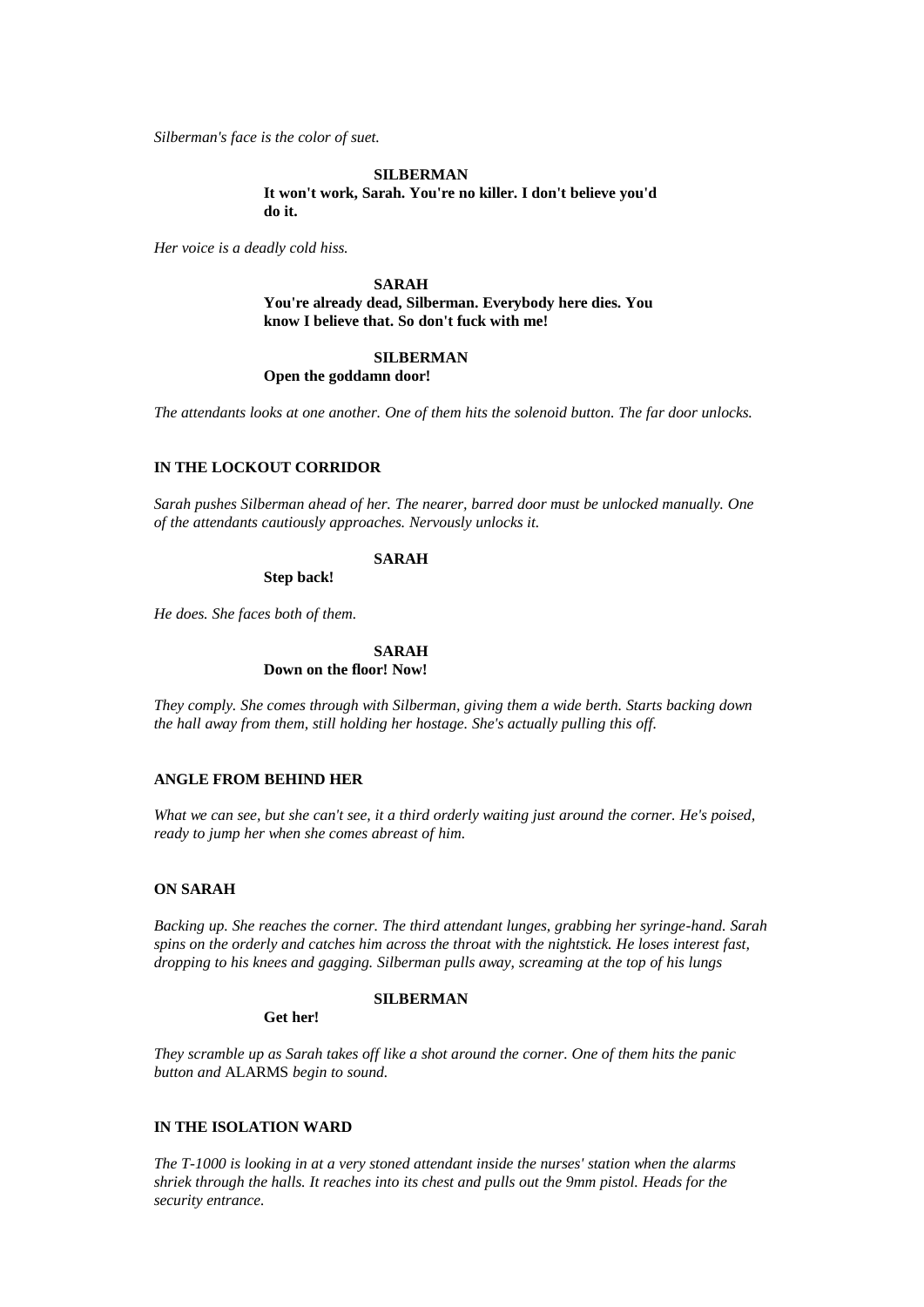### **IN ANOTHER CORRIDOR**

*In the maze of the vast hospital, Sarah flies past us, her bare feet slapping on the cold tiles. The orderlies charge after her. She's like an animal in a maze. She turns the corner, glancing off the wall, and sprints on without slowing. She reaches a steel door. Tries it. Locked. Footsteps like a drum solo behind her.*

*She fumbles with Douglas' keys, breathing hard. Jams the master in. The orderlies are bearing down on her at full tilt. Sarah gets the door open. Dives through. Slams it. She turns a deadbolt knob just as the first orderly grabs the latch on the other side. He's too late.*

*Sarah sees them beyond the window, fumbling with their keys.*

*Sarah is in another sally-port corridor. A jail-cell type barred door is between her and the corridors of the ward beyond. She sprints to the walls of bars, jams her key into the door. She unlocks and pulls open this door just as she hears the latch of the one she just came through being unlocked.*

*She flings herself frantically through the barred door as the first orderly comes through behind her.*

*She slams the bars shut.* CLANG*. Her keys are dangling from the lock on the other side from her. The orderly is racing at her, white-lipped with rage.*

*She reaches back through the bars, turns the key, and purposefully snaps it off in the lock. An instant later the big orderly slams against the door, grabbing through the bars for her as she dances back just out of reach. He lunges against the steel bars, unbelievably pissed off.*

*Sarah takes off running, looking back at the frustrated orderlies. They're shouting at each other, unable to fit their keys into the lock – The broken-off key tip makes it impossible to get their keys in.* 

*Silberman shouts at them.*

# **SILBERMAN Go around, goddamnit! Go around!!**

*The orderlies run back the way they came, and along a cross-corridor to another set of doors.*

### **ON SARAH**

*As she rounds a corner and sees the elevators ahead. Now she's home-free. At a full-tilt sprint, she's nearly there when the elevator doors part...*

*Terminator steps out... his head swivels to face her. Sarah reacts, stricken by the image from her worst nightmares. Her eyes go wide as momentum carries her forward. Her bare feet slip on the slick tile. She slams to the floor, staring up at the leather-clad figure with the shotgun.*

*She loses all semblance of courage and some of her sanity. She's not even aware that she is screaming, or what would be screaming if she could get the breath to do it. In slowed-down dream-time, Sarah scrambles back along the floor like a crab, spinning and clawing her way to her feet along the wall.*

*She runs like the wind, like in her nightmare. If she looked back she would have seen John step warily out of the corridor behind Terminator. John, however, catches a glimpse of the fleeing Sarah and figures out instantly what happened.*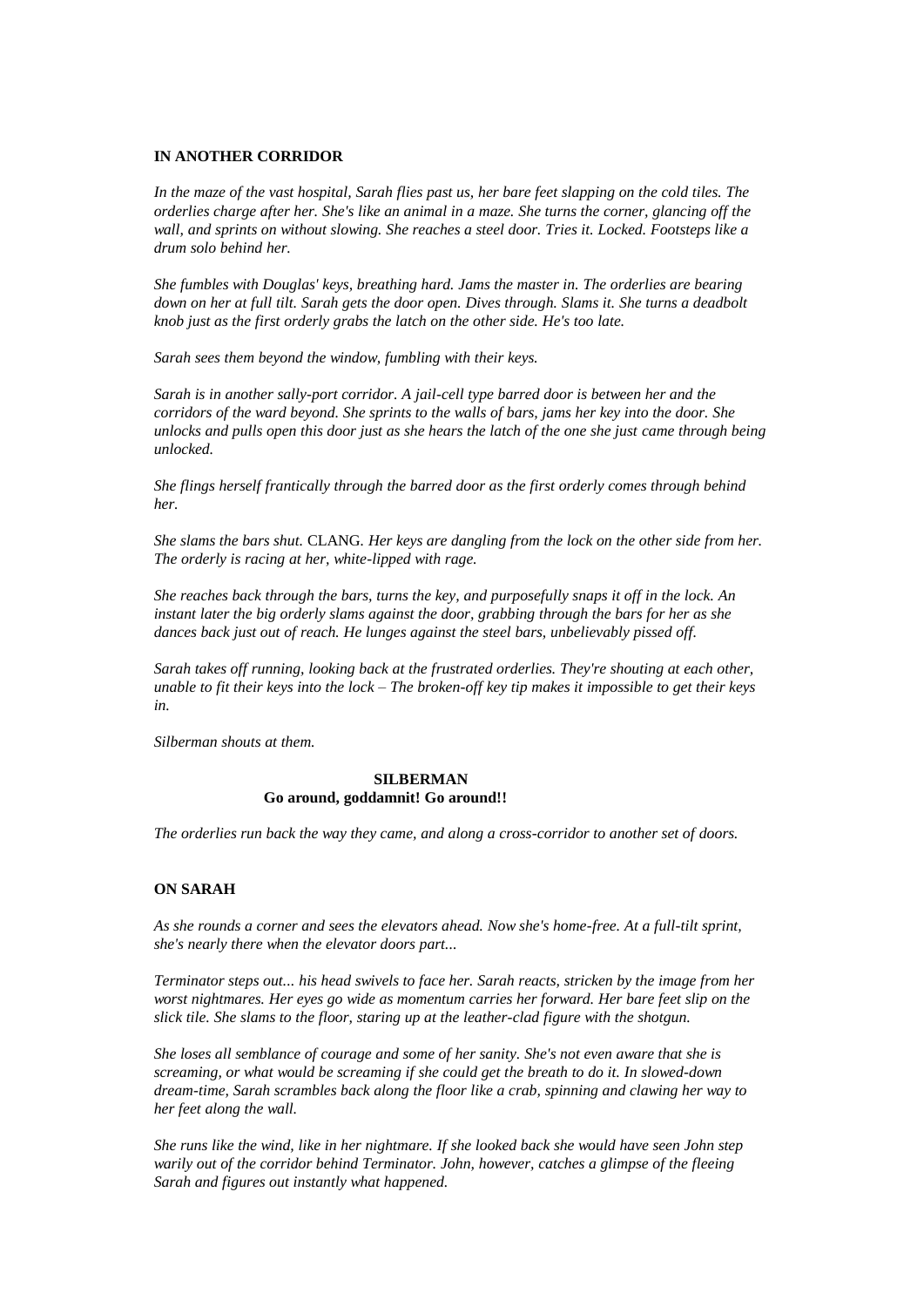# **JOHN**

# **Mom!! Wait!**

*Sarah doesn't hear. She has clicked fully into her own nightmare. They take off running after Sarah.*

*She is pelting down the long corridor, back the way she came. As she reaches an intersection with a cross-corridor a white-clad figure blurs from that corridor. The orderly hits her in a flying tackle. She skids across the floor, shrieking and struggling. The other two orderlies leap into the fray.*

# **SARAH No! Help me! Goddamnit, it's gonna kill us all!!!**

*She is shouting, pleading, trying to get them to understand what is coming. They grab her thrashing arms and legs. They don't even look where the out-of-control woman is pointing... back along the corridor.*

*They have pinned her to the cold tiles, a ring of faces above her.*

*Silberman leans down to her, holding a syringe with a heavy dose of trank. Sarah cranes her neck and sees the dark silhouette of Terminator coming up behind them. It is exactly her nightmare. She screams in utter hopelessness.*

*Terminator, holding the shotgun in one hand, reaches down and grabs one of the orderlies with his other hand. He hurls the 200-pound guys against the far wall of the corridor. SMACK! He drops to the floor. The other two orderlies react instantly, leaping onto the intruder. Terminator seems to disappear for a moment under the two big guys. Then there is an explosion of white-clad figures, as the orderlies are flung outward like they stepped on a land mine. One crashes through a window of safety glass and is caught before a two-story fall by the outer steel bars. The other crashes through an office door, splintering it into kindling.*

*Silberman has jumped to hold Sarah. He is grabbed by a roll of skin at the back of his neck and lifted like a cat. The doctor feel his feet pedaling above the ground. He looks into the expressionless face. And it hit him. Sarah was right... this guy isn't human. He feels the fabric of reality crumbling. Then he feels himself flying through the air. The wall smacks him, then the floor kicks him in the face. He decides to lie there a second.*

*Sarah blinks, staring up at the figure looming over her. John kneels next to her.*

# **JOHN Mom, are you okay?**

*She looks from Terminator to John. Back to Terminator. Is this a nightmare? Or has she finally gone truly bad?*

*Incredibly, Terminator politely reaches his hand down to her, offering to help her up. The last thing she ever expected to see.*

# **TERMINATOR Come with me if you want to live.**

*The orderlies are stirring.*

**JOHN**

# **It's all right, Mom. He's here to help.**

*Sarah, is a daze, takes the huge hand in her shaking fingers. Terminator lifts her to her feet.*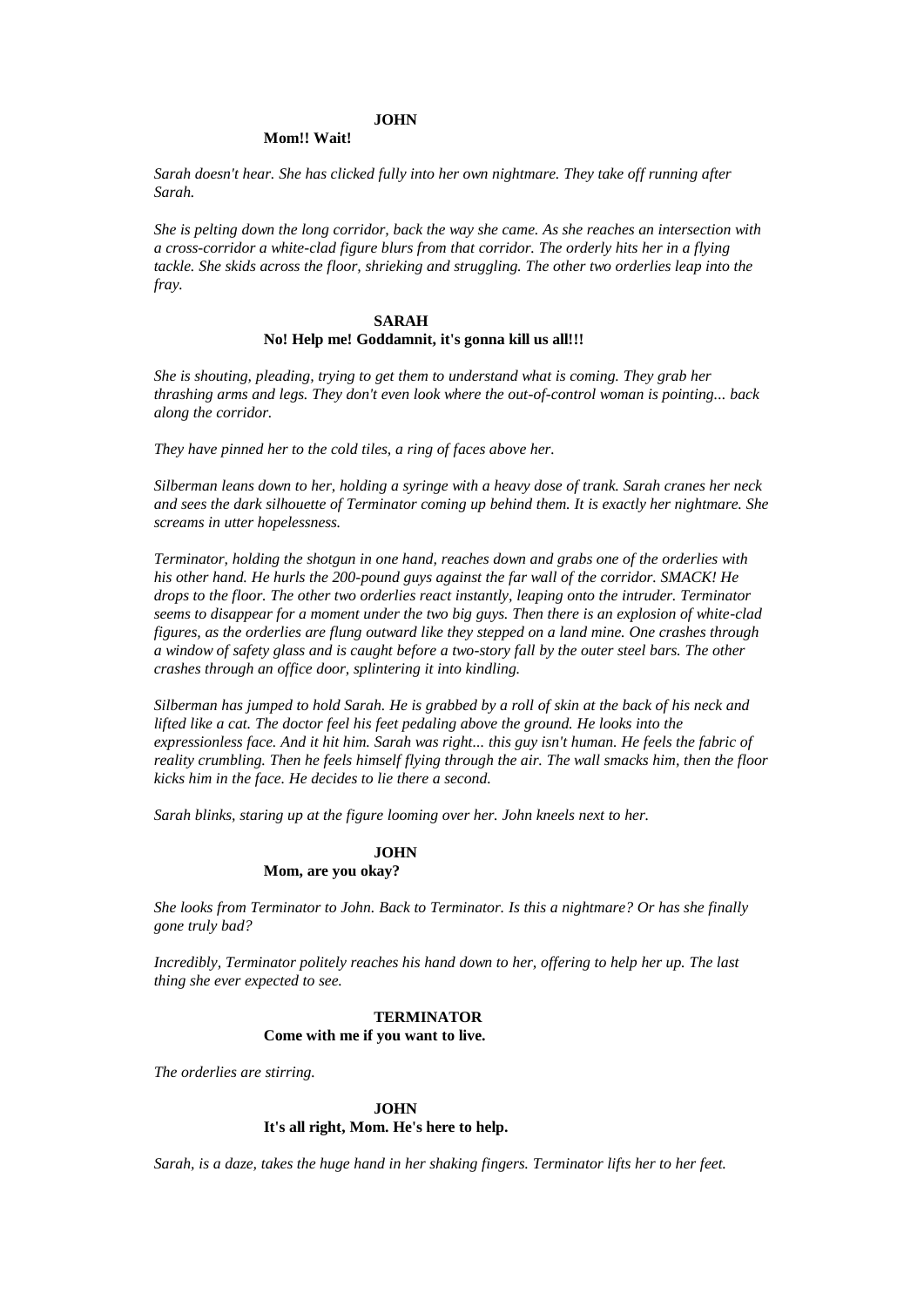*John sees a* GUARD *standing thirty feet away, on the other side of the walls of bars. John doesn't know what we know, but he knows something's not right with this guy. Terminator turns to follow John's gaze.*

*The T-1000 had its pistol in its hand, at its side. Terminator pushes John behind him. They start backing up.*

*The T-1000 walks forward, reaching the bars. It doesn't stop. Its body divides like jello around the bars. As it squeezes itself through like metal playdough, its surface reforms perfectly on our side. We see it deform and squeeze through like a viscous paste forced past an obstacle. Silberman has recovered enough to be sitting up and watching this. That faint snapping sound is his mind. There is a* CLANK *and we see that the guard's gun has caught against the bars... the only solid object. The T-1000 turns its wrist and tries again, slipping the gun endwise through the gap.*

*Sarah is agape. Not reacting. It's been a heavy day for her. Terminator grabs John by the seat of his pants and hooks him up onto his back. John grabs him around the neck. Terminator raises the shotgun and starts backing up.*

# **TERMINATOR**

# **Go! Run!**

*Sarah doesn't need to be told twice. T-1000 walks toward them, opening fire with the Browning Hi-Power. Terminator straight-arms the 12-guage like a pistol and* FIRES*. The stunned orderlies flop face down on the floor as the corridor is filled with high-velocity lead. One of them, stupidly running for the cross-corridor, gets hit by the T-1000.*

*Terminator is hammered by several slugs, and the T-1000 is cratered by two buckshots hits. It staggers, but comes on. In the craters we see bright mercury before they close and reseal, disappearing in a second.*

*Terminator makes it around the corner and breaks into a run. Ahead, Sarah is already at the elevator. Terminator and John pile in and John slaps the button for "Garage Level".*

*The doors start to close. T-1000 clears the corner. Terminator slams John and Sarah back against the side walls as the T-1000 charges at them, rapid firing the Browning. The rounds hit the steel doors as they close. T-1000 keeps pumping them at the closing gap.* 

*Inside, they see the backside of the doors denting with the hits that are punching holes in the other side.*

*The Browning locks open, empty. T-1000 drops it without a glance back. The doors close. K-WHAM! The T-1000 hits them a split second later. The elevator hasn't moved yet. SSWWIKK!*

*A sword-like blade rams through in between the doors, forcing them open. Terminator jams the shotgun through the widening gap. Punches the muzzle right* INTO *T-1000's face – BOOM!!* 

*We get a glimpse of the T-1000's head blown apart by the blast. It is hurtled back. The doors close. The car descends.*

# **ON THE T-1000**

*Outside the elevator. Its head, which is blown apart into two doughy masses lying on the shoulders, reforms quickly. There is no trace of the injury. It sees the closed door and jams ist hands between them, its fingertips becoming pry-bars. It pulls the doors apart with inhuman strength and* LEAPS INTO THE OPEN SHAFT*. It falls two floors and...*

# **IN THE ELEVATOR**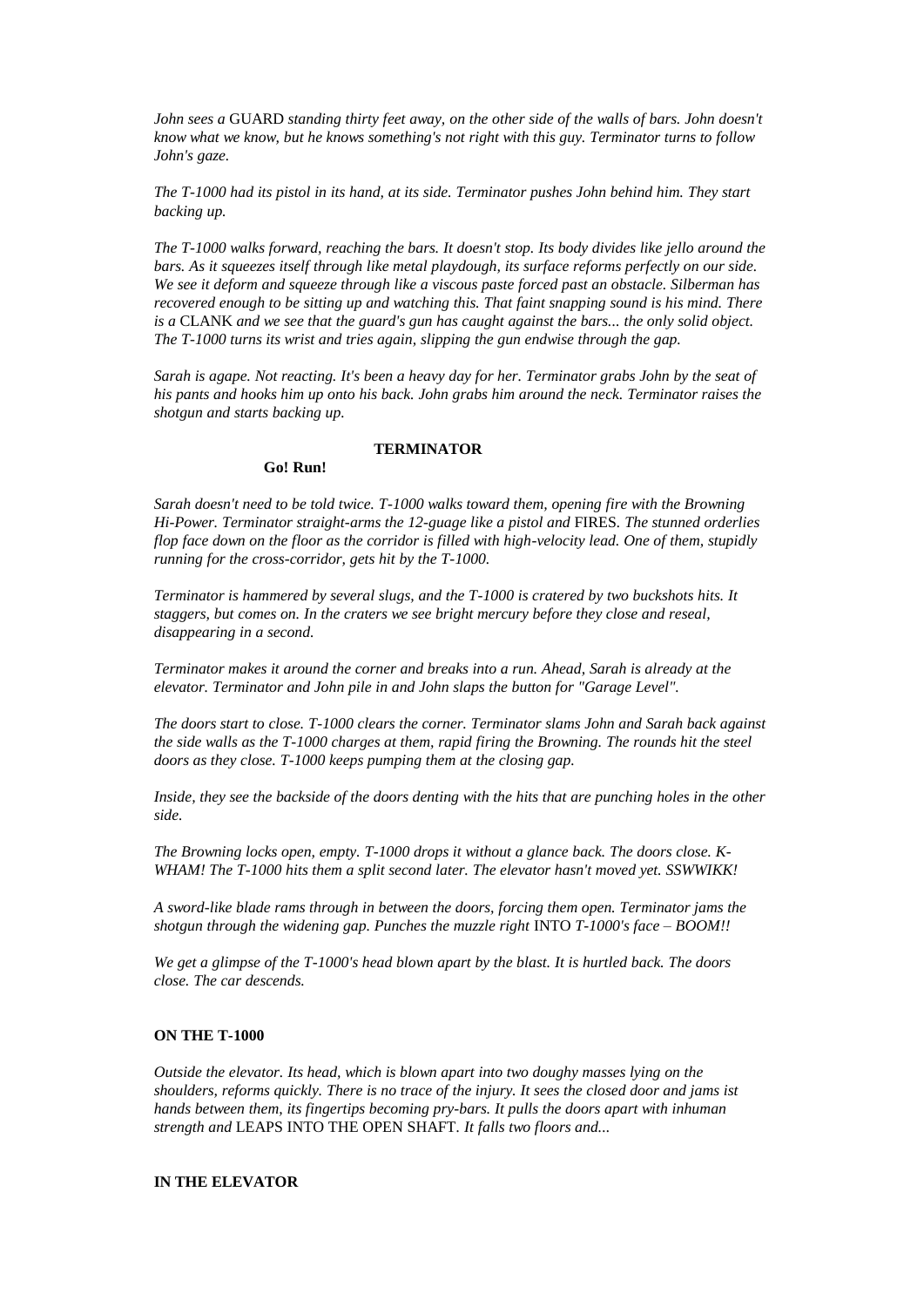*Out trio hears a loud THUMP on the roof. Terminator, reloading the shotgun, looks up. Sarah grabs the .45 from his waistband and aims it at the ceiling.* BEAT*... Then CLANGG!! a swordlike shaft punches through the ceiling and spears down four feet into the elevator car. It is inches from Sarah's face. She opens fire, BAM-BAM-BAM – right through the roof. Lighting-fast the lance withdraws and thrusts down again, slashing Terminator's jacket, and missing John by inches. Terminator chambers a round and K-BOOM! the 12-guage opens a hole in the ceiling. Terminator rocks out in a fury of firing / cocking / firing as the metal shafts slash down again and again. Sarah yells in pain as one of them slices open her upper arm.*

*The doors open. Sarah pulls John out as soon as the gap is wide enough. They emerge into the basement. We see the Harley parked nearby.*

*Terminator, in a rearguard action, fires another blast through the ceiling and runs out. He throws his leg over the Harley, kicks it to life with one powerful stroke and then whips something out of the inner pocket of his jacket. He throws it to John. A road flare!?*

*In the elevator, the T-1000 has bashed a hole in the ceiling big enough to... Pour itself through. A massive blob of mercury extrudes from the opening. The mass drops through the hole, down out of frame, then comes back up into frame as Officer X.*

*It seems to need just a second to get its mental act together after doing this king of taffy-pull with itself. It opens its eyes and sees –*

# **TERMINATOR**

*The shot gun held in his teeth, astride the roaring Harley twenty feet away. Terminator twists the throttle and pops the clutch. The back tire screams on the concrete. The front wheel lifts off the ground and the heavy bike launches in a thundering wheelie.*

*Terminator gets off just before the bike hurtles into the elevator. The Harley slams the T-1000 square and smashes it right through the back wall of the elevator. Terminator rolls to his feet. Johns strikes the flare on the concrete. Tosses it. Terminator catches the life flare with one hand. Levels the shotgun with the other. With his last round he blows a big hole in the bike's gas tank. Gas splashes everywhere, covering the struggling T-1000. Terminator tosses the flare. KA-VOOOM!*

*The explosion knocks Terminator backward off his feet, enveloping him in the fireball. He gets up, smoking, and runs after John and Sarah toward the exit ramp.*

### **AT THE EXIT RAMP**

*They are partway up when a blue-and-white hospital security car comes screeching down the other way.*

*Without breaking stride Sarah runs right at the car. It skids to a shrieking halt. She's in the guy's face with the .45 in both hands.* 

### **SARAH**

# **Out of the car!!**

*The patrol guy is thinking what he can try when BLAM! she puts a round through the glass next to his head.*

#### **SARAH RIGHT NOW!**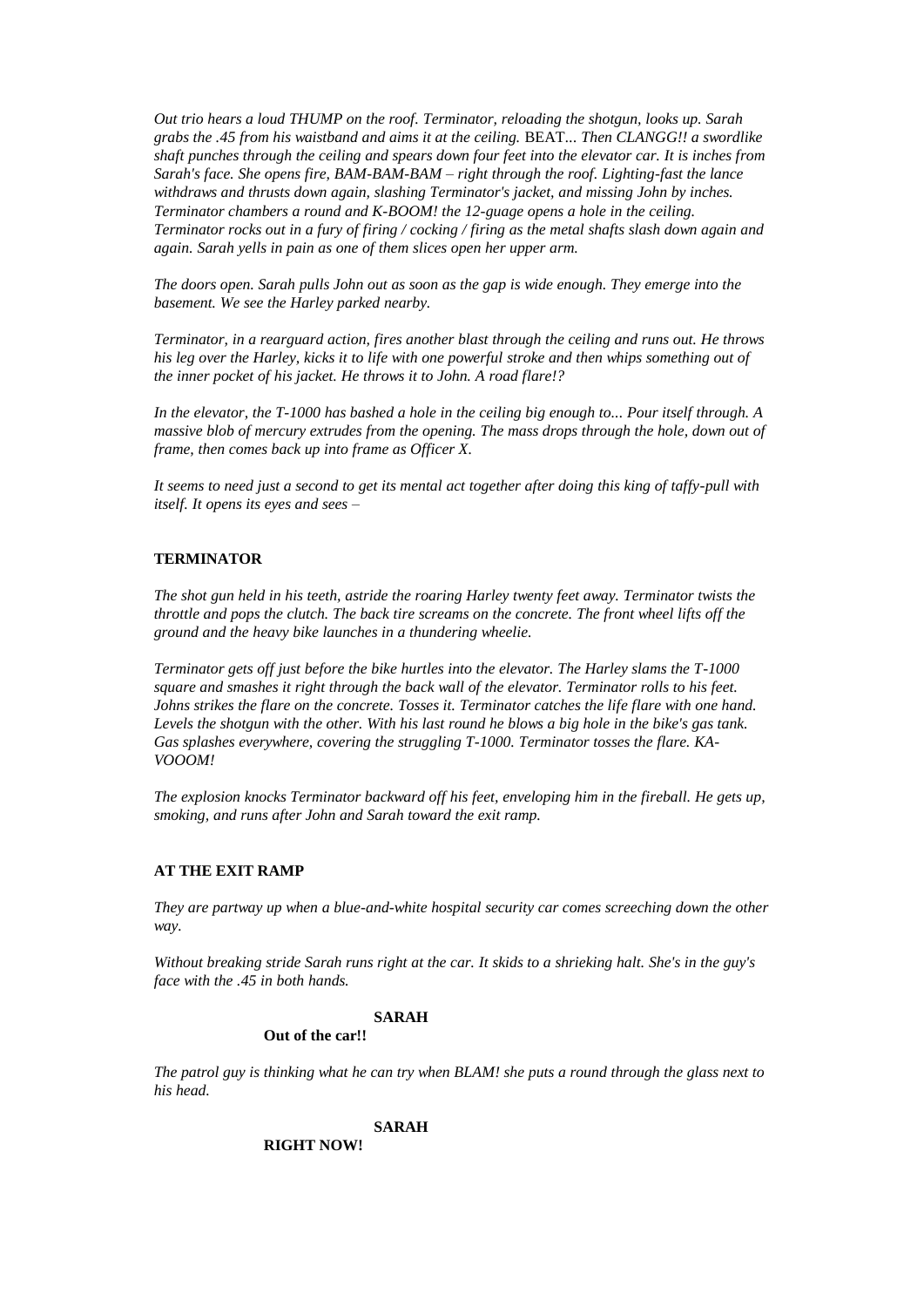*The door opens and the guy is coming out with his hands up as Terminator arrives. The cyborg flings the rent-a-cop out of the way and slides behind the wheel. Sarah gets John into the back seat and dives into the front passenger seat as –*

*Terminator slams the car into reverse and punches it, lighting up the tires on the slick ramp. Terminator hands the shotgun over his shoulder to John and tells him to reload. John pulls some shells from the pocket of his army jacket and starts feeding them in. Terminator power backward up the ramp, scraping along one wall, barely in control. Because...*

*The T-1000 is running at them out of the inferno below. This guy won't quit. Shifting from chrome mode to cop-form as it runs. It sprints up the ramp after the retreating car. T-1000 is gaining.*

*Terminator hands Sarah another magazine for the .45. She snatches it, drops the other out, and slaps in the new one. Cocks the slide. The car backs along the service driveway toward the security gate. John hands the shot gun back to Terminator. He leans out the window and takes aim at the pursuer. The T-1000's face is right in the headlights.* 

*Terminator fires, blowing a hole in its shoulder. Shiny liquid metal visible in the hole, which then closes.*

*Sarah, half out the passenger window, opens fire. The car crashes backward through the security barricade.*

# **TERMINATOR**

*(calmly)* **Hang on.**

*He cuts the wheel hard. The car slews into a reverse 180, swapping ends with a screech. T-1000 is almost on them. Terminator punches it. The car accelerates forward.*

*T-1000 leaps. Lands on the trunk. Its hand is a metal crowbar slammed down through the trunk lid. Feet dragging on the pavement, it slams its other hand down, punching another metal hook into the trunk lid, pulling itself up. Terminator turns to Sarah.*

# **TERMINATOR**

**Drive.**

*Terminator heaves himself half out the driver's window. Sarah slaps her foot down on the throttle and steers from the passenger side.*

*T-1000, fully on the car now, holds on with one hook-hand while it slams the other into the back window, sweeping away the glass and missing John by inches as he ducks. It draws back for another swing, lunging forward as –*

*Terminator whips the shotgun over the roof of the car. Fires point-blank. Hits the T-1000's arm just above the "hand" which anchors it to the car. The 12-guage blows the arm apart, severing the hook-hand.*

*T-1000 tumbles backward off the accelerating car. John looks out the back window, his eyes wide. He sees the T-1000 roll to his feet and continue running. But he's dropping way behind now. Sarah has the car floored and the liquid-metal killer won't catch them on foot.*

*John watches, in awe, as the "crowbar hand", stuck into the trunk right in front of him, reverts to the neutral polyalloy... a kind of think mercury. The gray metal slides off the trunk of the car and falls onto the road to lie there in a quivering blob.*

*The car speeds off into the night.*

# **REVERSE**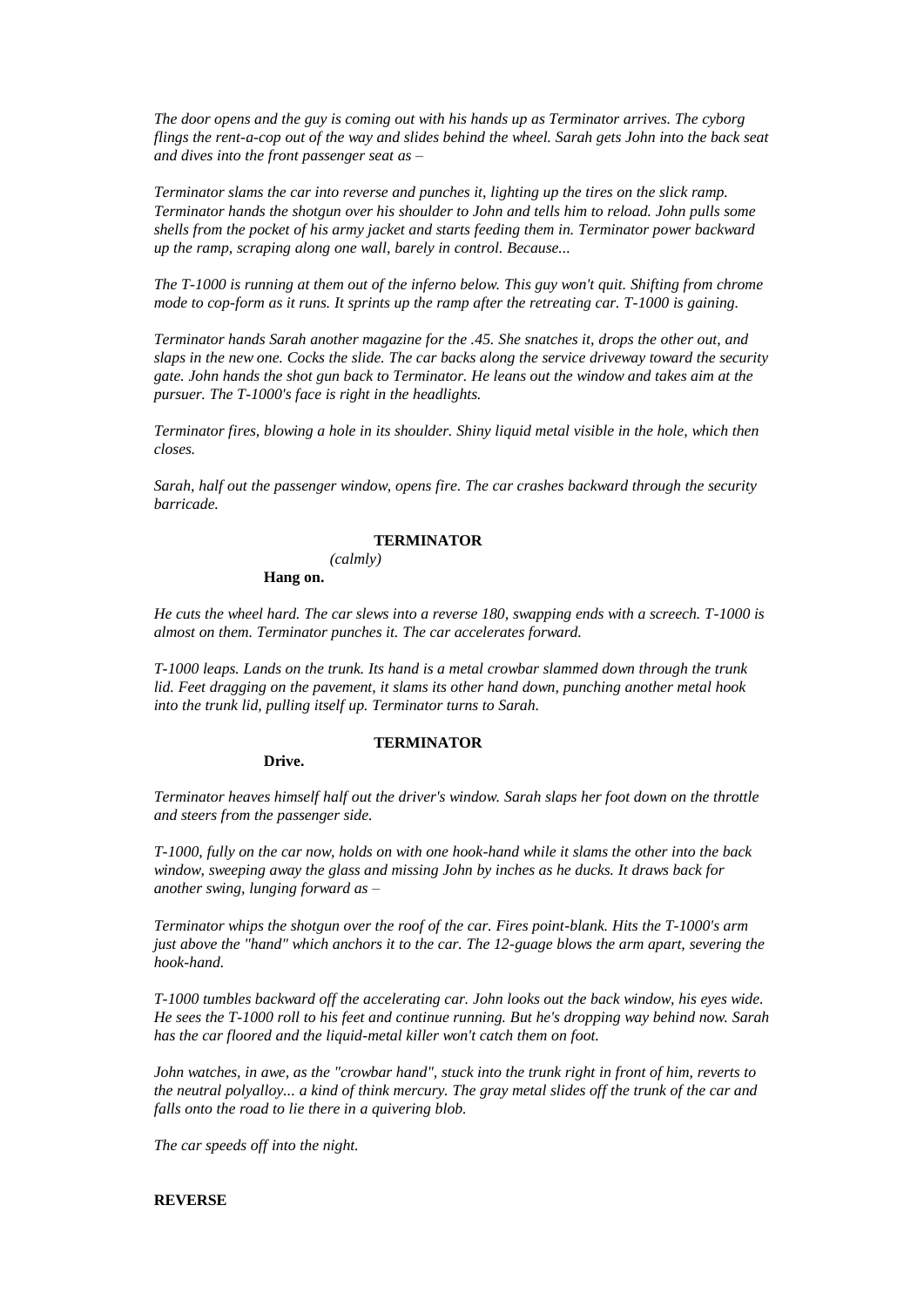*On the T-1000, walking now, coming right up into closeup, watching the tail lights recede. It looks down.*

# **ANGLE ON BLACKTOP**

*Tight on the liquid metal blob. Next to it is the T-1000's shiny cop shoe. The mercury blob crawls and rejoins the main mass, disappearing into the "shoe".*

# **INT. / EXT. SECURITY CAR**

*A* GHOST CAR *blasts out of the darkness on a long stretch of moonlight highway. Headlights off, the hospital security car pulls in the wind.*

# **INSIDE THE SPEEDING CAR**

*The energy is still high. The air is blowing in the shattered windows as Terminator drives the car easily by electronic night-vision. His eyes glow faintly red.*

> **JOHN Can you see anything?**

# **TERMINATOR'S POV**

*A monochrome image of the highway lit bright as day.*

*Terminator replies in a matter-of-fact tone.*

# **TERMINATOR**

**Everything.**

**JOHN**

**Cool.**

*Sarah looks at Terminator, still not quite believing this is happening. But this is a different Sarah than the waitress of 1984. She spends only a second or two dealing with the unbelievable. Then she turns to John in the back seat.*

#### **SARAH**

### **You okay?**

*He nods. She reaches for John and we think she's going to hug him. She starts to rub her hands over him and we realize she's checking for injuries, very clinically the way a vet checks a dog for broken bones.*

*He pulls away from her. He hates her always checking him, treating him like he might break, like some piece of rare china.*

### **JOHN**

# **I said I was okay.**

*Sarah looks at him, exasperated and stern.*

**SARAH It was stupid of you to go there.**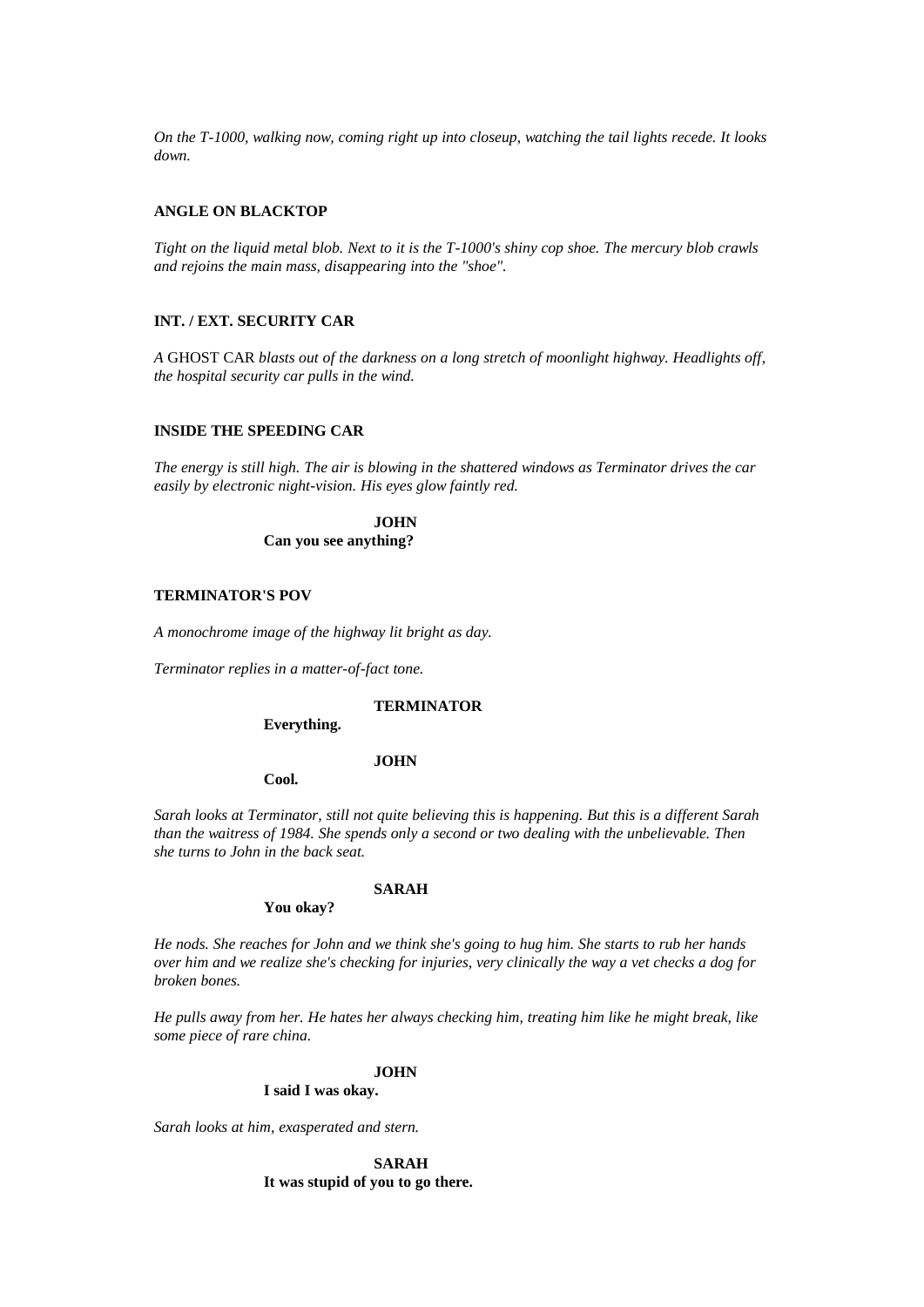*John stares at her, surprised.*

#### **SARAH**

**Goddamnit, John, you have to be smarter than that. You're too important! You can't risk yourself, not even for me, do you understand? I can take care of myself. I was doing fine. Jesus, John. You almost got yourself killed.**

*We see his chin quiver. He's a tough kid, but all he really wants is for her to love him. He hasn't had enough years on the planet yet to be the man of steel she demands.*

#### **JOHN**

**I... had to get you out of the place... I'm sorry, I...**

*His face crumples. He starts to cry. Sarah gives him a cold stare.*

**SARAH Stop it! Right now! You can't cry, John. Other kids can afford to cry. You can't.**

*He's trying to be brave, he really is. Terminator turns and sees the water leaking from his eyes. It doesn't make and sense to him.*

# **TERMINATOR**

**What is wrong with your eyes?**

*John turns away, ashamed. Sarah lets her breath out, realizing how keyed up she is. She turns to Terminator, giving him a wary once-over.*

#### **SARAH**

**So what's your story?**

# **CUT TO:**

# **EXT. MENTAL HOSPITAL**

*The cops have shown up, as they always do. There are black-and-whites everywhere, and ambulances are arriving. Two cops and an orderly are required to subdue poor Doctor Silberman, who is raving at the top of his lungs.*

*Sarah grabs all of it. Peels off a twenty, hands it to John.*

### **SARAH**

# **Get some food.**

*She opens the truck door and steps out. John turns to Terminator.*

#### **JOHN**

**No sense of humor.**

### **THE ORDERING WINDOW**

*As John and Terminator approach.*

#### **JOHN**

**And that's another thing. You could lighten up a bit, yourself. This severe routine is getting old. Smile once in a while.**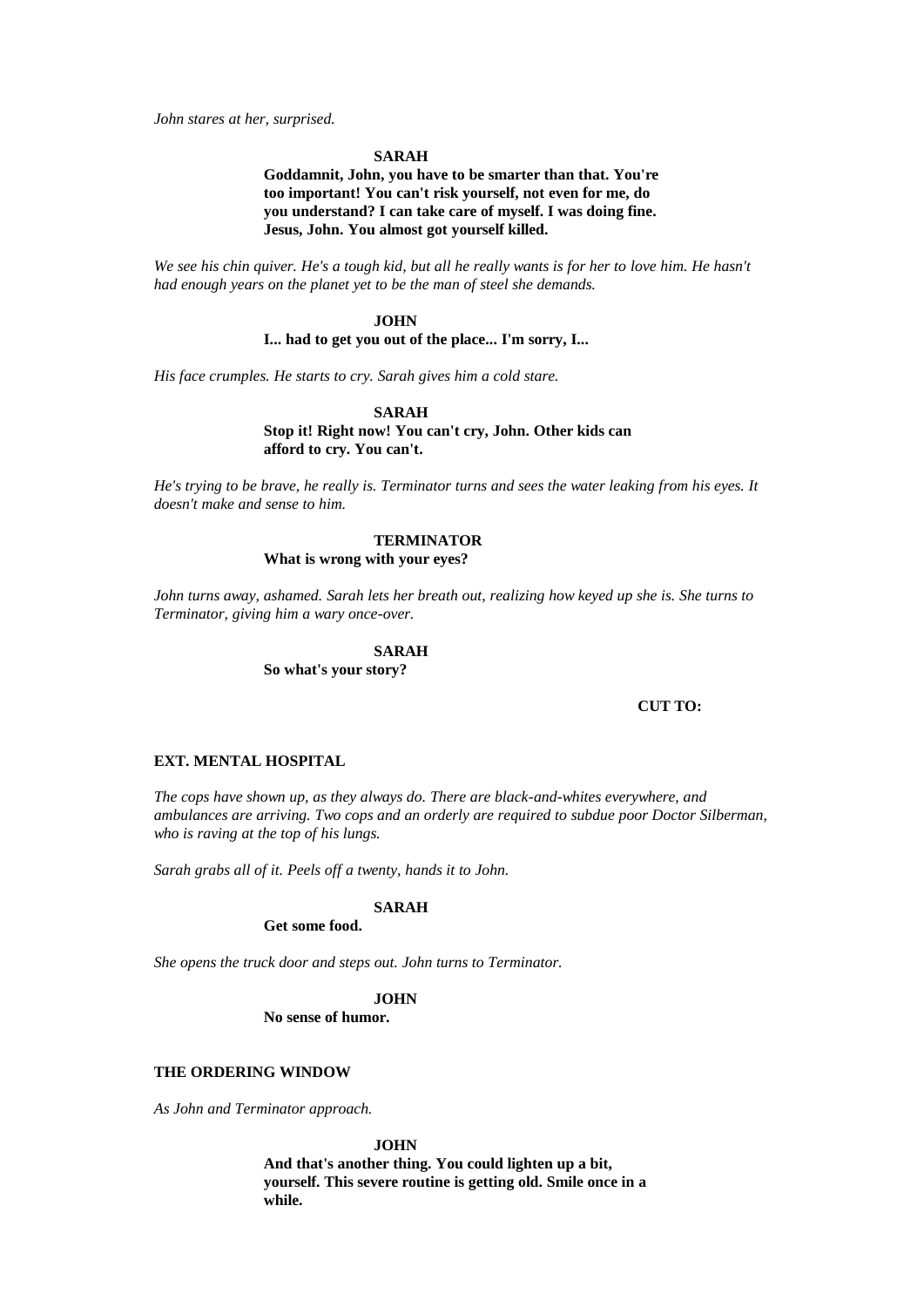### **TERMINATOR**

**Smile?**

**JOHN Yeah. Smile. You know. People smile, right? Watch.**

*Goes to the order window.*

**JOHN** *(smiling broadly)* **Hi. Nice place you got here. How's business?**

### **WINDOW WOMAN**

*(stone-faced)*

**Gimme a break.**

# **JOHN** *(to Terminator)* **Okay. Bad example. Over there, look.**

*John points at* THREE TEENAGE GUYS *standing at a drinking fountain nearby. One of them has said something funny and the others are laughing, grinning.*

# **JOHN**

**Like that.**

# **TERMINATOR POV (DIGITIZED)**

*The real-time image continues while a replay of one of the guys grinning runs in a window. It expands, so that the guy's mouth fills the window. Replays again in slow motion. A vector-graphic of the lips smiling appears, along with an array of symbolic data.*

*Terminator tries it. The result is dismal. A rictus-like curling of the lip. Terminator's next effort is a marginal improvement.*

> **JOHN I don't know, maybe you could practice in front of a mirror or something.**

> > **CUT TO:**

# **EXT. REST STOP / PICKUP TRUCK – DAY (LATER)**

*Sarah and John are eating cheeseburgers and fries, sitting in the truck and on the curb respectively. They are parked away from the other families, at the end of the gravel parking area. Terminator is pouring coolant into the radiator. Sarah is deep in through, turning and turning the whole thing in her brain. John, unable to deal with her silence, goes around to where Terminator is working.*

*John sees two kids playing with machine-gun water pistols nearby, viciously squirting each other.*

#### **FIRST KID**

**You're dead!**

#### **SECOND KID**

**Am not!**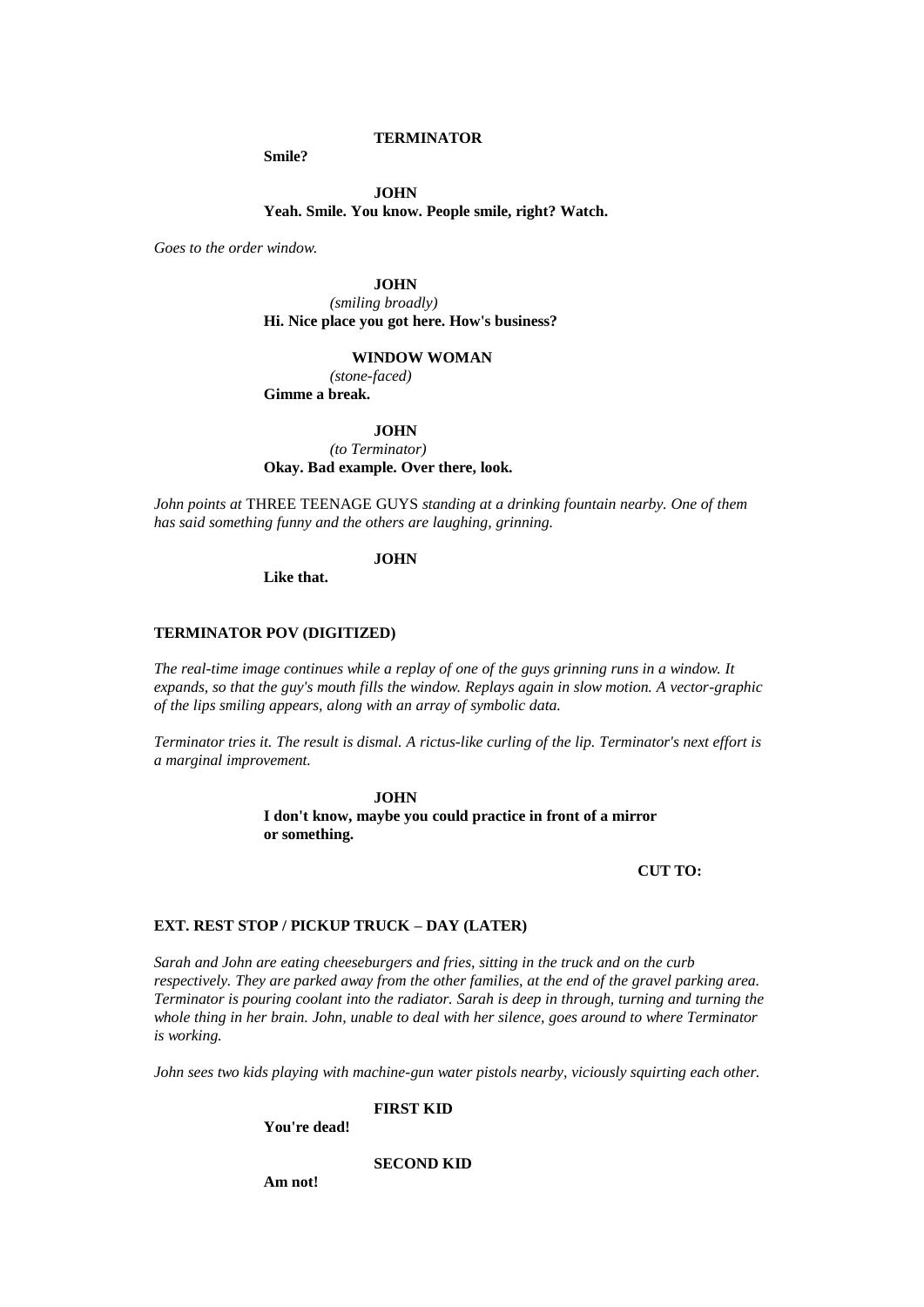# **FIRST KID**

### **Are so!**

*John and Terminator watch them rolling on the ground in a fight to the death. Sarah rounds the front of the truck, and sees the kids. John sighs, solemn. He looks up at the cyborg.*

# **JOHN**

**We're not gonna make it, are we? People, I mean.**

#### **TERMINATOR**

**It is in your nature to destroy yourselves.**

*John nods, depressed.*

#### **JOHN**

**Yeah. Drag, huh?**

#### **SARAH**

**I need to know how Skynet get built. Who's responsible?**

# **TERMINATOR**

**The man most directly responsible is Miles Bennet Dyson, Director of Special Projects at Cyberdyne Systems Corporation.**

#### **SARAH**

**Why him?**

# **TERMINATOR**

**In a few months he creates a revolutionary type of mircoprocessor.**

### **SARAH**

**Then what?**

*Terminator closes the hood and gets into the truck as he speaks.*

# **TERMINATOR**

**In three years Cyberdyne will become the largest supplier of military computer systems. All stealth bombers are upgraded with Cyberdyne computers, becoming fully unmanned, Afterward, the fly with a perfect operational record.**

#### **SARAH**

*(getting behind John)* **Uh huh, great. Then those fat fucks in Washington figure,** 

**what the hell, let a computer run the whole show, right?**

#### **TERMINATOR**

**Basically.**

#### *(starting the engine, backing out)*

**The Skynet funding bill is passed. The system goes on-line August 4th, 1997. Human decisions are removed from strategic defense. Skynet begins to learn, at a geometric rate. It becomes self-aware at 2:14 a.m. eastern time, August 29. In a panic, they try to pull the plug.**

### **SARAH**

**And Skynet fights back.**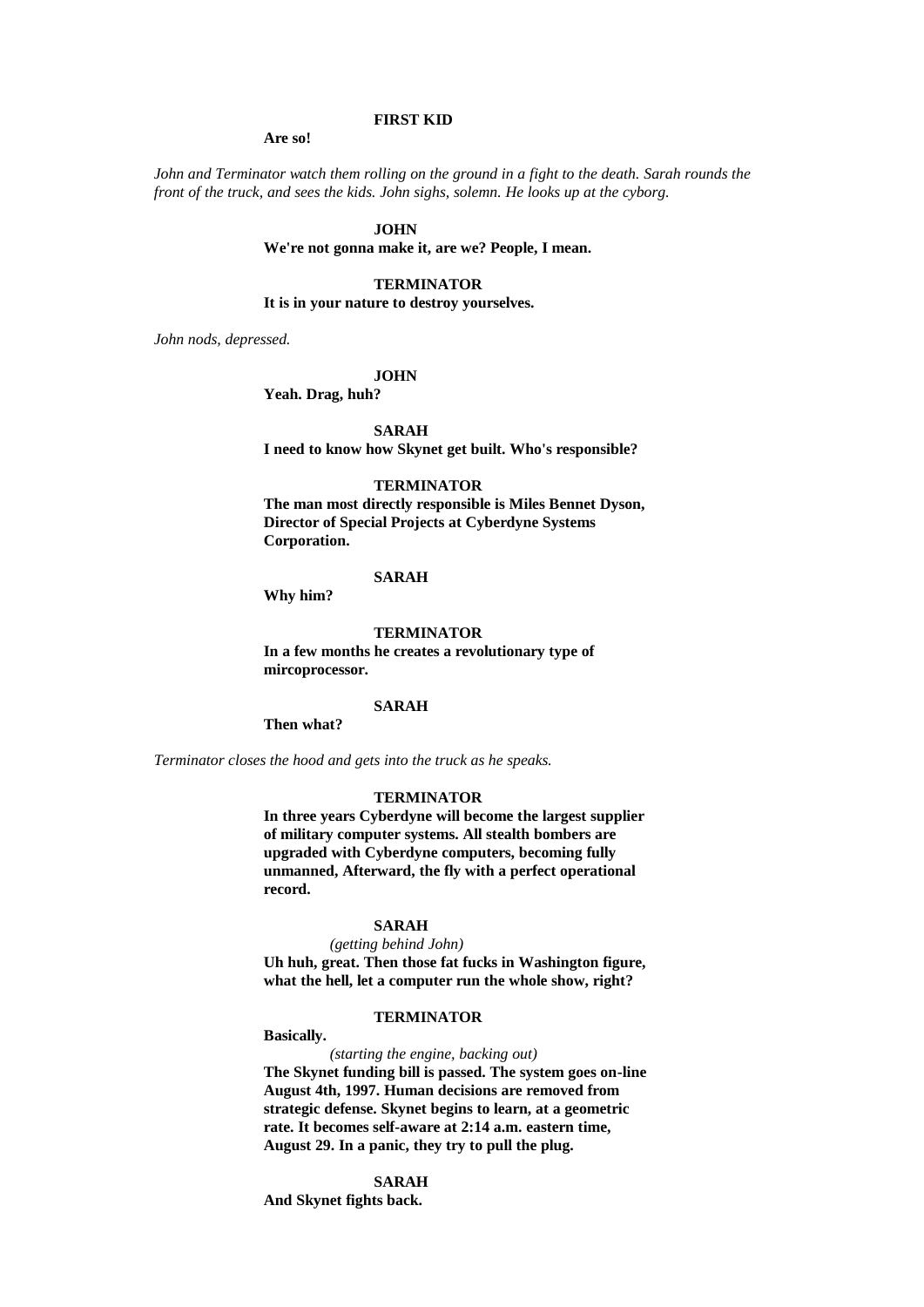*They accelerate back onto the highway.*

**Jesus.**

### **TERMINATOR**

**Yes. It launches its ICBMs against their targets in Russia.**

#### **SARAH**

**Why attack Russia?**

### **TERMINATOR**

**Because Skynet knows the Russian counter-strike will remove its enemies here.**

# **SARAH**

*(beat, then)* **How much do you know about Dyson?**

**TERMINATOR**

**I have detailed files.**

**SARAH I want to know everything. What he looks like. Where he lives. Everything.**

### **INT. DYSON HOUSE – DAY**

*Miles Dyson sits at the huge desk in his study. He is deep in thought, tapping away at the keyboard of his home computer terminal. Next to desk are racks of sophisticated gear. On a Sunday morning, when most men are relaxing, spending time with their families, Dyson is hard at work.*

# **IN A PROFILE CLOSEUP**

*... we see him in deep concentration, his mind prowling the labyrinth of his new microprocessor.*

*A* WOMAN'S FACE ENTERS FRAME *soundlessly behind him. He doesn't hear her. His wife,*  TARISSA*, extends her tongue and traces it down the back of his neck. He smiles and turns to kiss her good morning. She's still in her bathrobe, holding coffee. He's been up for hours. He turns and goes back to work, forgetting instantly that she is standing there.*

*She watches him work, the arcane symbols moving across the screen. We see her frustration, her inability to truly enter the magic box of his world.*

# **TARISSA**

**You going to work all day?**

### **DYSON**

**I'm sorry, baby. This thing is just kicking my ass. I thought we had it with this one...**

*He points to a metal box on his desk, about two feet long. As assembly of small cubes. It looks like a dinosaur version of Terminator's CPU.*

#### **DYSON**

**... but the output went to shit after three seconds. I'm thinking now it's the way I'm matrixing the command hierarchies...**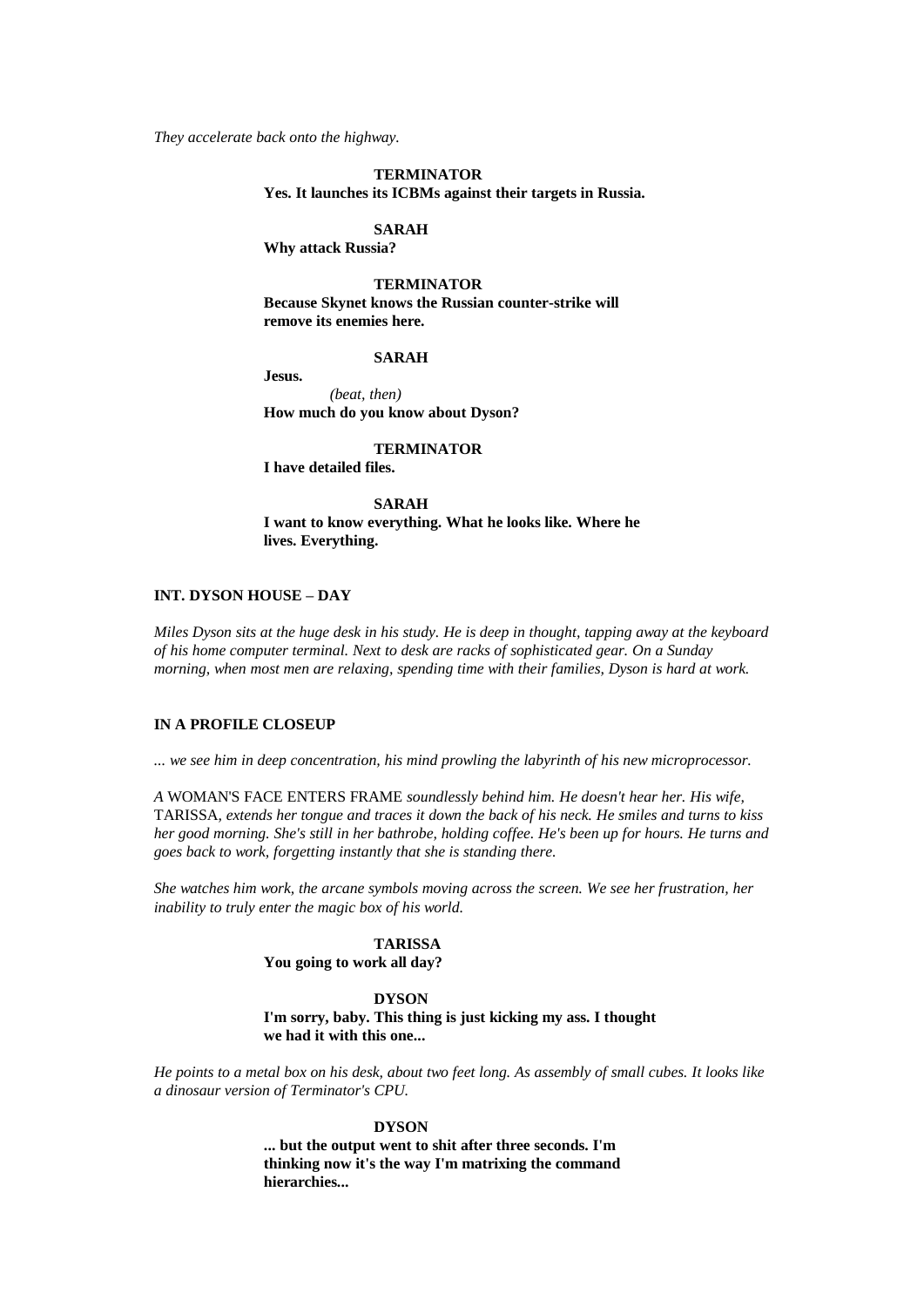### **TARISSA**

**You need a break. You'll see it clear when you come back.**

#### **DYSON**

**I can't**

# **TARISSA**

**Miles, it's Sunday. You promised to take the kids to Raging Waters today.**

### **DYSON Oh. I can't, honey. I'm on a roll here.**

*He takes her hands. We see a childlike excitement in his face. He wants so badly to share the almost orgasmic thrill of discovery, the satisfaction of creation.*

#### **DYSON**

**Baby, this thing is going to blow 'em all away. It's a neuralnet process –**

# **TARISSA**

**I know. You told me. It's a neural-net processor. It thinks and learns like we do. It's superconducting at room temperature. Other computer are pocket calculators by comparison.**

*(she pulls away from him)*

**But why is that so goddamn important, Miles? I really need to know, 'cause I feel like I'm going crazy here, sometimes.**

#### **DYSON**

**I'm sorry, honey, it's just that I'm thiiis close.**

*He holds up his thumb and index finger... a fraction of an inch apart. She picks up the prototype. It doesn't look like much.*

#### **DYSON**

**Imagine a jetline with a pilot that never makes a mistake, never gets tired, never shows up to work with a hangover.** *(he taps the prototype)*

**Meet the pilot.**

#### **TARISSA**

**Why did you marry me, Miles? Why did we have these two children? You don't need us. Your heart and your mind are in here.**

*(she stares at the metal box in her hands)* **But it doesn't love you like we do.**

*He takes the anodized box from her hands and sets it down. Then he puts his hands on her shoulders and kisses her gently. She acquiesces to his kiss.*

#### **DYSON**

# **I'm sorry.**

*Tarissa glances over his shoulder. She nods her head toward the doorway to the study. Dyson turns and sees their two kids standing there. Danny (6) and Blythe (4) look rumpled and adorable in their PJs. Dyson wilts at their hopeful expressions.*

> **TARISSA How about spending some time with your other babies?**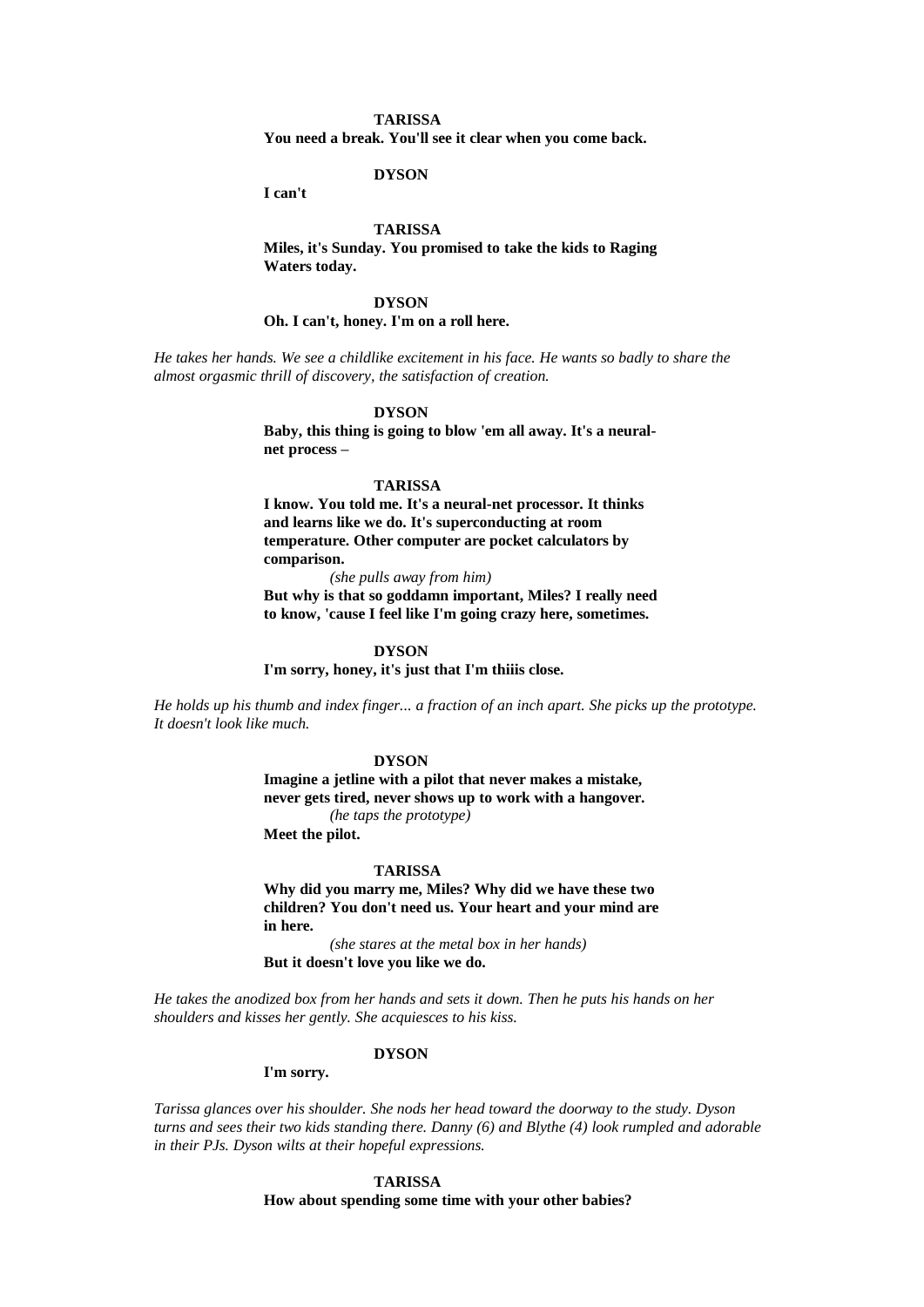*Dyson grins. The forces of darkness have lost this round. He holds out his hands and his kids run to him, cheering.*

# **CUT TO:**

### **EXT. DESERT / COMPOUND – DAY**

*The desert northwest of Calexico. Burning under the sun like a hallucination. Heat shimmers the image, mirage-like. Terminator turns the pickup off the paved road and barrels along a roadbed a sand and gravel, trailing a huge plume of dust. A sign at the turnoff says: CHARON MESA 2 MI CALEXICO15 MI*

AHEAD *is a pathetic oasis of humanity in the vast wasteland, a couple of aging house-trailers, surrounded by assorted junk vehicles and desert-style trash. There is a dirt airstrip behind the trailers, and a stripped Huey helicopter sitting on block nearby.*

*The truck rolls to a stop in a cloud of dust. The place looks deserted. The door to the nearest trailer bangs in the wind.*

### **SARAH**

*(to Terminator and John)* **Stay in the truck.**

### **ANGLE FROM INSIDE ANOTHER TRAILER, NEARBY**

*A* DARK FIGURE *in the f.g. has an AK-47 trained on the pickup as Sarah gets out.*

# **ON SARAH**

*Peering through the backlit dust. The sound of wind. She approaches the trailer.*

### **SARAH**

*(in Spanish)* **Enrique? You here?**

*She hears KACHANK! behind her and spins, whipping out her .45 in one motion.*

ENRIQUE SALCEDA *stands behind a rusting jeep, a 12-gauge pump trained on her. He is midforties, a tough Guatemalan with a weathered face and heavy mustache. He wears cowboy boots and a flak vest, no shirt.*

# **SALCEDA**

**You pretty jumpy, Connor.**

*His fierce face breaks into a broad grin. The shotgun drops to his side as he walks toward her. When he reaches her he hugs her, then steps back.*

# **SALCEDA**

*(in Spanish)* **Good to see you, Connor. I knew you'd make it back here sooner or later.**

*He grins at John as he steps from the truck, and then clocks Terminator getting out.*

**SALCEDA Oye, Big John! Que pasa? Who's your very large friend?**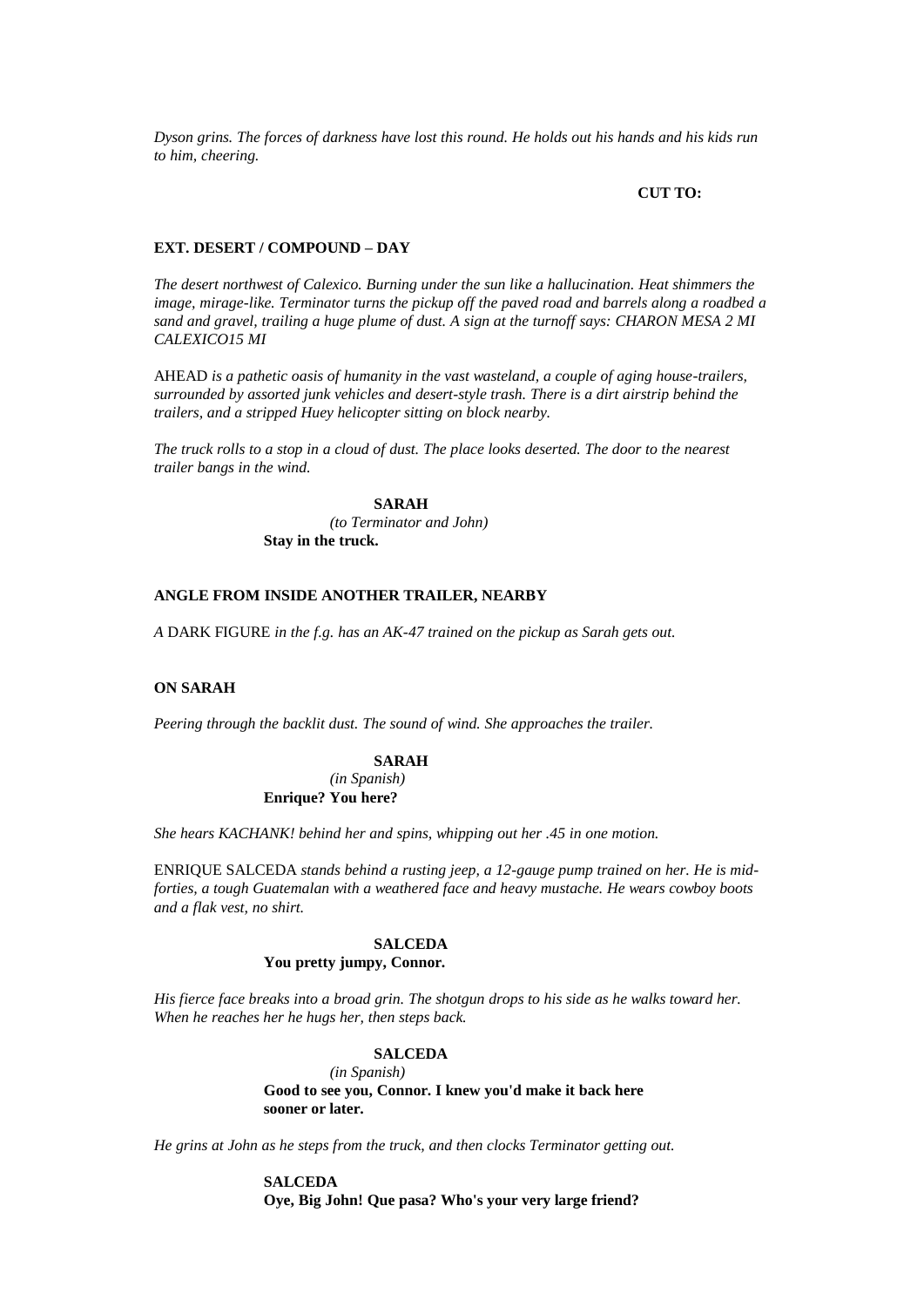#### **JOHN**

*(perfect Spanish)* **He's cool, Enrique. He's... uh... this is my Uncle Bob.** *(to Terminator, in English)* **Uncle Bob, this is Enrique.**

*Terminator smiles. Sort of. Salceda squints at him,*

# **SALCEDA**

**Hmmm. Uncle Bob, huh? Okay.** *(yelling)* **Yolanda. Get out here, we got company. And bring some fucking tequila!**

*A thin Guatemalan* KID*,* FRANCO*, eighteen or so, comes out of the trailer with the AK-47, followed by Salceda's wife,* YOLANDA*. She has* THREE *younger children with her, from a fiveyear-old* GIRL*,* JUANITA*, to a year-and-half-old* BOY*. She waves at John. They exchange greetings in Spanish. They seem like nice people. Terminator looks down at John, next to him. He says quietly...*

#### **TERMINATOR**

#### **Uncle Bob?**

# **SALCEDA**

*(to Sarah)*

**So, Sarahlita, you getting famous, you know that? All over the goddamn TV.**

*Salceda rips the cap off the tequila bottle. The two-year-old toddles to Terminator and grabs his pants, sliming them with drool. Terminator looks down at the tiny kid, fascinated. What is it? He picks up the child with one huge hand. Looks at it. Turns it different ways. Studying it. Then sets it down. The kid waddles off, a little dizzy.*

### **SALCEDA**

# **Honey, take Pacolito. Thanks, baby.**

*She hands him the tequila and takes the child. Salceda takes a long pull from the cuervo bottle.*

#### **SALCEDA**

*(to Terminator)*

# **Drink?**

*Terminator gestures "no" at the proffered bottle, but Sarah grabs it and takes a long pull. She lowers it without expression. Her eyes don't even water.*

### **SARAH**

**I just came for my stuff. And I need clothes, food, and one of your trucks.**

### **SALCEDA**

*(grinning)* **Hey, how about the fillings out of my fucking teeth while you're at it?**

#### **SARAH**

**Now, Enrique.** *(turns to Terminator and John)* **You two are on weapons detail.**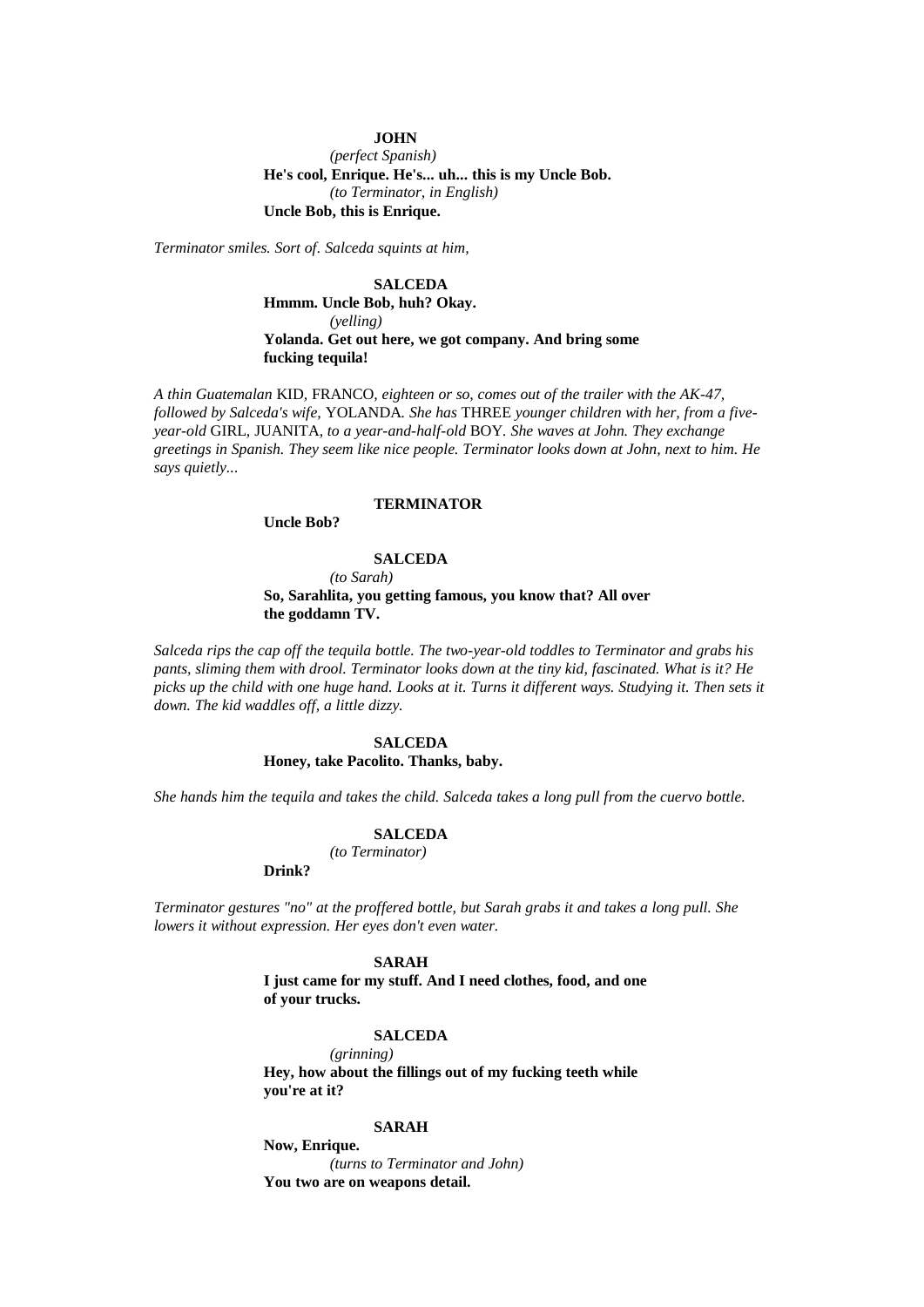### **CUT TO:**

#### **EXT. COMPOUND / BEHIND THE TRAILERS**

*There is an aging and rusted Caterpillar sitting behind one of the trailers. John expertly backs it toward Terminator who is holding one end of a piece of heavy chain which disappears into the sand.*

# **JOHN**

**Hook it on.**

*Terminator hooks the chain onto the towhook on the back of the tractor. John hits the throttle and the Cat churns its treads, pulling some massive load. A six-by-eight foot sheet of steel plate moves slowly under six inches of sand.*

*John drags it far enough to reveal... a rectangular hole in the ground. Like the mouth of a tomb. The kid drops down from the tractor and walks to the hole.*

# **JOHN One thing about my mom... she always plans ahead.**

### **INT. WEAPONS CACHE**

*From inside the "tomb". Sunlight slashes down into a cinder-block room, less than six feet wide but over twenty long. Sand spills down the steps. The walls are lined with guns.*

*John precedes Terminator into Sarah's weapons cache. Rifles, pistols, rocket launchers, mortars, RPGs, radio gear. At the far end, boxes containing ammo, grenades, etc. are stacked to the ceiling. Terminator gets real alert. Scanning, wondering where to begin. He picks up a MAC-10 machine pistol. Racks the bolt.*

# **TERMINATOR**

**Excellent.**

#### **JOHN**

**Yeah, I thought you'd like this place.**

#### **EXT. COMPOUND / NEARBY**

*Sarah emerges from a trailer. She has changed. Boots, black fatigue pants, T-shirt. Shades. She looks hard. Salceda is nearby, packing food and other survival equipment with Yolanda. He looks up as Sarah approaches, and slaps the side of a* BIG FOUR-BY BRONCO *next to him,*

#### **SALCEDA**

**This is the best truck, but the water pump is blown. You got the time to change it out?**

#### **SARAH**

**Yeah. I'm gonna wait till dark to cross the border.** *(she pulls him away from Yolanda)* **Enrique, it's dangerous for you here. You get out tonight, too, okay?**

# **SALCEDA**

**Yeah, Saralita. Sure.** *(he grins)* **Just drop by any time and totally fuck up my life.**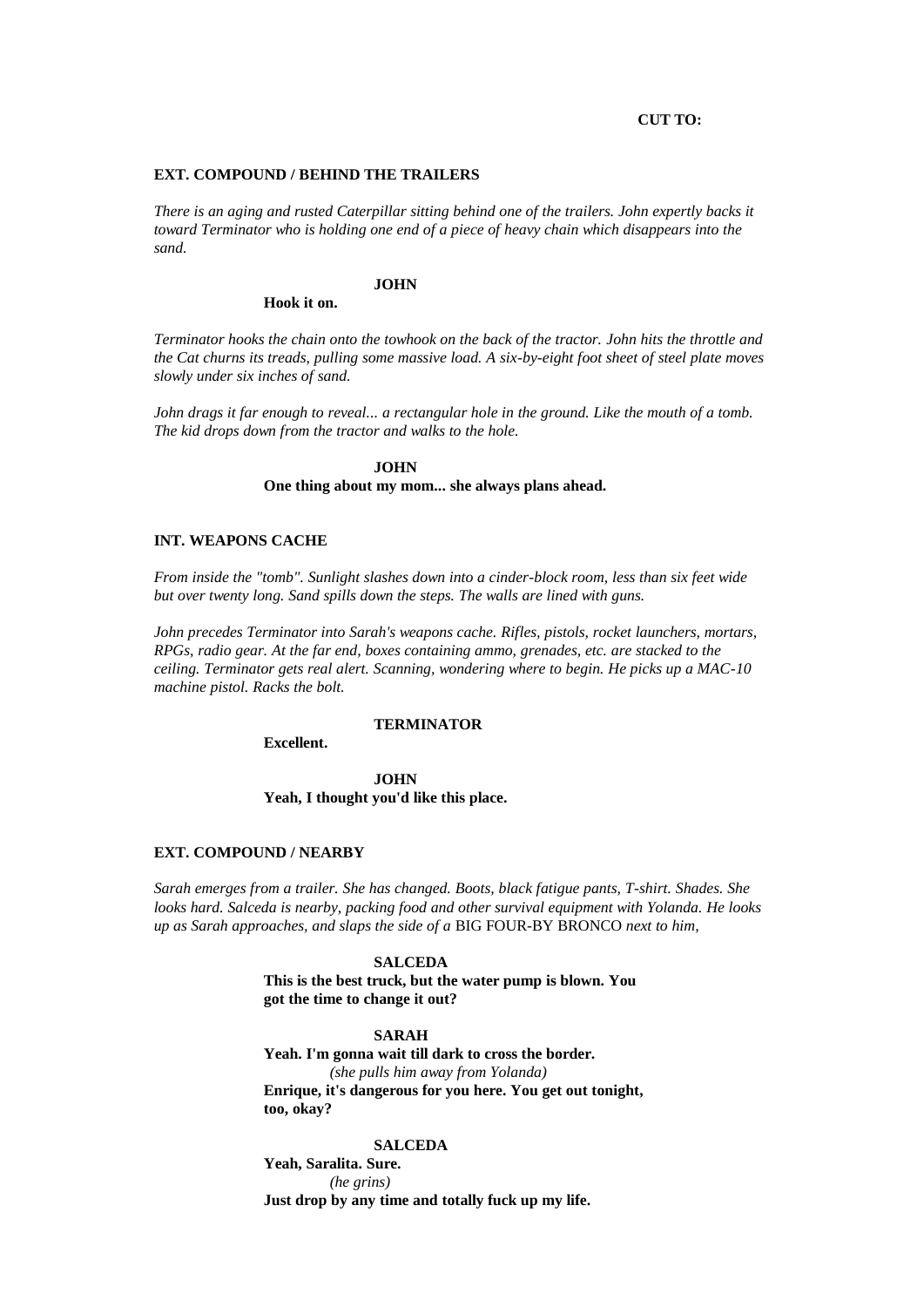*She slaps him on the shoulder.*

#### **CUT TO:**

# **INT. WEAPONS CACHE**

*Terminator returns from carrying out several cases of ammo. John is selecting rifles from a long rack.*

### **JOHN**

**See, I grew up in places like this, so I just thought it was how people lived... riding around in helicopters. Learning how to blow shit up.**

*John grabs an AK-47 and racks the bolt with a practiced action. Inspects the receiver for wear. Doesn't like what he sees. Puts is back. His movement are efficient. Professional. Uninterested.*

> **JOHN Then, when Mom got busted I got put in a regular school. The other kids were, like, into Nintendo.**

*Terminator has found a Vietnam-era "blooper" M-79 grenade launcher. A very crude but effective weapon. He opens the breech and inspects the bore.*

# **JOHN**

# **Are you ever afraid?**

*Terminator pauses for a second. The thought never occurred to him. He searches him mind for the answer...*

# **TERMINATOR**

**No.**

*Terminator slings the M-79 and starts looking for the grenades.*

# **JOHN**

**Not even of dying?**

#### **TERMINATOR**

**No.**

#### **JOHN**

**You don't feel any emotion about it one way or the other?**

# **TERMINATOR**

**No. I have to stay functional until my mission is complete. Then it doesn't matter.**

*John is idly spinning a Sig Saur 9mm pistol on his finger... backwards and forwards like Bat Masteron.*

# **JOHN**

**Yeah. I have to stay functional too.** *(sing-songy)* **"I'm too important".**

*Terminator pulls back a canvas tarp, revealing a squat, heavy weapon with six barrels clustered in a blunt cylinder. Chain-ammo is fed from a canister sitting next to it.* A G.E. MINI-GUN*. The*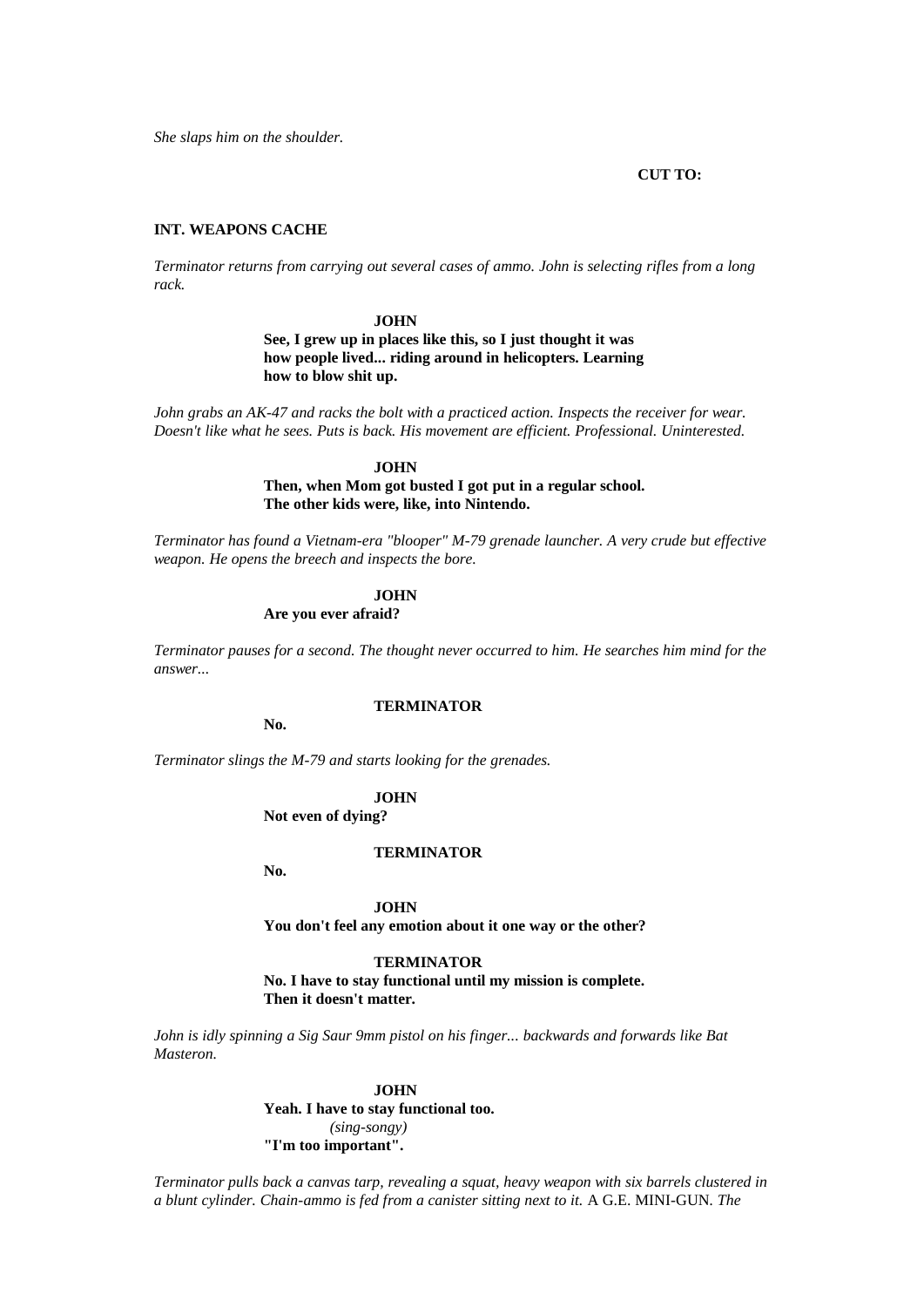*most fearsome anti-personnel weapon of the Vietnam era. Terminator hefts it. Looks at John as if to say "Can I? Please?"*

### **JOHN**

#### **It's definitely you.**

#### **CUT TO:**

### **EXT. COMPOUND – DAY / LATER**

*Sarah and John have their weapons and supply selections laided out on two battered picnic tables for cleaning and packing. Maps, radios, documents, explosives, detonators... just the basics. Sarah is field-stripping and cleaning guns, very methodical. There is no wasted motion.*

*Not far away, John and Terminator are working on the Bronco. They're greasy up to their elbows, lying on their backs under the engine compartment, ratcheting bolts into places on the new water pump.*

**JOHN**

**There was this one guy that was kinda cool. He taught me engines. Hold this a second. Mom screwed it up, of course. Sooner or later she'd always tell them about Judgment Day and me being this world leader and that's be all she wrote.**

*John thinks he's being causal, but his longing for some kind of parental connection is obvious.*

### **TERMINATOR**

**Torque wrench please.**

**JOHN Here. I wish I coulda met my real dad.**

# **TERMINATOR**

**You will.**

#### **JOHN**

**Yeah. I guess so. My mom says when I'm, like, 45, I think, I send him back through time to 1984. But right now he hasn't even been born yet. Man, is messes with your head. Where's that other bolt?**

*(Terminator hands it to him)*

**Thanks. Mom and him were only together for one night, but she still loves him, I guess. I see her crying sometimes. She denies it totally, of course. Like she says she got something in her eye.**

*They crawl out from under the truck into the bright sunlight.*

#### **TERMINATOR**

**Why do you cry?**

#### **JOHN**

**You mean people? I don't know. We just cry. You know. When it hurts.**

**TERMINATOR**

**Pain causes it?**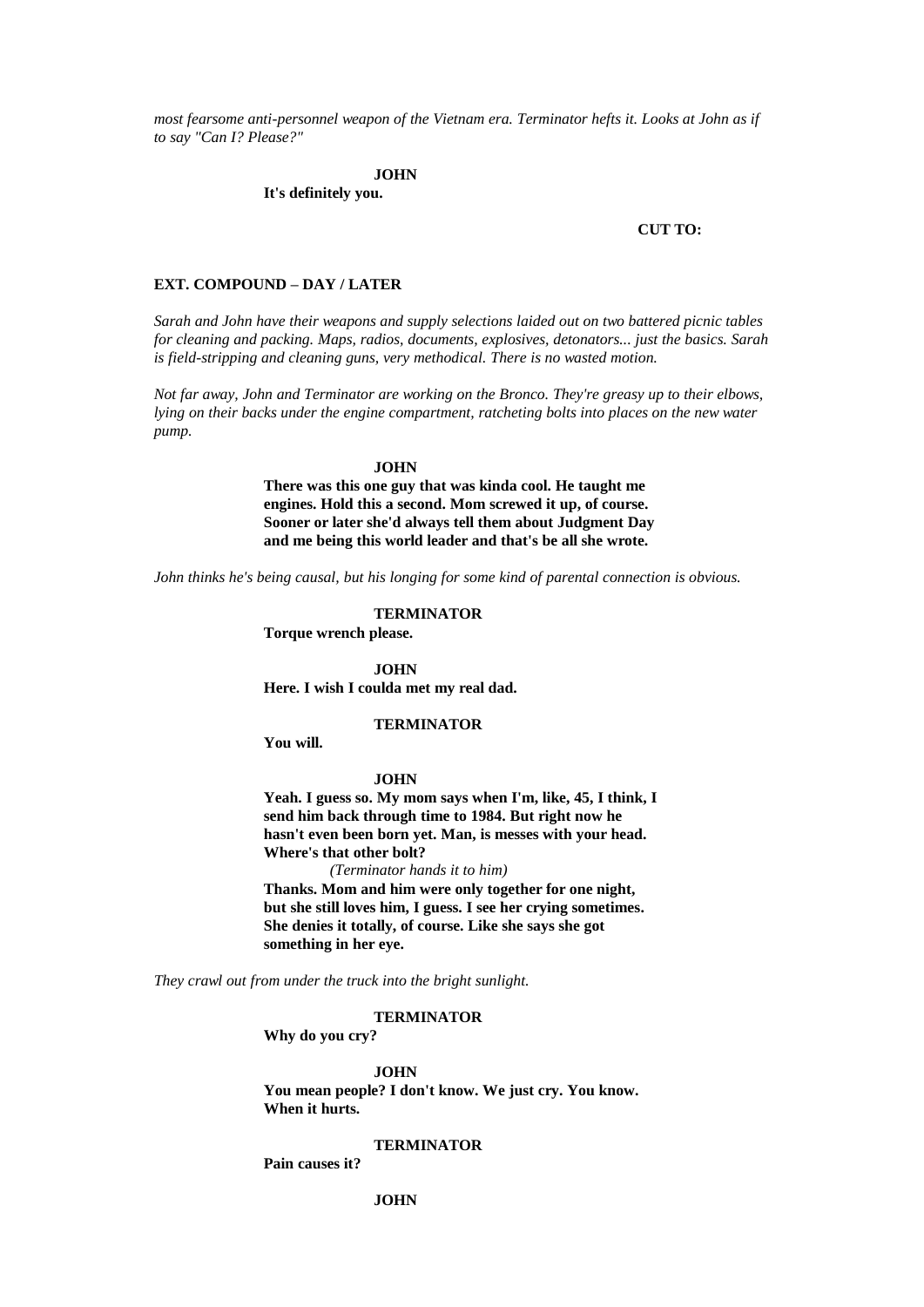# **Uh-unh, no, it's different... It's when there's nothing wrong with you but you hurt anyway. You get it?**

#### **TERMINATOR**

**No.**

*Terminator gets into the Bronco and turns the ignition key and the engine catches with a roar.*

# **JOHN**

**Alright!! My man!**

# **TERMINATOR**

**No problemo.**

*John grins and does a victorious thumbs up. Terminator imitates the gesture awkwardly. John laughs and makes him get out of the truck, to try the move again.*

# **SARAH**

*Across the compound, pauses in her work to watch John and Terminator.*

# **SARAH'S POV**

*... we don't hear what John and Terminator are saying. It is a soundless pantomime as John is trying to show some other gestures to the cyborg. Trying to get him to walk more casually. John walks, then Terminator tries it, then John gestures wildly, talking very fast... explaining the fundamental principles of cool. They try it again. Continued ad lib as we hear:*

# **SARAH (V.O.)**

**Watching John with the machine, it was suddenly so clear. The Terminator would never stop, it would never leave him... it would always be there. And it would never hurt him, never shout at him or get drunk and hit him, or say it couldn't spend time with him because it was too busy. And it would die to protect him. Of all the would-be fathers who came and went over the years, this thing, this machine, was the only one who measured up. In an insane world, it was the sanest choice.**

*Sarah clenches her jaw and goes grimly back to work... a strong woman made hard and cold by years of hard choices.*

# **CUT TO:**

### **EXT. ROAD – DAY**

*A police cruiser is parked off the side of a quiet, empty road on the outskirts of Los Angeles. A ribbon of traffic moves steadily by on a freeway in the distance. Nothing stirs around the cruiser except some pump-jacks sucking the earth on the hill behind it.*

# **IN THE CRUISER**

*The T-1000 sits inside. John's notes and letters are spread out on the seat beside it. Sarah's voice speaks from a cassette deck. John's tapes. Her voices mixes with the static filled chatter of the radio that T-1000 monitors for any signs of its targets.*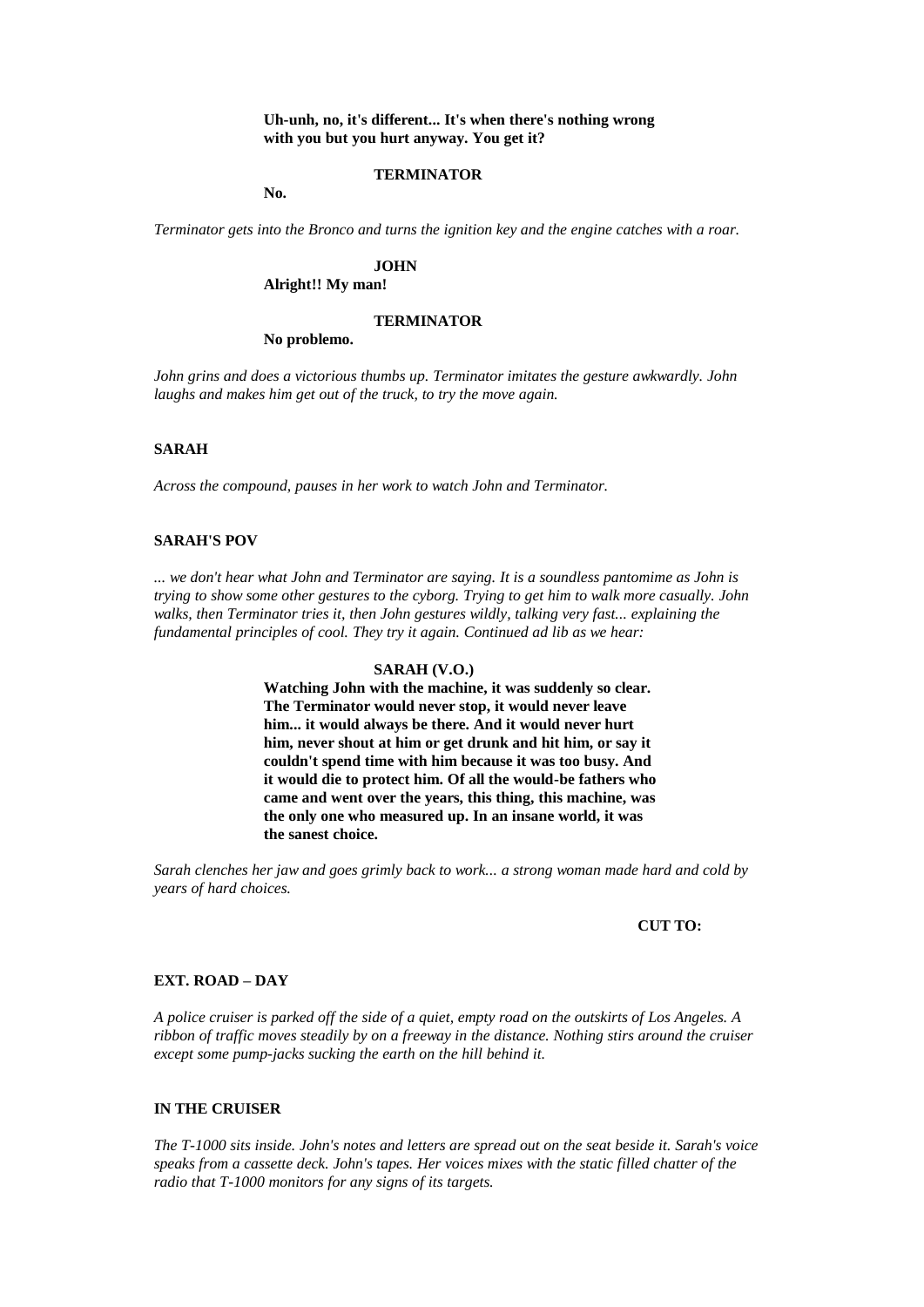# **SARAH**

# **... if we are ever separated, and can't make contact, go to Enrique's airstrip. I'll rendezvous with you there.**

*T-1000 whips around and rewinds the tape, replaying the last section. It then snaps up the envelope of photos we saw earlier.*

# **EXTREME CLOSEUP ON ENVELOPE**

*We see the postmark: "Charon Mesa, Calif."*

# **TIGHT ON T-1000**

*Staring at the postmark on the envelope. It glances up at the sound of crunching gravel. In the rear-view it sees a* BIKE COP *pulling onto the shoulder behind it. The big* KAWASAKI 1100 *idles up next to the T-1000, still seated in the cruiser.*

> **BIKE COP Howdy. I saw you pulled over here earlier. Everything okay?**

> **T-1000 Everything's fine. Thanks for checking.** *(it gets slowly out of the car)* **Since you're here, though, can I talk to you a second...**

> > **CUT TO:**

# **EXT. HIGHWAY – DAY / MINUTES LATER**

*The T-1000 thunders along on the Kawasaki 1100, doing about a hundred and twenty.* PAN WITH IT *until it recedes toward the horizon.*

**CUT TO:**

### **EXT. COMPOUND – DAY (LATE AFTERNOON)**

*Sarah sits at the picnic table. The weapons are cleaned and her work is done. She hasn't slept in twenty-four hours and she seems to have the weight of the whole world on her shoulder. She draws her knife from its belt sheath. Idly starts to carve something on the table top... the letter "N".*

# **NOT FAR AWAY**

*John and Terminator are packing the Bronco for the trip.*

### **ON SARAH, AT THE TABLE**

*As she looks up from her carving, thinking. She watches Salceda's kids playing nearby... wrestling with a mutty dog and loving it. Sarah watches Yolanda walking her toddler by her hands. Backlit, stylized. She looks over at John. Loading guns and supplies.*

**ANGLE ON**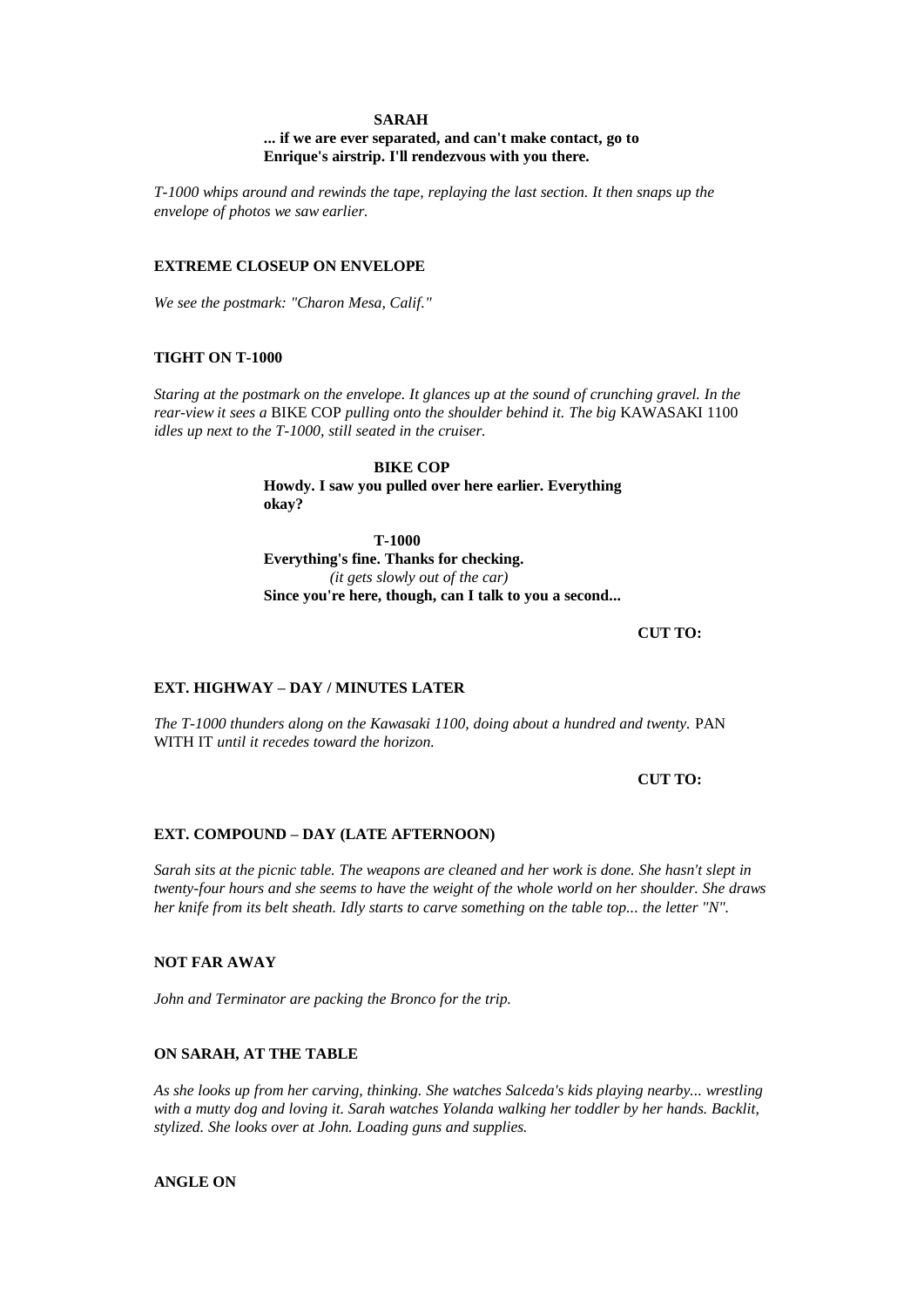*... kids playing.*

# **SARAH'S HEAD**

*... droops. She closes her eyes.*

# **TIGHT ON**

*... small children playing. Different ones. Wider now, to reveal a playground in a park. Very idyllic. A dream playground, crowded with laughing children playing on swings, slides, and a jungle gym. It could be the playground we saw melted and frozen in the post-nuclear desolation of 2029. But here the grass is vibrant green and the sun is shining.*

*Sarah, short-haired, looking drab and paramilitary, stands outside the playground. An outsider. Her fingers are hooked in a chain-link fence and she is staring through the fence at the young mothers playing with their kids. A grim-faced harbinger.*

*Some girls play skip-rope. Their sing-song weaves through the random burbling laughter of the kids. One of the young mothers walks her two-year-old son by the hands. She is wearing a pink waitress uniform. She turns to us, laughing. It is Sarah. Beautiful. Radiant. Sarah from another life, uncontaminated by the dark future. She glances at the strange woman beyond the fence.*

*Grim-faced Sarah presses against the fence. She starts shouting at them in* SLOW MOTION*. No*  sound comes from her mouth. She grabs the fence in frustration, shaking it. Screaming *soundlessly. Waitress Sarah's smile falls. Then returns as her little boy throws some sand at her. She laughs, turns away, as if the woman at the fence were a shadow, a trick of light.*

THE SKY EXPLODES*. The children ignite like match heads. Sarah is burning, screaming silently, everything silent and overexposed.*

THE BLAST WAVE HITS*... devouring the cowering mothers and children. Sarah's scream merges with the howl of the wind as the shockwave rips into her, blasting her apart and she...*

*Wakes up.*

*All is quiet and normal. The children are still playing nearby. Less than fifteen minutes have gone by.*

*Bathed in sweat, Sarah sits hunched over the table. Every muscle is shaking. She is gasping. Sarah struggles to breathe, running her hand through her hair which is soaked with sweat, She can escape from the hospital, but she can't escape from the madness which haunts her.*

*She looks down at the words she has carved on the table, amid the scrawled hearts and birddroppings. They are: "NO FATE." Something changes in her eyes. She slams her knife down in the table top, embedding it deeply in the words. Then gets up suddenly and we –*

**CUT TO:**

### **LONG LENS ON SARAH**

*Walking toward us, striding across the compound with grim purpose. She carries a small nylon pack and a CAR-15 assault rifle. Her face is an impassive mask. She has become a terminator.*

**JOHN LOOKS UP**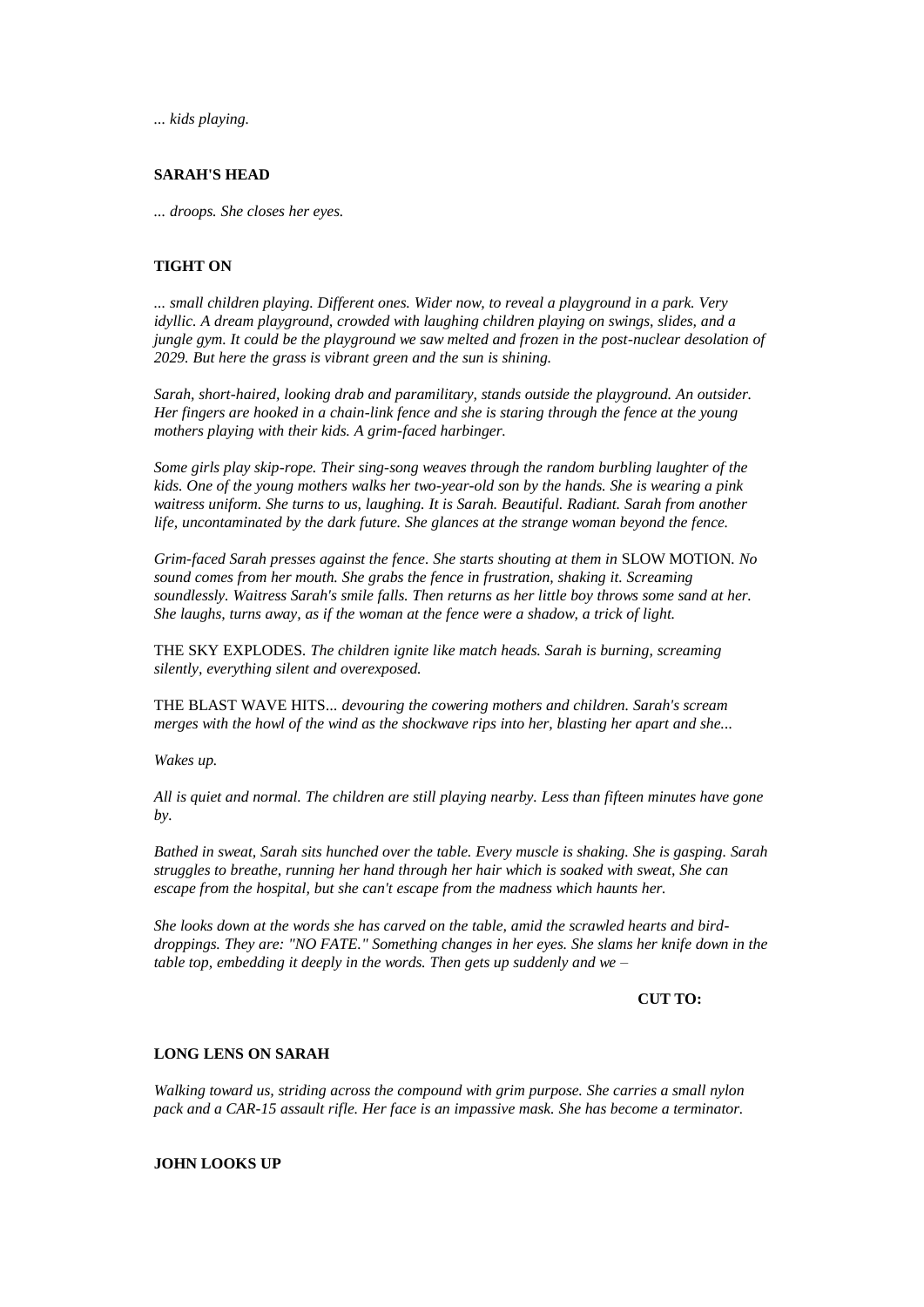*... from his work in time to see Sarah throw the rifle behind the seat of their stolen pickup, jump in and start it. She slams it in gear. Salceda walks up to John.*

### **SALCEDA**

**She said you go south with him...** *(he points at Terminator)* **... tonight, like you planned. She will meet you tomorrow in...**

*But John is moving, running after her.*

# **JOHN**

**Mommm!! Wait!!**

# **MOVING WITH SARAH**

*As she leaves the compound. We see John running after her... yelling. Can't hear his words. She looks in the rear-view mirror but doesn't slow down.*

# **CUT TO:**

# **EXT. COMPOUND – DUSK / MINUTES LATER**

*John and Terminator ponders the message carved into the top of the picnic table. Sarah's knife is still embedded there.*

# **JOHN**

**"No fate." No fate but what we make. My father told her this... I mean I made him memorize it, up in the future, as a message to her – Never mind. Okay, the whole thing goes "The future is not set. There is no fate but what we make for ourselves."**

**TERMINATOR She intends to change the future somehow.**

### **JOHN**

**I guess, yeah –** *(snaps his fingers as it hit him)* **Oh shit!!**

#### **TERMINATOR**

**Dyson.**

**JOHN Yeah, gotta be! Miles Dyson! She's gonna blow him away!**

*John motions to Terminator and breaks into a run.*

**JOHN Come on. Let's go. LET'S GO!!**

**CUT TO:**

# **INT. / EXT. SARAH'S JEEP – DUSK**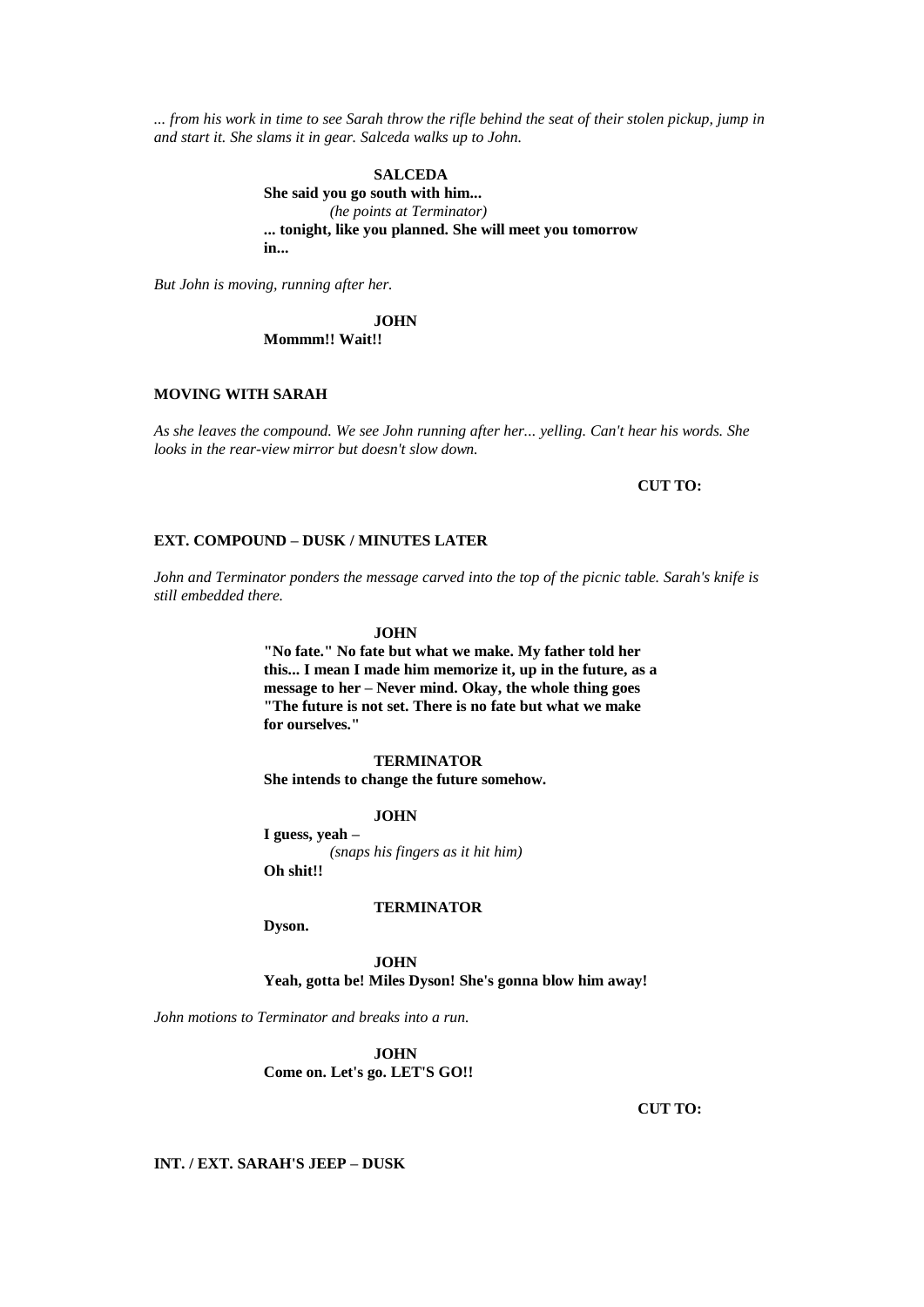*Sarah speeds through the darkening desert. Expressionless. In her dark glasses, she looks as pitiless as an insect.*

#### **DISSOLVE TO:**

# **EXT. HIGHWAY – NIGHT**

### **TRACKING WITH THE BRONCO**

*Terminator and John heading toward L.A.*

#### **TERMINATOR**

**This is tactically dangerous.**

### **JOHN**

**Drive faster.**

### **TERMINATOR**

**The T-1000 has the same files that I do. It could anticipate this move and reacquire you at Dyson's house.**

**JOHN I don't care. We've gotta stop her.**

**TERMINATOR Killing Dyson might actually prevent the war.**

**JOHN**

**I don't care!! There's gotta be another way. Haven't you learned anything?! Haven't you figured out why you can't kill people?**

*Terminator is still stumped.*

### **JOHN**

**Look, maybe you don't care if you live or die. But everybody's not like that! Okay?! We have feelings. We hurt. We're afraid. You gotta learn this stuff, man, I'm not kidding. It's important.**

**PANNING** *as they pass, revealing the lights of the city ahead.*

**CUT TO:**

### **EXT. DYSON'S HOUSE – NIGHT**

*The house is high-tech and luxurious. Lots of glass. Dyson's study is lit bluish with the glow of his computer monitors. He is at the terminal, working. Where else? We see him clearly in a long shot from an embankment behind the house.*

*A* DARK FIGURE *moves into the foreground. Rack focus to Sarah as she turns into profile. She raises the CAR-15 rifle and begins screwing the long heavy cylinder of a sound-suppresser onto the end of the barrel.*

**CUT TO:**

**INT. DYSON HOUSE**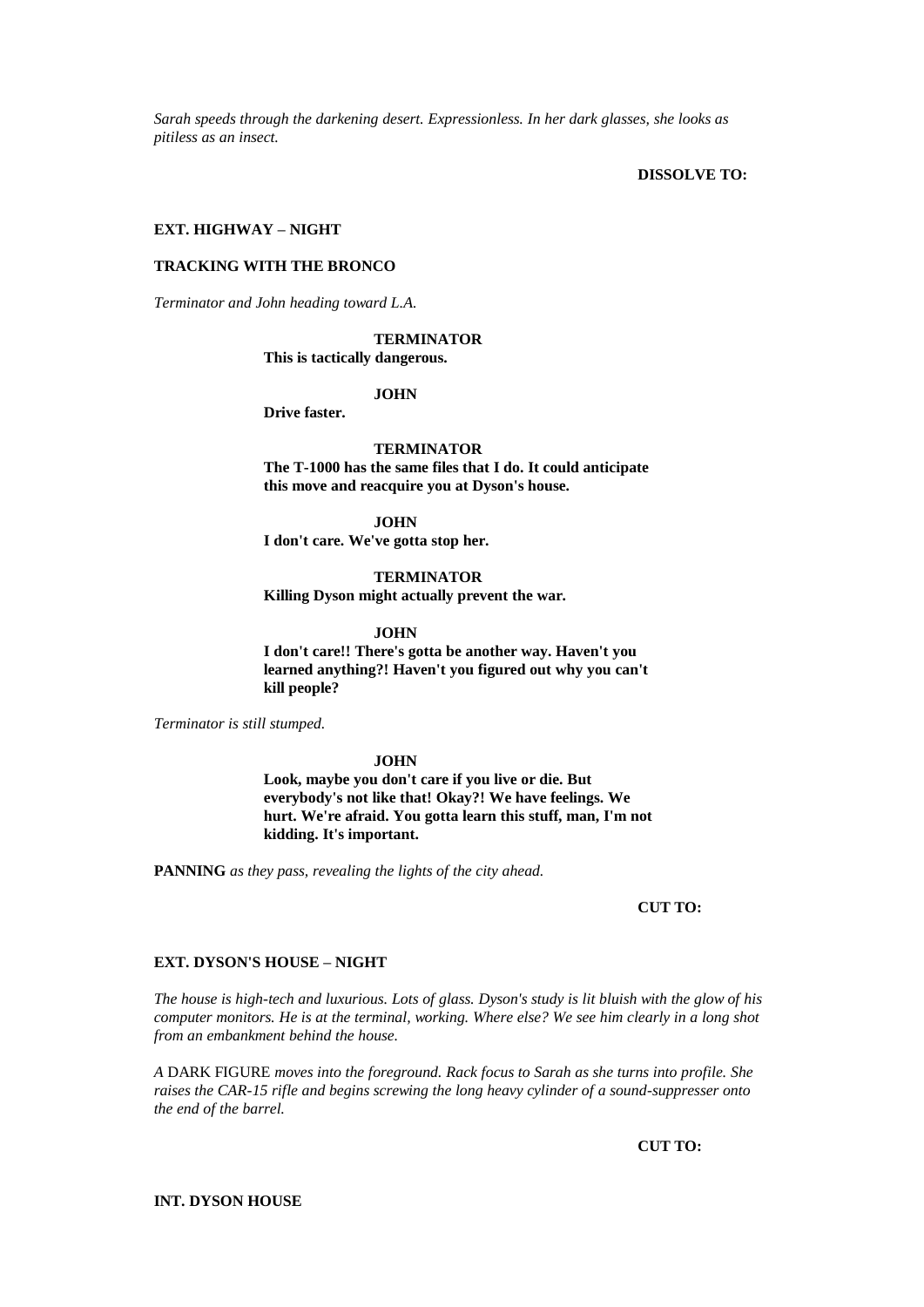*Dyson's kids, Danny and Blythe, are playing in the halls with a radio-controlled off-road truck. Danny drives and Blythe scampers after it, trying to catch it. They stop in the hall outside Dyson's study and sees him working at his terminal. Danny puts a finger to his lips, shushing Blythe. His expression is mischievous.*

*With the silencer in place, Sarah eases back the bolt and then slips it forward, chambering a .223 round. Then she lies down on the embankment. He cheek pressed against the cool rifle-stock, she slides one hand slowly forward to brace the weapon, taking the weight on her elbow. Her other hand slips knowingly to the trigger.*

*Her expression is cold, impassive. She looks through the scope at the man in the house. She feels nothing as she raises the rifle.*

# **INT. DYSON'S HOUSE**

DYSON*, in deep thought. The rhythmic sounds of keys as he works. Symbols on the screen shift.*

# **ON HIS BACK**

*We see the glowing red dot appear. It is the target dot of Sarah's laser designator. It moves silently up his back toward his head.*

# **EXT. DYSON HOUSE / EMBANKMENT**

**IN EXTREME CLOSEUP** *we see Sarah's eye at the night-scope.*

**TIGHT INSERT** *on her finger as it tightens on the trigger, taking out the slack. She takes a deep breath and holds it. Adjusts her position minutely.*

### **INT. DYSON HOUSE**

*The laser dot jiggles on the back of Dyson's neck and then rises, centering on the back of his skull.*

### **LOW ANGLE**

*As Danny's Bigfoot truck roars toward us* – FILLING FRAME*. Thump. It hits Dyson's foot. He jerks, startled, and looks down as – POP!!*

*His monitor screen is* BLOWN OUT *spraying his with glass. He jerks back, utterly shocked... and spins to see the huge hole blown through the window behind him. This saves him as K-THUMP! – the second shot blows the top of his high-backed chain into an explosion of stuffing an inch from his head. Instinctively he dives to the carpet as –*

*BLAM BLAM BLAM – rounds blast through the window, tearing into his desk and computer, blowing his keyboard into shrapnel.* 

*With the monitor screen blown out, the room is in darkness. Sarah can't see Dyson now, down behind his desk. She puts round after round into the heavy desk, blasting one side of it into kindling.*

*Dyson, scared out of his mind, has his face jammed against the carpet, terrified to move. He sees his kids in the hall.*

### **DYSON**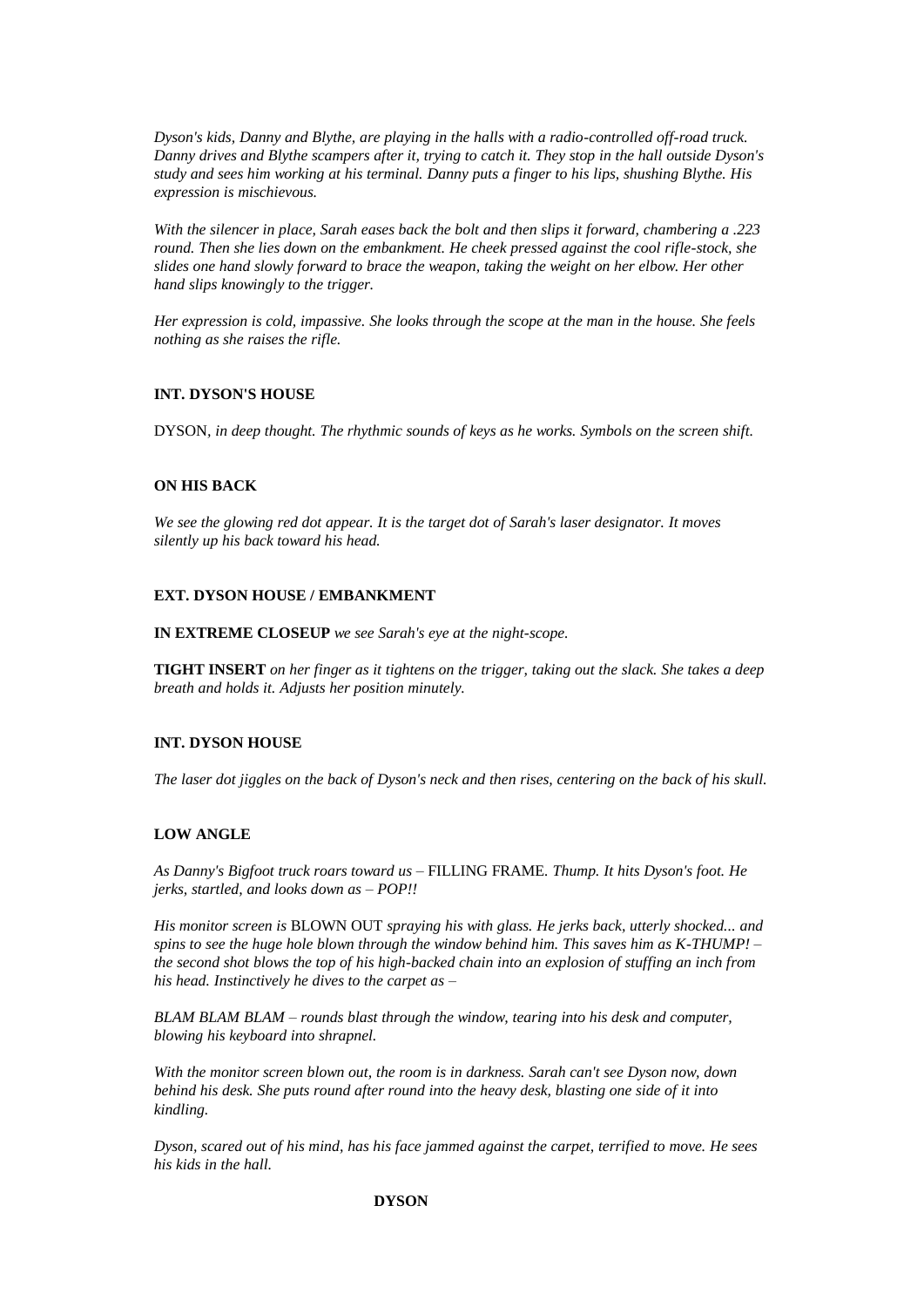### **Run, kids! Go! Run!**

### **IN THE HALL, TARISSA**

*... rounds the corner at a dead run. She sees the kids running toward her and grabs them in her arms. Down the hall, in the dark study, she sees Dyson on the floor amid the splinters and shrapnel of the continuing fusillade.*

# **TARISSA Miles! Oh my God!!**

#### **MILES**

**Stay back!!**

### **ON THE FLOOR**

*Dyson flinches as chucks of wood and shattered computer components shower down on him. He looks desperately toward the door, but knows he'd be totally exposed. He'd never make it.*

*Sarah's rifle empties with a final CLACK! She throws it down and draws her .45 smoothly from a shoulder base. She starts toward the house, snapping back the slide on the pistol, chambering a round. She is in a fast, purposeful walk, keeping her eyes fixed on the target. She is utterly determined to kill this man.*

#### **FROM UNDER THE DESK**

*Dyson can see a sliver in the backyard. He sees Sarah's feet as she strides toward him. He tenses to make a break for the door.*

*Sarah raises the pistol, eyes riveted ahead, controlling her breathing. Dyson springs up in a fulltilt sprint. She tracks him. He hooks a foot on the cord of a toppled disk drive. BOOM! Her shot blows apart a lamp where his head was. He hits the floor hard, but keeps moving, scrambling forward.*

*Crunch of glass behind his as Sarah's dark form is framed in the blown-out floor-to-ceiling window. Dyson leaps toward the hall. BOOM! Her second shot spins him. He hits the floor in the hallway. Tarissa is screaming. Dyson struggles forward, stunned. There is a .45-caliber hole clean through his left shoulder. He smears the wall with blood as he staggers up. Looking back, he sees the implacable figure behind him, coming on.*

*He topples through a doorway as – BOOM! BOOM! Shots blowing away the molding where he just was.*

# **EXT. DYSON HOUSE / STREET**

*Terminator and John leap from the jeep, sprinting toward the house. The shots sound muffles from outside.*

> **JOHN Shit, we're too late!**

### **INT. HOUSE**

*Advancing with Sarah we enter the living area. Tarissa has Blythe and she's screaming at Danny, who has run back to his collapsed father.*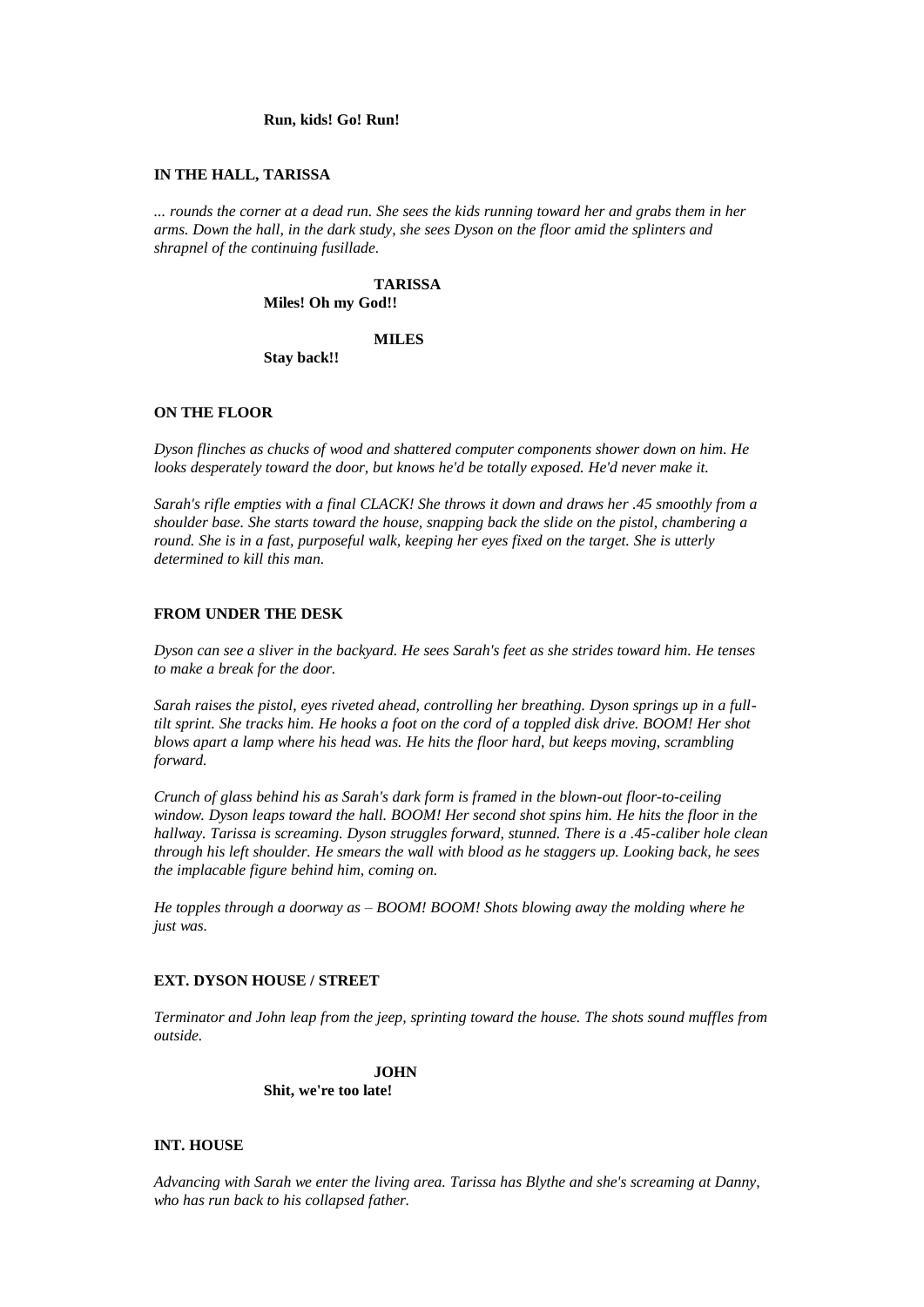### **TARISSA**

#### **Danny! DANNY!**

#### **DANNY**

# **Daaaaddddeeee!**

*Danny is pulling at Dyson, crying and screaming, as his father tries to stagger forward. Tarissa drops Blythe and runs back for Dyson, grabbing him. Sarah looms behind them with the pistol aimed.*

### **SARAH**

# **Don't fucking move! Don't FUCKING MOVE!!** *(she swings the gun on Tarissa)* **Get on the floor, bitch! Now!! Fucking down! NOW!!**

*Sarah is crazy-eyed now, shaking with the intensity of the moment. The kill has gone bad, with screaming kids and the wife involved... things she never figured on. Tarissa drops to the knees, terrified as she looks into the muzzle of the gun. Blythe runs to Dyson and hugs him, wailing.*

# **BLYTHE**

# **Don't hurt my father!**

# **SARAH**

# *(screaming)* **Shut up, kid! Get out of the way!!**

*Dyson looks up, through his pain and incomprehension. Why is this nightmare happening? The black gun muzzle is a foot from his face.*

#### **DYSON**

*(gasping)* **Please... let... the kids... go...**

# **SARAH Shut up! SHUT UP!! Motherfucker! It's all your fault! IT'S YOUR FAULT!!**

*We see her psyching herself to pull the trigger... needing now to hate this man she doesn't know. It's a lot harder face-to-face. She is bathed in sweat, and it runs into her eyes. Blinking, she wipes it fast with one hand, then gets it back on the gun. The .45 is trembling.*

# **TIGHT ON SARAH**

*As we see the forces at war behind her eyes. She looks into the faces of Dyson, Tarissa, Blythe, Danny. Sarah takes a sharp breath and all the muscles in her arms contract as she tenses to fire. But her finger won't do it. She lowers the gun very slowly. It drops to her side in one hand.*

*All the breath and energy seems to go out of her. She weakly raises her other hand in a strange gesture, like "Stay where you are, don't move". As if, should they move, the fragile balance might tip back the other way. She backs away from them slowly, panting. It's as if she's backing away in terror from what she almost did. She reaches a wall and slumps against it. Slides down to her knees. The gun falls limply from her fingers. She rests her cheek against the wall.*

*The front door is kicked in. Terminator steps inside. John grabs his sleeve and pushes past him. He scopes out the situation in two seconds... Sarah, the gun, the sobbing family. John moves to Sarah while Terminator checks Dyson.*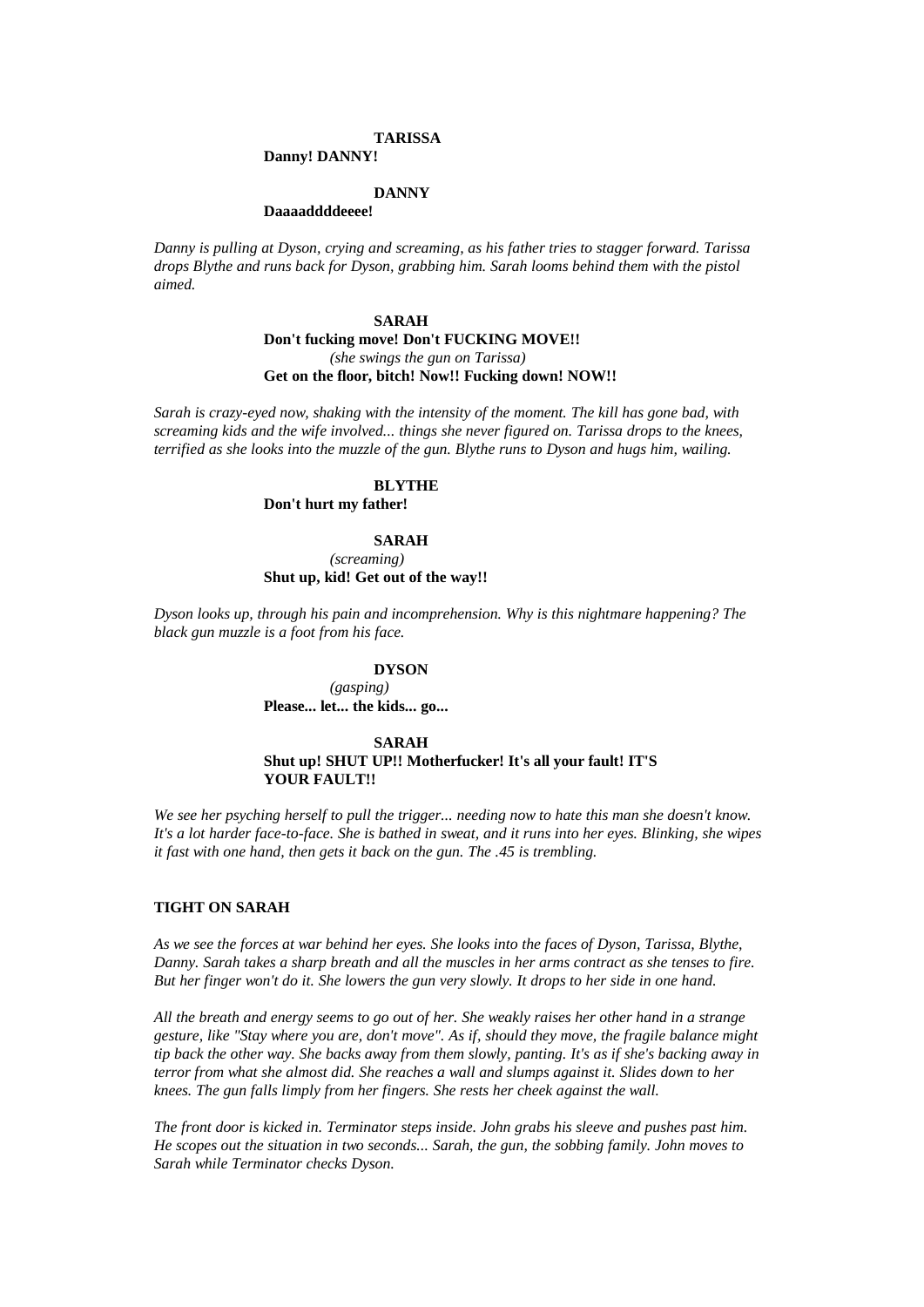*John kneels in front of his mother. She raises her head to look at him. He sees the tears spilling down her cheeks,*

#### **JOHN**

**Mom? You okay?**

# **SARAH**

**I couldn't... oh, God.** *(she seems to she him for the first time)* **You... came here... to stop me?**

#### **JOHN**

**Uh huh.**

*She reaches out and takes his shoulder suddenly, surprising him... drawing him to her. She hugs him and a great sob wells up deep inside her, from a spring she had thought long dry. She hugs him fiercely as the sobs wrack her.*

*John clutches her shoulders. It is all he ever wanted.*

**JOHN It's okay. It'll by okay. We'll figure it out.**

#### **SARAH**

**I love you, John. I always have.**

#### **JOHN**

**I know, Mom. I know.**

TARISSA *looks around at the bizarre tableau. Terminator has wordlessly ripped open Dyson's shirt and examined the wound.*

#### **TERMINATOR**

**Clean penetration. No shattered bone. Compression should control the loss of blood.**

*He takes Tarissa's hands and presses them firmly over the entrance and exit wounds.*

### **TERMINATOR**

**Do you have bandages?**

#### **DYSON**

**In the bathroom. Danny, can you get them for us?**

*Danny nods and runs down the hall. John disengages from Sarah. She wipes her tears, the instinct to toughen up taking over again. But the healing moment has had it effect, nevertheless.*

*John walks toward Dyson and Terminator.*

# **DYSON Who are you people?**

*John draws the Biker's knife from Terminator's boot. Hands it to him.*

#### **JOHN**

# **Show him.**

*Terminator takes off his jacket to reveal bare arms. John takes Blythe by the hands and leads her down the hall, away from what is about to happen.*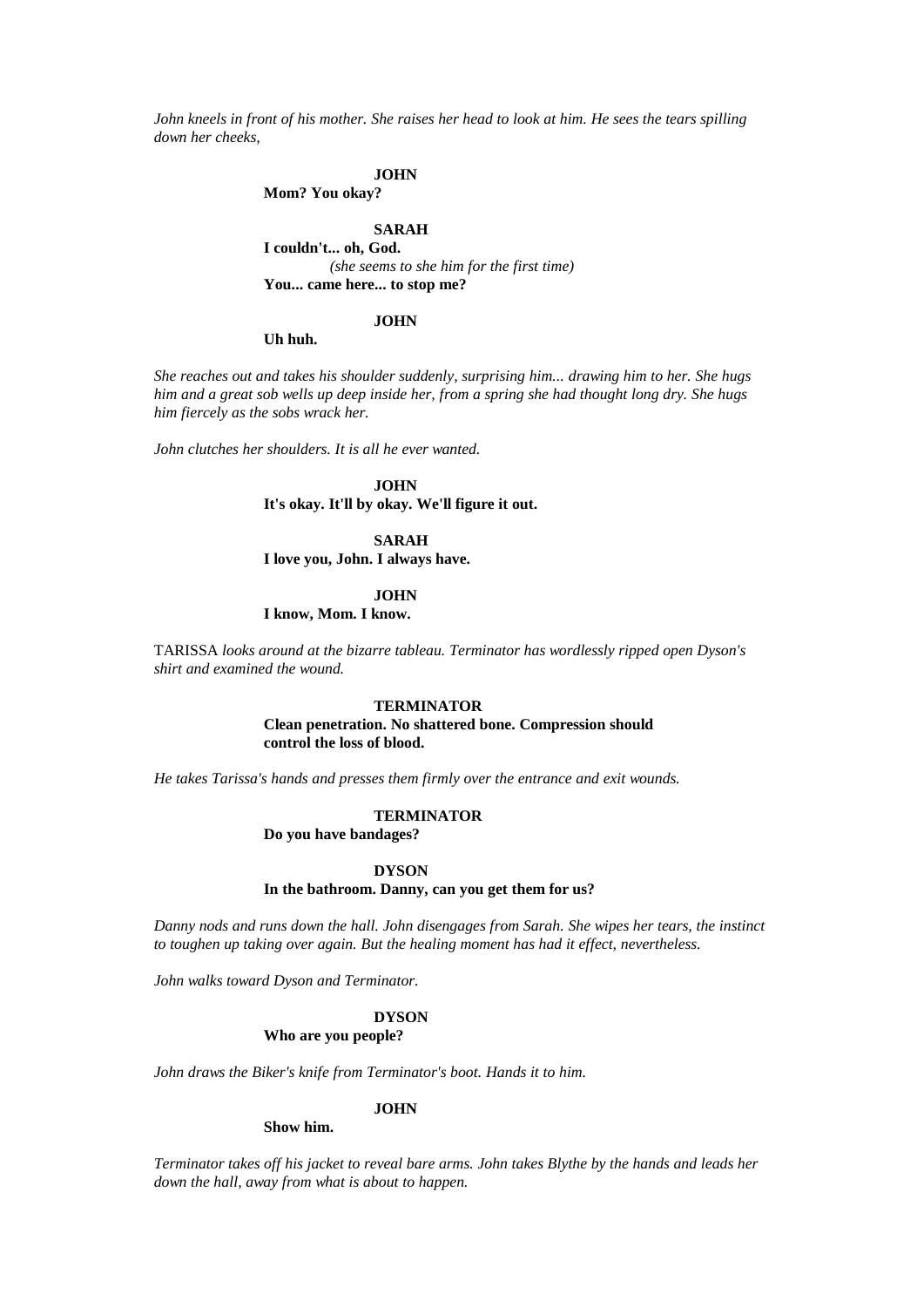#### **TIGHT ON TERMINATOR'S LEFT FOREARM**

*As the knife makes a deep cut just below the elbow. In one smooth motion, Terminator cuts all the way around his arm. With a second cut, he splits the skin of the forearm from elbow to wrist.*

TERMINATOR *grasps the skin and strips is off his forearm like a surgeon rips off a rubber glove. It comes off with a sucking rip, leaving a bloody skeleton.*

*But the skeleton is made of bright metal, and is laced with hydraulic actuators. The fingers are as finely crafted as watch parts... they flex into a fist and extend. Terminator holds it up, palm out, in almost the exact position of the one in the vault at Cyberdyne,*

# **HOLD ON DYSON**

**DYSON**

**My God.**

# **TERMINATOR Now listen to me very carefully.**

# **INT. HOUSE / KITCHEN – LATER**

*Sarah puts out her fifth cigarette. She's sitting on the counter. John, Terminator, Dyson, and Tarissa are at the kitchen table, under a single overhead light.*

*Dyson looks like that guy on the Sistine Chapel wall, the damned soul... eyes fixed and staring with terrifying knowledge. His shoulder is bandaged. Terminator's arm is wrapped with a blood-soaked bandage below the elbow. The steel forearm and hand gleam in the harsh kitchen light.*  TRACKING AROUND THE TABLE *as Terminator speaks... we don't hear the words.*

# **SARAH (V.O.)**

**Dyson listened while the Terminator laid it all down. Skynet. Judgment Day... the history of things to come. It's not every day you find out you're responsible for 3 billion deaths. He took it pretty well, considering...**

*Terminator finishes speaking.*

### **DYSON I feel like I'M gonna throw up.**

*He looks around at them, clutching the table like he's about to blow away. His face, his posture, his ragged voice express soul-wrenching terror. This is a man ripped out of normal life into their grim world. His voice is pleading.*

### **DYSON**

**You're judging me on thing's I haven't even done yet. Jesus. How were we supposed to know?**

*Sarah speaks from the shadows behind them. Dyson turns to find her looking right at him.*

#### **SARAH**

**Yeah. Right. How were you supposed to know? Fucking men... all you know how to do is thrust into the world with your... fucking ideas and your weapons. Did you know that every gun in the world is named after a man? Colt, Browning, Smith, Thompson, Kalashnikov... all men. Men**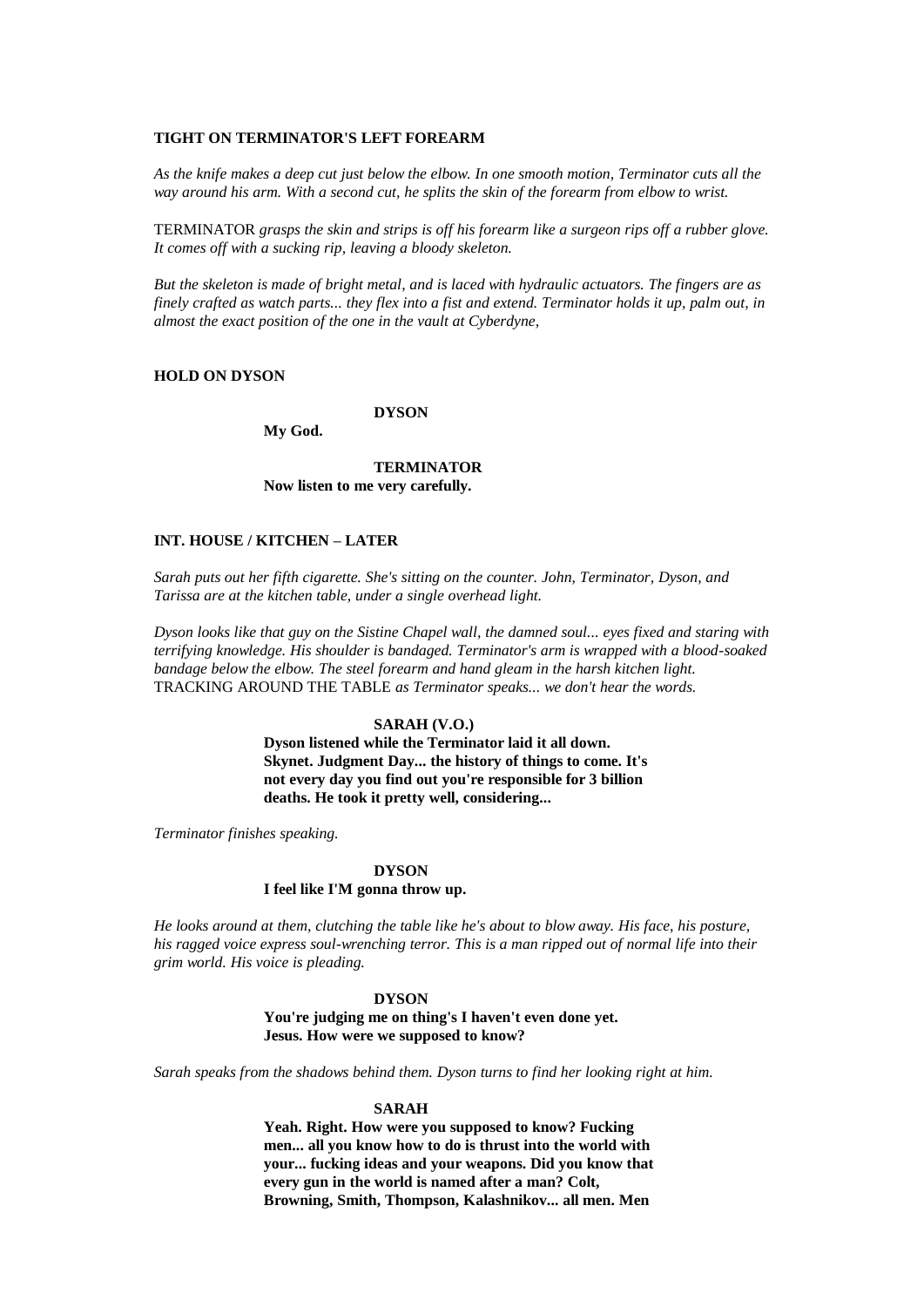**built the hydrogen bomb, not women... men like you thought it up. You're so creative. You don't know what it's like to really create something... to create a life. To feel it growing inside you. All you know how to create is death... you fucking bastards.**

#### **JOHN**

**Mom, Mom, we need to be more constructive here. I don't see this as a gender-related issue.** *(to the Dysons)* **She's still tense.**

*(to Sarah)* **We still have to figure out how to stop it all from happening. Right?**

# **TARISSA**

**But I thought... aren't we changing things? I mean... right now? Changing the way it goes?**

# **DYSON**

*(seizing on that)*

**That's right! There's no way I'm going to finish the new processor now. Forget it. I'm out of it. I'm quitting Cyberdyne tomorrow... I'll sell real estate, I don't care,,,**

### **SARAH**

*(coldly)* **That's not good enough.**

*Dyson's voice is pitiful.*

### **DYSON**

**Look, whatever you want me to do, I'll do. I just want my kids to have a chance to grow up, okay?**

# **TERMINATOR**

**No one must follow your work.**

### **DYSON**

*(thoughts racing)* **Alright, yeah. You're right. We have to destroy the stuff at the lab, the files, disk drive... and everything I have here.** 

**Everything! I don't care.**

**CUT TO:**

### **FIRE ROARING IN A METAL TRASH BARREL**

*Stacks of files are dumped onto it.*

# **WIDER**

*... Reveals we are in...*

### **EXT. DYSON'S BACKYARD – NIGHT**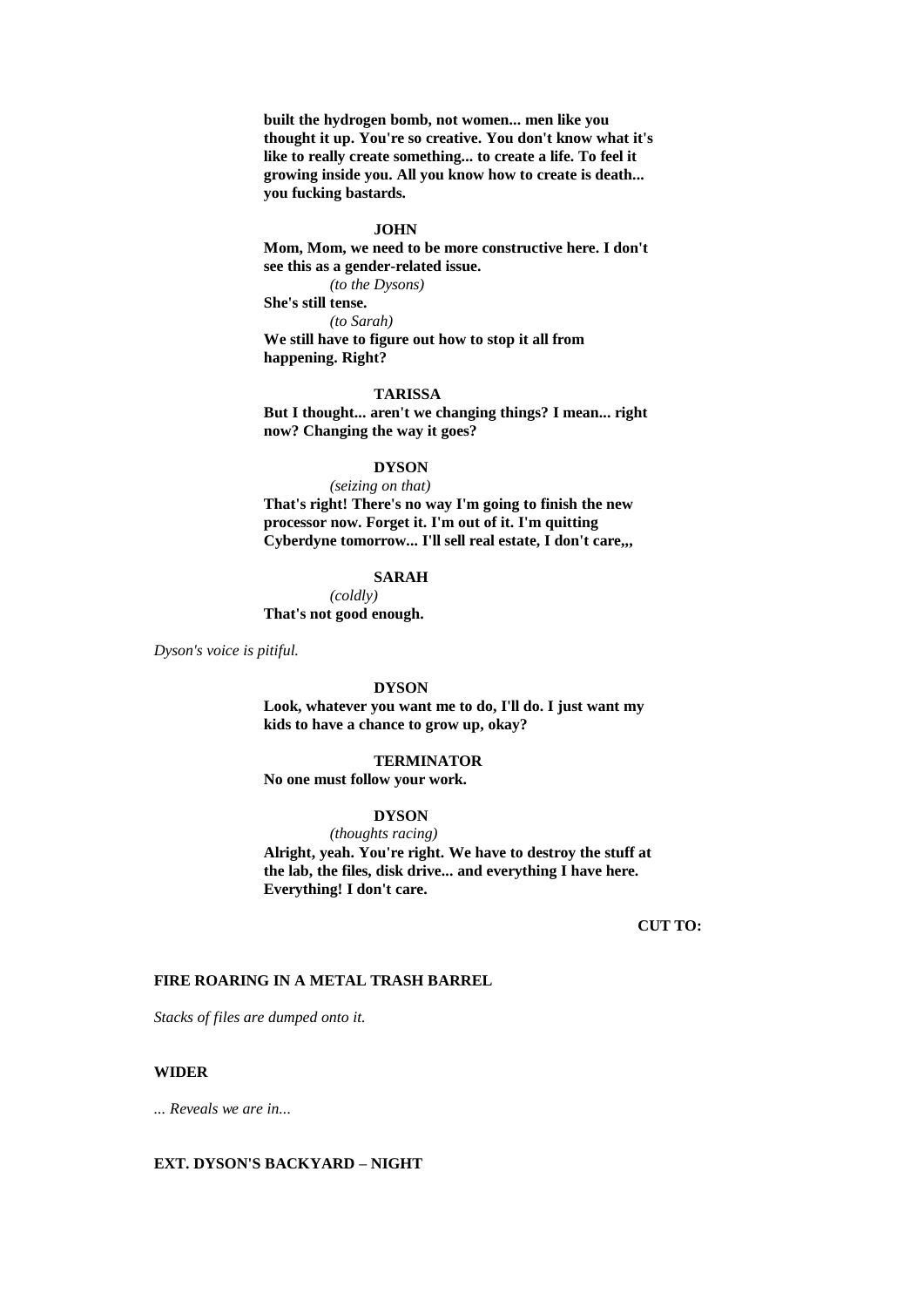*Terminator dumps lighter fluid liberally over the fire, which flares up, lighting his face demonically. Sarah, Dyson, Tarissa, and John return from his office with more stuff – files, notes, optical disks. Even his kids are carrying stuff. It all goes into the fire. Dyson drops the prototype onto the fire... his eyes hollow and distant.*

*He stares into the fire, watching his world burning. The has a sudden thought.*

# **DYSON Do you know about the chip?**

**SARAH**

**What chip?**

**DYSON They have it in a vault at Cyberdyne...** *(to Terminator)* **It's gotta be from the other one like you.**

# **TERMINATOR**

*(to Sarah)* **The CPU from the first terminator.**

# **SARAH**

**Son-of-a-bitch, I knew it!**

**DYSON They told us not to ask where they got it. I thought...** 

**Japan... hell, I don't know. I didn't want to know.**

**SARAH Those lying motherfuckers!**

**DYSON**

**I was scary stuff, radically advanced. It was shattered... didn't work. But it gave us ideas, It took us in new directions... things we would never have thought of. All this work is based on it.**

**TERMINATOR**

**I must be destroyed.**

**SARAH** *(to Dyson)* **Can you get us in there, past security?**

**DYSON I think so, yeah. When?**

*Dyson looks at her, Terminator, then John. Sees his answer.*

### **DYSON**

**Now?** *(he takes a breath)* **Yeah, right.**

*He turns to his wife. Her face is streaked with tears, but her eyes are strong and clear. Tarissa puts her hands on his arm. She is stunned by what she's heard, but dealing with it. She believe them.*

# **TARISSA**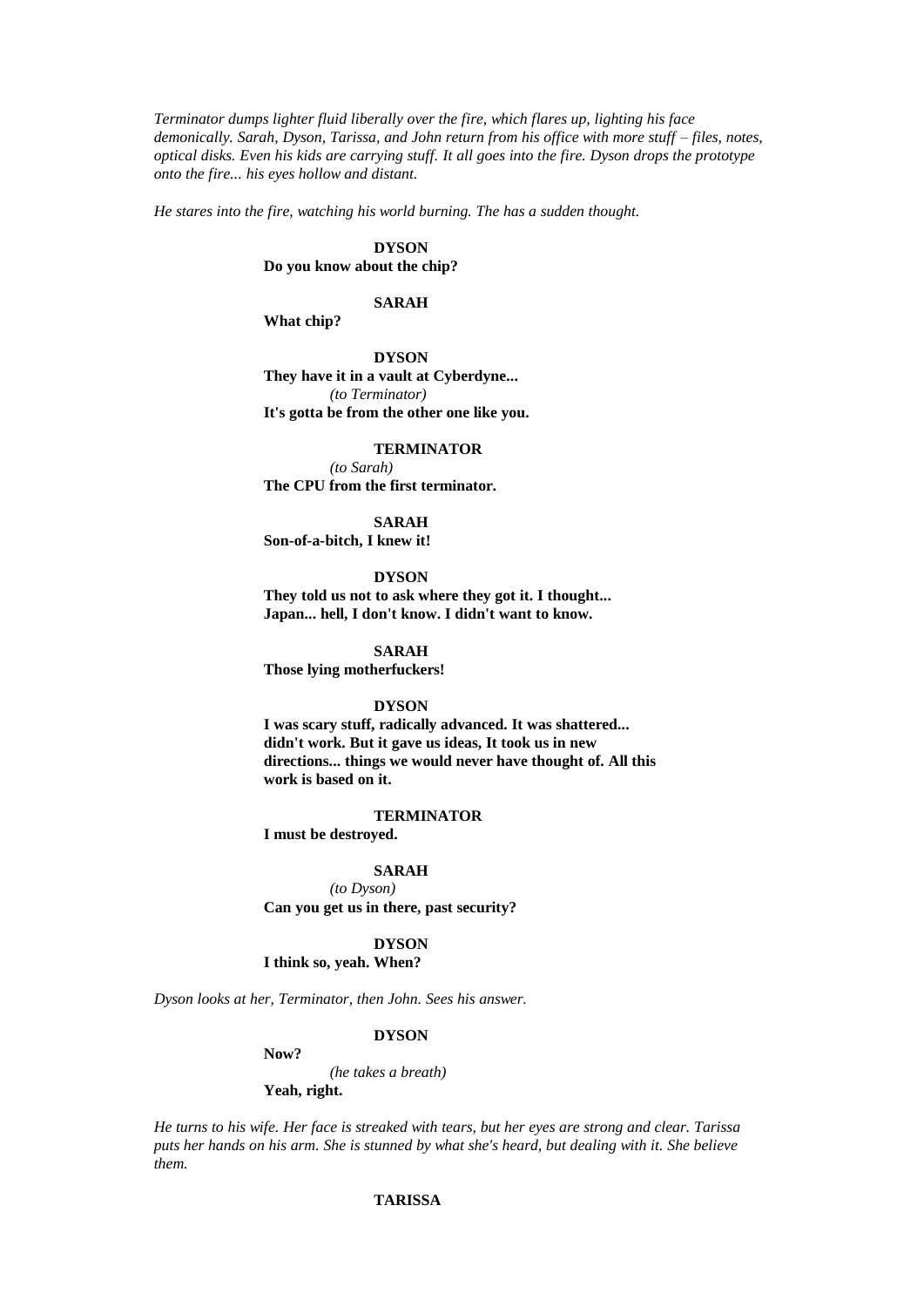**Miles, I'm scared. Okay. But the only thing that scares me more than you going... is you not going.**

*He nods. She's right.*

# **SARAH**

*(to Terminator)* **Is it safe for them here?**

# **TERMINATOR**

*(to Tarissa)* **Take your kids. Go to a hotel. Right now. Don't pack.** *(to the others)* **Let's go.**

**CUT TO:**

# **EXT. HIGHWAY – NIGHT**

*Pavement rushing at us, lit by headlights. Beyond, darkness.*

# **SARAH (V.O.)**

**The future, always so clear to me, has become like a black highway at night. We were in uncharted territory now... making up history as we went along.**

**TILT UP** *to reveal a rectangle of light ahead. The Cyberdyne Building...*

# **INT. CYBERDYNE SYSTEMS BUILDING / LOBBY – NIGHT**

**TIGHT ON A CARD-KEY SCANNER** *as Dyson's hand zips his security card through a slot in one motion. There is the sound of a servo-lock, and –*

DYSON *enters the spacious lobby, followed by Sarah, John, and Terminator last of all. In a frontal angle, the others block Terminator from view.*

THE GUARD *at the front desk,* GIBBONS*, looks up as Dyson moves toward him. Dyson is pale and sweaty, but smiles warmly at the guard, speaking well before he reaches the desk.*

**DYSON**

**Evening, Paul. These are friends of mine from out of town, I just thought I'd take them up and show them around.**

#### **GIBBONS**

**I'm sorry, Mr. Dyson. You know the rules about visitors in the lab. I need written authoriz –**

*K-CHAK! Gibbons is staring down the barrels of Sarah's .45 and Terminator's MAC-10.*

### **TERMINATOR**

**I insist.**

*The guard is too stunned to move. We see that Terminator is wearing his jacket and one black glove. Gibbon's eyes go to the silent alarm button on the console.*

> **SARAH Don't even think about it.**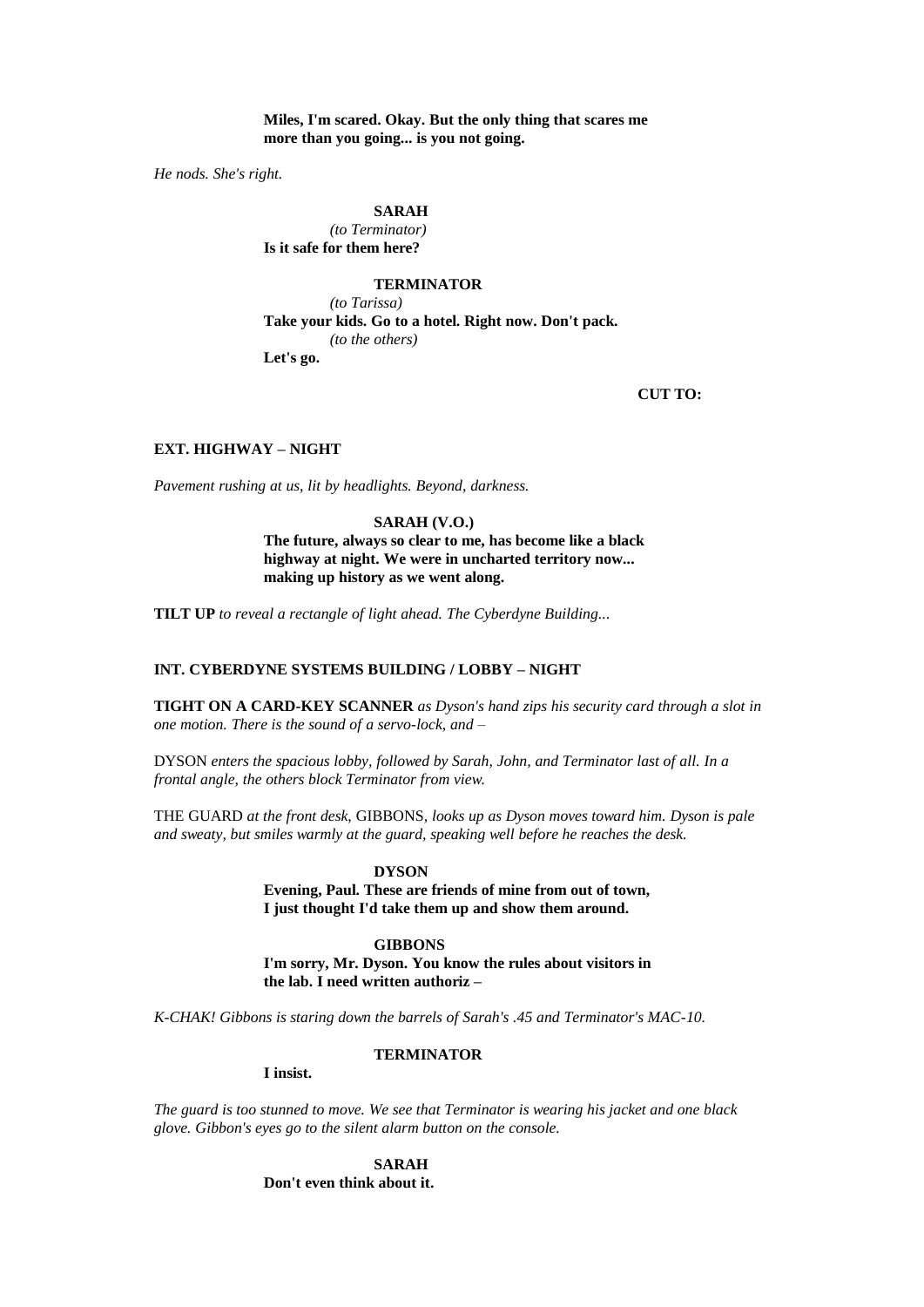*Gibbons nods. He stays frozen. Terminator circles quickly and gets the guard out of the chair. John pulls a roll of duct-tape from his knapsack and tears off a piece.*

# **INT. SECOND FLOOR CORRIDOR**

ELEVATOR DOORS OPEN *and Terminator leads the group warily into the corridor. They have a cart piled high with gear in nylon bags. Dyson motions down the corridor to the right. As they walk, he continues to fill them in –*

> **DYSON The vault needs two keys to open. Mine...** *(holds up key)* **... and one from the security station. It's in a locker but my card should access it. Here we go.**

*They stand in front of a wide security door. A sign above reads "SPECIAL PROJECTS DIVISION: AUTHORIZED PERSONNEL ONLY". Dyson zips his key-card through the scanner and the door unlatches.*

# **INT. FIRST FLOOR CORRIDOR / LOBBY**

*A* ROVING GUARD, MOSHIER*, strolls down the long corridor from the first-floor office block. A punch clock swings at his hip, and he's just completed his circuit of the building. He passes the back of elevators and rounds the corner to the front desk, calling out –*

### **MOSHIER**

# **Honey, I'm home...**

*He sees the desk is deserted and frowns. Figures Gibbons must be in the can, so checks that first before getting alarmed.*

**TRACKING WITH HIM** *to the restroom around the corner,*

**MOSHIER Hey, man, you shouldn't leave the –**

# **OVER HIS SHOULDER**

*We see past the door as he pushes it open, revealing Gibbons handcuffed to the urinal. Moshier spins on a dime and sprints to the desk where he slams down on the silent alarm button.*

### **INT. SECURITY STATION**

*The security station is a pass-through area with a counter, behind which are desks and a bank of monitors, showing boring movies about empty corridors. Dyson crosses quickly to a locker behind the monitor area. He swished his card repeatedly through the scanner on the locker. Nothing happens. The light on the locker is blinking red. Sarah notices Dyson's alarmed expression.*

#### **DYSON What? WHAT IS IT?**

*Dyson whips around, staring at a light flashing on the console behind him.*

**DYSON Silent alarm's been tripped. It neutralizes the codes throughout the building. Nothing'll open now.**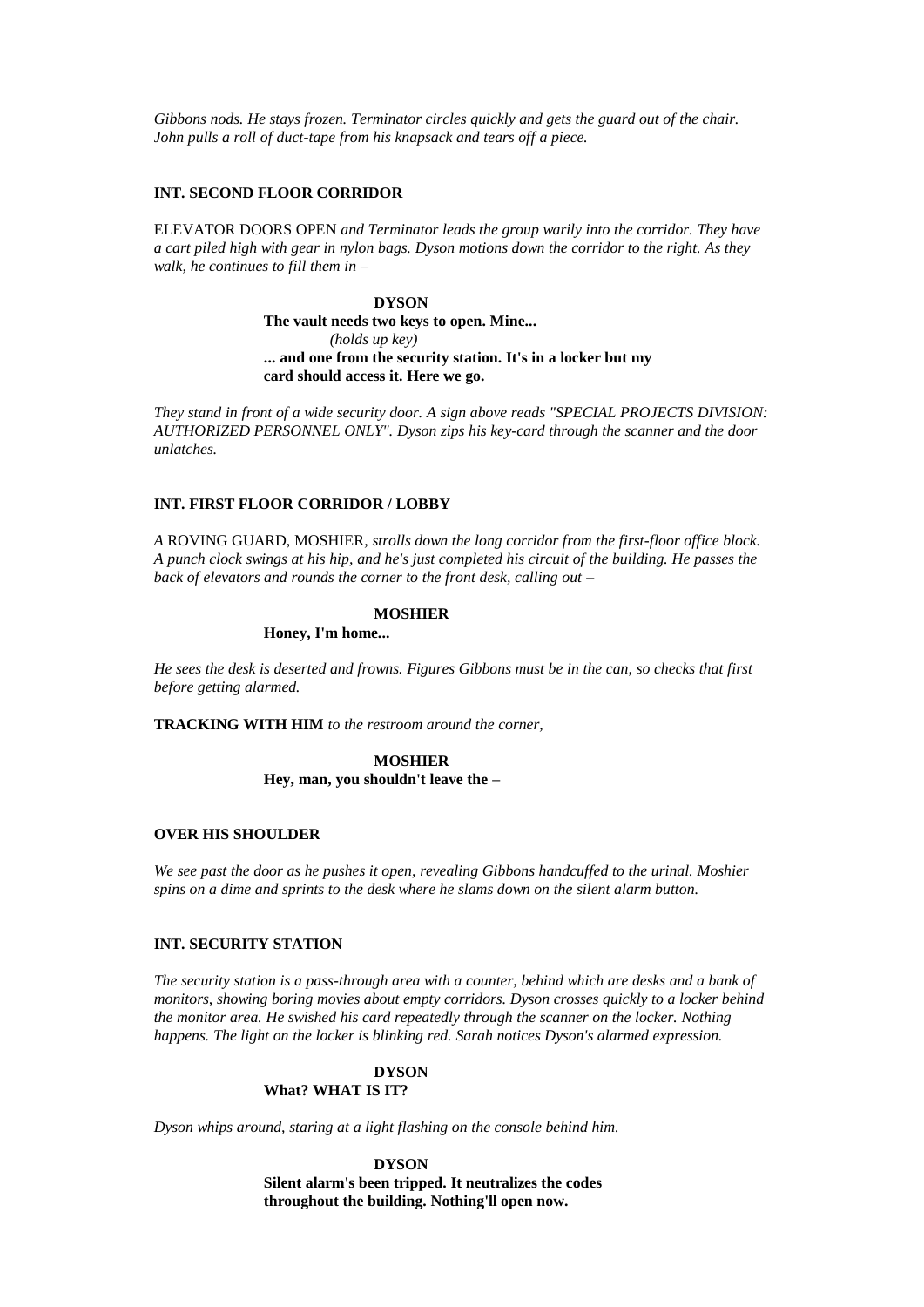*We see his nerve snapping.*

#### **DYSON**

**We should abort.**

### **SARAH**

# **NO!! We're going all the way! You got that, Dyson?**

*She's right in his face. Somehow, it works for him. He nods, getting some resolve from somewhere.*

### **INT. LOBBY**

*Moshier's gotten Gibbons loose. He's on the phone to the cops.*

# **GIBBONS**

**... multiple armed subjects. Look, I think it's the guy from that mall shootout, and the woman... yeah, her. Pretty sure. Just send everything you've got in the area –**

# **INT. SECURITY STATION / LAB**

*John jumps up on the desk next to the wall-mounted locker. Dyson stares in amazement as John starts pulling his counter-electronics gear out of his knapsack. It's just another Ready-Teller to him.*

# **JOHN You guys get started on the lab... I can open this.**

*Dyson leads Terminator and Sarah to the main lab doors. Another servo-lock. He tries his card. Nothing.*

### **DYSON**

**No good.**

#### **TERMINATOR**

**Let me try mine.**

*He unslings the M-79, pulling it over his shoulder in one motion. Sarah grabs Dyson and drags him back down the hall. Terminator opens the breach and slide in one of the fat 40mm H.E. grenades. He flips the thing closed with a snap of the wrist.*

#### **SARAH**

*(yelling as she runs)* **John! Fire-in-the-hole!**

*John drops what he is doing, and covers his ears. Terminator fires at inhumanely close range. The door* EXPLODES *into kindling. The concussion blow his jacket open, and flying shrapnel whizzes all around him. Before the thunderclap has faded Terminator walks into the fire and smoke. John goes back to work without missing a beat. Sarah and a stunned Dyson walk through the burning doorframe into the Artificial Intelligence Lab.*

*A* SIREN *is sounding. The* HALON FIRE-CONTROL SYSTEM *has been triggered. The invisible gas roars in, putting out the flames.*

# **DYSON Fire's set off the halo system! Here... hurry!**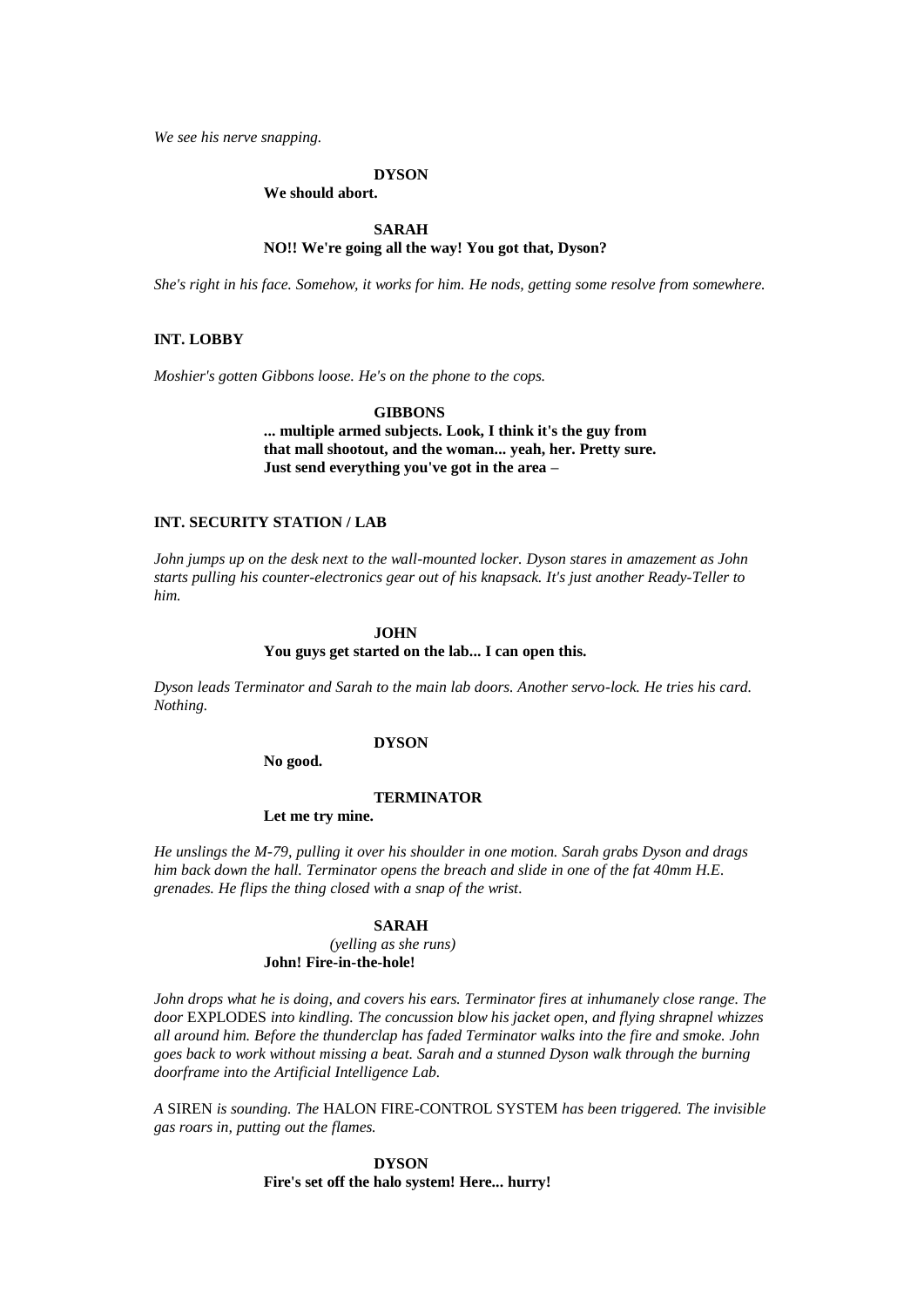*Dyson runs to a wall cabinet and pulls out some* BREATHING MASKS*. He hands one to Sarah and dons the other. Then he reaches out to hand one to Terminator.*

### **DYSON**

**Here!**

*Terminator doesn't need a mask, since is oxygen requirements are so low. He ignores Dyson as he removes his massive backpack and opens it. Dyson shrugs and tosses the mask on a desk. He turns to Sarah.*

> **DYSON** *(yelling through the mask)* **We'll have to keep these on a couple minutes, till the gas clears.**

*Terminator pulls two five-gallon jerry-cans of gasoline from his pack. Sarah starts pulling out book-sized, olive-grab* CLAYMORE MINES*, stacking them next to the gasoline. Dyson stares. Part of him can't believe they're really doing this.*

# **CUT TO:**

### **INT. DYSON HOUSE – NIGHT**

*The T-1000 moves slowly though the ravaged office, analyzing what has happened here. It walks*  down the dark hallway. The place is deserted. The police-walkie clipped on its belt (real, not *simulated) blares to life.*

# **DISPATCHER (V.O.) All units, all units. 211 in progress at 2144 Kramer Street, the Cyberdyne building. Multiple suspects, armed with automatic weapons and explosives. SWAT unit is en route...**

# **EXT. HOUSE / STREET**

*The T-1000 sprints up and throws its leg over the big C.H.P. Kawasaki. Fires it up. It smokes an arcing scorch-mark on the pavement as it spins around and roars away.*

**CUT TO:**

### **INT. CYBERDYNE BUILDING / LAB**

**TIGHT ON A LARGE DISK DRIVE.** *State-of-the-art. Very expensive. A* FIRE AXE *smashes down through the housing, shattering the disk.*

### **WIDER**

*Revealing a scene of high-tech pillage. Terminator beats the disk drive into junk and steps to another. WHAM. Same routine. He's already demolished half a dozen. Sarah topples a file cabinet, scattering files. Dyson staggers up with an armload of heavy M-O (magnetic-optical) disks and drops them on a growing stack in the middle of the floor. He and Sarah have their breathing masks hanging down around their necks, since the halon gas has dissipated.*

### **DYSON**

*(to Sarah, panting)* **Yeah, all that stuff! And all the disks in those offices. Especially my office... everything in my office!**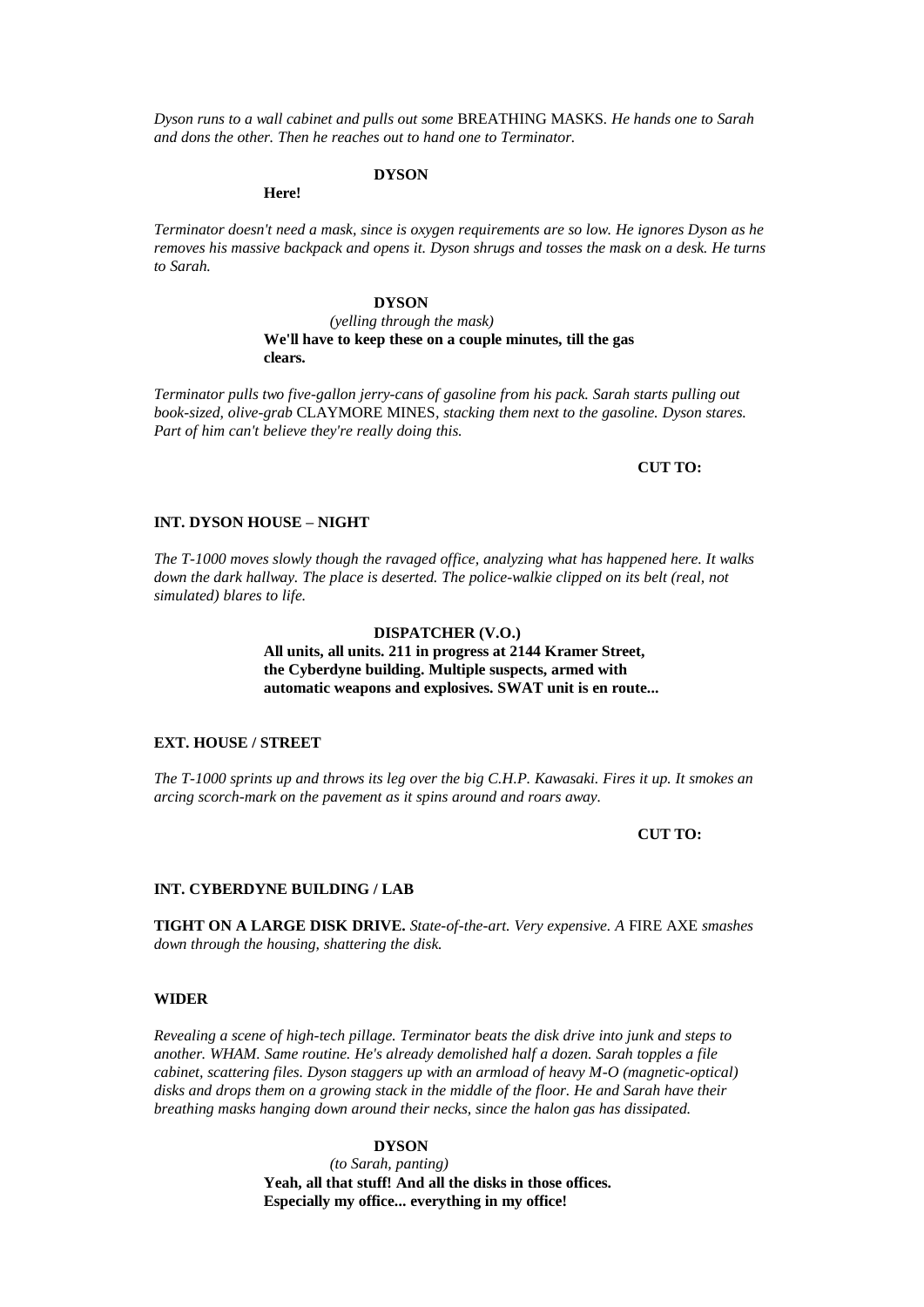## *(to Terminator)* **These, too! This is important.** *(SMASH!)* **And all this here... that's it.**

*Sarah goes into Dyson's office and starts hurling everything out the door onto the central junkpile... books, files, everything on the desk.*

## **A FRAMED PHOTO**

*Of Dyson's wife and kids lands on top of the heap. Tarissa, hugging Danny and Blythe, all grinning. The glass is shattered.*

*Terminator cuts a swath, under Dyson's direction, exploding equipment into fragments with his inhuman swings. SMASH! It's carnage. Millions in hardware, and all irreplaceable fruits of their years of research... shattered, broken, dumped in a heap for the big bonfire of destiny. Dyson stops a second, panting.*

## **DYSON Give me that thing a second.**

*Terminator hands him the axe. Dyson hefts it one-handed. He turns to a lab table... on it is another prototype processor.*

## **DYSON I've worked for years on this thing.**

*Swinging awkwardly but with great force he smashes the axe down onto the processor prototype, exploding it into fragments. His shoulder is agony, but he looks satisfied.*

## **INT. SECOND FLOOR SECURITY STATION**

*John taps away at his little lap-top, which is running code combinations into the card-key lock. Suddenly, the green light on the lock goes on and it unlocks with a clunk.*

## **JOHN**

**Easy money.**

*He whips it open, revealing a rack of keys. But the* VAULT-KEY *is distinctive, a long steel rectangle on a neck-chain. John grabs it and runs toward the lab.*

## **INT. LAB**

*Sarah and Terminator are working like a crack team, rigging the explosives. She is taping the claymores to the gas cans with duct tape to create powerful incendiary bombs. Terminator is attaching claymores and blocks of C-4 plastic explosive to the large* MAINFRAME COMPUTER *cabinets nearby. All the claymores are wired back to one detonator with has a* RADIO-CONTROL RELAY *switch.*

## **DYSON**

**How do you set them off?**

*Terminator shows him a* REMOTE DETONATOR*, a small transmitter with a red plunger.*

#### **TERMINATOR**

**Radio remote.**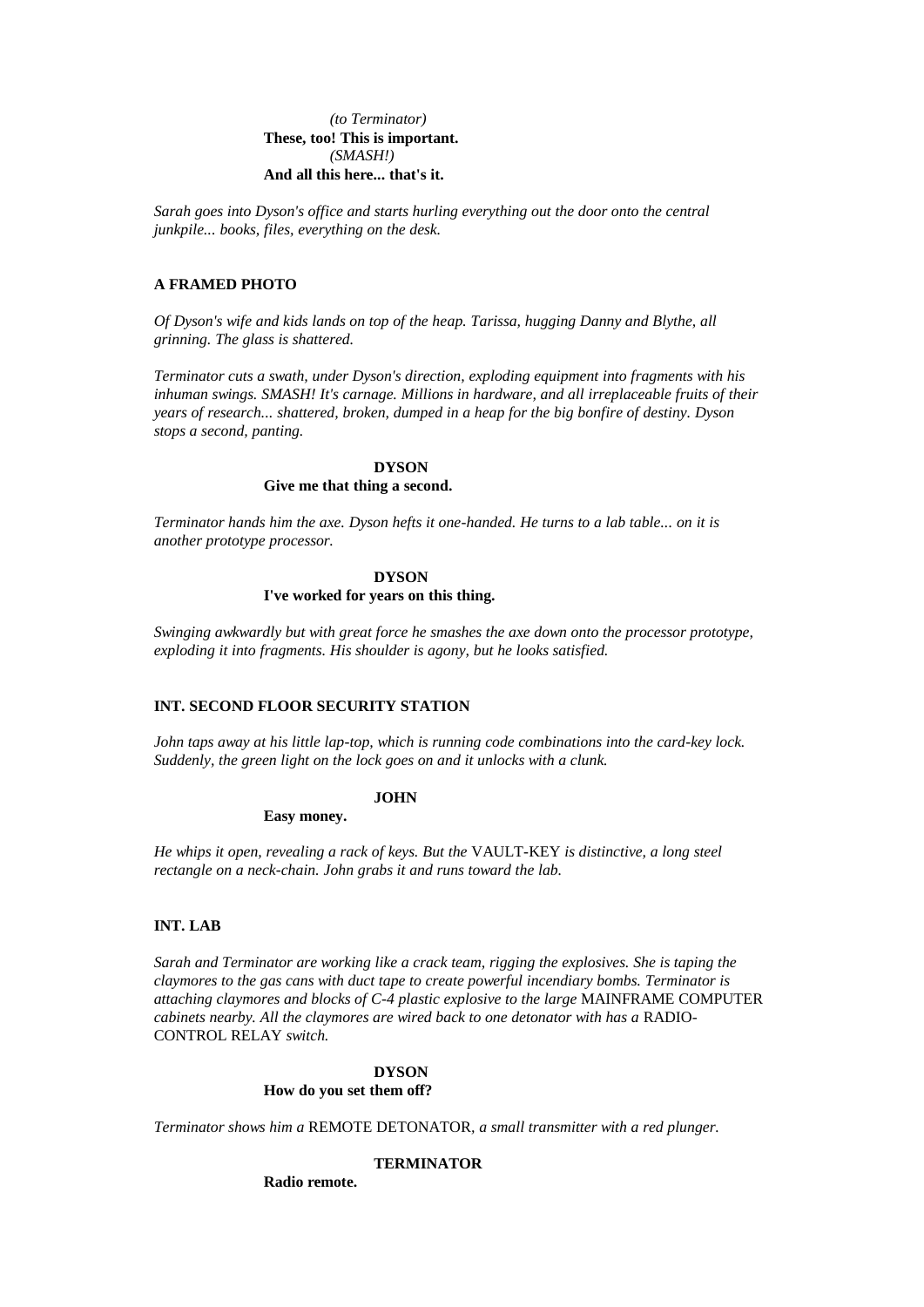*He makes a plunger-pushing motion with his thumb and an accompanying "click" sound. Dyson nods. Just then John comes running in, holding up the key.*

#### **JOHN**

**I got it. Piece of cake.**

## **SARAH**

*(to Dyson and Terminator)* **Go! I'll finish here.**

*They run out as the* SOUND OF SIRENS *grow louder outside.*

#### **TERMINATOR**

**I'll deal with the police.**

**JOHN Remember what I said, you can't...**

#### **TERMINATOR**

**Trust me.**

## **EXT. CYBERDYNE BUILDING**

*The security duo of Moshier and Gibbons cowers behind cars in the parking lot in front of the building. They turns as L.A.P.D.* BLACK-AND-WHITES *pour into the lot, turn the area into a disco of whirling blue and red lights.*

## **EXT. CYBERDYNE BUILDING**

*The cops are jumping from their cars and ducking behind them. Emphasis on small arms here. Behind them an ugly* BLACK SWAT VAN *screeches into the lot.*

*We hear the* THUMP OF ROTORS *as a* POLICE CHOPPER *arrives and swings in close to the building. It rakes its* XENON SPOTLIGHT *through the second floor offices.*

## **INT. / EXT. SECOND FLOOR OFFICE**

*Terminator crosses the office toward the floor-to-ceiling windows. He is outlines starkly by the spotlight as it rakes through the dark offices. Without breaking stride he kicks an executive desk toward the window.*

*Glass explodes outward and the desk topples, falling to the sidewalk below.*

*Terminator, standing at the edge,* FIRES A LONG BURST *with strafes the police cars lines up below. Cops duck as glass flies. Terminator, with his superb aim, hits no one. But noticed is served.*

*The cops (surprise)* FIRE BACK*. Terminator turns and is walking calmly from the window as glass, office furniture, drapes etc. are riddled by return fire. A few rounds hit his back, but he doesn't notice. He reloads as he walks.*

## **INT. VAULT ANTECHAMBER**

## **TIGHT ON A KEY**

*Inserted into one of the vault locks.*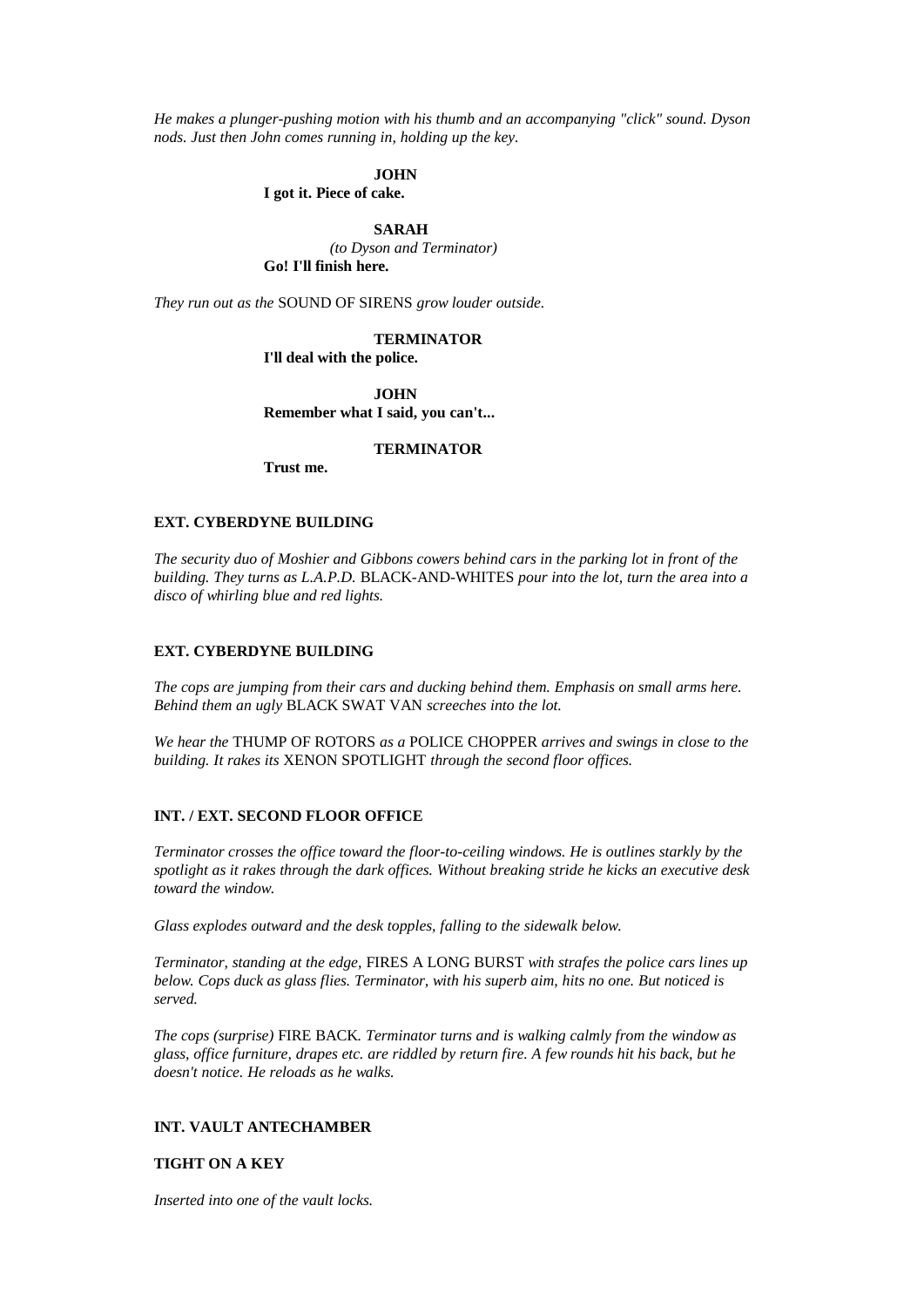#### **WIDER**

*As John and Dyson stand poised, hands on keys.*

## **JOHN And let's see what's behind door number one.**

*Dyson nods and they turns the keys together. The vault grumbles to itself, withdrawing it locking bolts with a final KLONK! Together Dyson and John swing the door open.*

## **EXT. / INT. LOBBY**

*The varsity takes the field as the* SWAT TROOPERS *sprint forward by squads. They flank the lobby and work their way inside, deploying rapidly. They move and freeze, behind cover, quivering with adrenaline. They have all that great SWAT equipment: body armor, gas-masks, M-16s, teargas launchers, ropes. The works. They make a lot of hand signals and keep their mouths shut. They're well-trained and deadly.*

#### **OUTSIDE**

*We see cops firing* TEAR GAS *grenades through the broken windows into second-floor offices.*

## **INT. VAULT**

*John and Dyson are isolated from the world in this silent steel womb. Dyson opens the cabinet containing the terminator relics. It's John turn to stare with uneasy deja-vu as he sees the terminator hand and CPU.*

*Then in one vicious move he sweeps his arm behind the inert-gas flasks and hurls them to the floor. They* SHATTER*. John snatches the CPU and the metal hand out of the broken glass.*

## **JOHN Got ol' Skynet by the ball now, Miles. Come on, let's book!**

*Clutching the steel hand and pocketing the chip like it's a Mars bar he just bought, John runs out. Dyson follows.*

## **INT. FIRST FLOOR CORRIDOR / STAIRWELL**

*We see the advance squad of SWATs make it to one of the stairwells. They start up, two at a time, covering each other ritualistically by the numbers.*

## **INT. LAB / HALL**

*John pelts into the lab with Dyson stumbling along behind him. Sarah is just finished wiring all the charges to the central detonator.*

#### **JOHN**

**Ready to rock?**

#### **SARAH**

**Ready.**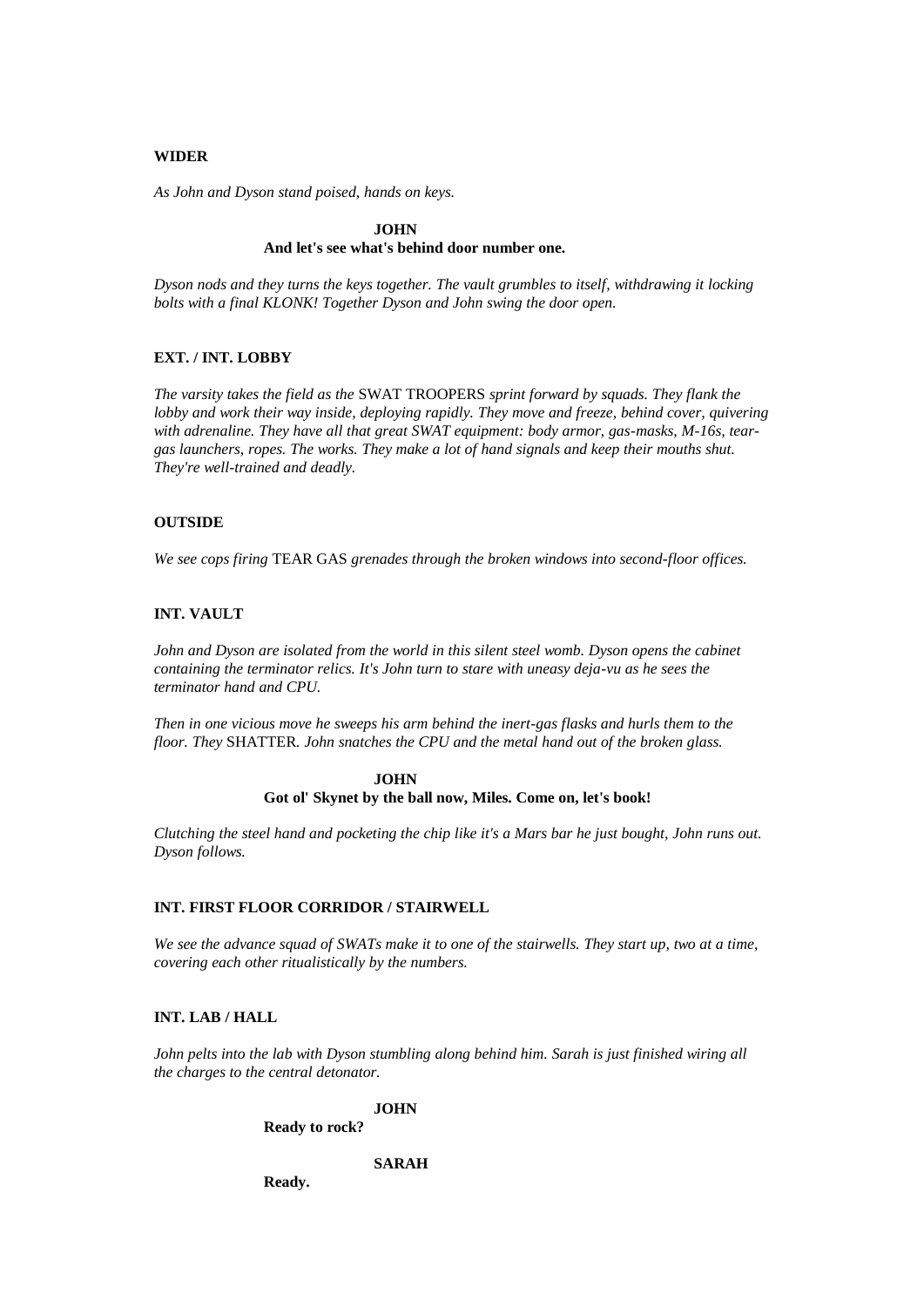*John tosses her the metal hand. She catches it and bends to put the hand in her empty back-pack. Sarah zips the pack and starts to shuck into it.*

*Dyson's running out of steam. The bandages at his shoulder are soaked with seeping blood. He stands in the middle of the lab, saying goodbye in his mind, looking weak and empty. Terminator strides into the lab.*

# **TERMINATOR**

**Time to go. Right now.**

*He and John head back the way they came, through security. Sarah sees that in her work, she has set the detonator down twenty feet away, near where Dyson is standing.*

## **SARAH Dyson, hand me the detonator. Let's go –**

*He gingerly picks up the detonator. Starts toward her. Then – CRASH!!* THE DOORS AT THE BACK END OF THE LAB ARE KICKED OPEN. SWAT LEADER *and two others* OPEN FIRE*. Their M-16s rake the room. Sarah dives behind a computer cabinet. Dyson is* HIT*. He is slammed to the floor by the impacts.*

## **IN THE HALL**

*John hears the firing and spins to run back.*

## **JOHN**

**Mommm!!!**

*Terminator grabs him as bullets slam into his broad back. He makes it around the corner with John, out of the line of fire.*

## **IN THE LAB**

*Bullets rake over Sarah's head, smacking all around her, clanging into the machine protecting her. She can see Dyson, slumped on the floor. Debris and flying glass rain on her as the SWATs pour on the fire. The detonator is clutched in his hand. He rolls to face her, his eyes bulging from the pain of his torn-up guts.*

## **DYSON**

*Sarah hesitates a split second. Then she snap-rolls and fast-crawls through broken glass and debris into the hall where –*

TERMINATOR *grabs her by the jacket and hauls her roughly to her feet. Bullets rake the walls behind them as they sprint forward. They round the corner. John does a fast take that she's not hit and they run together through the security checkpoint.*

## **INT. SECURITY STATION / CORRIDOR**

**Go.**

*John reaches the first door, and tries it. Locked. Terminator unslings the M-79 blooper smoothly, opening the breach.*

## **TERMINATOR**

**Get back.**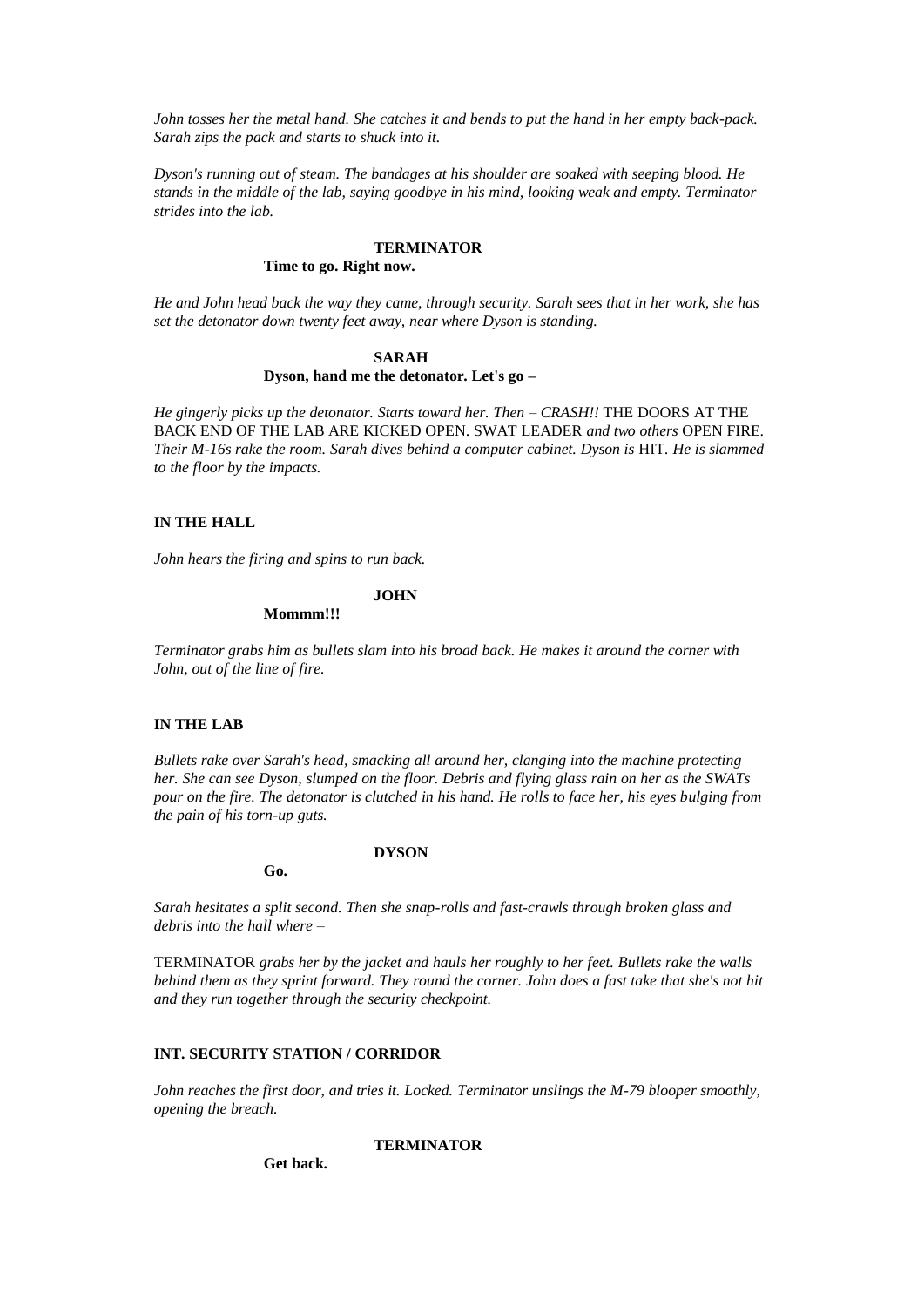*He pulls a grenade from the bandolier over his shoulder, and slides it into the bore. Flick his wrist. The breech snaps shut. Sarah and John have a split second to duck and cover.*

## **TERMINATOR**

#### **Cover you ears and open you mouth.**

*They do. KABOOM!!! Twenty feet away the door, and half the wall around it, EXPLODES outward. The backblast hits Terminator full force, but he strides through the smoking hole before the debris has even hit the floor.*

## **INT. LAB**

SWAT LEADER *moves cautiously through the lab. Cat-stepping, he circles around a desk which block Dyson's body from his view. His M-16 is leveled crisply. We look over his shoulder as he rounds the desk, revealing –*

MILES DYSON *is not dead. He will be very soon, but at this moment he is conscious. He has propped himself up against the desk, and holds a* BOOK *in one hand. A heavy technical manual.*

*Below the book is the detonator, upright on the tile floor. The message is clear. "Shoot me, the book drops on the plunger. Adios." Dyson wheezes, trying to draw enough breath to talk.*

#### **DYSON**

#### **I don't know... how much longer... I can... hold this thing...**

SWAT *Leader seems to see the wires, the claymores, the gas cans all around him for the first time. His eyes, visible through his gas-mask, go very wide. He spins and motions his squad back.*

## **LEADER Fall back!! Everybody out! Move it! OUT NOW!**

*They retreat so fast they crash into the next group coming up the stairs.*

## **INT. CORRIDOR**

*Terminator reaches the main elevators. Hits the button. Sarah and John are coughing and stumbling in the choking darkness, buddy-breathing with the single mask. The doors open. They get in the elevator and head down.*

#### **INT. LAB**

*Dyson is lying amid the ruins of his dreams. Sprawled on the floor, he has his back propped up against the desk. He is bathed in his own blood, which runs out in long fingers across the tiles. His breathing is shallow and raspy. He still holds the book, trembling, above the switch.*

*In his lap is the picture from his desk. He has pulled it from the debris next to him. A tear trickles from his eye. His wife and children smile up at him through broken glass.*

**CUT TO:**

#### **THE PUPIL OF HIS EYE**

*At the moment of death, the instant the light fade from his eyes and he is gone. His arm drops and the book his the switch.*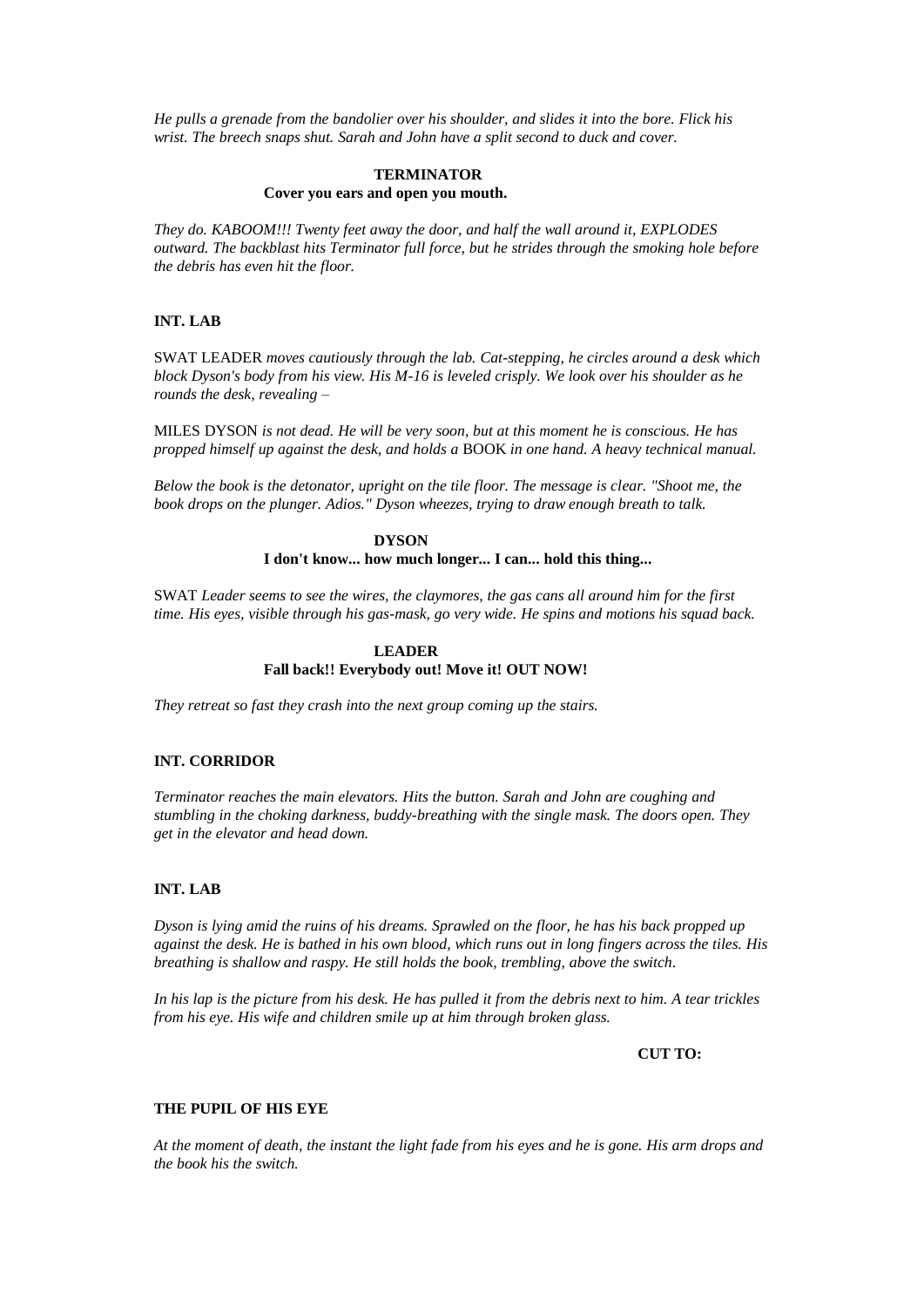#### **EXT. BUILDING**

*As the face of the building* EXPLODES *in an eruption of glass and fire. Remains of the secondfloor windows shower the parking lot and a huge fireball rolls out, leaping into the sky. The cops look up, stunned. The helicopter banks away from the heat. Burning debris falls among the cop cars and a number of officers break ranks, pulling back.*

ONLY ONE OF THEM *seems to be moving with purpose. A* BIKE COP *who has just arrived drives through the disorganized crowd, directly toward the building.*

*T-1000 guns the bike up a ramp to a pedestrian bridge which crosses from a parking structure to the Cyberdyne building. It enters on the second floor, which is now a burning maze.*

## **INT. SECOND FLOOR / OFFICE / CORRIDOR**

*T-1000 drives into the smoky wreckage. It draws a Hoechler and Koch MPK machine pistol and cruises slowly into the firelit offices, scanning.*

## **IN THE CORRIDOR**

*The bike skirts flaming wreckage as it idles forward. T-1000 scans the leaping shadows for its prey.*

## **INT. GROUND FLOOR / ELEVATOR / LOBBY**

*The elevator doors part and Terminator eases a look out into the corridor. The walls on either side of him* ERUPT WITH BULLET *HITS. The SWATs have the lobby end of the corridor blocked off. They're totally trapped, cut off and screwed.*

> **JOHN** *(to Sarah)* **Don't forget. It's always darkness right before... you're totally fucked.**

*The SWATs fire a tear-gas grenade toward the elevators. It spews the vicious CS gas out in a swirling cloud which envelops Sarah and John, who are pressed against the back wall of the elevator.*

> **TERMINATOR Keep your eyes closed. Don't move.** *(they nod, eyes squeezed shut)* **I'll be back.**

*He slings the grenade launcher over his shoulder and walks out into the corridor.*

*BLAM. A tear-gas grenade ricochets from wall to wall as it flies down the corridor. It skids to rest in front of Terminator, throwing out a white cloud which quickly fills the corridor.* 

*In the elevator, Sarah and John are choking, handing the breathing mask back and forth desperately. They're scarred. This looks like it.*

## **ANGLE ON THE SWAT TEAM**

*Gripping their weapons at the mouth of the corridor. They watch the boiling cloud, waiting.*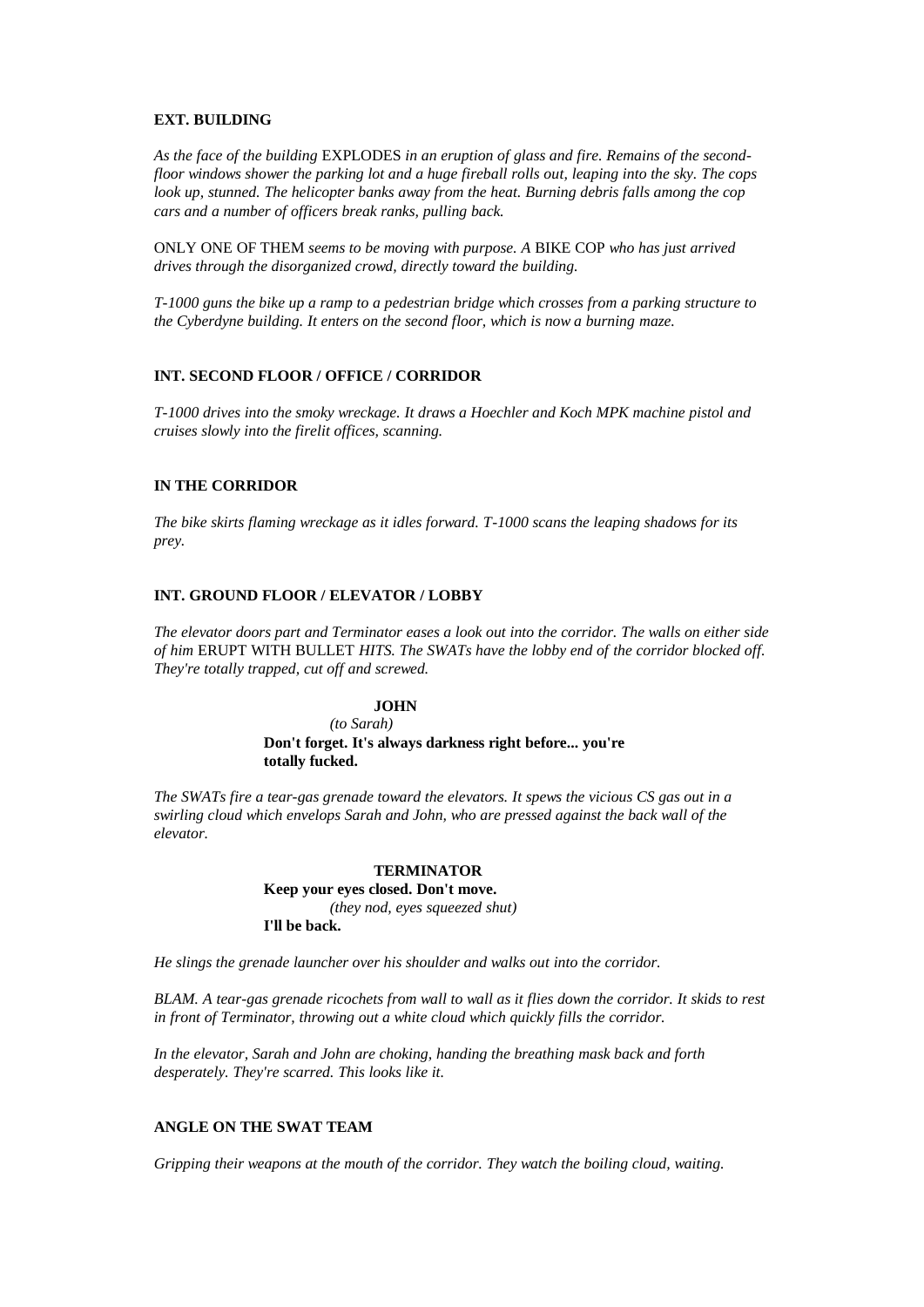#### **THEIR POV**

*On the wall of boiling smoke. A* FIGURE APPEARS*. Walking Totally unaffected. Terminator emerges from the smoke. Not even misty-eyed. Not what they expected.*

#### **LEADER**

*(through megaphone)* **Stop where you are. Lie down on the floor, face down. Down on floor, now!**

*He continues to stride toward them. The SWATs tense up. They've never seen anything like this. They're not sure what to do. Closer and closer.*

#### **LEADER**

#### **Drop him.**

*They* OPEN FIRE*. The corridor is filled with* CRACKING THUNDER*. The rounds tear into Terminator's chest. Stomach. Face. Thighs. His leather jacket leaps and jerks as the rounds hit him. The SWATs think the guy's wearing body armor or something. They keep firing. The rounds tear into him, staggering him slightly, but he keeps moving.*

#### **LEADER You're not hitting him!**

#### **SWAT #1**

*(getting scared)*

**Yes I am!**

*Terminator draws his .45 smoothly. Unhurried. He shoots the nearest man in the left thigh. As he screams and drops, Terminator shoots him in the right thigh. Terminator bends down and picks up the shrieking man's weapon... the* TEAR-GAS LAUNCHER*.*

*It is one of those new rotary jobs that hold 12 rounds in a big drum. Terminator shoots the next SWAT in the chest with the tear-gas launcher. The gas canister hits the guy's body armor and doesn't penetrate. But it's like getting slugged in the stomach with a full-swing from a baseball bat. The SWAT fold double and hits the tiles, gasping.*

*Terminator is an image from Hell, a tall figure in shredded black leather, streaked with blood. One eye is a bloody socket, the metal eye-servo glistening. The flesh of one cheek hangs down in tatters, revealing the chrome cheekbone beneath. The whole front of his jacket is blown open, revealing his metal armor chest.*

*The remaining SWATs start to fall back. One turns to run and – KPOW! A gas canister nail him in the back, sending him sprawling.*

*Terminator fires three gas canisters into the lobby. It fills rapidly with the white gas, cutting the visibility to a few feet. It is total pandemonium.* SWAT LEADER *crouches in the fog, whiteknuckling the rifle. Terminator looms suddenly out of the mist right in front of him. POOM! Terminator drills him in the leg with the .45. As the guy screams and drops rifle to clutch his leg, Terminator rips his gas mask off. The SWAT leader drops writhing to the floor, choking and gagging, clutching his bleeding thigh.*

*Terminator walks up to two SWATs at the front doors. POW-POW. Leg and leg. He snatches their masks as they fall. The gunfire has stopped. Nobody an see anything. Screams and whimpers echo in the smoke.*

## **EXT. BUILDING**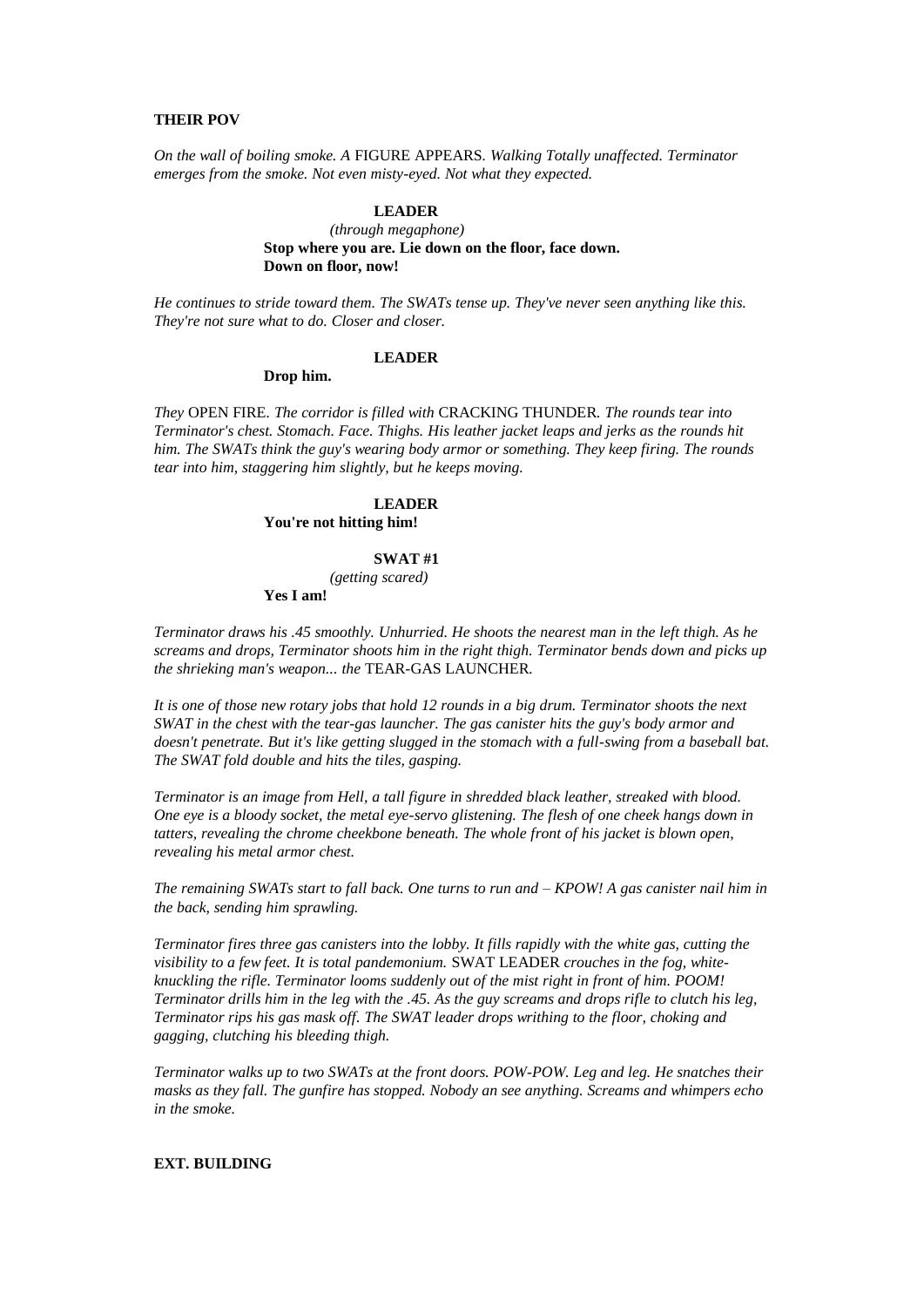*Smoke boils out of the front door as a figure emerges. Firing the tear-gas launcher with one hand, Terminator launches all remaining rounds among the cop vehicles. Unprotected officers run, choking and half-blind, slamming into cars and tripping over each other. It is a total rout.*

## **AT THE SWAT VAN**

*On of the SWATs is rapidly handing out the remaining masks to unprotected cops. A FIGURE appears out of the smoke beside him. He looks up. His mask is ripped off and he is handed the empty launcher. Instinctively he catches it. Terminator grabs his flak vest with one hand and sails him out into the mist.*

## **INT. SWAT VAN**

*Terminator strides the length of the van and climbs into the driver's seat. No keys in the ignition. He flips down the sun visor. The keys fall into his hand. He starts the van and slams it into gear.*

## **INT. / EXT. LOBBY**

*The tear gas has cleared to a thin haze. The uninjured SWATs are tending their wounded. They look up at the sound of shouts and a roaring engine.*

## **THE SWAT VAN CRASHES INTO THE LOBBY**

*In an explosion of glass and debris. Cops scatter as the van screeches across the lobby in a smoking one-eighty, sliding to a stop across the corridor which leads to the bank of elevators. Terminator backs up until – crunch – he seals the corridor with the back of the van.*

*Sarah and John stumble along the corridor, coughing. They leap into the back of the van and Terminator hits the throttle. The van roars across the lobby and exits through blown-out windows.*

#### **CUT TO:**

## **INT. / EXT SECOND FLOOR**

*T-1000, astride the Kawasaki, looks down from a second-floor office and sees the van tearing across the parking lot with the remaining cops firing at it. It knows. It looks around. Analyzing options. It sees the helicopter hovering outside the building at the end of this corner office block... It twists full throttle on the powerful bike. Roars through the office, accelerating fast, straight at the windows –*

T-1000 BLASTS OUT THROUGH THE GLASS*, airborne on the motorcycle. It rockets across the gap to the hovering chopper and –* SLAMS *into the canopy. The impact of bike and rider pitches the chopper radically. The startled* PILOT *fights to regain control as the bike tumbles to the pavement below. The T-1000 doesn't. It clings to the shattered canopy. Nightmarishly, the pilot*  watches as the T-1000 smashes its head through the plexiglass canopy and rapidly POURS ITSELF *through the jagged hole. It reforms instantly into its previous self on the passenger seat.*

*It hurls the pilot out of the chopper and slides into the driver's seat. The chopper is auto-rotating, spinning out of control. It drops toward the parking lot. T-1000 recovers control ten feet above the ground.*

*Cops hits the deck as the tail-boom swings around, going over them by inches. The chopper lifts out in a power climb, roaring away across the parking lot toward the fleeing SWAT van.*

OKAY, BUCKLE YOUR SEATBELTS, HERE IT COMES...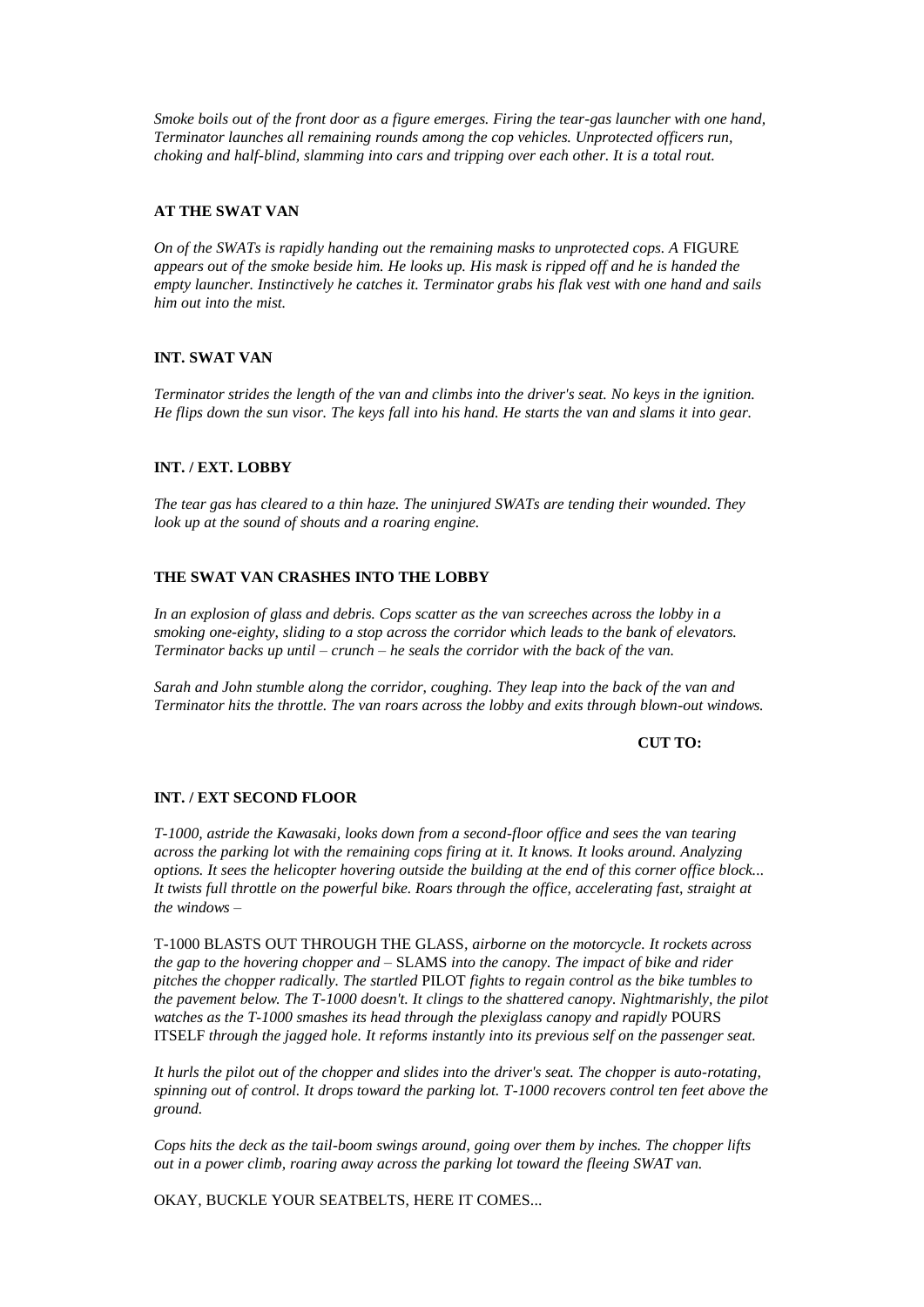#### **INT. / EXT. SWAT VAN / HIGHWAY – NIGHT**

*Terminator looks back at his two passengers as he turns the boxy van onto a divided highway. Sarah and John are catching their breath, still coughing from the CS gas. Terminator look to the rear-view mirror. He sees the xenon searchlight of the chopper behind them, gaining.*

*Sarah looks around the inside of the SWAT van. It is a rolling armory. There are rifles, ballistic vests, all manner of equipment.*

## **SARAH John, get under these. Hurry!**

*He sits against the front bulkhead of the van and she pile bullet-proof vests on top of him, completely covering him. Then she grabs two M-16s from the wall-rack and loads them. She starts on a shotgun as –*

*The SWAT van weaves through sparse traffic at high speed. Terminator slews the unstable van around cars and trucks which seem to be crawling. The van hits it top speed of eighty. They swerve to miss the back end of A* WHITE 18-WHEEL TANKER*. The chopper swings in behind them, closing fast. T-1000 reaches through the shattered canopy with the MPK machine pistol and*  FIRES*. The back of the can* CLANGS WITH HITS*. The door windows are* BLOWN IN*.*

*Terminator weaves the van, trying to throw off the T-1000's aim. The unstable vehicle screeches and wobbles on the edge of control. One of the doors is kicked open. Sarah, wearing a ballistic vest, crouches in the doorway, whipping up the M-16.* SHE OPENS FIRE*.*

*Bullets riddle what's left of the chopper's canopy as the T-1000 returns fire. The van is stitched with hits.*

## **INSIDE THE VAN**

*Holes are punched through the thin sheet-metal walls, ripping up the interior. The vests covering John are hit repeatedly. We see that Sarah has hung two Kevlar vests on the inside of the back door and she ducks behind these as bullets hit around her. She pops back out and fires in controlled bursts. The M-16 empties and she grabs another.*

*Terminator serves around a car which is changing lanes, hitting it and knocking it skidding.*

*Sarah reloads and keeps firing. The van swerves around a Toyota. A moment later the helicopter passes it, the rotor just clearing the top of the car.*

*T-1000 FIRES the machine pistol.* 

*Sarah has popped out to fire. She takes a* HIT *in the thigh, and several rounds hammer into her Kevlar vest. She is thrown back onto the floor of the van. She lies there, an exposed target...*

*Terminator sees the T-1000 preparing to fire again. He locks up the van's brakes. Tires scream as the vehicle shimmies. Sarah is thrown forward, sliding up to the bulkhead next to John. And the helicopter* SLAMS RIGHT INTO THE BACK OF THE VAN*. The rotor disintegrates. The back*  doors of the van are crushed in as the canopy, the whole front of the fuselage is HAMMERED INTO JUNK*, trapping the T-1000 inside the twisted metal. The chopper hits the pavement, flips, sideways, and cartwheels... smashing itself into a shapeless mass of twisted metal. It falls away behind the van, tumbling end over end.*

*Terminator fights to control the van, which is fishtailing violently from the impact. It smashes up against the center divider, screeching along the concrete, and then pulls away. Terminator puts*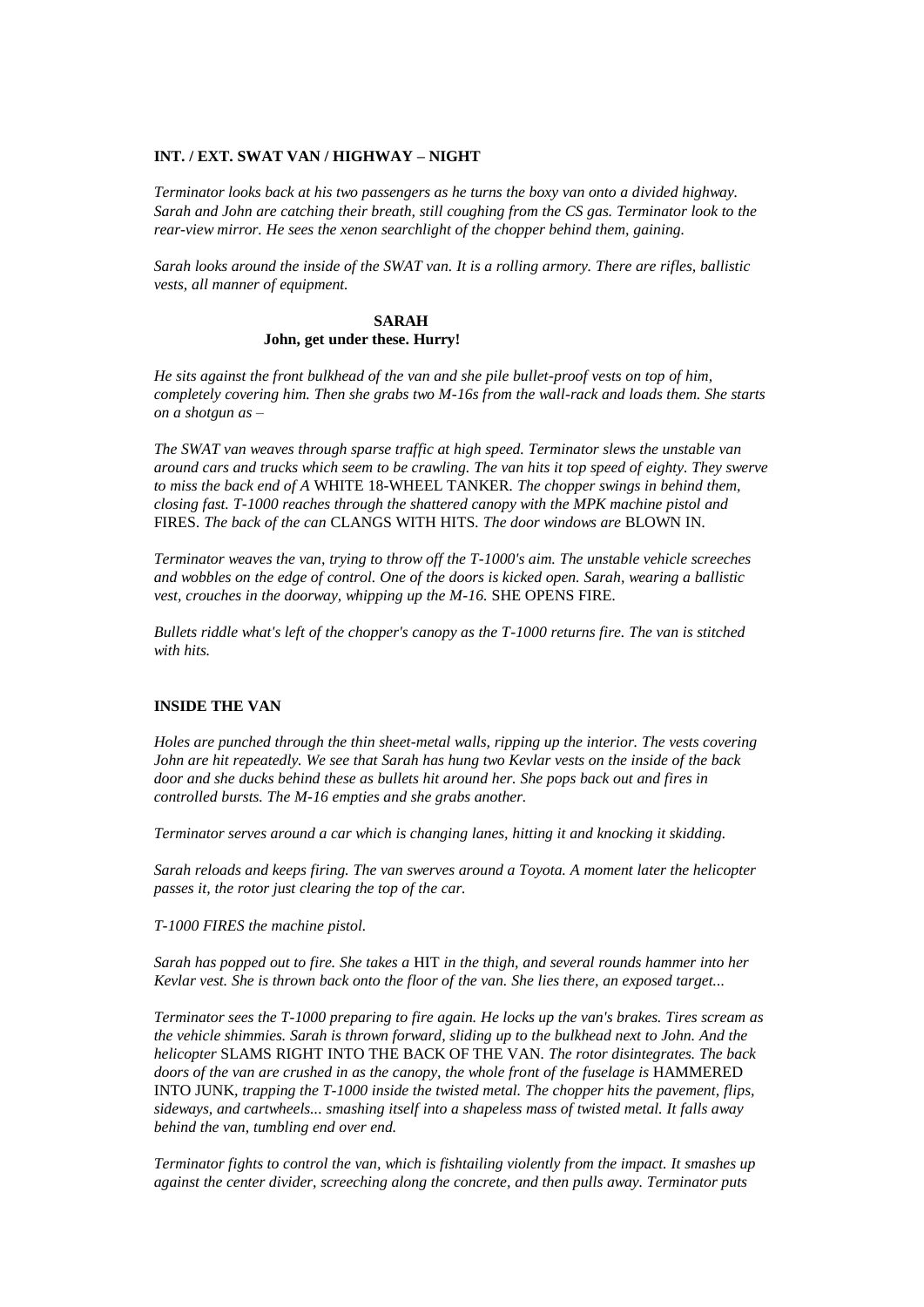*the hammer down and the van accelerates. He swerves to avoid an* UGLY PICKUP *crawling like a snail ahead.*

THE RIGHT FRONT FENDER *of the van, crumpled by slamming the wall, is sawing into the tire. The tire blows and peels off the clean rim. The steel wheel grinds across the pavement, striking trails of sparks, and the van slides sideways and topples –* STEEL SCREAMS *on pavement as the van grinds to a stop on its side.*

## **INSIDE THE VAN**

*John crawls to Sarah, who is groaning and holding her bleeding leg. She is white and shocky. Terminator starts to extricate himself from the crumpled driver's seat.*

## **BACK DOWN THE ROAD**

THE HELICOPTER *wreckage is a crumpled ball of junk metal, unrecognizable. Behind it, the*  TANKER TRUCK *brakes hard, shuddering and groaning, trying to stop. The big tires lock up in clouds of tire-smoke. The rig comes to a shuddering stop just short of the wrecked chopper.*

*The shaken* DRIVER *jumps down. The behind the wreckage a cop emerges, walking toward him.*

# **DRIVER**

## **Goddamn, are you alri –**

*SSSHHCK! T-1000 drives a blade through the man's abdomen and walks on past without slowing, or even looking at him.*

*It climbs into the open cab of the tanker. Releases the brake. As the truck bellows are rolls forward we see the large blue letters on the side which say "CRYOCO INC. LIQUID NITROGEN SUPPLY'.*

## **AT THE SWAT VAN**

*John and Terminator are carrying Sarah out of the wreck. Terminator has the M-79 slung over his shoulder, the bandolier of grenades, and his .45 stuck in his waistband. John has borrowed a* 12- GAUGE RIOT GUN *from the SWATs.*

*The pickup they passes seconds earlier pulls up to them. The* DRIVER*, A Hispanic guy in his 50's, is getting out to help them. Terminator and John hear a CRASH and look back as the helicopter wreckage is knocked aside by the accelerating tanker truck.*

#### **JOHN**

**Holy shit. Come on, Mom... we gotta keep moving... come on –**

#### **TERMINATOR**

*(to the pickup owner)* **We need your truck.**

*The guy seems to know better than to try and stop him as Terminator slides Sarah into the front seat and climbs in behind the wheel. John runs to the passenger side.*

THE TANKER ROARS*, spewing smoke from its chrome stacks as it shifts up through the gears.*

*Terminator slams the pickup in gear, checking the rear-view. The tanker is a hundred feet behind them now, and really moving. Terminator puts the throttle down, but the pickup is and old slug loaded down by a heavy home-made wooden camper-shell. It accelerates slowly.*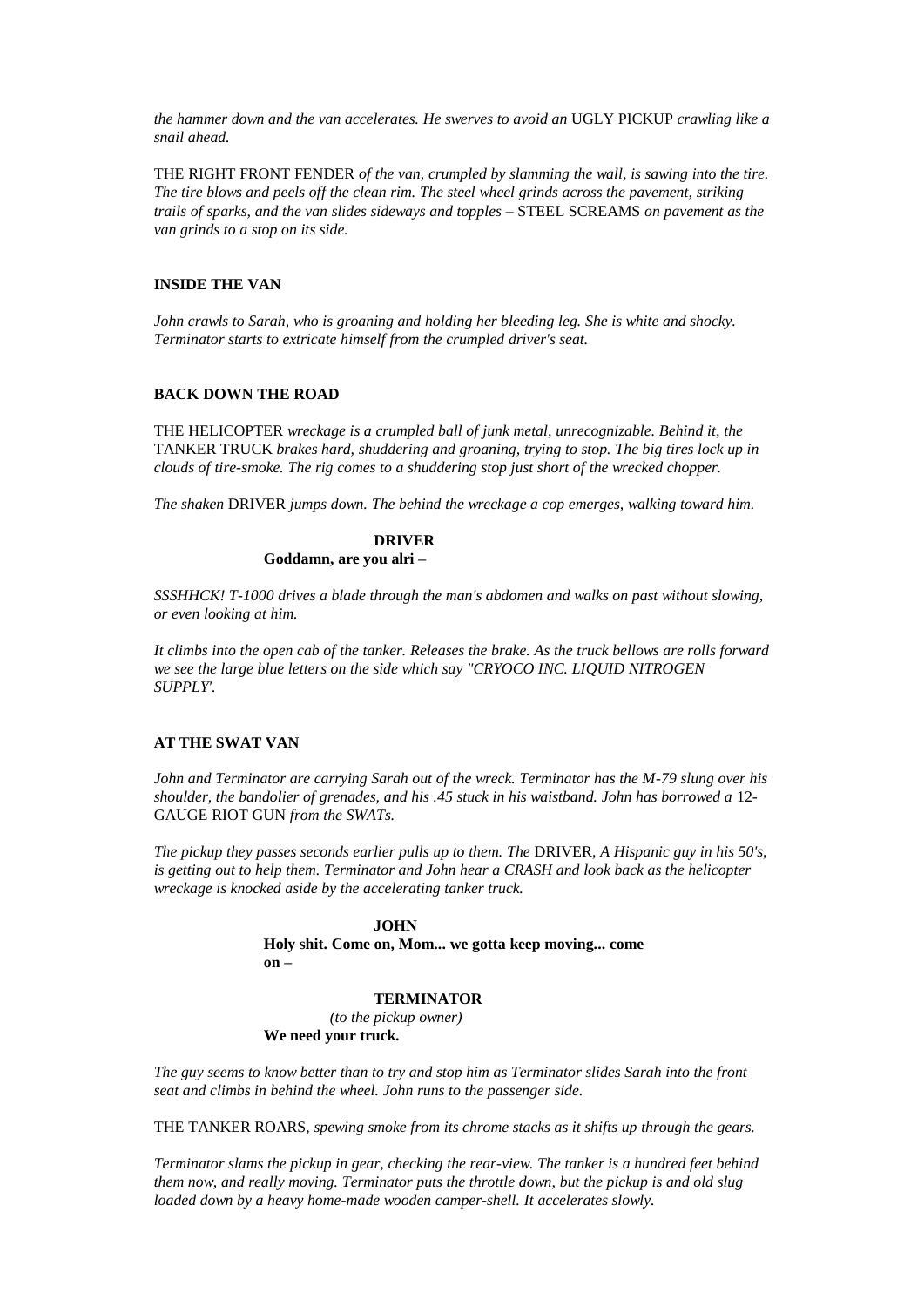THE TANKER *slams into one end of the SWAT van, spinning it out of the way with a roar and screech of twisting metal. The 18-wheeler shifts to a higher gear, still accelerating.*

#### **INT. / EXT. PICKUP TRUCK**

*With the tanker right behind them, Terminator cuts the wheel, swerving the pickup back and forth across the lanes. The big rig stays right on them, it tanker whiplashing violently.*

> **JOHN Faster! He's right on us!**

*Terminator doesn't reply. He rapidly unslings the blooper, still around his neck, and reaches for a grenade.*

## **LOW ANGLE ON THE TRACTOR-TRAILER**

*As it roars right up to the lens, filling frame with chrome and lights.*

*K-WHAM!! It rams the backs of the pickup, sending it skidding.*

*Then the T-1000 pulls the tractor trailer up alongside the pickup and crabs over, sandwiching it against the center divider. The spinning chrome hubs tear into the passenger side door and the guard rail screeches along the other side.*

*The pickup bucks and shakes insanely. It ricochets violently between the big-rig and the divider Horrible* SCREECH *of tortured steel. Sparks pour in sheets of fire from both sides. The windshield shatters as the door-posts buckle in. Metal and glass shower in through the side windows. The frame twists and buckles. John feels like the fillings are being shaken right out of his teeth. The wooden camper disintegrates, falling away as kindling behind them.*

## **INT. TANKER CAB**

*T-1000 holds the wheel hard over, mercilessly grinding the pickup. The whole rig jerks and shakes with the violence of the sustained hammering.*

#### **INT. / EXT. PICKUP**

*Terminator slides toward the passenger side. Keeping his foot on the gas he lifts John over him and puts him in the driver's seat.*

#### **TERMINATOR**

**Drive for a minute.**

#### **JOHN**

#### **Where you going?!**

*Terminator slams the shattered windshield with the palm of his hand. Held together by the plastic laminate, the windshield flops out of its frame. It flies over the top of the truck.*

*Terminator pushes his upper body out over the dashboard and stands up. He turns and aims the M-79 one-handed. POOM! The grenade misses the T-1000 by less than a foot. It EXPLODES against the front bulkhead of the tanker, almost at the top. Liquid nitrogen pours from the opening, swept back by the 60-mph windstream.*

*The big-rig swerves as T-1000 regains control. The tanker swings like a pendulum behind the cab.*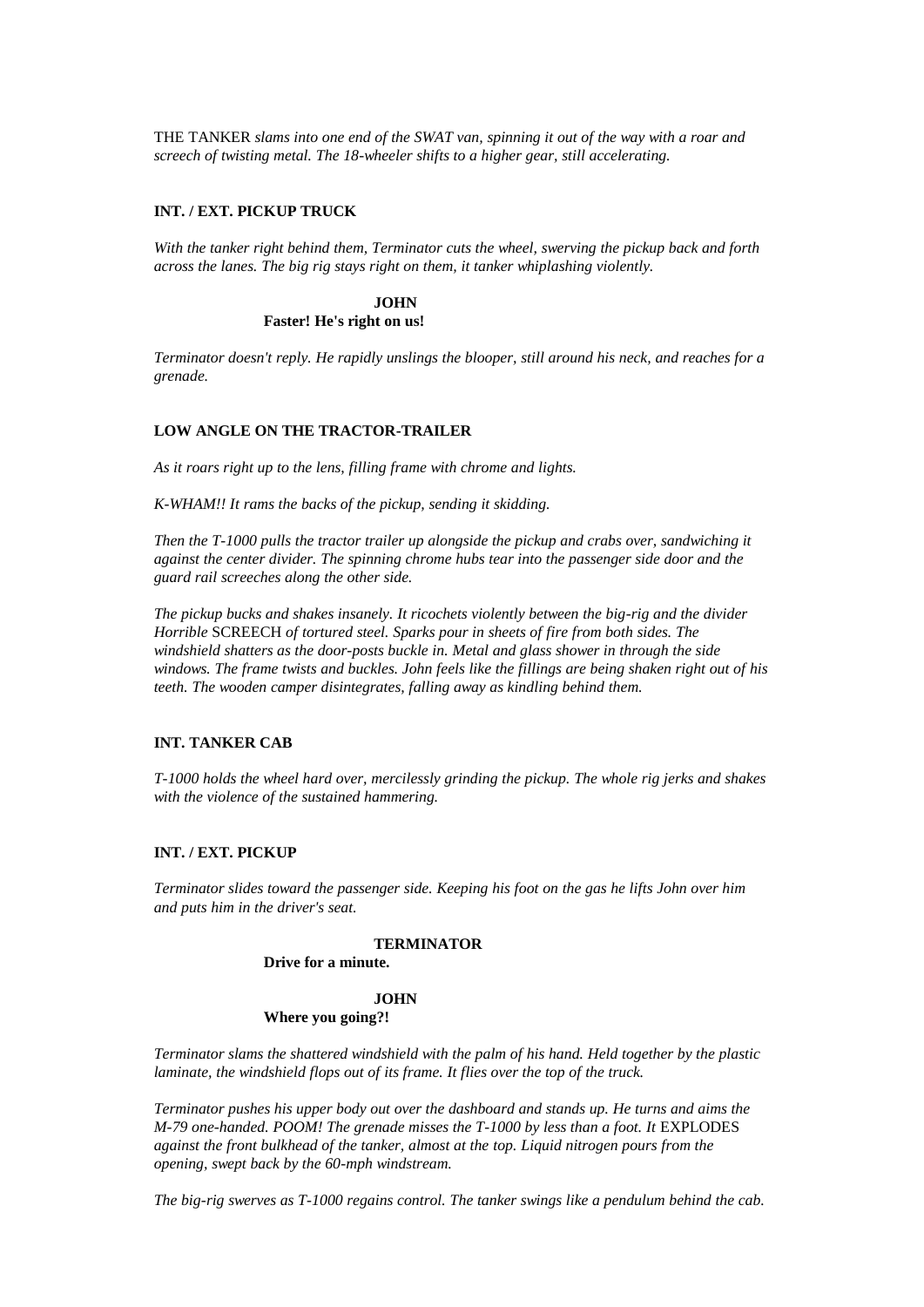*The pickup accelerates, getting back out in front by a few yards. Behind it the big-rig is trailing a swirling comet-tail of nitrogen vapor. It is gaining again.*

*Terminator, still standing, opens the breech and starts to reload. John cuts across the highway and takes an* OFF RAMP*.*

*T-1000 swerves the smoking behemoth across the lanes and down the ramp after him, still accelerating. It is twenty feet behind them and closing when Terminator closes the breech and*  FIRES*.*

*The grenade hits the front grill and* EXPLODES*. The radiator is destroyed, along with half the hood. Steam blasts out, obscuring the whole front of the truck.*

*The semi rams the back of the pickup again. Spewing smoke and vapor like some demon locomotive, the tractor-trailer pounds into the back of the pickup. Driving it right through the intersection at the bottom of the ramp, and straight toward –*

## **EXT. STEEL MILL**

*The chase has led them to an area of heavy industry.*

THE GATES *are blasted off their hinges as the semi rams the pickup right through them. Terminator struggles to reload amid the chaos and impacts. He has* THREE GRENADES LEFT *on the bandolier.*

*John isn't even steering. They are just being pushed. There's nothing he can do. They are rocketing down the broad thoroughfare which leads directly to the* MAIN BUILDING *of the plant.*

*Terminator pulls himself onto the roof of the pickup. He leaps to the bed, takes two powerful strides and – Leaps onto the semi. He climbs rapidly onto the hood. And* FIRES POINT BLANK THROUGH THE WINDSHIELD*. Right into T-1000's face. The* EXPLOSION *blows out all the glass and fills the cab with smoke and fire Terminator grabs onto the air-horn as the truck starts to* SHUDDER AND SCREAM*.* IT IS JACK-KNIFING*. Almost dream-slow the cab begins to swing sideways, until its tires are shrieking over the pavement. The tractor is smashed back at right-angles to the tanker-trailer which begins to slide broadside.*

*The juggernaut bucks and shudders as the tires and smoke sideways across the pavement. It begins to topple. Terminator hold on as the side of cab becomes the top. With an unholy scream, like the unoiled hubs of Hell, the whole rig slides on its side at 60 mph toward the steel mill. A sheet of sparks sixty feet wide trails behind it on the pavement.*

*John sees what's behind him, then snaps around to see the building looming right in front. The huge rolling doors are partly open. No choice. He steers right through them into the mill, as –*

*Terminator, with one second to go, leaps from the cab – He flies through the open doors as – The tanker hits the building and –*

## **INT. STEEL MILL / MAIN AISLE**

*Terminator slams to the floor of the mill and rolls, as – The tanker-trailer smashed into a massive concrete support at one side of the doors. Thunderous carnage of twisting metal. It splits wide open. A river of liquid nitrogen pours out at -230.*

*John hits the brakes, sliding out of control. He slows almost to a stop but hits a steel support column head-on. He and Sarah are slammed forward, hard.*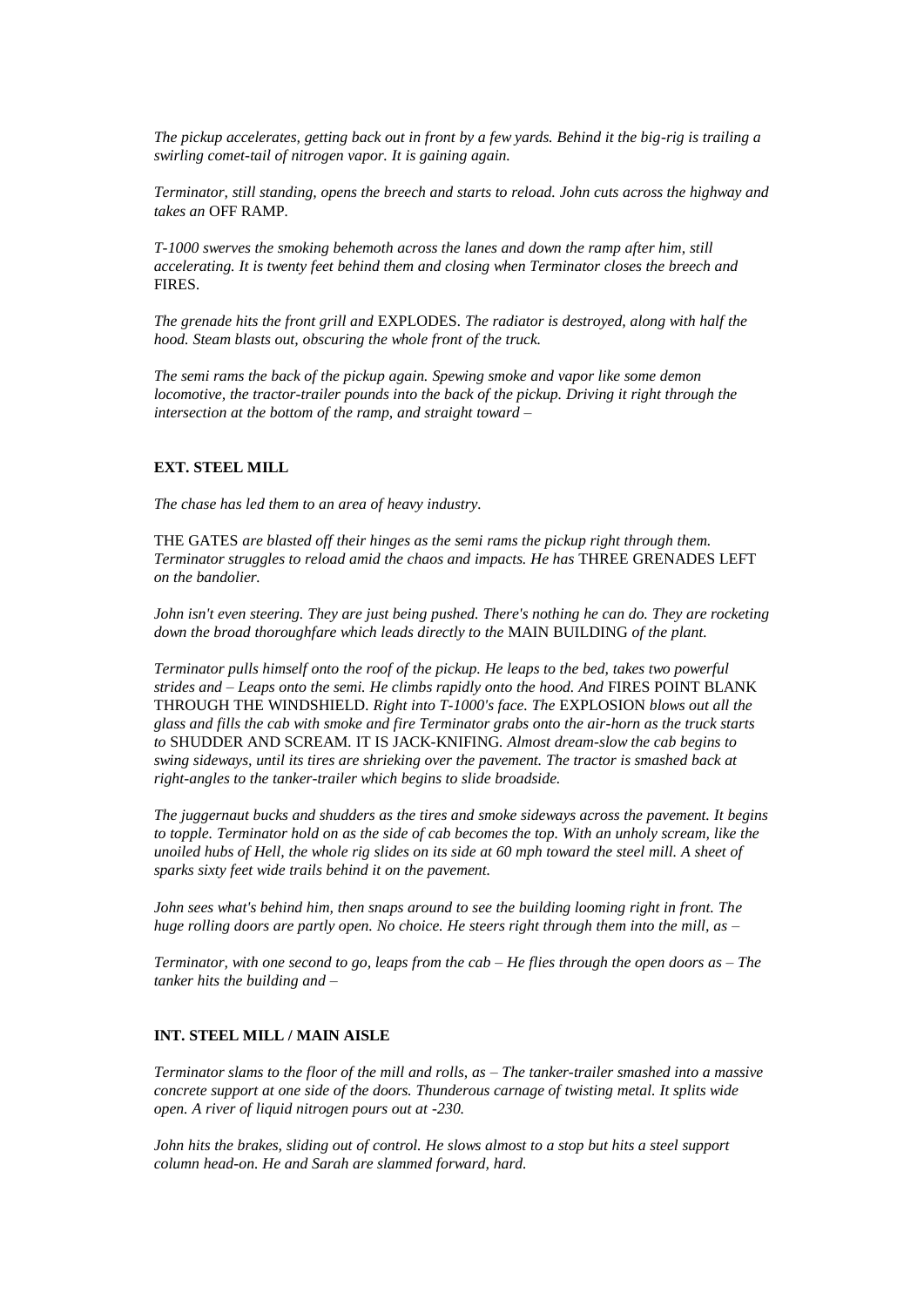*Terminator, still clutching the M-79 blooper, rolls and slides across the floor. He smashes through a railing and slams up against the base of a massive machine.*

*The semi cab swings about the trailer wreckage, into the building, and shudders to a stop. Liquid nitrogen sprays over the cab, flooding out around it in a* HISSING WAVEFRONT OF ULTRACOLD*. Freezing vapor swirls everywhere, obscuring the wreck.*

TERMINATOR *lies still. A beat. Then he rolls weakly, rising on one elbow to survey the scene.*

IN THE WRECKED PICKUP*, John stirs. He is stunned, and blood runs from his nose. Dazed, he realizes he is in a steel mill. There are sirens, and he can see men running... shouting. He turns and sees what they are running from...*

*The wall of nitrogen vapor spreads from the demolished tanker. It is a strange vista of fire and ice. The huge* SMELTERS *pour out orange light and fire from the sides of the huge galley, while the freezing vapor rolls down the center.*

## **TIGHT ON THE WRECK**

*A billowing gray cloud. Deep inside, the shape of the cab in visible. A* FIGURE *emerges, pulling itself out. It drops to the floor. The hissing, boiling river of liquid nitrogen flows around its feet.*

*The T-1000 staggers, moving slowly, painfully. It has finally been affected by something. Its feet are freezing to the ground as it walks...*

*CLINK! One of its feet breaks off at a glassy angle. It stumbles forward, and – its other foot snaps off. As it catches its balance on the stump of its other ankle, the whole lower leg shatters at the impact. It topples forward to its knees. Catches itself on one hand. Liquid nitrogen flows around the hand.*

*Now the hand is stuck to the pavement. The T-1000 pulls and... CLINK! The hand snaps off at the wrist.*

*It looks stupidly at the glassy stump of a wrist. For the first time we see an expression on its face we know to be a true one... The expression is pain. Agony. Its mouth opens in a soundless scream as the hoar-frost races up its legs, across its body. And that's the position it freezes in. It has become a statue, kneeling in the frozen vapor, that surprised look of agony frozen on its face.*

*The liquid nitrogen stops flowing and begins to evaporate. Terminator, just beyond the boundary of the cold, can see the T-1000 clearly. He draws his .45 and aims.*

#### **TERMINATOR**

## **Hasta la vista, baby.**

*K-POW! The single shot blows the T-1000 into a million diamonds spraying up into the air. They shimmer across the ground for twenty feet in all directions. Terminator lowers the gun, satisfied. He looks like he needs a vacation.*

## **JOHN AND SARAH**

*... have seen it from the pickup. She is in bad shape. Conscious but very weak. He tries the door. It's jammed. He kicks it open.*

#### **JOHN**

#### **Okay, Mom, we gotta get out now, come on. That's it.**

*He helps her slide down from the seat of the truck. Her knees give way. John has to take a lot of her weight. He reaches in and picks up the riot gun off the seat. They hobble toward –*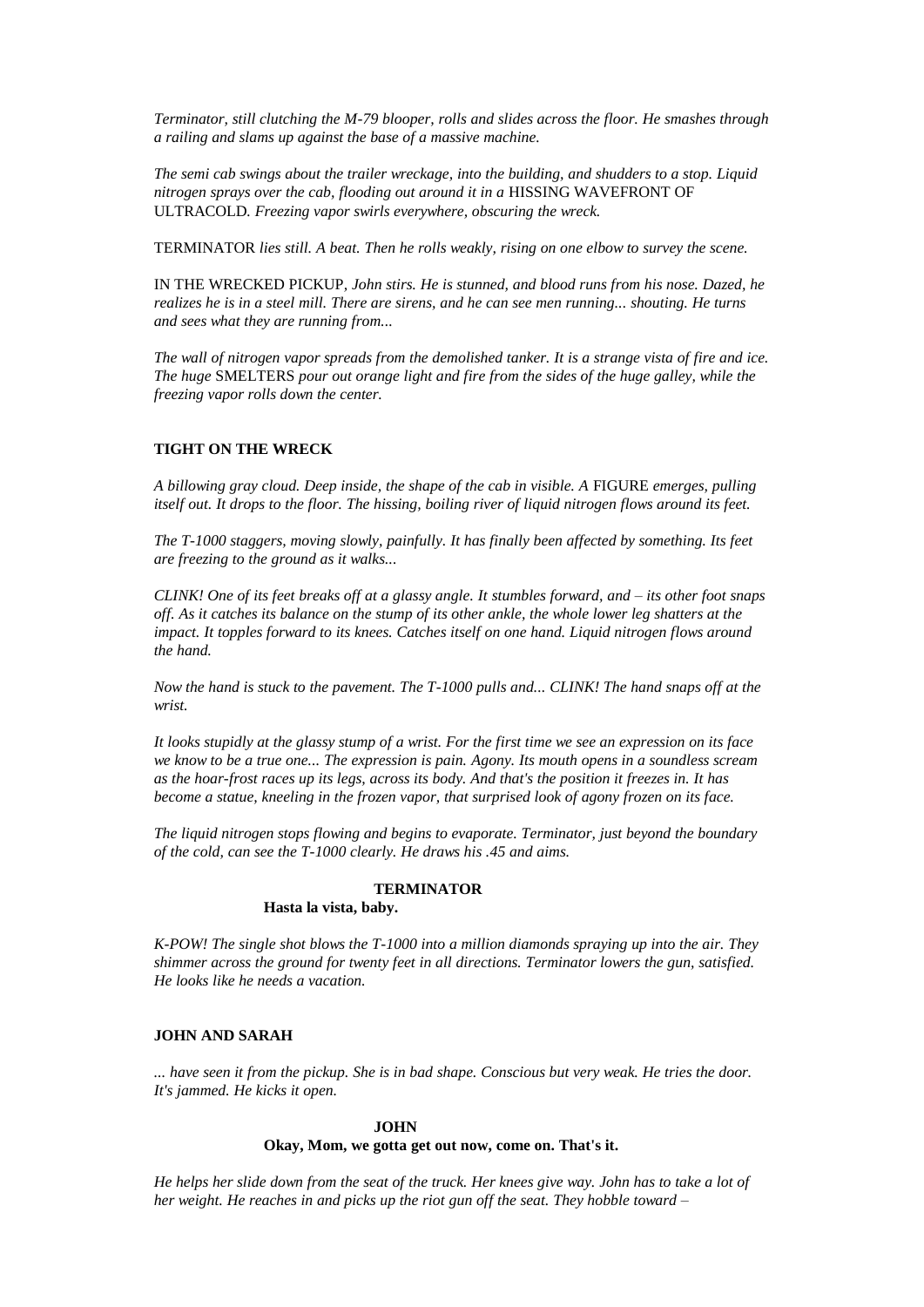#### **TERMINATOR**

*On his knees, he looks into the dissipating cloud of vapor. The heat of the furnaces has evaporated all the liquid nitrogen.*

#### **INSERT, TIGHT ON THE FLOOR**

*The T-1000 shards are melting, liquefying. Hundreds of drops of mercury, spattered across the floor. Orange light of the enormous black-furnaces dances on liquid metal.*

#### **TERMINATOR**

*Struggles to rise. One arm is shattered, the hand smashed and useless. And some leg-servos are damaged. He can barely stand. John and Sarah arrive.*

## **TERMINATOR We don't have much time.**

## **JOHN**

**What?**

*Terminator points. John and Sarah watch as –*

#### **INSERT, T-1000 DROPLETS**

*Are creeping together. Fusing into larger blobs. These pools shiver and run together, soon forming a central mass.*

## **ON JOHN AND SARAH**

*Realizing it's not over.*

#### **JOHN**

## **Come on! Let's go!**

*Terminator gets one of Sarah's arms over his shoulder and they go.* BEHIND THEM*, something is moving. A* HEAD *is forming up out of a pool mercury. it rises, as shoulders form. hunching up from the liquid mass. Half-formed, it turns to look straight at them.*

*John looks back in new terror as –*

*The T-1000 rises to man-height. It is still in mercury form, but its features are forming rapidly. It takes its first step after them. Sarah stumbles and they pull her up. Terminator himself has a pronounces limp, dragging one leg with a shattered ankle joint. John's the one pulling, straining, driving them forward. They round a corner into –*

## **INT. AISLE BETWEEN FURNACES**

*It is a maze of monstrous machinery. The heat is tremendous. The air shivers with a pounding roar. Sarah cries out in pain and stumbles again.*

> **JOHN Come on, Mom, you can do it! Come on!!**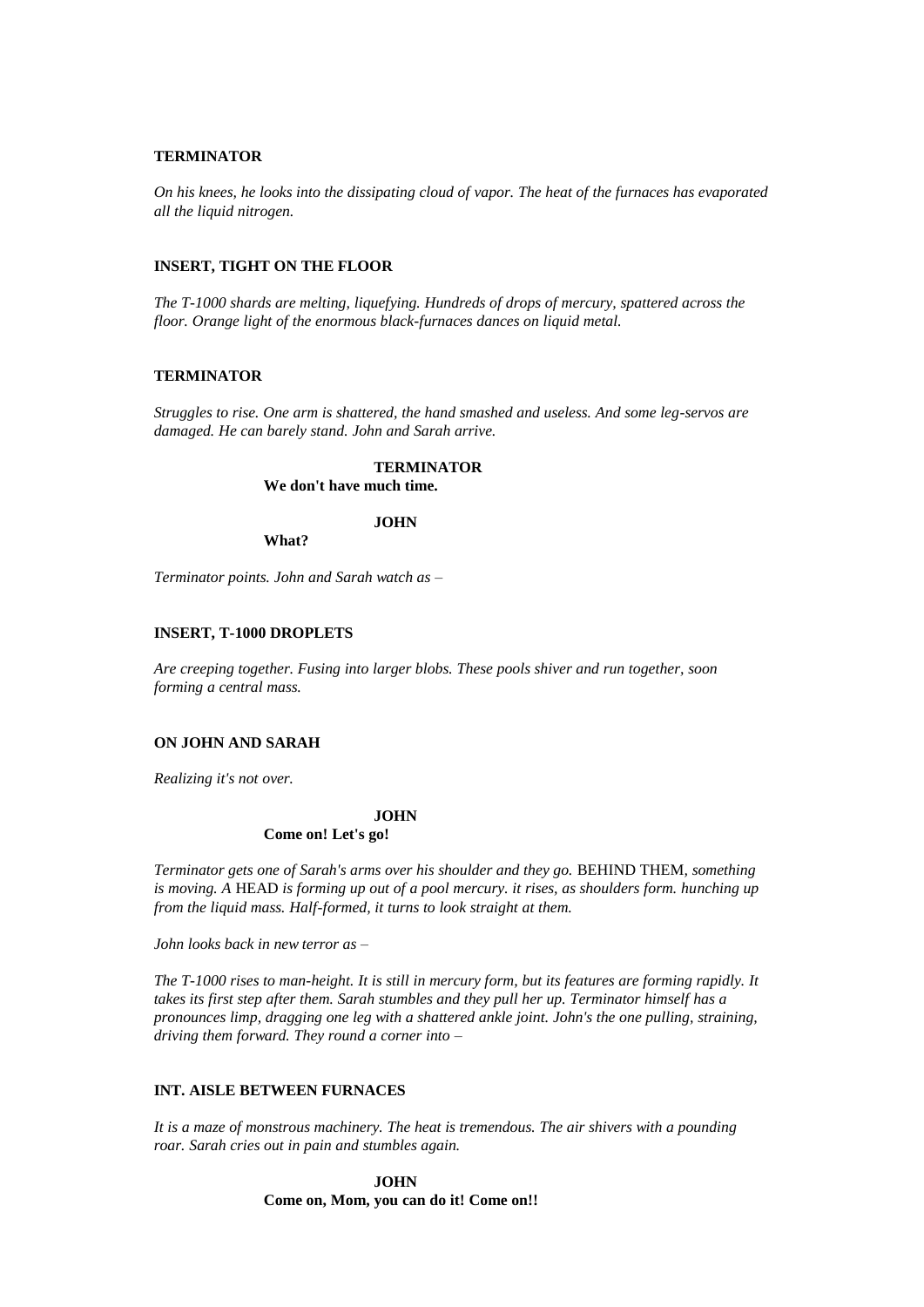*They drag her up, and stagger on. Her leg is bathed in blood and she is deathly pale. He looks back.*

#### **INT. MAIN GALLERY**

*The T-1000 steps* INTO FRAME*. Fully formed. The hell-fire light glints on its impassive cop face. It walks forward. At first it seems unaffected by its crystallization but –*

## **ANGLE ON ITS HAND**

*As it touches a railing in passing. The railing is covered with O.S.H.A. yellow-and-black safety tape. The hand turns yellow and black, the color fading to normal by about the elbow. It rips the hand from the railing with difficulty. There is a sound like adhesive tape ripping off a surface.*

*The T-1000 looks at its yellow-and-black striped hand. It wills the hand back to normal. We see ripples of "static" or system noise moving subtly over the surface of its body. It's starting to "glitch".*

**TRACKING WITH THE T-1000'S FEET***. With each step, the pattern on the tile floor "invades" its lower legs. Fades as the foot is lifted. Returns as it is set down. The foot is trying to meld with the floor. The chameleonic function is out of control. The T-1000 is losing it. It moves forward, searching. It rounds the corner, entering the aisle between the furnaces.*

## **INT. AISLE**

*Terminator sees the* SILHOUETTE *closing on them through the smoky gleam. The T-1000 breaks into loping run when it sees them, Terminator turns to Sarah over John.*

## **TERMINATOR**

#### **Keep going.**

*John shakes his head no. The T-1000 is almost on them.*

#### **TERMINATOR**

**RUN!**

*John runs, dragging, half-carrying Sarah as best he can. She can barely stay conscious. Halfrunning, delirious, she stumbles and drops to her knees. John pulls but she can't rise.*

## **JOHN**

*(crying, shouting)* **Come on, you gotta try... please, Mom. Get up!**

*John looks back to see –*

TERMINATOR *trying to load the M-79. With his shattered hand, he can barely maneuver is last grenade into the breech. T-1000 smacks the weapon out of his hands. It clatters to the floor.*

*The grenade spins across the floor, rolling under some machinery. Terminator lunges, slamming the T-1000 against a wall with all his weight. The battle is joined.*

## **JOHN AND SARAH**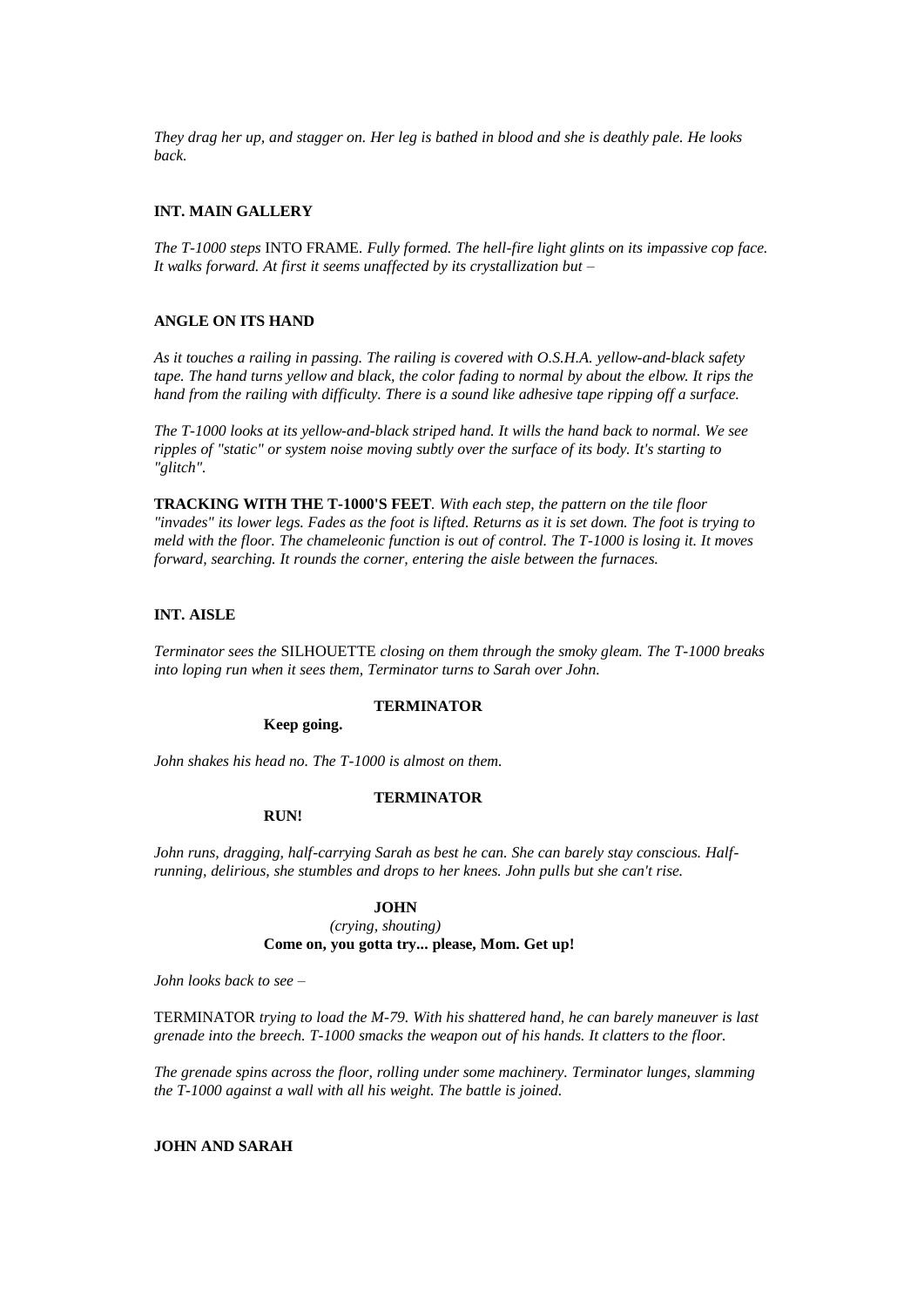*Have reached the back of the aisle. It is a cul-de-sac, blocked on the end by the base of an*  IMMENSE SMELTER CRUCIBLE*. They turn to watch the titans battle in silhouette, backlit by the molten sparks falling from the furnaces above. The battle which will decide their fate.*

*Terminator grabs the T-1000 and hurls it with awesome force against the opposite wall of the narrow alley. In less time than it would take to turn, the T-1000 morphs trough itself, front to back... face emerging from the back of its head.*

*It comes off the wall straight at Terminator, who smashes his good fist into its face. The piledriver blow buries Terminator's fist almost to the elbow.*

*But the T-1000's head morphs in a split-second into a hand which grips Terminator's wrist, and the head "emerges" somewhere else, the geometry shifting faster than we can follow.*

*The T-1000 slams Terminator into a large machine, jamming his arm into the moving works. A massive sliding bar* SCISSORS HIS ARM*, smashing it into junk at the elbow, pinning him in the machine.*

*Terminator strains against the machine pinning him. We hear his servos whining with overload. The T-1000 turns and lopes toward Sarah and John.*

*Sarah screams and hurls John into a gap between the machines. He falls into a maze of pipes and girders.*

## **INT. MAZE OF MACHINES**

JOHN *turns to see her in the entrance of the narrow gap. She could follow him but she doesn't.*  SUDDENLY *a dark mass moves toward him. John gasps as a huge steel counterweight, driven by a chain 6 inches thick, slides toward him. He rolls out of the way. When he looks back, he cannot see the opening.*

## **JOHN Mom! MOMMM!!**

#### **INT. AISLE BETWEEN FURNACES**

TERMINATOR *strains to reach a 6-foot steel bar lying near him. Steel workers use them to move the red-hot ingots around. He gets hold of the end and uses it as a lever. With titanic effort he spreads the massive components which are holding him, and withdraws him arm, which is severed at the elbow. Dangling junk hands from the crushed joint.*

SARAH *has lost sight of John. It is much of a goodbye as they will have. She turns as the T-1000 closes on her. She is half-slumped against the sooty machines, looking barely conscious. She struggles to load a shell into the empty weapon. At the last instant she whips up the* RIOT GUN *and* FIRES*.*

*T-1000's face is blown open, but quickly reforms as it closes on her. She fumbles to get another shell into the magazine but – THUNK! A steel needle slams through her shoulder, pinning her. The polymorphic killer cocks back its other hand. The index finger extends as a gleaming needle, toward her eye –*

#### **T-1000 Call to John. Now.**

*WHAM!!* SOMETHING *whistles down on the T-1000 with such force that is cleaves it head and body in two down to the naval. The 6-foot steel bar is imbedded in its body. Terminator hurls the killer off Sarah.*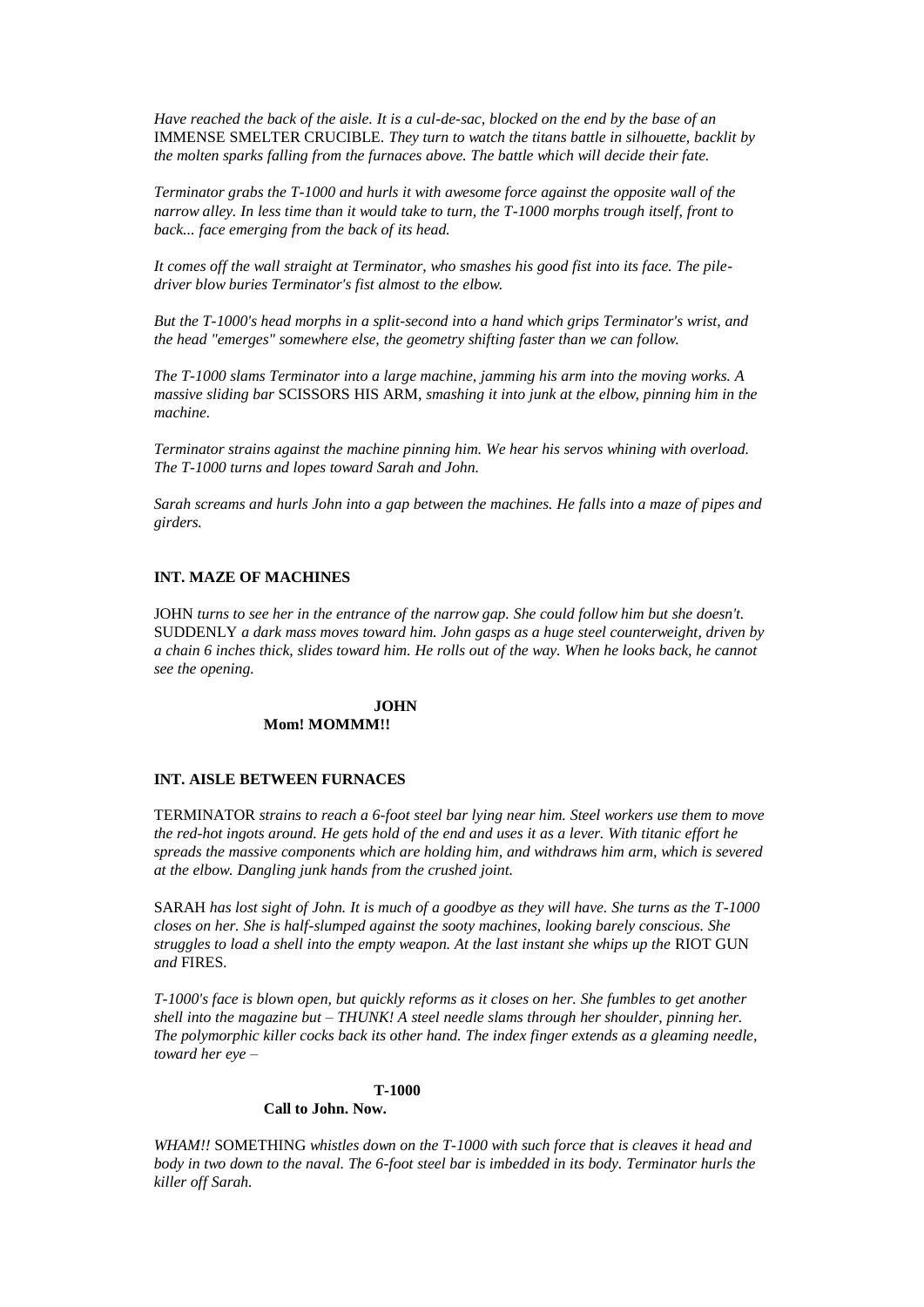*The T-1000 pulls the steel shaft out of itself and attacks him with fury. Swinging again and again. Hammering Terminator back. Terminator falls back against the wall.*

*Behind the T-1000 is an enormous I-beam, hanging from two chains. It is used to lift ingots into the smelters, and it runs on a linear track.*

*The T-1000 grabs the I-beam and rolls it down the track. Straight at Terminator. The two-ton girder smashes into his chest, crushing the armor. The T-1000 pulls the I-beam back, and then heaves it forward again. Terminator turns and takes the second blow on the shoulder. We hear metal crush and break inside him. He sags, turning to grip the wall... The third blow slams into his back, smashing his spine and pelvis. We hear servos ratcheting and failing. He drops to his knees, crucified on a wall of machinery. The fourth blow is centered between his shoulder blades. Sound of crushing metal. His skull is partially caved in. He slides to the floor.*

#### **ON THE T-1000**

*Emotionless as it walks forward.*

TERMINATOR *is a pathetic shape on the floor. He is trying to crawl, feebly. Dragging his malfunctioning legs behind the crushed spine. His arm stump screeches on the tile floor as he inches himself forward. His exposed machine eye burns red with determination.*

*We see his prize. He has the M-79, with the breech still open, cradled in the crook of his ruined arm. He good hand, the exposed steel one, is reaching for the last grenade, which is visible under the skirt of the massive smelter base. His metal fingers reach out for it as –*

*The T-1000 raises the heavy steel bar over his head and stabs it down with unbelievable force. It punches into Terminator's back, through a gap in the shattered armor. The T-1000 levers it back and forth, widening the hole. Then is raises the pointed bar again and slams it down. It punches right through. Emerging from Terminator's chest. And into the floor. He is pinioned. The cyborg sags face down and stop moving. The light goes out of his eye.*

#### **CUT TO:**

#### **INT. MAZE OF MACHINERY**

*John scuttles like a rat through the gut of the smelter. Above him, vast machines churn untended. He hears a voice... Sarah's calling low and urgent to him.*

#### **SARAH John? John? Can you hear me? Where are you?**

*He crawls out of the shadows. Onto a landing next to one of the* SMELTER CRUCIBLES*. Molten steel glows bright orange in the crucible of the furnace. Heat shimmers the air, giving everything a hallucinatory quality.*

*John sees Sarah nearby, limping toward him. She can barely move, her leg bathed in blood. He runs toward her.*

#### **SARAH**

*(gasping)* **Help me, honey...**

#### **TIGHT ON SARAH**

*Her stoic face, as she hobbles forward, reaching out to him. Something rises behind her,* OUT OF FOCUS*.*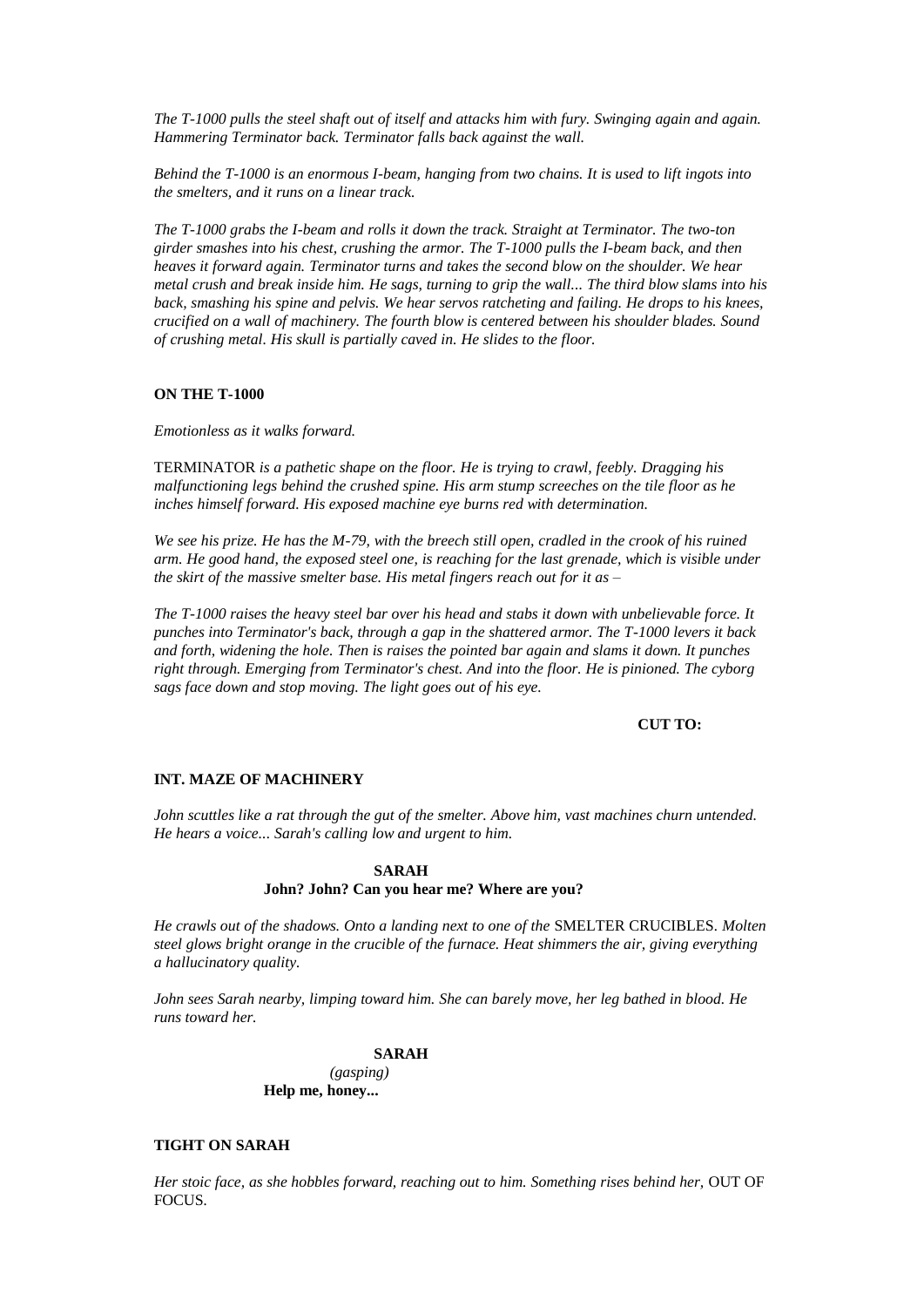ANOTHER, IDENTICAL, SARAH*... but this one has a shotgun. Aimed right at us.*

JOHN *freezes. Which is which? He looks down. The first Sarah's feet are melded with the floor, sucking and fusing with the tiles as she walks. They have the color and pattern of the tiles up to the knee.*

> **SARAH John, get out of the way!!**

#### **JOHN**

## *(screaming)* **SHOOT!!!!**

*John dives aside. The Sarah-form spins, changing into you-know-who. Sarah starts unloading the shotgun into it. BOOM! It staggers back. K-CHAK. She chambers another round. BOOM! It staggers again. K-CHAK. BOOM! And again. And again.*

*The T-1000 is blown back a step and Sarah advances with each shot. The craters in the T-1000's body "heal" slowly. Its power is waning. She* FIRES *again. And again. Her eyes blazing with feral intensity.*

*She walks it back, right to the edge of the pit of* MOLTEN STEEL*.*

*K-CHAK... CLICK. She's empty. The T-1000 is right at the edge. In a second it will recover its composure, as its crater hits close slowly. She has failed. Now it will kill them both, Except...*

## **CLOSEUP TERMINATOR**

*As the chain drive brings it into view. Half human flesh, half chrome steel. His red eye gazes right at us as he –* FIRES*.*

*The T-1000 takes the round in the belly. The grenade* EXPLODES *inside its body. A huge hole is blown clean through it, and it is ripped open and peeled back, half inside-out. It topples into the molten steel and...*

*The T-1000's head and upper body reappear above the molten steel. It is screaming. A terrifying, inhuman siren of a scream. It is changing, morphing, transforming into anything and everything it's ever been so rapidly the eye can barely follow it – We catch a glimpse of Janelle Voight checkered with the linoleum tile colors, Lewis the Guard with knives exploding from his face, other faces, switching at a stroboscopic rate now... a face every two frames until they merge into one face –*

*The T-1000 screams and slips beneath the surface of the molten steel. We see liquid silver running in dissipating whorls over the superheated surface... until it vanishes, swirling into nothing.*

JOHN *runs to Sarah. She stands staring into the pit. The empty shotgun slips from her fingers. Clatters to the floor. He sees that she's okay and he runs to the fallen Terminator.*

*The crippled cyborg is trying to rise. Its servos whine and stutter. It pathetically lifts itself to a kneeling position, collapses... tries again. John lifts for all he's worth. Sarah joins them, helping. The help the crippled machine get on its feet. It can barely stand.*

## **TERMINATOR**

## **I need a vacation.**

*They walk to the edge of the pit. Terminator looks down and sees that it is over.*

**JOHN** *(to Terminator)*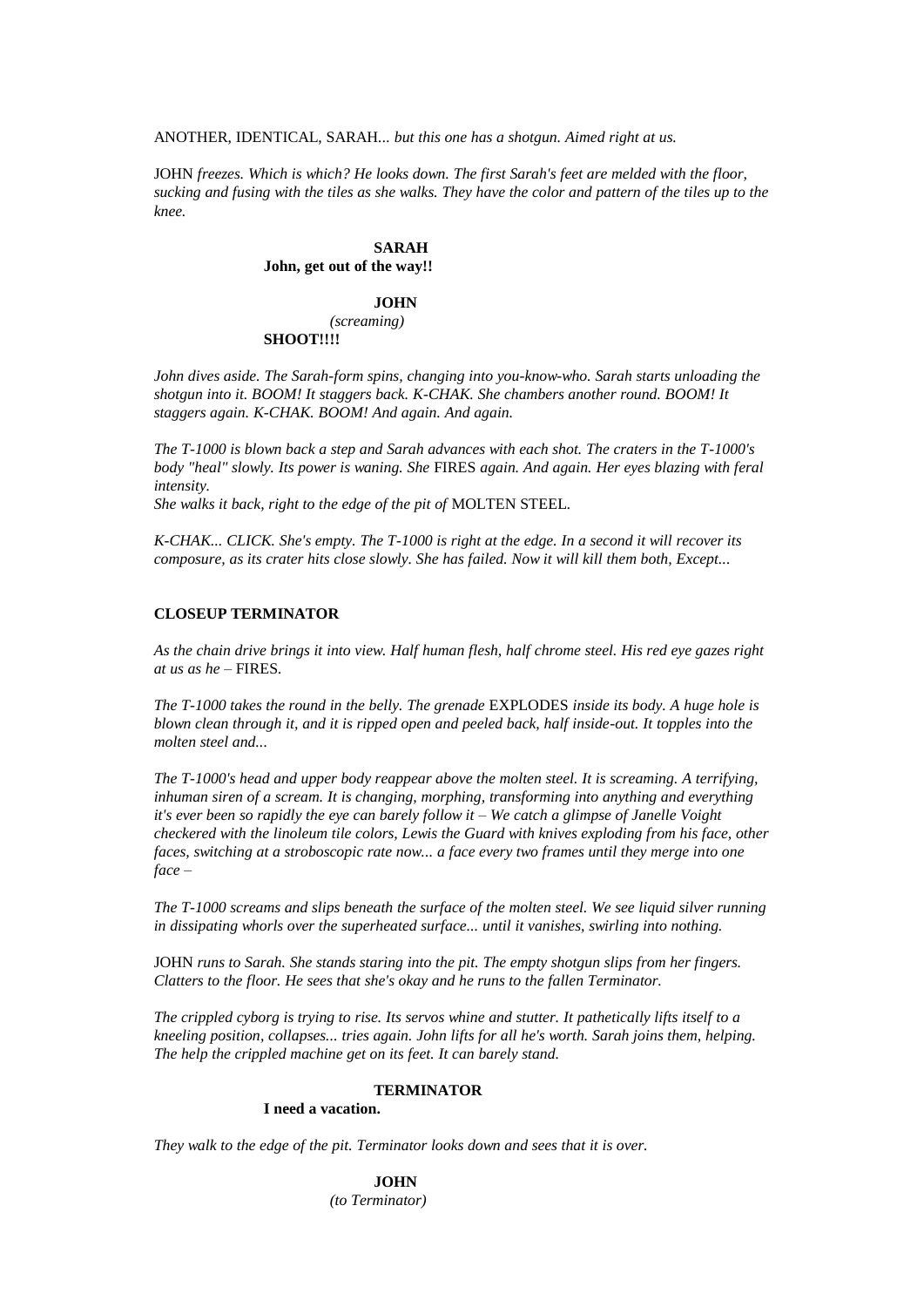**Is it dead?**

#### **TERMINATOR**

**Terminated.**

*John unzips Sarah's backpack and takes out the hand of the first terminator.*

#### **JOHN Will it melt in there?**

# **TERMINATOR**

**Yes. Throw it in.**

*He does. It sinks into the lava. Vanishes.*

#### **TERMINATOR**

**And the chip.**

*John takes it out of his pocket. Looks at it. Tosses it into the smelter.*

## **SARAH**

**It's finally over.**

## **TERMINATOR**

**No. There is another chip.**

*He touches a metal finger to the side of his head.*

# **TERMINATOR**

**And it must be destroyed also.**

*John suddenly understands what he means. Terminator looks at Sarah. They both know what must be done. John shakes his head.*

#### **JOHN**

**No!**

#### **TERMINATOR**

**I'm sorry, John.**

**JOHN No, no no!! It'll be okay. Stay with us!**

**TERMINATOR**

**I have to go away, John.**

**JOHN Don't do it. Please... don't go –**

*Tears are streaming down his face.*

#### **TIGHT CLOSEUP TERMINATOR**

*Turning toward John. The human side of his face is in shadow, so we see mostly the chrome skull and the red eye.*

> **TERMINATOR It must end here... or I am the future.**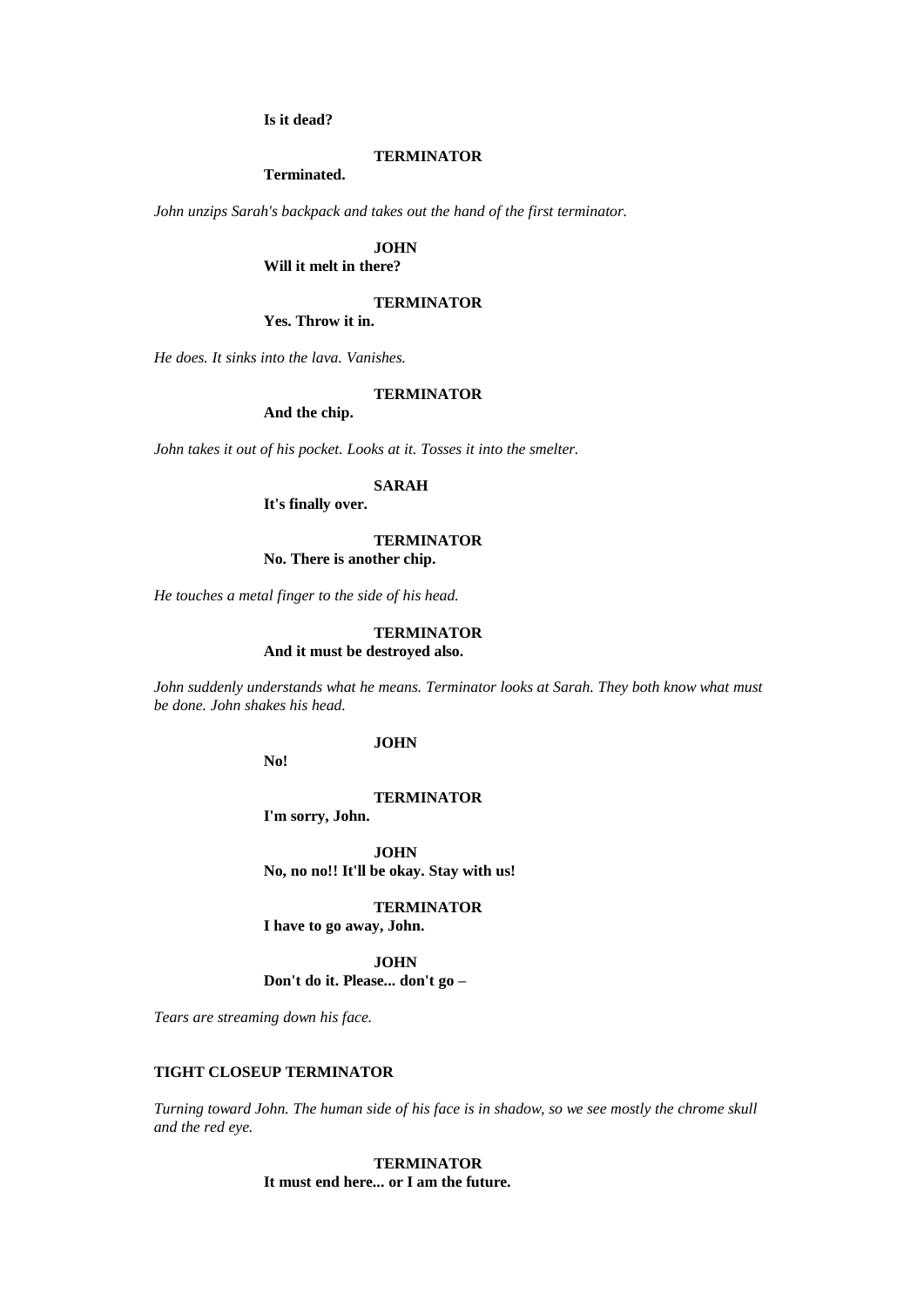## **JOHN**

#### **I order you not to!**

*Terminator puts his hand on John's shoulder. He moves slightly and the human side of his face comes into the light. He reaches toward John's face. His metal finger touches the tear trickling down his cheek.*

#### **TERMINATOR**

## **I know now why you cry. But it is something I can never**

**do.**

*(to both of them)*

**Goodbye.**

*Sarah looks at Terminator. Reaches out her hand to shake it. They lock eyes. Warriors. Comrades.*

## **SARAH**

**Are you afraid?**

#### **TERMINATOR**

**Yes.**

*He turns and steps off the edge. They watch him sink into the lava. He disappears... the metal hand sinking last... at the last second it forms into a fist with the thumb extended... a final thumbs up. Then it is gone.*

#### **HOLD ON JOHN AND SARAH**

*Watching through the heat ripples as we –*

#### **DISSOLVE TO:**

#### **THE SUN, PURE IN A CLOUDLESS SKY**

**TILTING DOWN** *reveals that we are in a park, very green. People are casually dressed, having fun. Cycling, reading... children are playing in a playground.*

*Beyond the line of tree we see the skyline of Washington, D.C., with the Capital Building and the Washington Monument. The skyline is subtly changed, with a lot of new buildings, advanced highrises.*

## **A CARD APPEARS:**

**"July 11, 2029"**

#### **WE BOOM DOWN AND TRACK LATERALLY**

*... through a playground in the foreground. Children swinging on swings. Sliding down slides. Timeless things that 4 decades of technical advancement will not change. As we track we hear:*

#### **SARAH (V.O.)**

**August 29th 1997 came and went. Nothing much happened. Michael Jackson turned forty. There was no Judgment Day. People went to work as they always do, laughed, complained, watched TV, made love.**